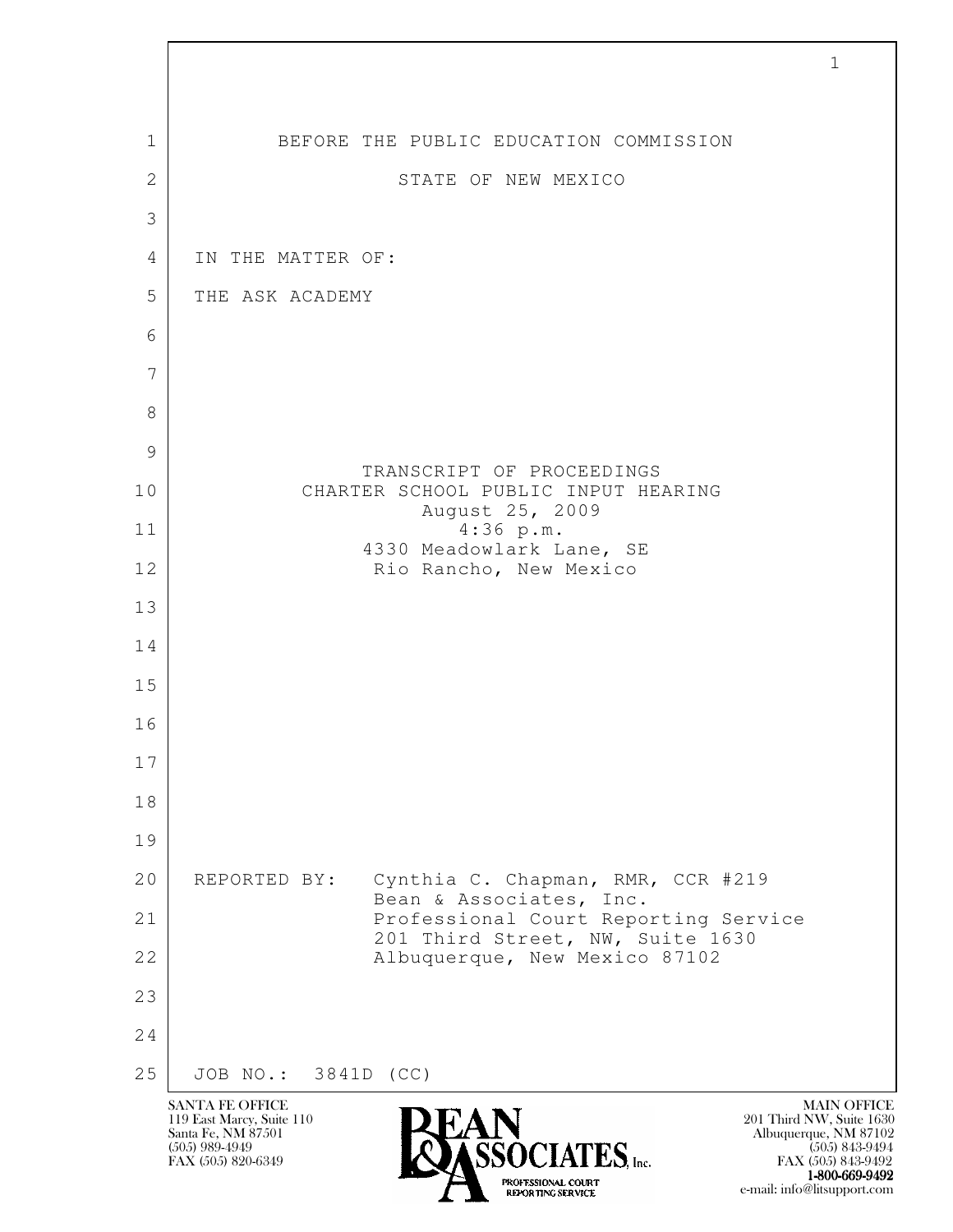| $\mathbf{1}$    | A P P E A R A N C E S                                                                                                                                                                                                                                                        |
|-----------------|------------------------------------------------------------------------------------------------------------------------------------------------------------------------------------------------------------------------------------------------------------------------------|
| 2               | COMMISSIONERS:                                                                                                                                                                                                                                                               |
| 3               | MS. CATHERINE SMITH, CHAIR<br>MS. CARLA LOPEZ                                                                                                                                                                                                                                |
| 4               | MS. KATHRYN KRIVITZKY<br>MS. CAROLYN SHEARMAN                                                                                                                                                                                                                                |
| 5               | MR. VINCE BERGMAN<br>MR. JEFF CARR                                                                                                                                                                                                                                           |
| 6               | STAFF:                                                                                                                                                                                                                                                                       |
| $7\phantom{.0}$ | DR. DON DURAN                                                                                                                                                                                                                                                                |
| 8               | MR. SAM OBENSHAIN<br>MR. MICHAEL C DE BACA                                                                                                                                                                                                                                   |
| 9               | MR. RUDOLPH ARNOLD, Attorney for PED<br>MS. PATRICIA BUSTAMANTE, Attorney for PEC                                                                                                                                                                                            |
| 10              | MS. MARJORIE GILLESPIE<br>MS. CORINA CHAVEZ                                                                                                                                                                                                                                  |
| 11              |                                                                                                                                                                                                                                                                              |
| 12              |                                                                                                                                                                                                                                                                              |
| 13<br>14        |                                                                                                                                                                                                                                                                              |
| 15              |                                                                                                                                                                                                                                                                              |
| 16              |                                                                                                                                                                                                                                                                              |
| 17              |                                                                                                                                                                                                                                                                              |
| 18              |                                                                                                                                                                                                                                                                              |
| 19              |                                                                                                                                                                                                                                                                              |
| 20              |                                                                                                                                                                                                                                                                              |
| 21              |                                                                                                                                                                                                                                                                              |
| 22              |                                                                                                                                                                                                                                                                              |
| 23              |                                                                                                                                                                                                                                                                              |
| 24              |                                                                                                                                                                                                                                                                              |
| 25              |                                                                                                                                                                                                                                                                              |
|                 | <b>MAIN OFFICE</b><br><b>SANTA FE OFFICE</b><br>119 East Marcy, Suite 110<br>201 Third NW, Suite 1630<br><b>LAIN</b><br>DASSOCIATES, Inc.<br>Albuquerque, NM 87102<br>Santa Fe, NM 87501<br>$(505)$ 989-4949<br>$(505)$ 843-9494<br>FAX (505) 820-6349<br>FAX (505) 843-9492 |

2

1-800-669-9492 EXPORTING SERVICE e-mail: info@litsupport.com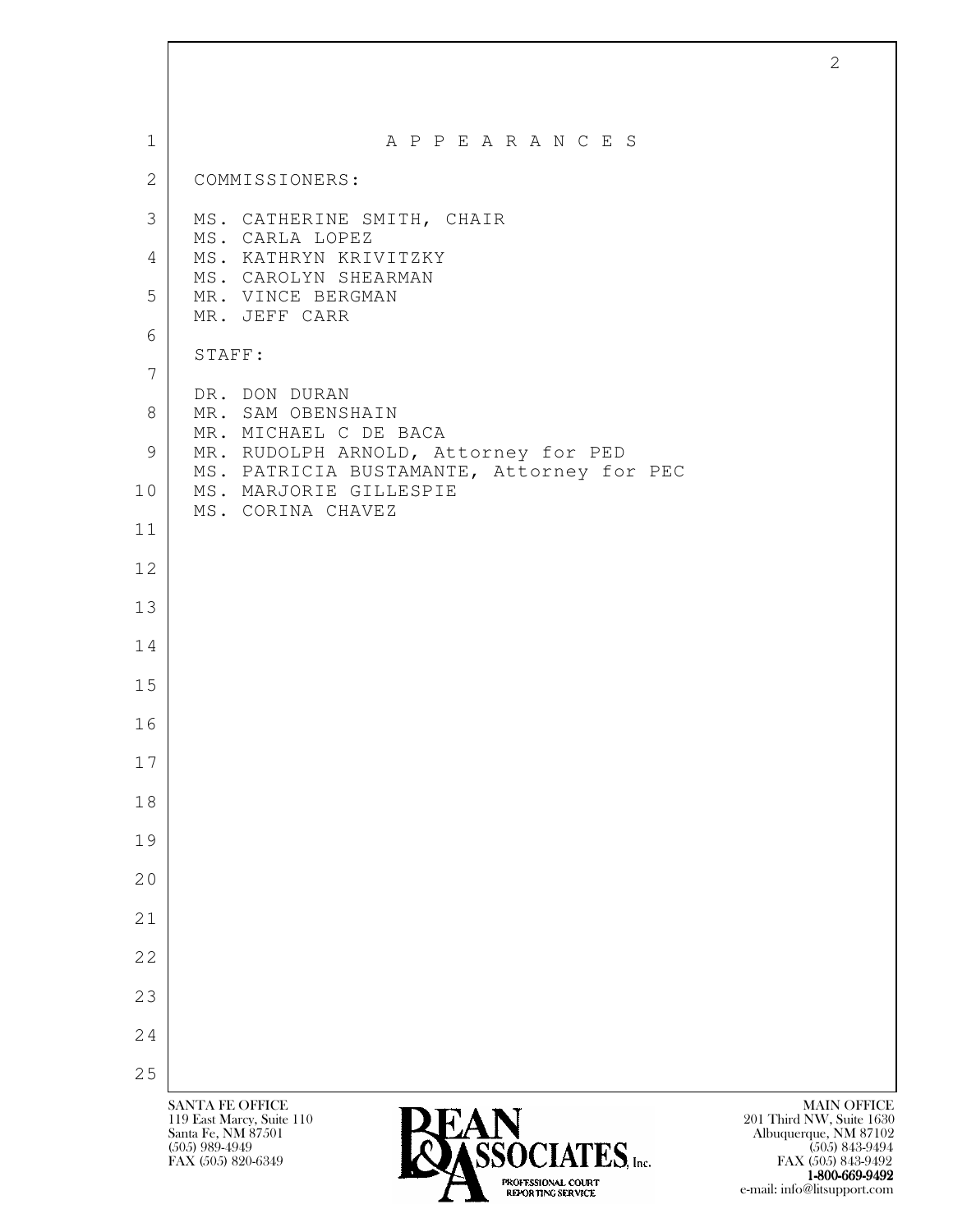l 1 THE CHAIR: I have a whole bunch of rules 2 that Dr. Duran has prepared for me to read. I asked 3 him if he were going to give me a cheat sheet again, 4 and he very nicely accommodated me. So listen so we 5 know how all of us are operating on the same ground. 6 I am, number one, going to call this 7 meeting to order. I am going to -- our secretary is 8 | not here today, so I will -- neither is our vice 9 chair. So I just will say that we called the roll 10 | with the PEC introducing themselves. 11 | A change has taken place in State 12 legislation. And until this year, as we held these 13 hearings, we had to have a quorum of the Public 14 | Education Commission present, which meant that we 15 had to have a minimum of six people present as we 16 went throughout New Mexico in these hearings. And 17 that got to be quite a struggle a time or two. 18 So we went to the legislature. We told 19 | them what our problem was, and they, very nicely, 20 accommodated us to make it possible for three 21 members of the Commission to hold the public 22 hearings in the various places, because all of us 23 legislators, including the Public Education 24 Commission as well as the Public Education 25 Department, believed that it was more important that



FAX (505) 843-9492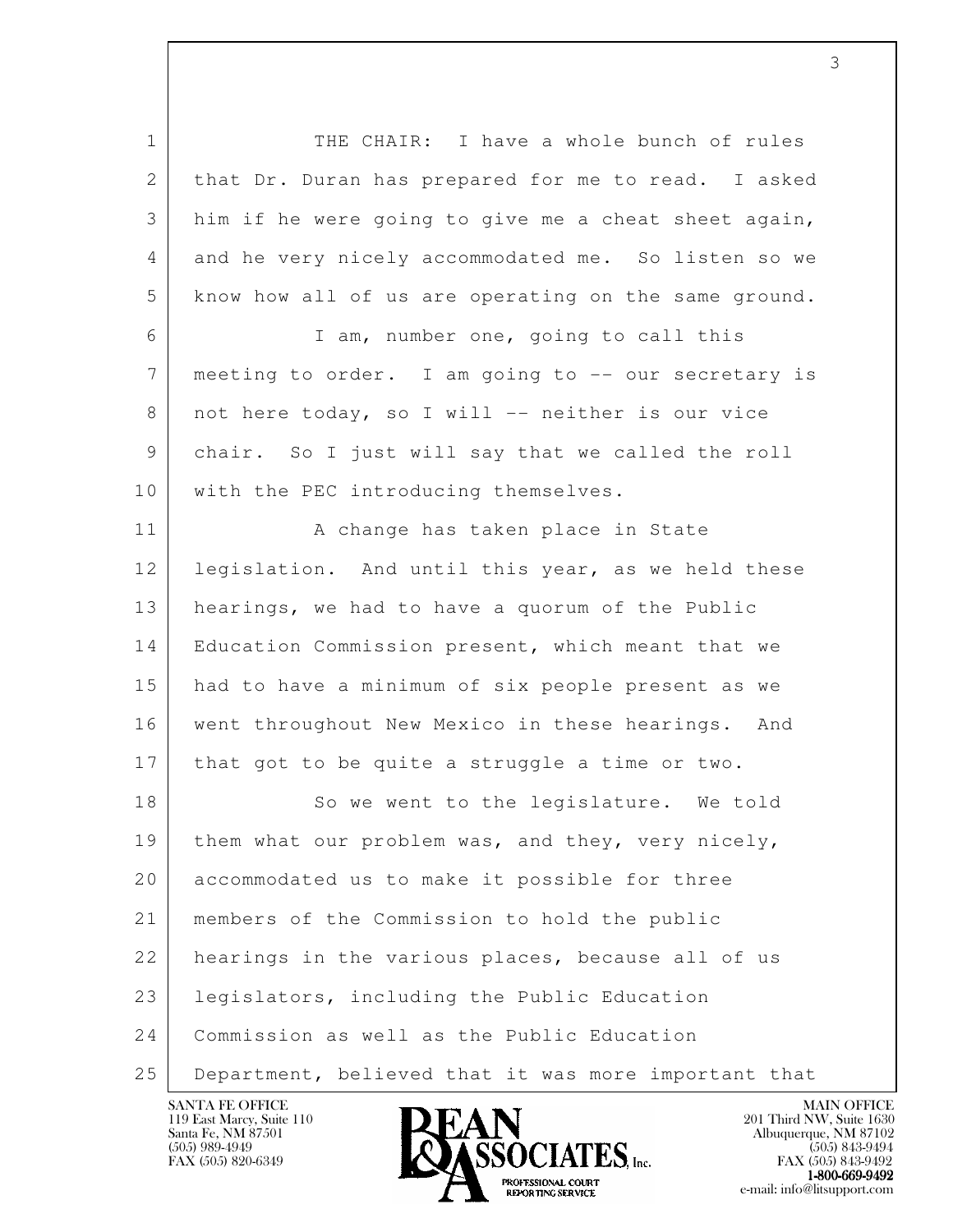l 1 we go out into the communities than it was to have 2 | six or more Public Education Commission people. 3 And so we have our -- we have our quorum 4 of three or more. And we have accomplished the roll 5 call with people introducing themselves. At this 6 time, then, I'd like for you to stand, and we'll 7 have the Pledge of Allegiance and the Salute to the 8 New Mexico Flag. 9 (Pledge of Allegiance and 10 Salute to New Mexico Flag.) 11 THE CHAIR: The statement for the hearing. 12 The purpose of this hearing is to solicit both 13 written and oral input on the proposed charter in 14 accordance with the Charter Schools Act. Quote, 15 "The commission shall receive applications for 16 initial chartering and renewals of charter for 17 charter schools that want to be chartered by the 18 State and approve or disapprove those charter 19 applications," end of quote. 22-8B-16 New Mexico 20 Statutes Annotated, 1978. 21 In addition, the Charter Schools Act 22 states that, quote, "The chartering authority shall 23 hold at least one public hearing in the school 24 district in which the charter school is proposed to 25 be located to obtain information and community input

119 East Marcy, Suite 110<br>Santa Fe, NM 87501

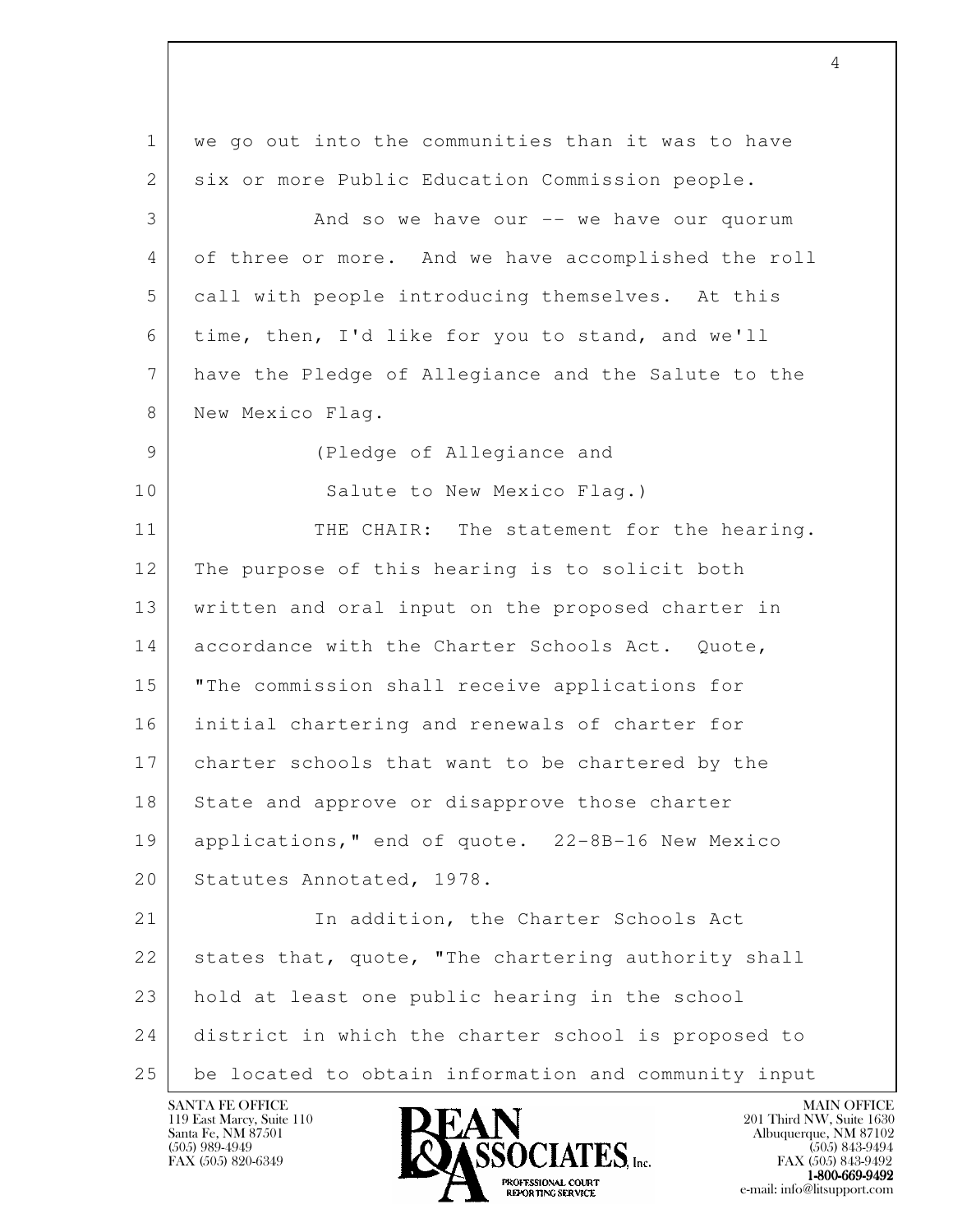| $\mathbf{1}$    | to assist in its decision whether to grant a charter   |
|-----------------|--------------------------------------------------------|
| 2               | school application. Community input may include        |
| 3               | written or oral comments in favor of, or in            |
| 4               | opposition to, the application from the Applicant,     |
| 5               | the local community, and, for State-chartered          |
| 6               | schools, the local school board and school district    |
| $7\phantom{.0}$ | in whose geographic boundaries the charter school is   |
| 8               | proposed to be located. And that's from 22-8B-6,       |
| 9               | New Mexico Statutes Annotated, 1978.                   |
| 10              | Now we are to No. 5 of my agenda. The                  |
| 11              | Applicant at this time will be the ASK Academy.        |
| 12              | And -- I'm sorry. Go ahead, Dr. Duran, if you need     |
| 13              | to.                                                    |
| 14              | DR. DURAN: No. That's fine.                            |
| 15              | THE CHAIR: At this time, if you would ask              |
| 16              | the people from --                                     |
| 17              | DR. DURAN: ASK Academy.                                |
| 18              | THE CHAIR: And I'll read this. And I'll                |
| 19              | read the format for how we're going to function.<br>At |
| 20              | this time, we would like to hear from the Applicant.   |
| 21              | When I get all through with all of these words if      |
| 22              | you will please, for the record, state the name of     |
| 23              | the school, the names of the founders of the school,   |
| 24              | the proposed grade levels to be served and the         |
| 25              | membership projection of the school. When you -- I     |

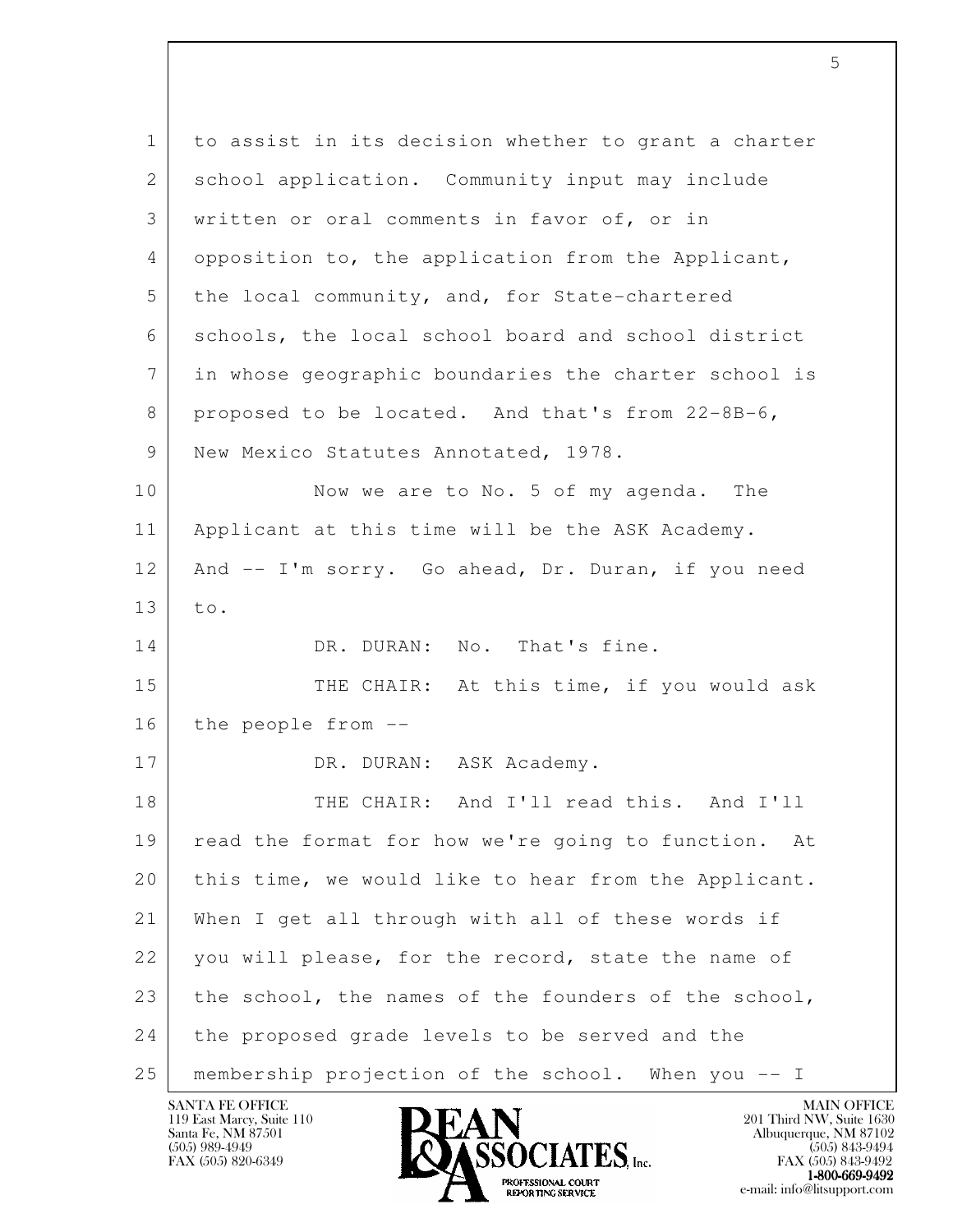1 gave you a turn.

| $\overline{2}$  | I'll ask you to state for the record a               |
|-----------------|------------------------------------------------------|
| 3               | brief description of the school, the reasons you     |
| 4               | believe this school will benefit the children and    |
| 5               | citizens of this community, and any other            |
| 6               | information that you would like the Commission to    |
| $7\phantom{.0}$ | know about your application. You have 15 minutes.    |
| 8               | So please be as precise as you can during this time. |
| 9               | And this will be followed by the local               |
| 10              | school board and/or school district representatives  |
| 11              | having an opportunity to make their presentation,    |
| 12              | followed, then, by community input, and, finally,    |
| 13              | followed by the Public Education Commission having   |
| 14              | an opportunity to make comments and ask questions.   |
| 15              | So at this time, Dr. C de Baca is going to           |
| 16              | be the timekeeper. And he will -- he will assist     |
| 17              | you in telling you how you're faring on this. We     |
| 18              | have 15 minutes. And you may begin now.              |
| 19              | MR. STEPHENSON: Madam Chair and members              |
| 20              | of the Commission. We're very privileged and proud   |
| 21              | to be here before you today. We are the ASK          |
| 22              | Academy. My name is Paul Stephenson. This is my      |
| 23              | partner, Dan Barbour. We are two of the initial      |
| 24              | founders that initiated this movement.               |
| 25              | We are a STEM. We're going to be using               |

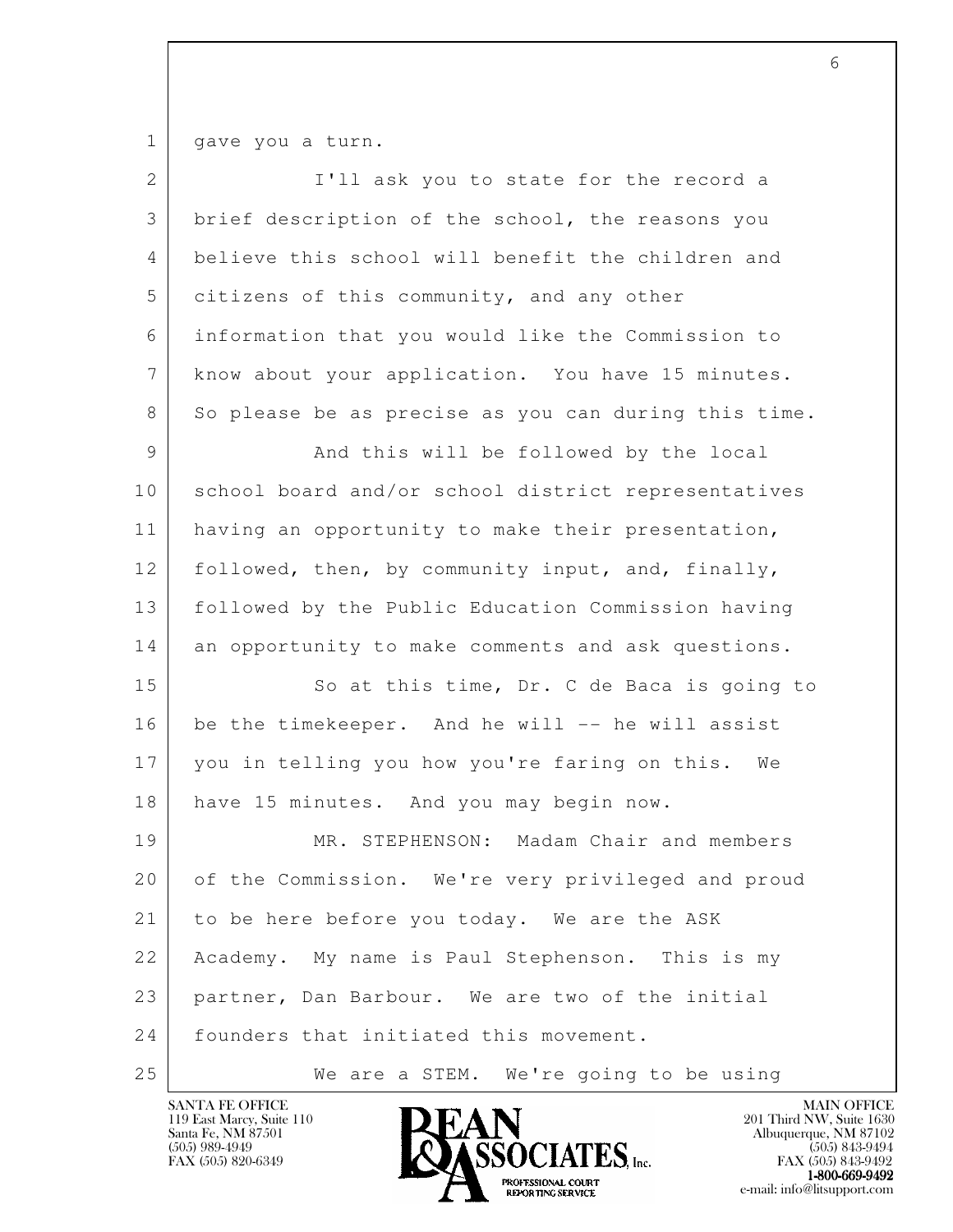l 1 | that phrase quite a bit. Science, technology, 2 engineering, mathematics. "STEM" is an acronym for 3 that. We are a STEM innovation is part of our title 4 in this charter. We're providing a liberal art 5 education with a focus on STEM. 6 But before we really start talking about 7 | us, we have two questions to share with you. 8 MR. BARBOUR: I'd like you to think back 9 five years ago, and think to today, and think about 10 what technology you have today that we didn't have 11 five years ago. I'd also like you to think about 12 what technology will there be in five years that we 13 don't know about now. 14 MR. STEPHENSON: And that was a two-part 15 question. This is the second question we want you 16 to think about in the next 15 minutes. What is your 17 passion in life? The reason we ask that question in 18 countless places we go around to speak is because 19 it's all about students. The STEM Academy is about 20 that. We're trying to create an environment where 21 we're trying to connect with students' passion and 22 interest. 23 MR. BARBOUR: So our missions -- we have 24 an academic mission. Our first mission is to 25 improve the retention of the core New Mexico State



FAX (505) 843-9492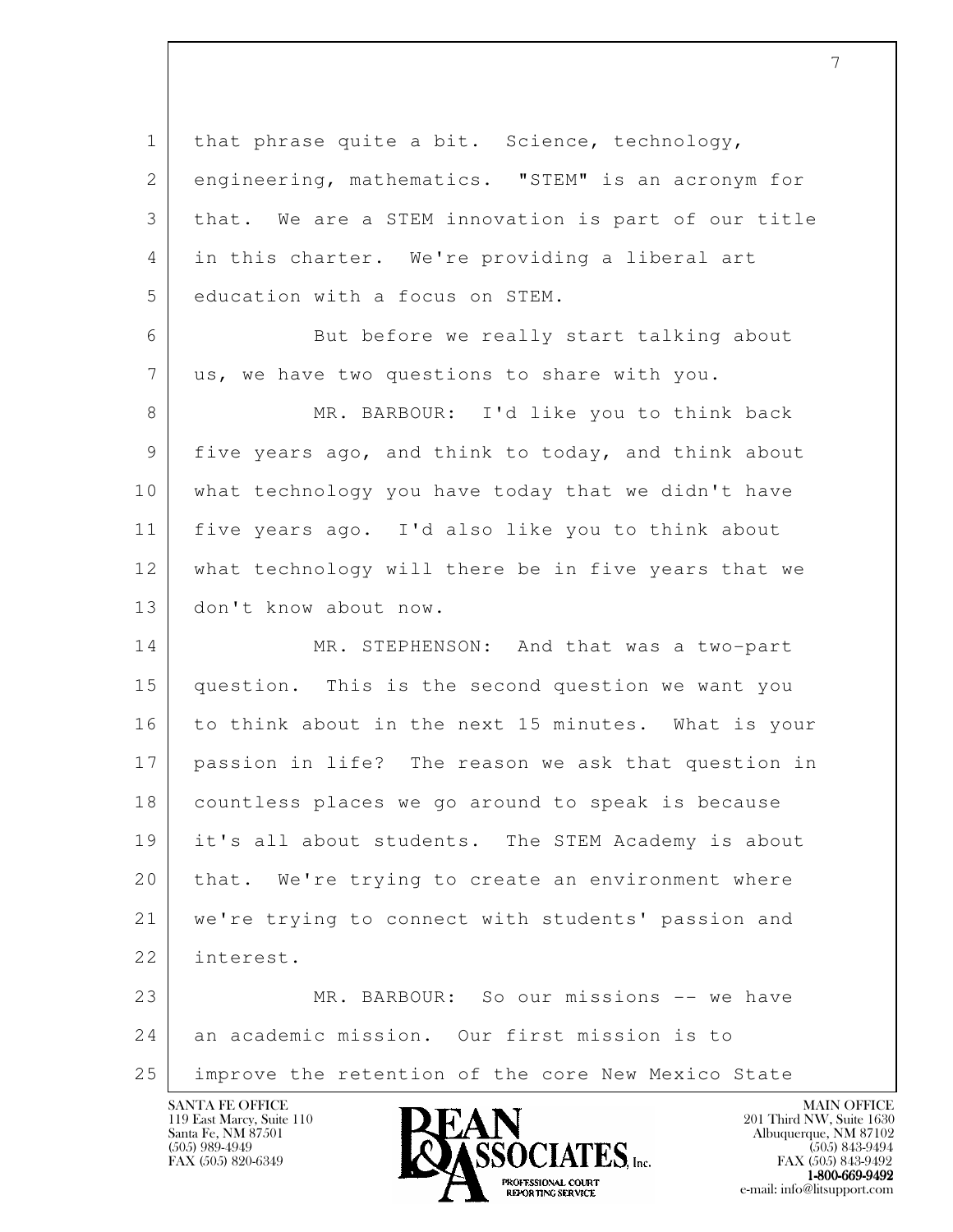1 standards through providing application and context 2 for those New Mexico State standards. 3 MR. STEPHENSON: And we have a second 4 mission, that we're trying to -- we want to create a 5 new learning environment that engages the learner in 6 the process. What an idea. We want to be able to 7 do that through creating project-driven 8 applications, so that lifelong learning can happen, 9 where core curriculum is applied to projects and 10 real applications. 11 We want to create research programs. We 12 want to create strong partnerships with industry and 13 university, which you see sitting in the audience 14 | with us today. We want to incorporate 21st century 15 technology, meeting the flexibility of the learner

l 17 MR. BARBOUR: Our target population, when 18 fully built out, will be seven through twelve. And 19 | that's licensure issues with the State. We propose 20 to serve 600 students. That comes from the State 21 Board for small schools for 600. And we're open to 22 any student on the -- that would like to come and 23 join us at our school. 24 MR. STEPHENSON: Seven through twelve.

25 And we have a purpose. The ASK Academy has a

119 East Marcy, Suite 110<br>Santa Fe, NM 87501

16 | where they are.

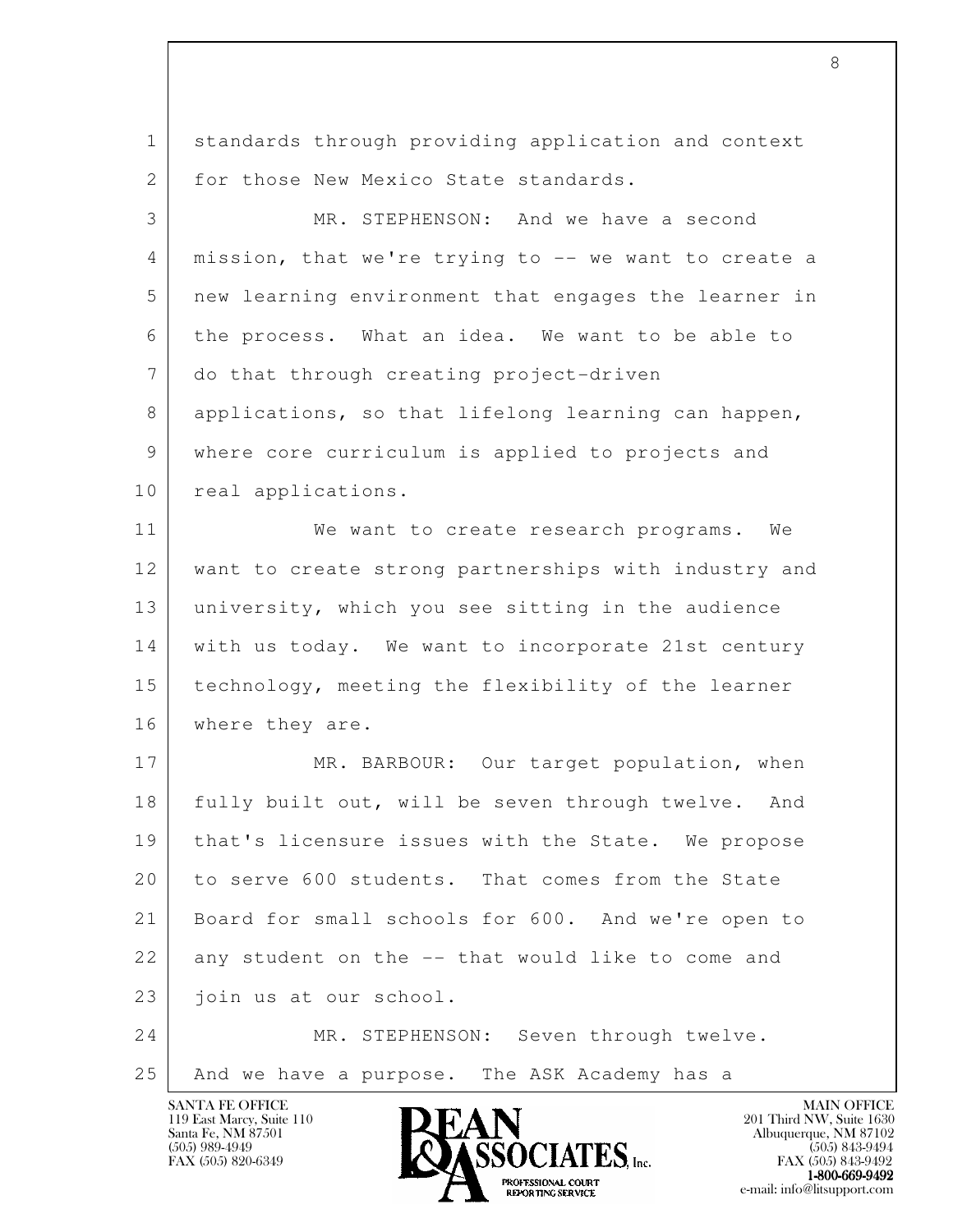| $\mathbf 1$  | purpose. I want to mention two of them. Two prime   |
|--------------|-----------------------------------------------------|
| $\mathbf{2}$ | purposes are this. We are going to be on a pipeline |
| 3            | for seventh through twelfth-grade students in our   |
| 4            | state to be prepared academically. Attitude,        |
| 5            | skills, and knowledge. That's what ASK stands for,  |
| 6            | attitude, skills, and knowledge. We're going to     |
| 7            | prepare them for those pipelines of job, of career  |
| 8            | path, and of program for STEM, science, technology, |
| 9            | engineering, mathematics.                           |
| 10           | A second purpose would be, again, to                |
| 11           | create this learning environment, this way that     |
| 12           | critical thinking is commonplace, that the learner  |
| 13           | is engaged in the learning process because we are   |
| 14           | directing the core curriculum towards specific STEM |
| 15           | purpose.                                            |
| 16           | MR. BARBOUR: So how are we going to be              |
| 17           | unique? How are we going to take what a normal      |
| 18           | school does and be a little different to be able to |
| 19           | engage our students?                                |
| 20           | MR. STEPHENSON: We are going to have a              |
| 21           | longer school year.                                 |
| 22           | MR. BARBOUR: Going to have a longer                 |
| 23           | schoolday.                                          |
| 24           | MR. STEPHENSON: We're going to have                 |
| 25           | year-round scheduling.                              |
|              | <b>MAIN OFFICE</b><br>SANTA FE OFFICE               |

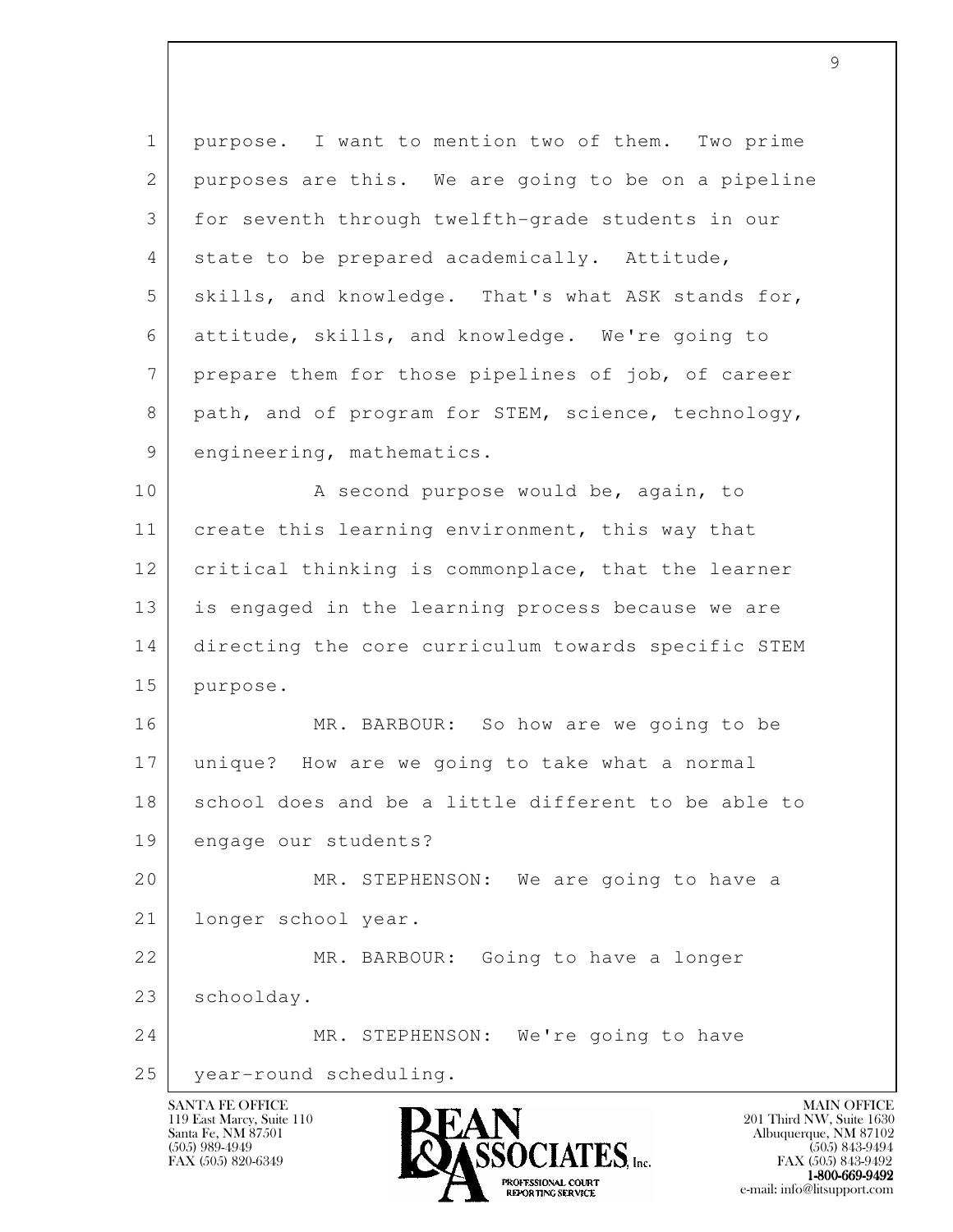l 1 MR. BARBOUR: We want it to be 2 project-driven as the glue that holds everything 3 together. 4 MR. STEPHENSON: We're going to build it 5 on what we're calling a corporate model. We're 6 going to have not classes, but seminars. We're 7 going to have not teachers, necessarily, but project 8 managers that are experts in the standards that they 9 teach. 10 MR. BARBOUR: It's about relationship 11 building. You see MySpace and Twitter and you see 12 all those social networks. They're building 13 relationships. We'll build relationships also. 14 MR. STEPHENSON: We're going to have 15 | radical collaborations. As a matter of fact, one of 16 our partners is Stanford University. They're going 17 to train us how to sit at a table with different 18 thinking people and collaborate in a radical way to 19 | create great learning opportunities for students. 20 MR. BARBOUR: We want to train students to 21 be self-directed learners, where they don't have to 22 wait to be told what to learn. They want to be 23 engaged and go out and find out what they need to 24 learn. 25 MR. STEPHENSON: Now listen to this. We



FAX (505) 843-9492  $1-800-669-9492$ <br>PROFESSIONAL COURT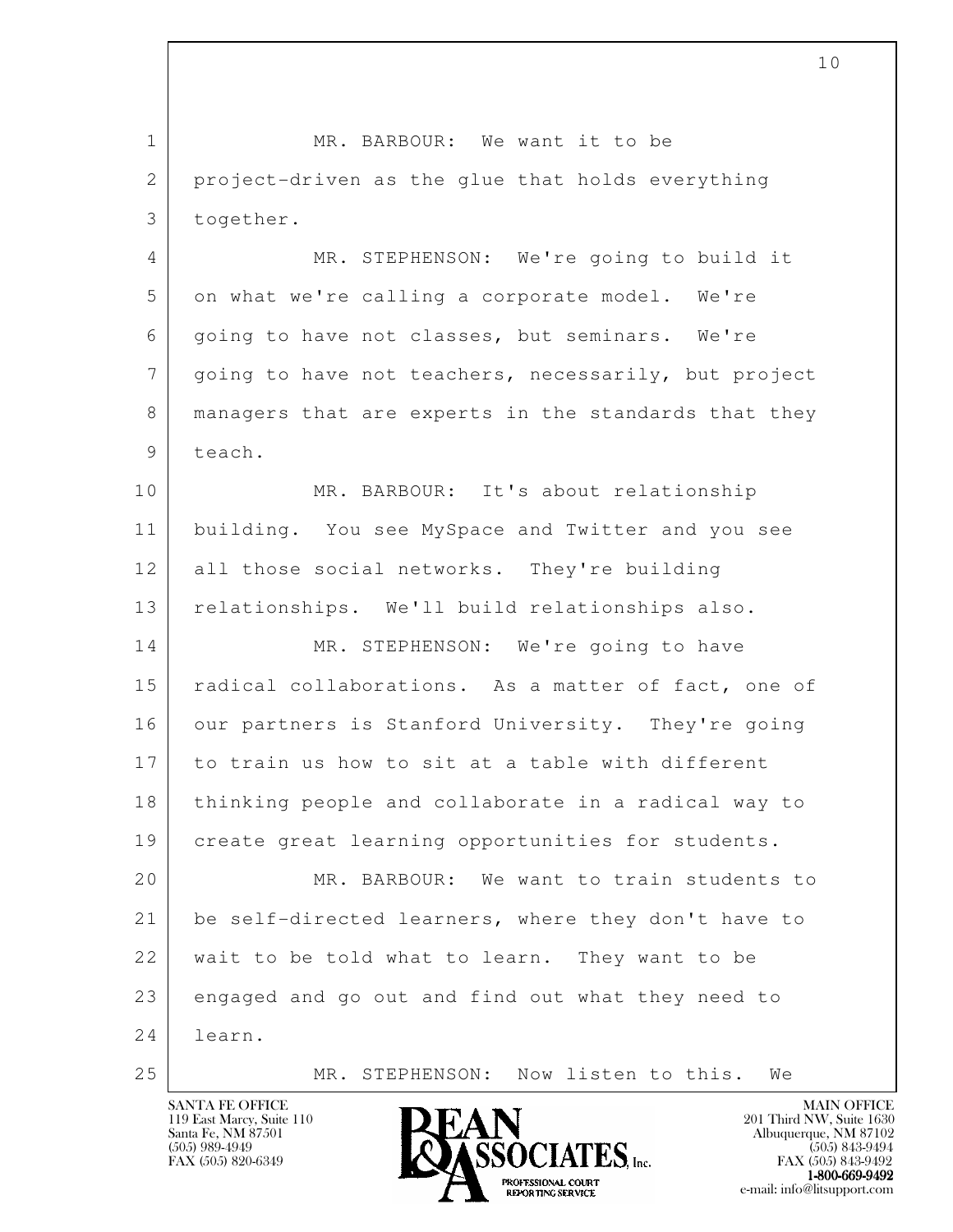l 1 want to teach the performance standards at just the 2 right time, so the student can apply it to a real 3 application, a real project, and say, "Oh. That's 4 | why I needed to learn that." 5 MR. BARBOUR: We want to create the strong 6 industry and secondary partnerships so that the 7 students starting in seventh grade can see their 8 pathway into a career. 9 MR. STEPHENSON: Twenty-first century 10 technologies overlap all the time. We want to give 11 those opportunities to have the students to see 12 where those technologies intersect. 13 MR. BARBOUR: And as I previously said, 14 we're going to keep it as a small school and cap at 15 600 students. 16 | MR. STEPHENSON: Hey. Where are we going 17 to put our school? We're going to locate our school 18 in Rio Rancho. It's where our children are being 19 raised. It's where our heart is, and this is where 20 our passion is. 21 | MR. BARBOUR: So we talk a little bit 22 about our capacity. My name is Daniel Barbour. I 23 would like to say I have a bachelor's in 24 mathematics, a master's in science teaching. I've 25 been teaching for 16 years, 11 of them in a

119 East Marcy, Suite 110<br>Santa Fe, NM 87501

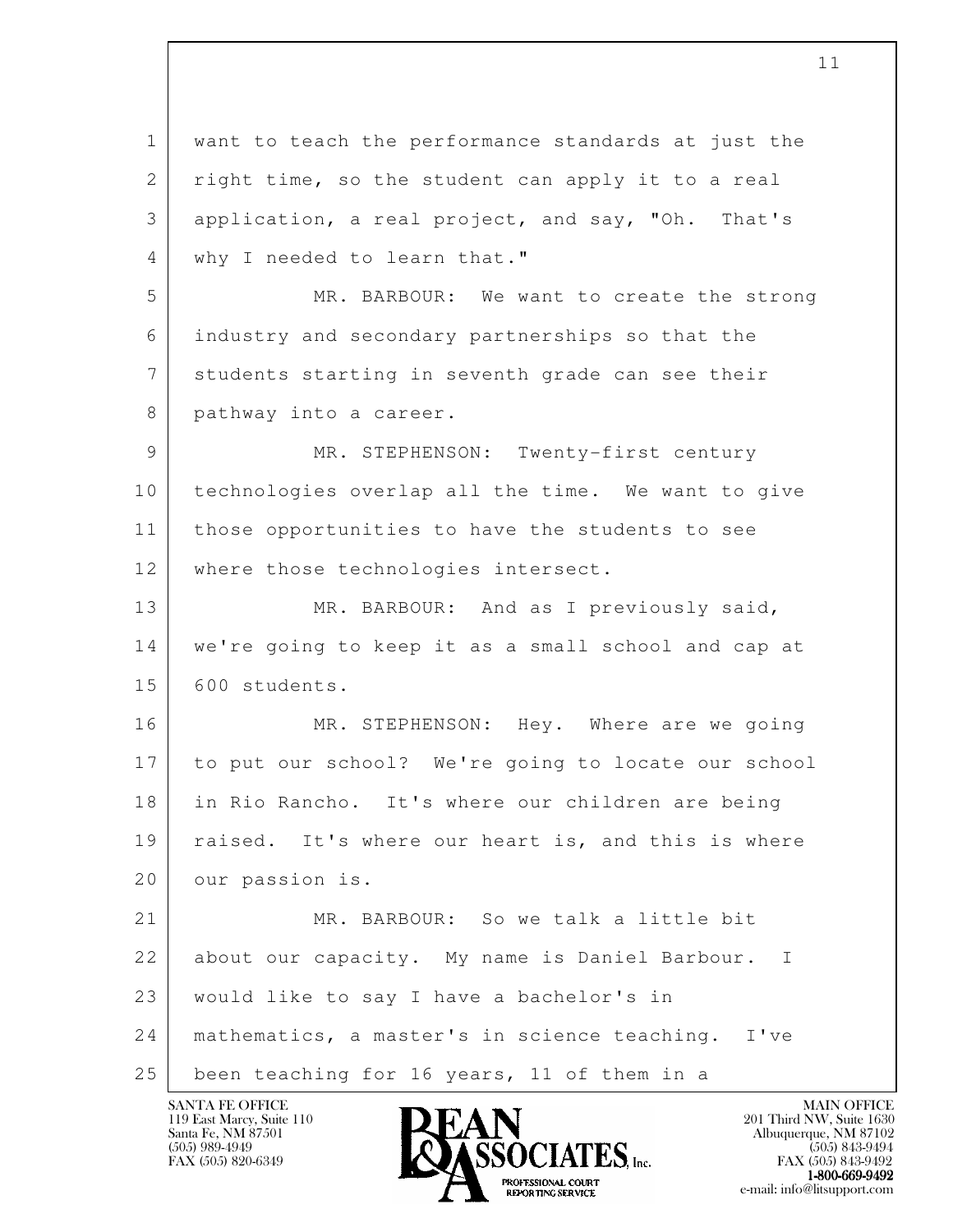l 1 wonderful district, Rio Rancho Public Schools. 2 | We've built a student research program. At one 3 time, we had 5,000 students exploring their 4 passions. 5 I was a scientific researcher in the 6 military in the Ground Base Laser Beam project. 7 I've helped develop sciences and I've facilitated 8 the development of programs in Career Pathways. 9 MR. STEPHENSON: Again, more about us. In 10 that capacity, I'm Paul Stephenson, bachelor's in 11 mathematics. I have a master's in curriculum and 12 instruction, been curriculum director for math and 13 engineering programs for the last seven or eight 14 years, been successful with meeting staff members -- 15 incredible staff members, building a nationally 16 certified engineering program that we plan to bring 17 to the ASK Academy. 18 MR. BARBOUR: So what are some of the 19 other skills that we bring? 20 MR. STEPHENSON: We're very familiar with 21 | school budgets. Part of our job. 22 MR. BARBOUR: We're familiar with grant 23 | writing, going out and looking for money. 24 MR. STEPHENSON: We're familiar with going 25 to the legislature in Santa Fe and creating

119 East Marcy, Suite 110<br>Santa Fe, NM 87501



FAX (505) 843-9492 1-800-669-9492<br>PROFESSIONAL COURT **EXPORTING SERVICE** EXPLORER THE REPORTING SERVICE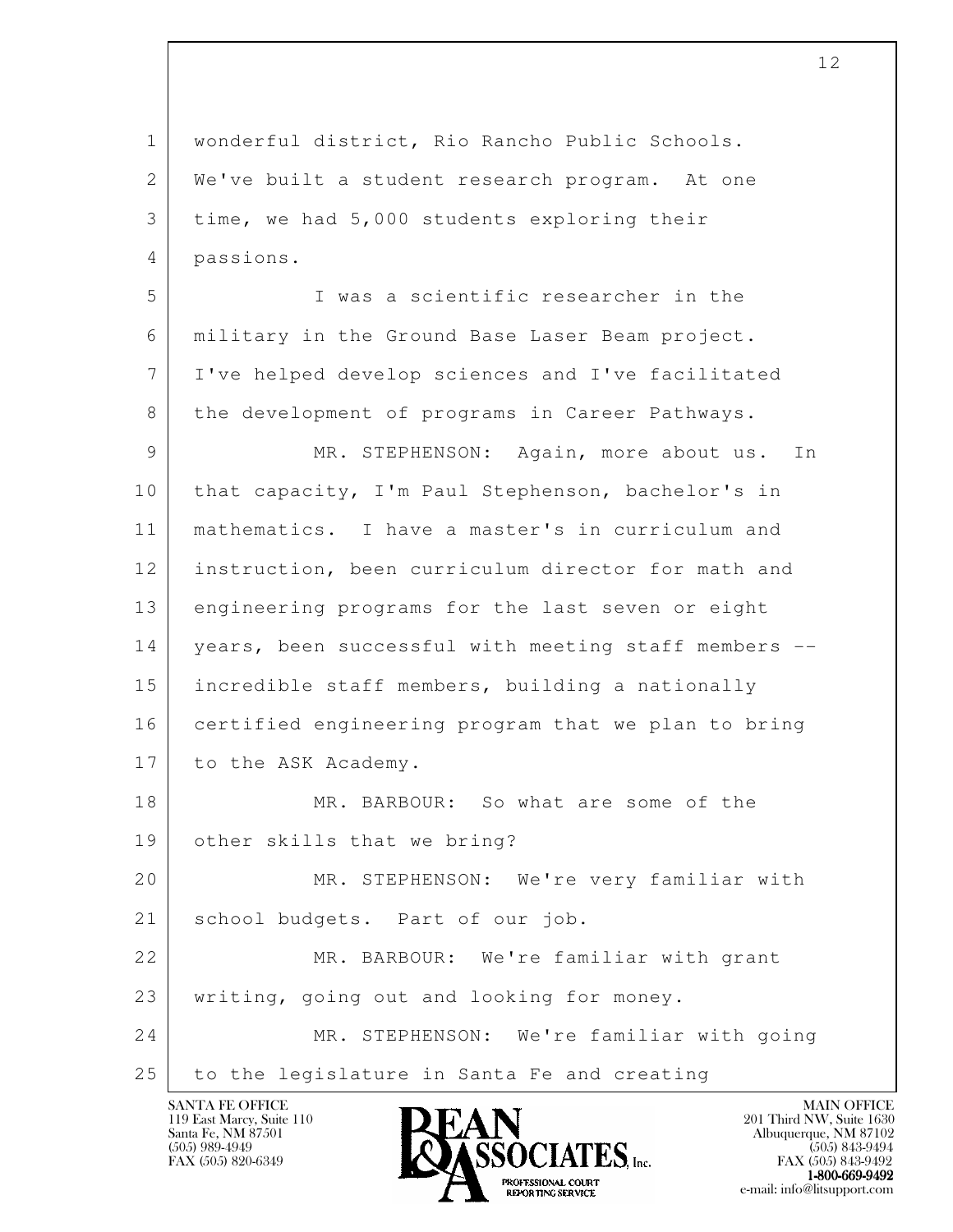l SANTA FE OFFICE MAIN OFFICE MAIN OFFICE MAIN OFFICE MAIN OFFICE 1 educational responsibilities. We're aware of that. 2 MR. BARBOUR: We're familiar with the 3 interviewing process and hiring and looking for 4 people that have job-related skills. 5 MR. STEPHENSON: We've been facilitators 6 for statewide STEM professional developments. We've 7 given workshops all across the state for three or 8 four years. 9 MR. BARBOUR: The opportunities we've had, 10 we're familiar with many of the school processes and 11 of the testing requirements. 12 MR. STEPHENSON: We're not expert in 13 everything, so we know how to delegate to those that 14 are experts in the areas that we're not to get big 15 jobs done well. 16 MR. BARBOUR: We philosophically agree 17 | that all students can learn. 18 MR. STEPHENSON: We have extensive 19 knowledge of the New Mexico State standards in the 20 math and science field. 21 MR. BARBOUR: We have extensive STEM 22 connections of the opportunities for our students 23 throughout the state. 24 MR. STEPHENSON: And networking with our 25 industry and with our partners evident by the strong

13



FAX (505) 843-9492  $1-800-669-9492$ <br>PROFESSIONAL COURT **EXPORTING SERVICE** EXPLORER THE REPORTING SERVICE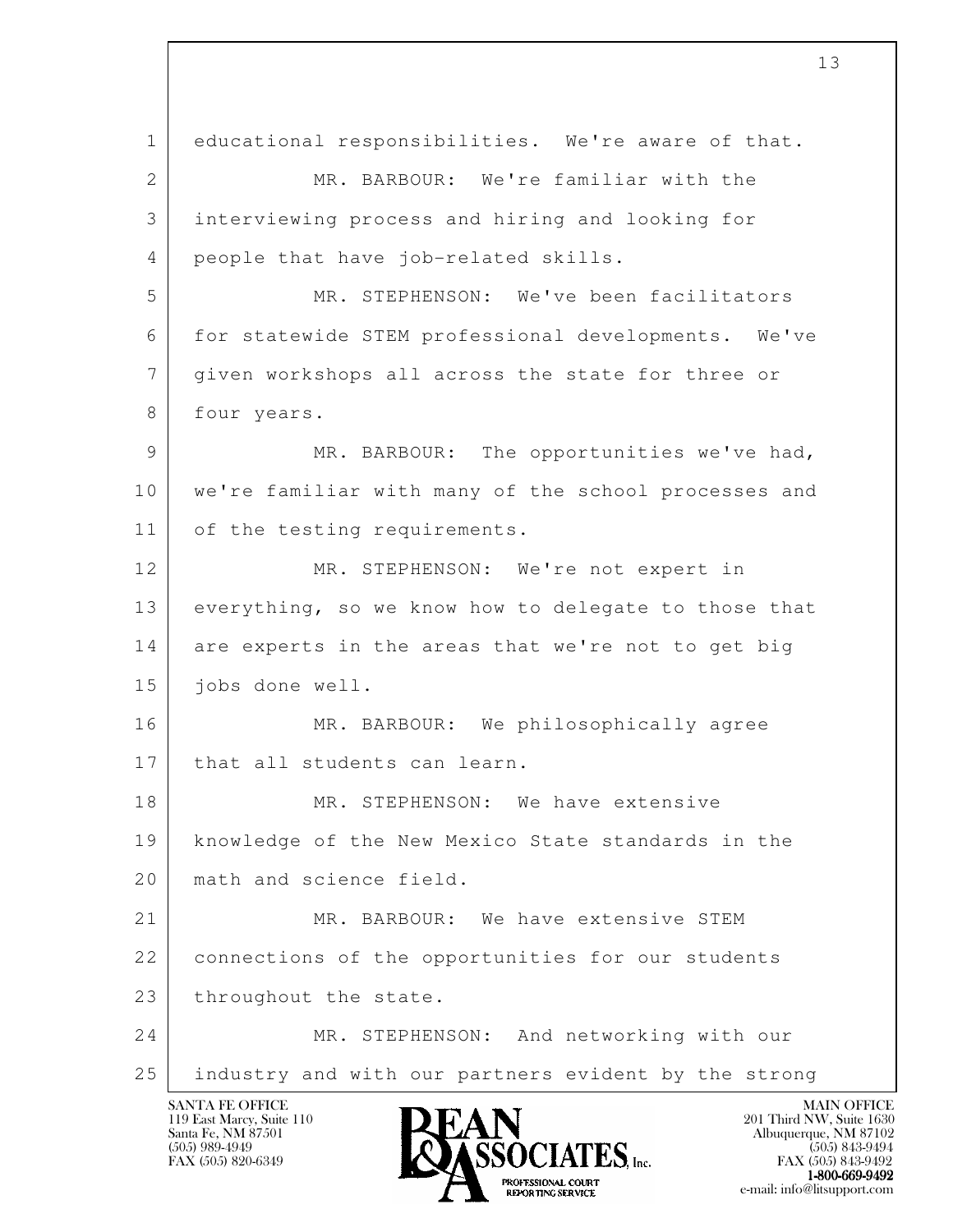l 1 STEM partnership that we have in our board of 2 directors and in our partners for the ASK Academy. 3 MR. BARBOUR: So what will our curriculum 4 look like? We're looking at 28 credits for 5 | graduation, above the State minimum. 6 MR. STEPHENSON: The elected curriculum 7 we're bringing in is a program called "Project Lead 8 The Way." It's a national program. It's been 9 around since the mid-'80s. It's out of the East. 10 It is a program much like an AP program, where 11 students can take classes in high-school level, take 12 an exit exam and get college credit from 13 universities like Duke, Purdue, University of 14 | California, Colorado, New Mexico State University, 15 who is our affiliate university for the State of 16 New Mexico for the program Project Lead The Way. 17 They will provide us with structured 18 | projects in four career pathways. Those projects, 19 we will enhance to make it -- give it the New Mexico 20 flare, if you like, add some green chile to it. And 21 we can make our programs and the programs we get 22 from them New Mexican. 23 MR. BARBOUR: Our organizational 24 | structure. We're looking at having an 25 organizational leadership team of three on the



FAX (505) 843-9492 1-800-669-9492<br>PROFESSIONAL COURT **EXPORTING SERVICE** EXPLORER THE REPORTING SERVICE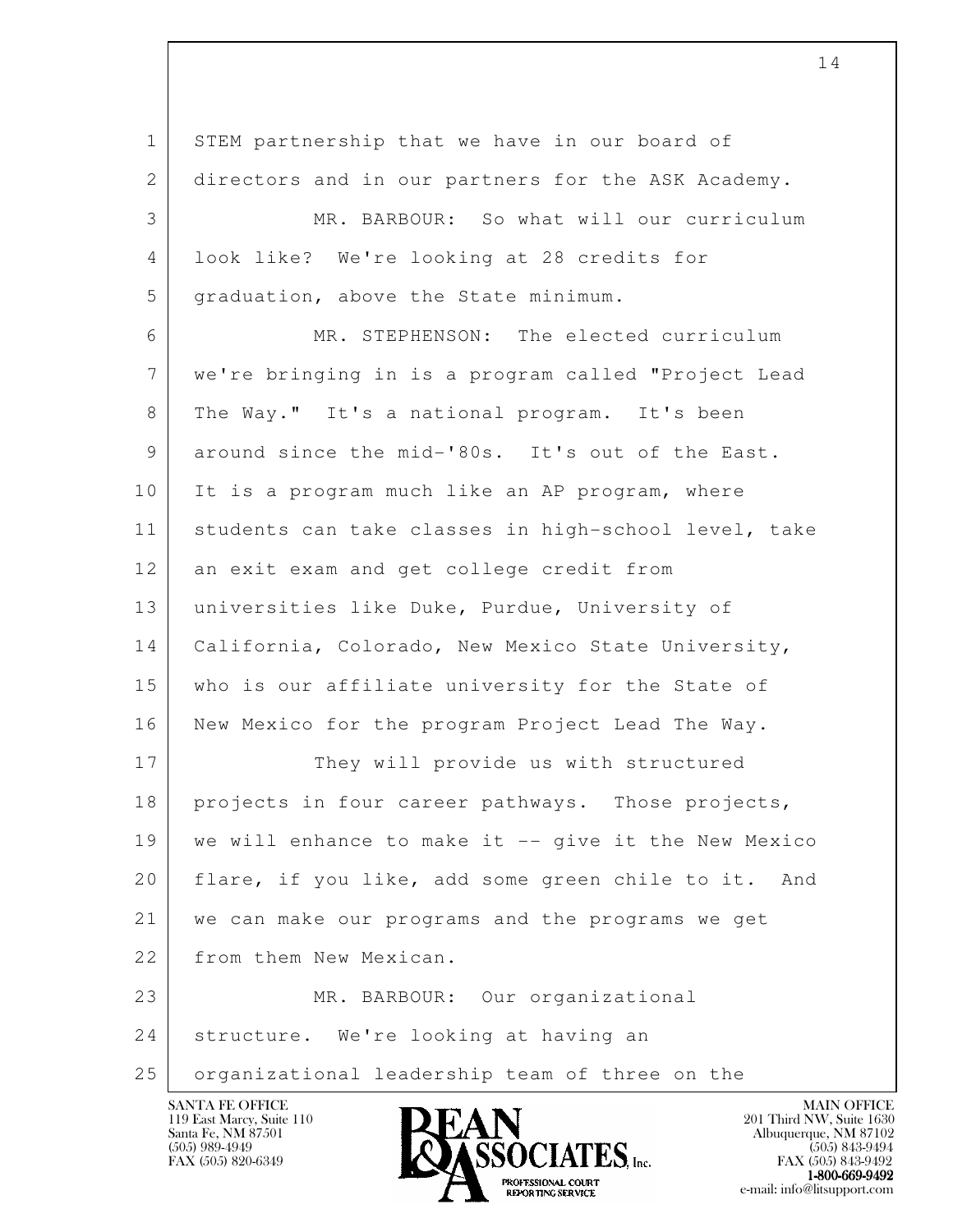1 campus. We're looking at an administrator with two 2 curricular team people. We're going to -- our 3 | governance, we're looking at our governance; seven 4 members on our board with extensive STEM 5 backgrounds. They'll be responsible for the 6 policies. 7 We also want them involved in meeting the 8 students so the students can see what they're doing. 9 And we also think we have a training plan in place 10 | to be able to get our board of governance up and 11 running so we know what they're going to be doing. 12 MR. STEPHENSON: We're going to have 13 school goals. And here's a thought. Why don't we 14 create goals that validate if we're making our

l 15 missions? That's what we're going to do at the ASK 16 | Academy. We're going to have smart, specific, 17 measurable, attainable, reasonable, and time-lined 18 | goals to make sure that we're making the missions 19 | that we've stated, so that you're sure that we're 20 making the missions that we've stated: Creating 21 relationships, creating project-driven programs, 22 research programs, partnerships with our industries 23 and universities and maintaining the academic 24 retention in our students.

25 MR. BARBOUR: So what are the indicators

119 East Marcy, Suite 110<br>Santa Fe, NM 87501



FAX (505) 843-9492  $1-800-669-9492$ <br>PROFESSIONAL COURT **EXPORTING SERVICE** EXPLORER THE REPORTING SERVICE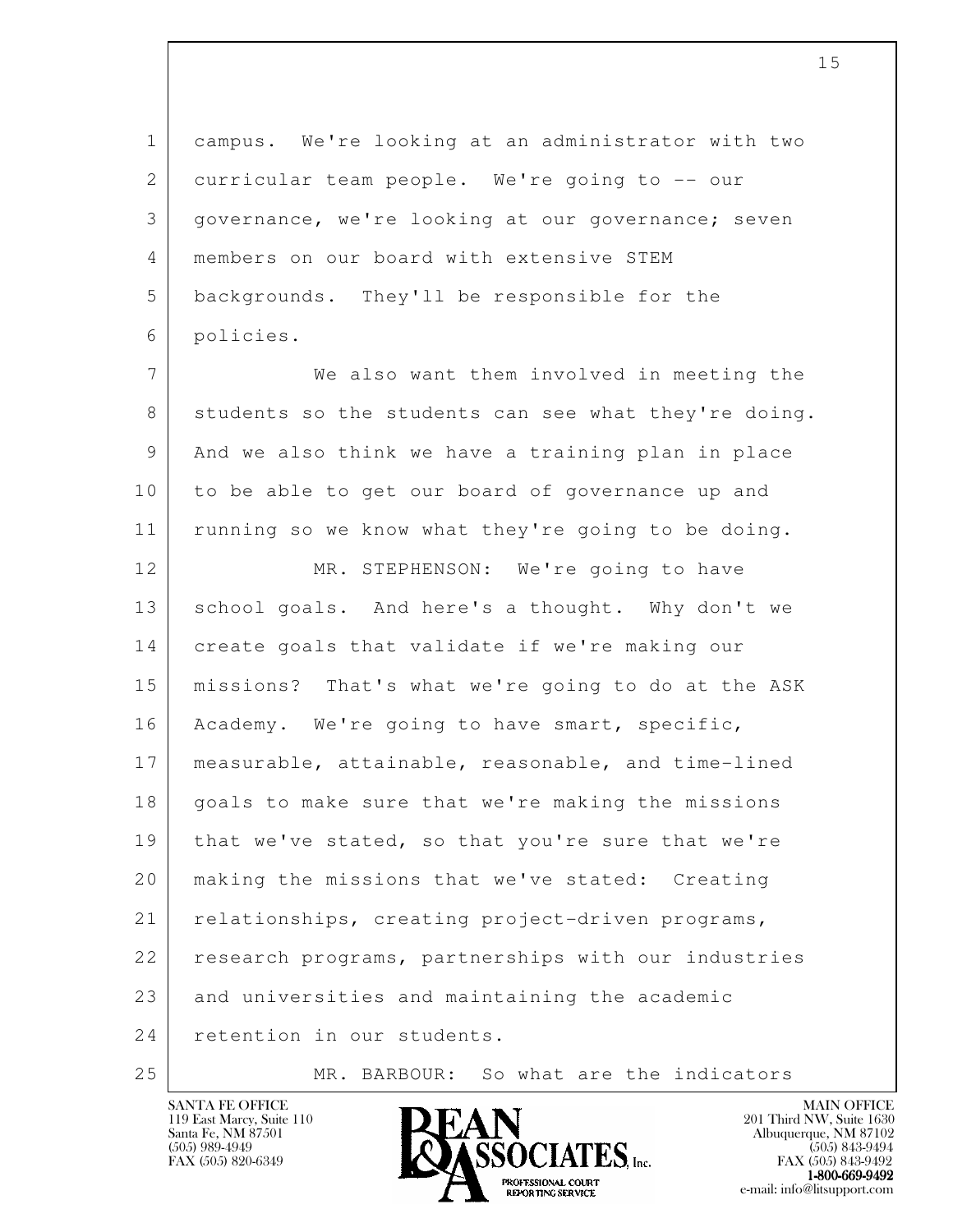l 1 and the performance indicators and the staffing that 2 | we're going to be looking at? 3 MR. STEPHENSON: What we're going to do, 4 Dan, is we're going to hire staff that are highly 5 qualified. We're used to that, been doing that job 6 for quite a while, identifying New Mexico licensed 7 individuals that have endorsements in the area we 8 want them to teach. 9 MR. BARBOUR: During our planning year, 10 | we'll be developing the staff evaluation process. 11 We know there are some state laws we must comply 12 | with. We want it to be meaningful, where we sit 13 down at the beginning with our staff and we develop 14 | those goals together. We want -- there will be 15 observations, both formal and informal as required. 16 | And, again, we'll be submitting those evaluations as 17 needed. 18 | MR. STEPHENSON: Our environment is going 19 to be really, really radi -- it's going to be 20 innovative. It's not going to be your normal public 21 school. So teachers that come out of that normal 22 public school setting, there's going to be lots of 23 training that has to go on for all of us to be -- to 24 meet the missions that we have forth. 25 | We're going to have data -- school data

119 East Marcy, Suite 110<br>Santa Fe, NM 87501



FAX (505) 843-9492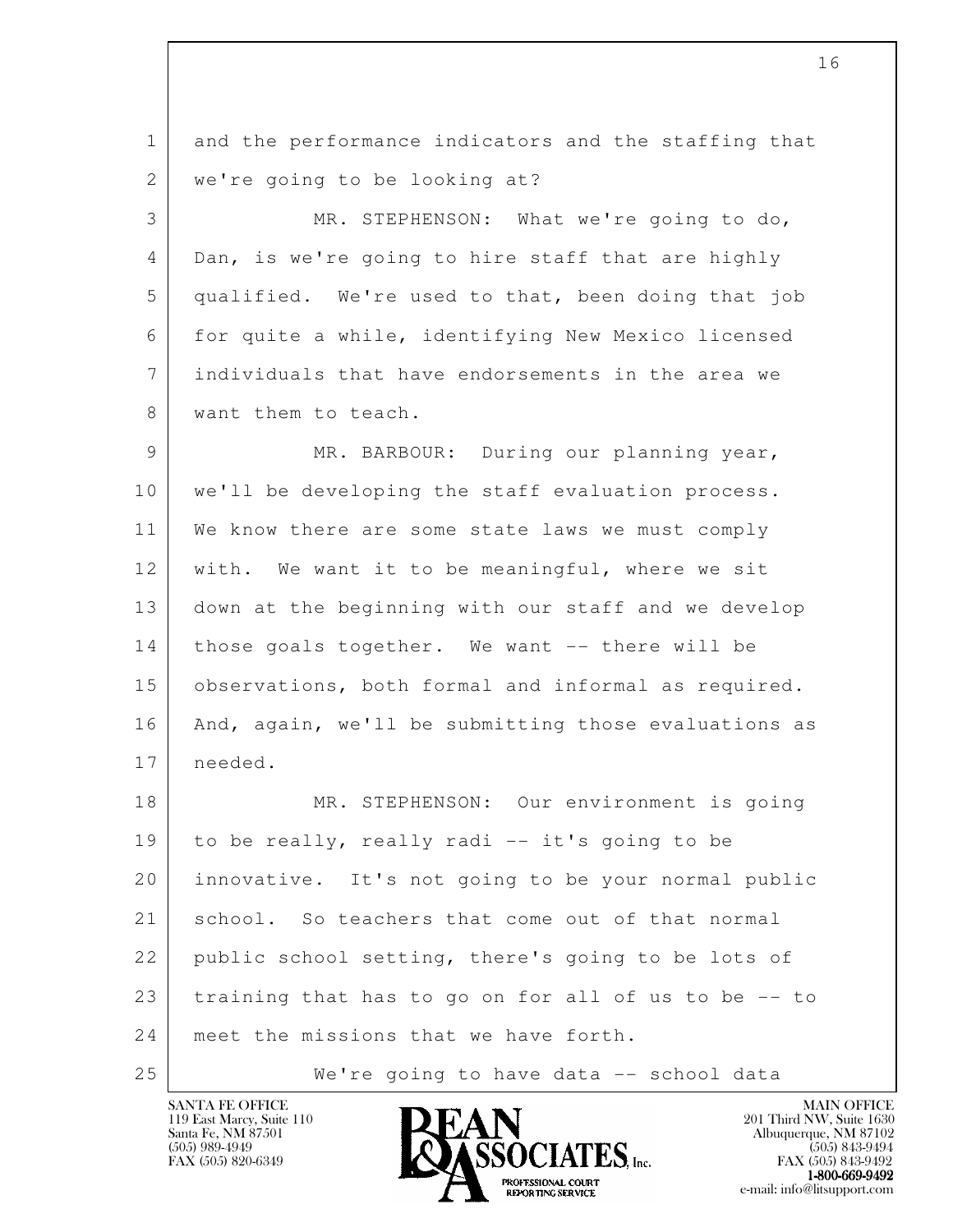1 strategies for measurement. We're going to develop 2 a central database for all data to go to and be 3 housed in. So at the teacher level, at the leader 4 level, at the administrative level, we can look at 5 specific students, where they are in their academic 6 position and know how to respond to that.

 7 We're going to develop placement exams so 8 the students are placed in the proper course at the 9 proper time. We're going to have curriculum maps so 10 | the curriculum is tied together well, power 11 | standards so we have essential learning.

12 **Are they ready for college?** We want to 13 | use PSATs to identify are they ready for college, 14 | sophomore, junior, senior level. ACCUPLACERs with 15 our partners at CNM to do the same thing. And we're 16 | going to have standards aligned with common 17 assessments so math teachers at this level can 18 collaborate really well together and make sure that 19 | we're meeting the marks.

l 20 MR. BARBOUR: And as our students come to 21 us, of course, we want to develop placement exams so 22 we get them in the right place. Now, how will the 23 PED know that we're doing our job? Well, we're 24 required to report quarterly SCAs for both math and 25 reading. We plan on developing SCAs for all of our

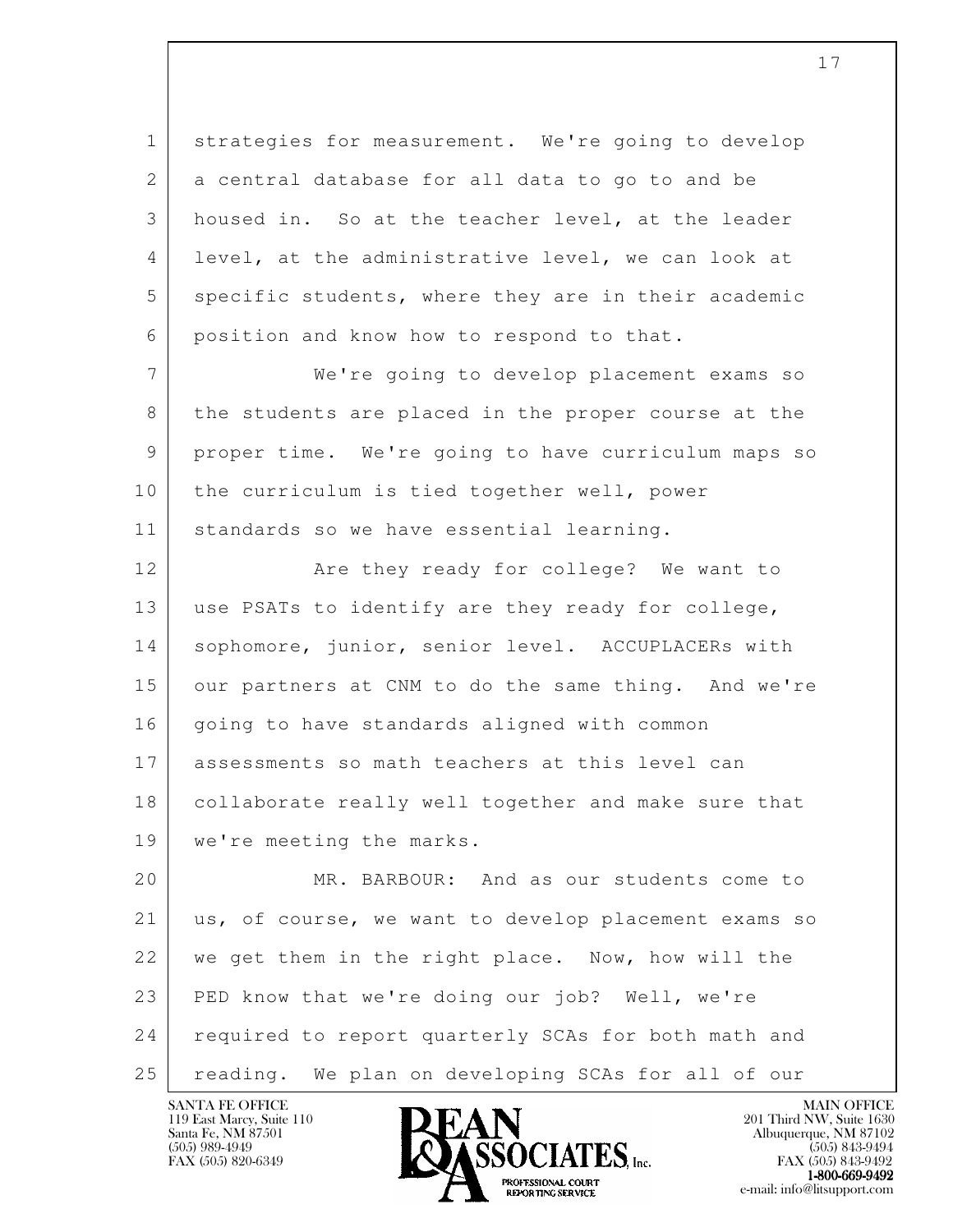1 core content areas. We know that we give the 2 Standards Based Assessment in both the seventh 3 grade, the eighth grade, and now the eleventh grade 4 in the spring.

 5 We will have our AMOs out there for our 6 students to know what we're being targeted. We 7 understand how to read AMOs and so we think we can 8 push that forward. This is something different. 9 Every nine weeks, we want to have a celebration of 10 success. And this is a hard deadline, where 11 students and the staff celebrate the learning, just 12 like you would in sports, and we show off all the 13 | things that our students have been learning over 14 | that quarter. And then we want to have regular 15 report-outs using our Web site, using the media and 16 newsletters and any other media we can think of at 17 the time.

18 MR. STEPHENSON: Dan, let's talk a little 19 bit about budget, finance, and facility. What do 20 you want to say about facility?

l 21 | MR. BARBOUR: As you know, facility is 22 always a challenge. We are out looking. We know 23 there are statutes out there for adequacy standards. 24 A Certificate of Occupancy for getting into a school 25 is a little bit higher standard. So we're going to

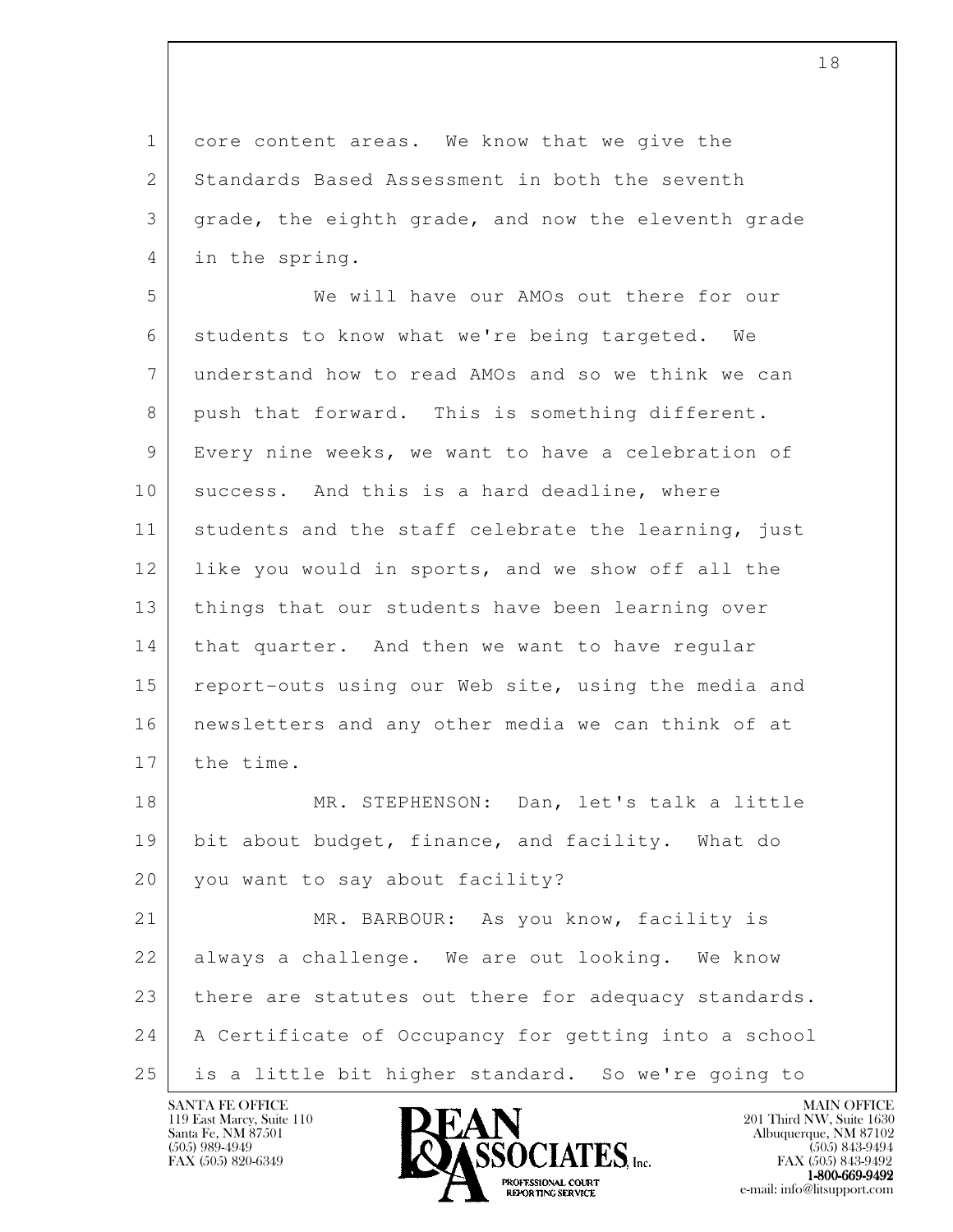l 1 be working with our architects, with our real estate 2 agent to be able to make sure that that building 3 does go forward as, also, we work with the State. 4 We know about ADA, a little bit about fire 5 code, and I'm sure there are some other things that 6 we just don't know about yet, but we'll find out. 7 MR. STEPHENSON: Staffing. We're going to 8 have our class ratio, PTR, 20 to 1. So we have a 9 better ratio. We also -- our FTE allocations are 10 | going to be there to support the staffing plan. We 11 want to make sure we're aligned with that FTE. And 12 we've done that as the phase-in goes through the 13 years. 14 MR. BARBOUR: For our internal controls 15 for purchasing and for being fiscally responsible. 16 We know that that is an issue. We've all read about 17 those things. So we want to make sure that all 18 purchases go through our leadership team, through 19 | the curriculum and the administrator. One, are they 20 justified curricularly; two, are they justified to 21 help the school run. 22 If a teacher comes to us, we will say 23 we'll sign a request for purchase order and we'll 24 talk about that. From there, we're planning on 25 | sending this over to our business management

119 East Marcy, Suite 110<br>Santa Fe, NM 87501



FAX (505) 843-9492 **EXPORTING SERVICE** EXPLORER THE REPORTING SERVICE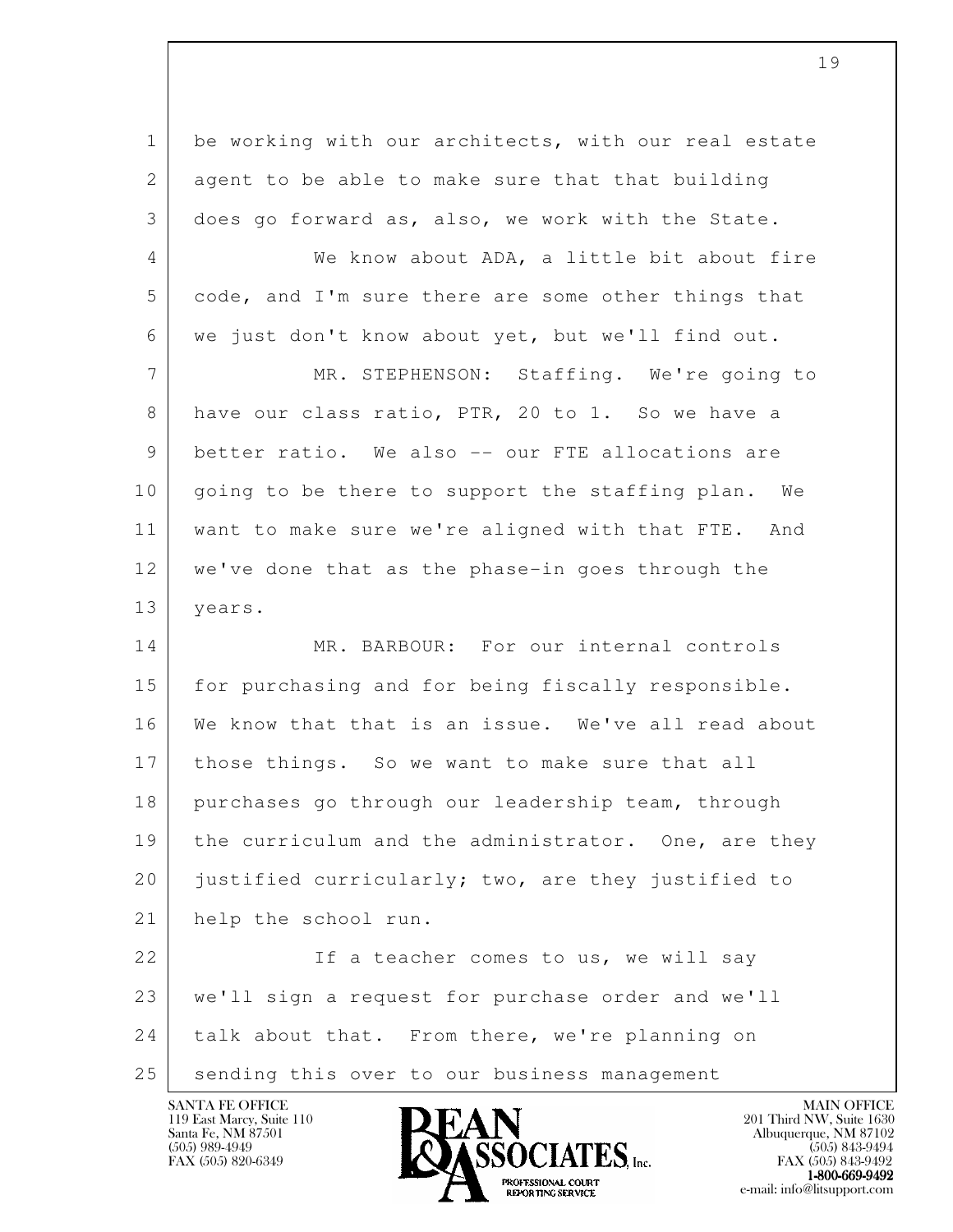1 officer. We're going to contract our services with 2 | Mr. Michael Vigil, who we have here, extensive 3 experience in public finance. And he's proven to us 4 that he's got separation of duties at his office. 5 We know there's reconciliation reports. We know 6 that there is a yearly audit from which we must fund 7 to have our funds audited. And I think we can make 8 this work.

9 MR. STEPHENSON: Other funding sources. 10 Does anybody have any money in their pocket? We're 11 going to look -- we're going to look for other 12 funding sources. We're going to apply -- we're very 13 comfortable and used to STEM grants. We've been 14 successful at securing half-million-dollar grants 15 over the years, so we know how to do this. We're 16 | going to apply often.

l 17 We have NSF grants sitting in the room, 18 actually, to partner with us. So we're going to 19 look for those sources, critical capital outlay, 20 federal charter school grants, federal IDEA, federal 21 stimuluses, charter school planning grants, and 22 anything else we can find that might support our 23 mission. And in one minute -- 24 MR. BARBOUR: Would you like to give them 25 the final impression of what the ASK Academy is

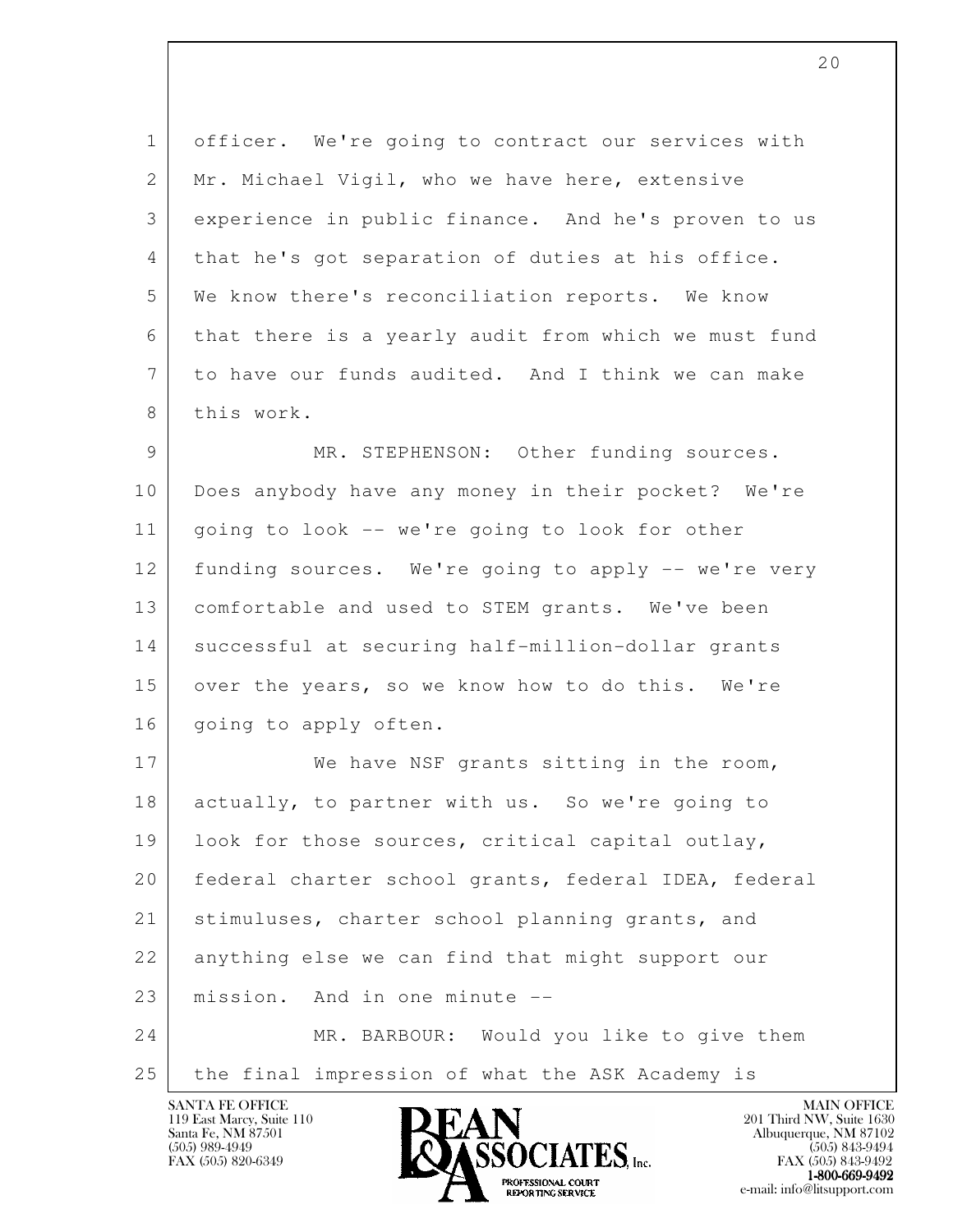l 1 about? 2 MR. STEPHENSON: Would I like to do that? 3 MR. BARBOUR: Would you? 4 MR. STEPHENSON: Why, Dan, I would love to 5 do that. 6 Ladies and gentlemen, we are the ASK 7 Academy. We're very passionate about what we've 8 been doing. We've been doing this for quite a few 9 years, and we have a lot of experience with it. 10 Curricularly, we know how to build a 11 school. We know how to meet the passions and 12 interests of the students. And we want to create a 13 | new learning environment. Here are sound bites. 14 | This is what you leave with today. 15 | A new learning environment that engages, 16 truly, the student into the learning process. We're 17 going to be a pipeline for science technology -- and 18 what state has a more rich STEM history than 19 New Mexico? Why not educate our children to assume 20 those jobs? Why not, instead of waiting for people 21 from out of state to come. 22 | The is critical that the STEM academy gets 23 the charter and is able to impact at least 24 600 students over four years to our school. 25 MR. BARBOUR: Thank you.

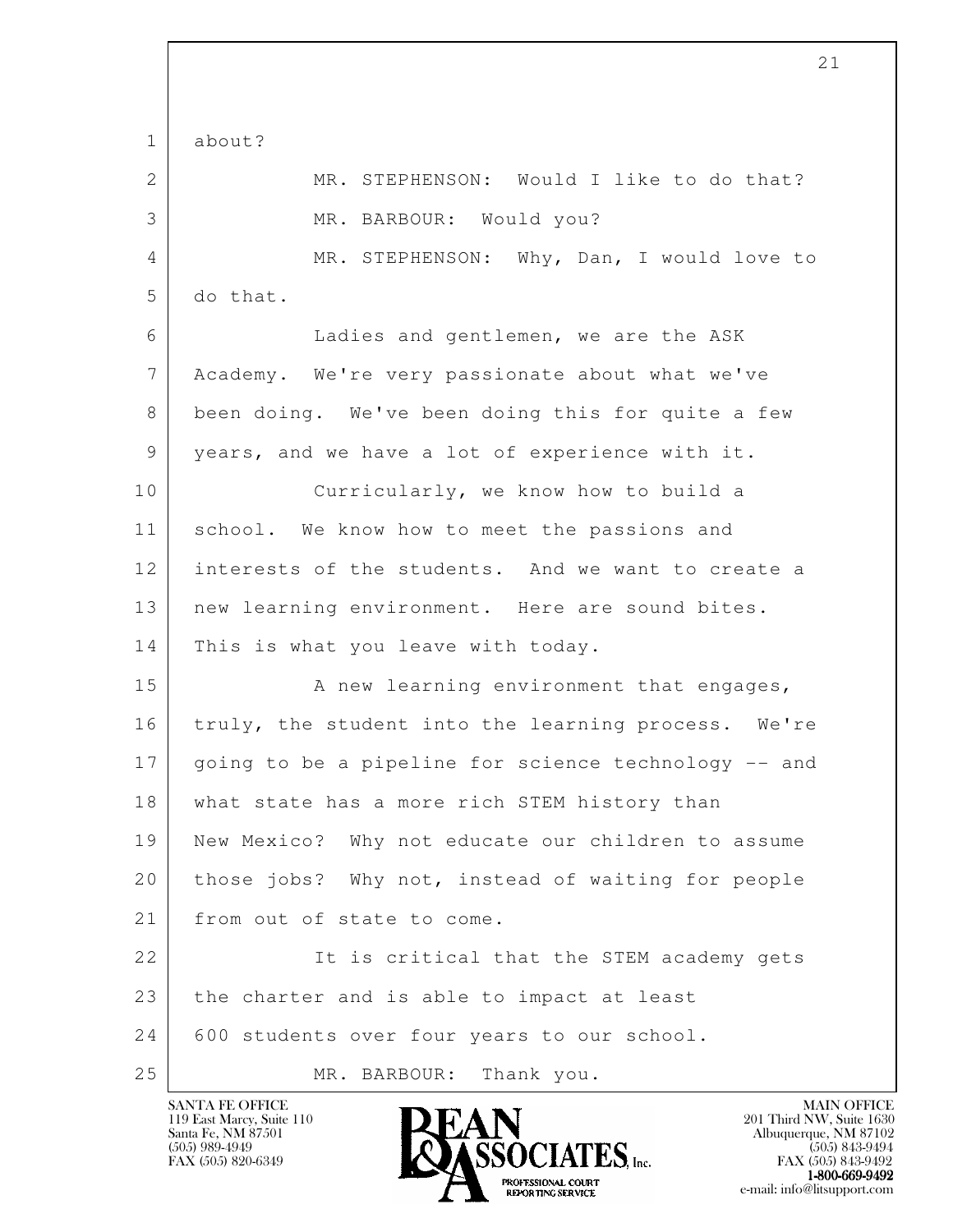l 1 THE CHAIR: At this time, is there a 2 | member of the local school board and/or district 3 representatives who would like to come forward? 4 MR. LEPPELMAN: I don't see a School Board 5 member. I'm Carl Leppelman, School Superintendent. 6 THE CHAIR: Please give your name, spell 7 it for the recorder also. 8 MR. LEPPELMAN: Carl, C-A-R-L, Leppelman,  $9$  L-E-P-P-E-L-M-A-N. 10 | THE CHAIR: Mr. Jeff Carr has just joined 11 us. Good afternoon, Mr. Carr. 12 MR. CARR: Thank you. 13 THE CHAIR: Hello. 14 MR. LEPPELMAN: Yes. And I think I have 15 | ten minutes; is that correct? I read in the letter. 16 | Well, thank you for the opportunity. 17 THE CHAIR: I'm sorry. I probably had to 18 | read the rules, and I didn't. Pardon me. I've got 19 to read these rules. 20 MR. LEPPELMAN: That's all right. 21 THE CHAIR: We now request that you state 22 your reasons this charter school application should 23 be approved by the Commission, and/or reasons why 24 this charter school application should be denied. 25 You have ten minutes. So please be as precise as

119 East Marcy, Suite 110<br>Santa Fe, NM 87501

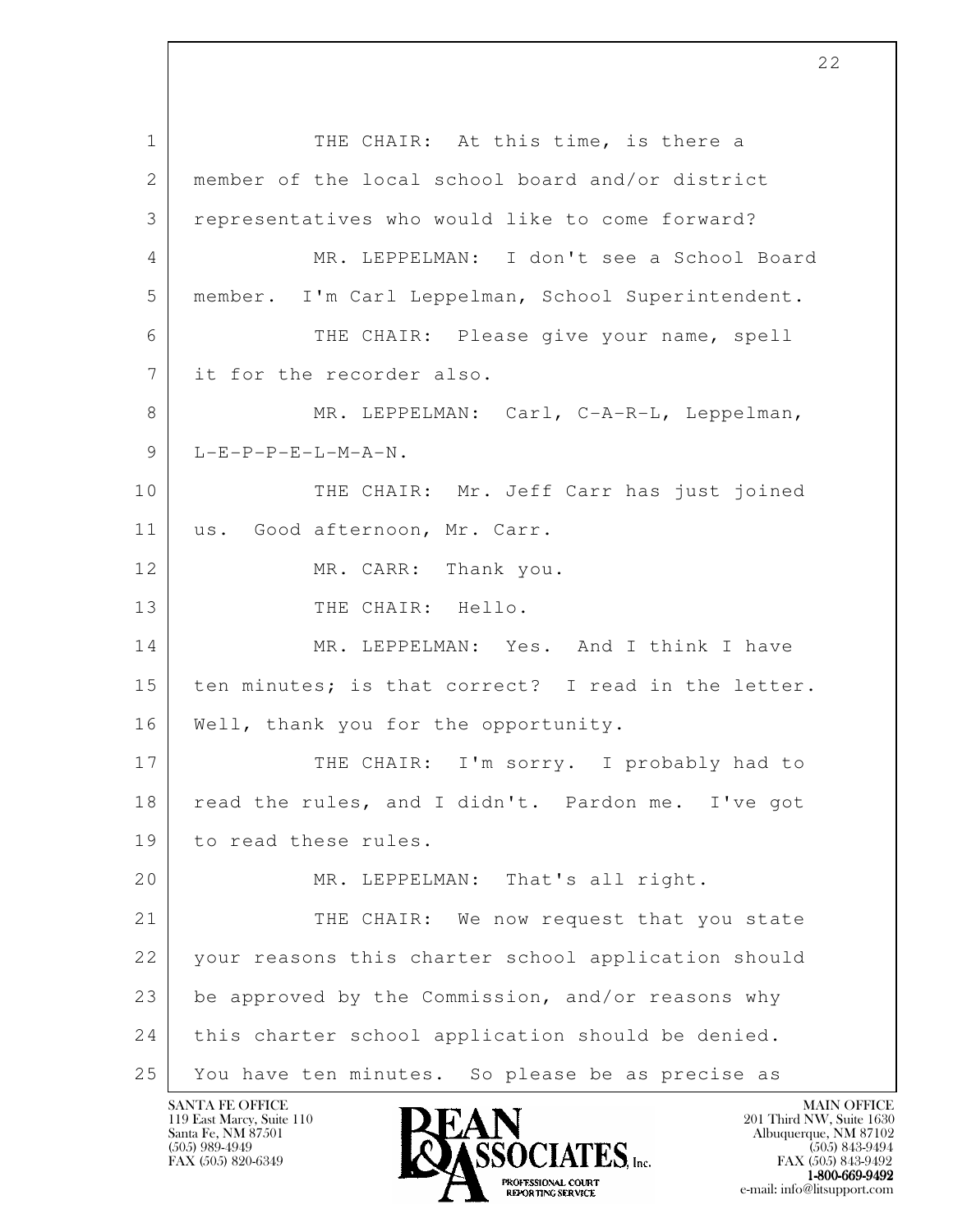| $\mathbf 1$    | you can during your time. You may now begin.         |
|----------------|------------------------------------------------------|
| $\overline{2}$ | And thank you. I know you've already                 |
| 3              | given your name and spelled it.                      |
| 4              | MR. LEPPELMAN: Thank you. I was hoping               |
| 5              | Richard Bruce could be here from the operational     |
| 6              | site, because he's reviewed it all. I'm a            |
| 7              | curriculum instruction person for the District. And  |
| 8              | many of the things that both Mr. Stephenson and      |
| 9              | Mr. Barbour said are very, very true. We know very   |
| 10             | clearly that some things he discussed tonight are    |
| 11             | similar, we've built, as part of our actual          |
| 12             | Rio Rancho High School.                              |
| 13             | So we understand and have, actually,                 |
| 14             | Project Lead The Way curriculum in our current high  |
| 15             | school. And it's fully deployed there. In fact, I    |
| 16             | see some of our teachers back in the audience. So    |
| 17             | we support that, because it's a national curriculum. |
| 18             | It certainly has high standards. Everything they     |
| 19             | said is very true.                                   |
| 20             | They've -- both Dan and Paul have worked             |
| 21             | on curriculum maps. They've also worked very hard    |
| 22             | in having students excel in our -- the international |
| 23             | science fair. So you know the history of Rio Rancho  |
| 24             | High School. So I think, really, what you hear --    |
| 25             | what you saw here when we read it is pretty much a   |

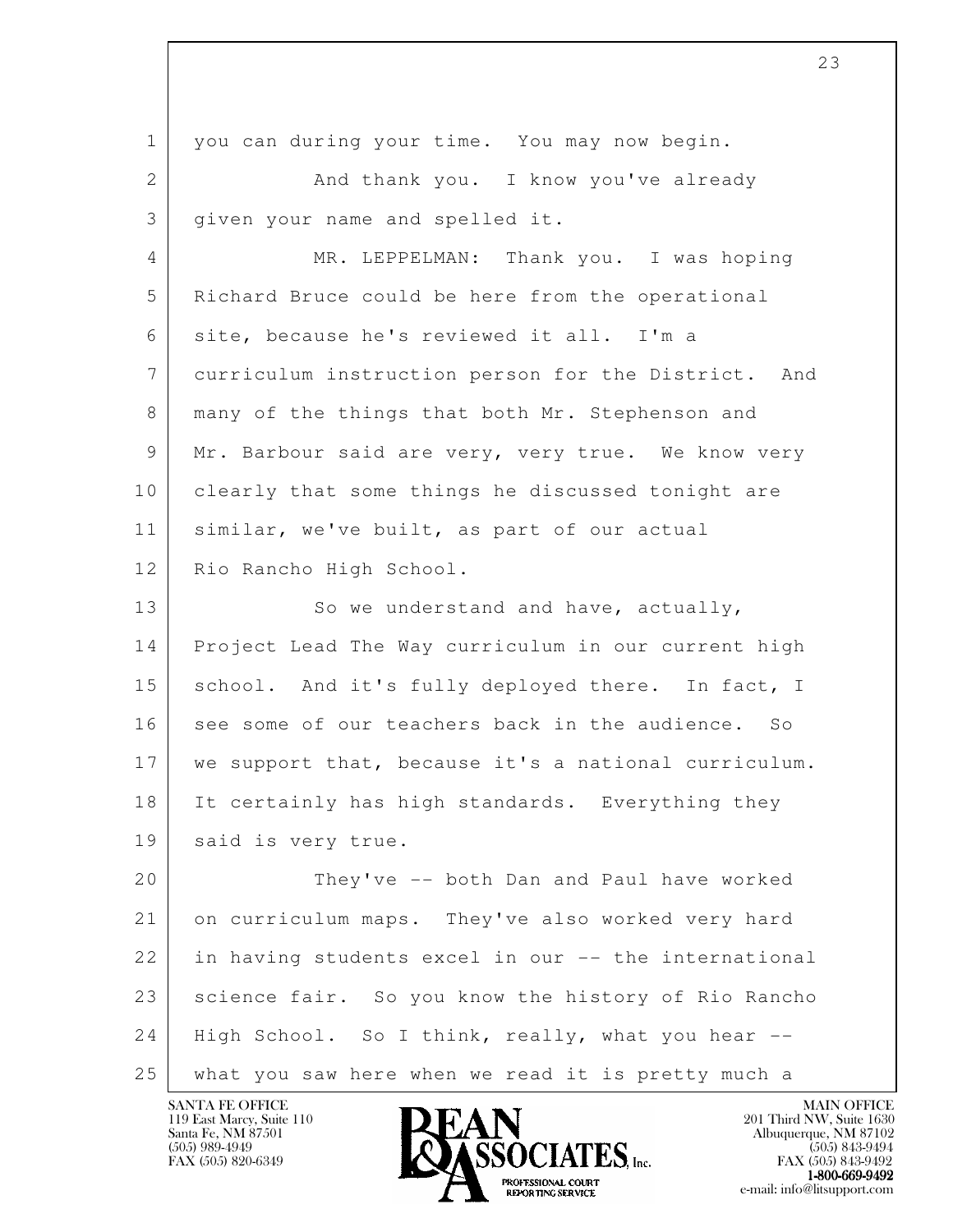1 similar replication of what we currently do at our 2 current high school.

 3 The only concerns is that I didn't see in 4 the application is, really, what do we do with 5 students who are below level of proficiency. I 6 don't think there was enough detail there to deal 7 with those students, who -- you know, I could see 8 the challenge, the acceleration, all of those things 9 in that plan. But I didn't see enough detail in 10 terms of what do you do when a student comes to you 11 who has other needs, whether it's ELL, free and 12 reduced, those types of populations, language 13 difference -- students who are learning a different 14 language. So -- or a student with a disability.

l 15 So that's an area that I still think the 16 | application needs work. But, overall, when I look 17 at the curriculum, it certainly looks like a strong 18 curriculum. That's my background. And we at 19 Rio Rancho certainly support anything that has to do 20 with leveraging technology to support our students. 21 And they can -- they can actually probably 22 comment that, because we've spent hundreds of 23 thousands of dollars bringing in Project Lead The 24 Way into the high school.

25 The only other concern I did notice in the

119 East Marcy, Suite 110<br>Santa Fe, NM 87501



FAX (505) 843-9492  $1-800-669-9492$ <br>PROFESSIONAL COURT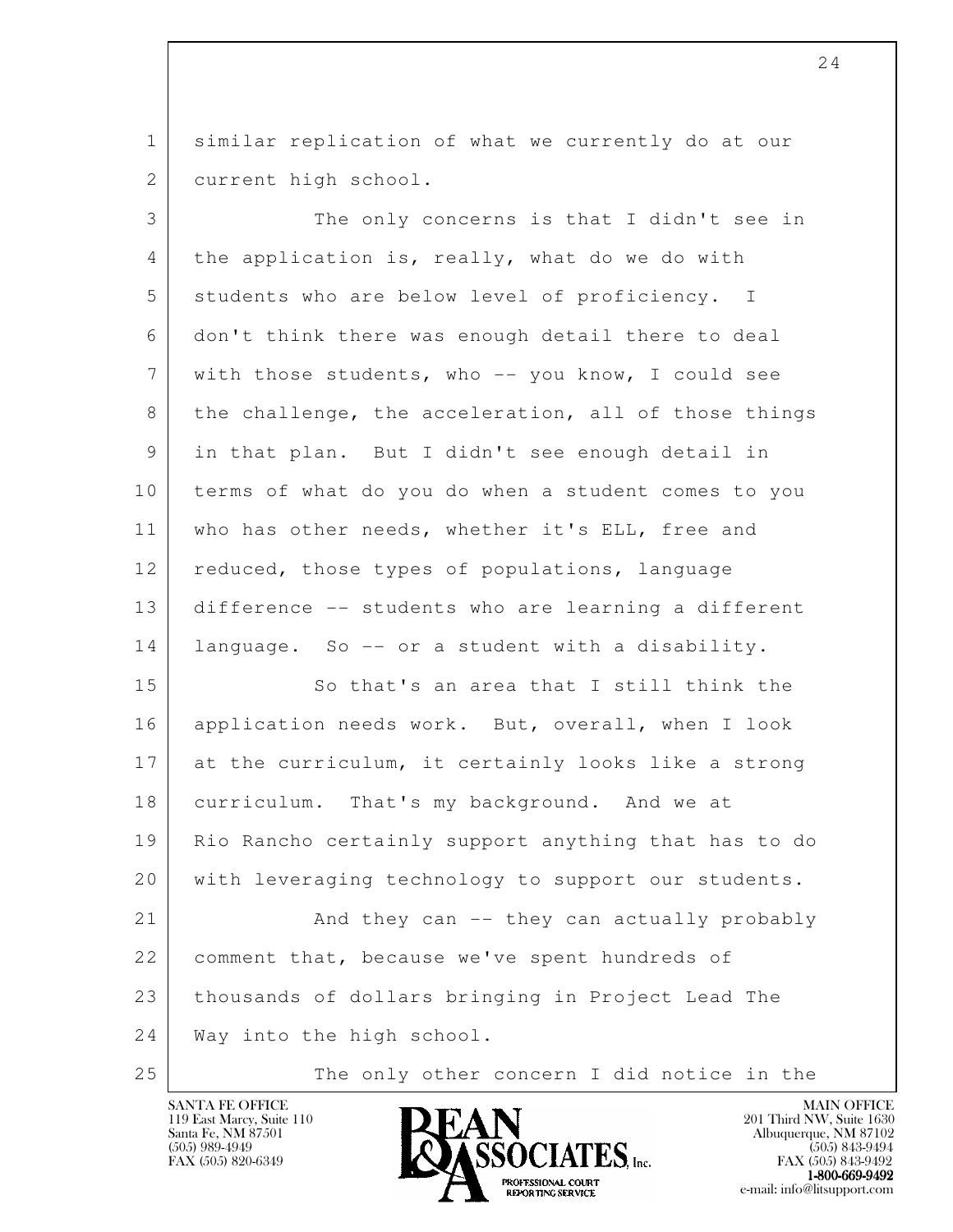| $\mathbf 1$     | application is the amount of money it would take to  |
|-----------------|------------------------------------------------------|
| 2               | start up that type of a program. And so, basically,  |
| 3               | I think that's -- it's a high -- a very good         |
| 4               | program, very strong, very rich. But it has          |
| 5               | cost-extensive need in terms of training of the      |
| 6               | staff, the equipment, and software, and then ongoing |
| $7\overline{ }$ | support for Project Lead The Way. We've made that    |
| 8               | commitment in the District, in Rio Rancho High       |
| 9               | School. I know both Dan and Paul have that           |
| 10              | continuing commitment in the ASK Academy.            |
| 11              | But as I looked at the budget -- and I'm             |
| 12              | not the budget person as much as my -- as Richard    |
| 13              | Bruce. But he did have some concerns and questions   |
| 14              | about the -- the one-half million capital that was   |
| 15              | going to be needed to start up the academy, the ASK  |
| 16              | Academy.                                             |
| 17              | So we don't stand in opposition to this --           |
| 18              | certainly, this charter at all. Nor do we want to    |
| 19              | talk to Dr. Cleveland, our Superintendent and Board. |
| 20              | Certainly, we believe that the students in           |
| 21              | Rio Rancho deserve as many opportunities as they can |
| 22              | have to do really well as they leave our high        |
| 23              | schools and do well in post-secondary. But if there  |
| 24              | are any questions you might have of me or any other  |
| 25              | questions they might have of me, I'm fine to answer  |

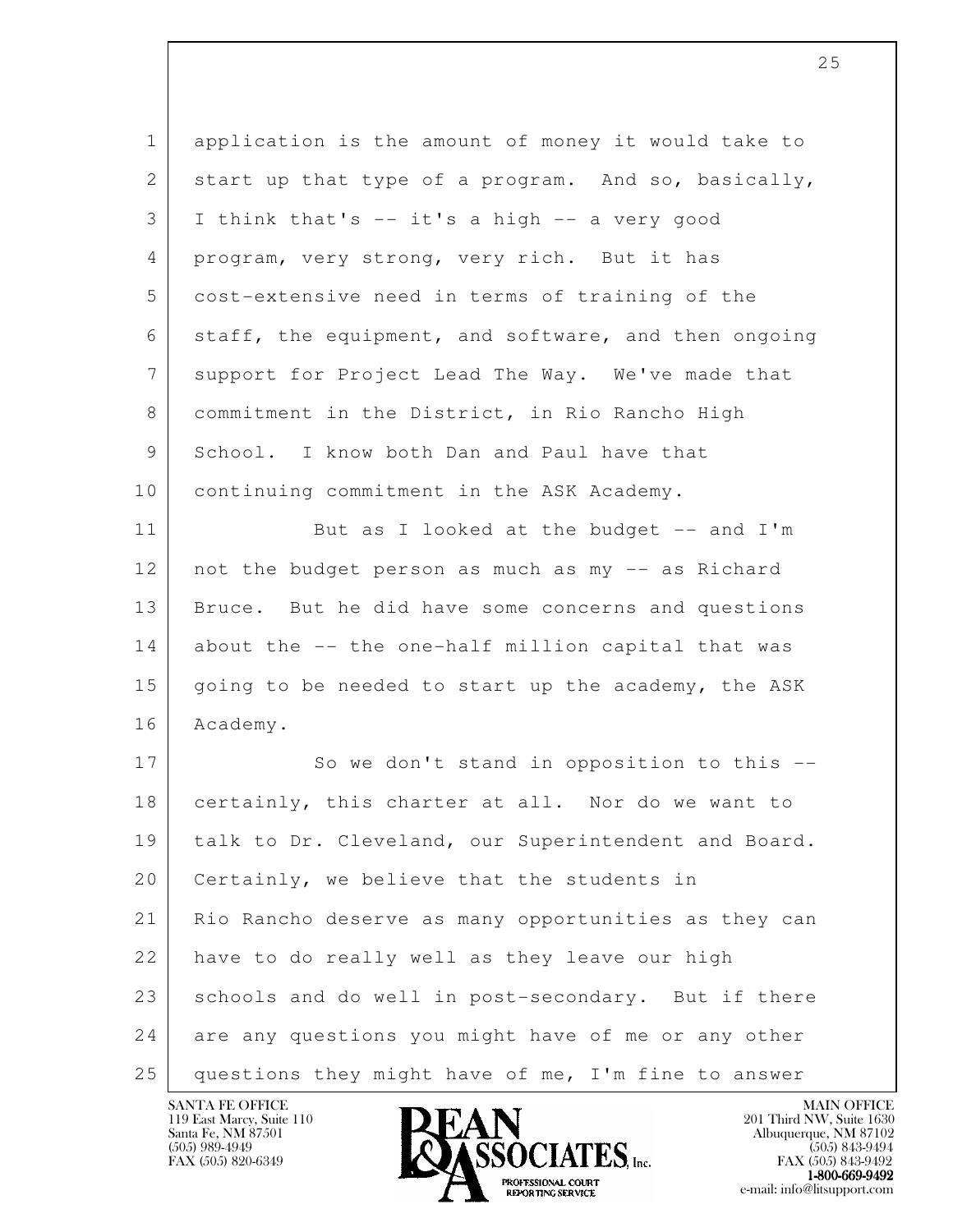1 those.

| $\overline{2}$  | THE CHAIR: Thank you very much. Thank                |
|-----------------|------------------------------------------------------|
| 3               | you. Okay. We're to the place now that we have       |
| 4               | time for community input. Public comments and        |
| 5               | observations regarding the application will be heard |
| 6               | at this time. There will be a four-minute time-line  |
| $7\phantom{.0}$ | limit per presenter. Persons from the same group     |
| 8               | and having similar viewpoints are asked to select a  |
| 9               | spokesperson to speak on their behalf. Multiple and  |
| 10              | repetitious presentations of the same view are       |
| 11              | discouraged.                                         |
| 12              | So are there people who would like to come           |
| 13              | forward at this time?                                |
| 14              | UNIDENTIFIED SPEAKER: I'd like to ask if             |
| 15              | I could go last --                                   |
| 16              | DR. DURAN: Sure.                                     |
| 17              | UNIDENTIFIED SPEAKER: -- if that's okay.             |
| 18              | DR. DURAN: He's last.                                |
| 19              | UNIDENTIFIED SPEAKER: I'm last.                      |
| 20              | THE CHAIR: We are asking you to come                 |
| 21              | forward, so that we have the best view and hearing   |
| 22              | ability from all of you. Hello, sir.                 |
| 23              | MR. HANSON: Hi. My name is Bob Hanson.               |
| 24              | I was a teacher in Rio Rancho for 15 years. In       |
| 25              | fact, I was on the ground level of the               |

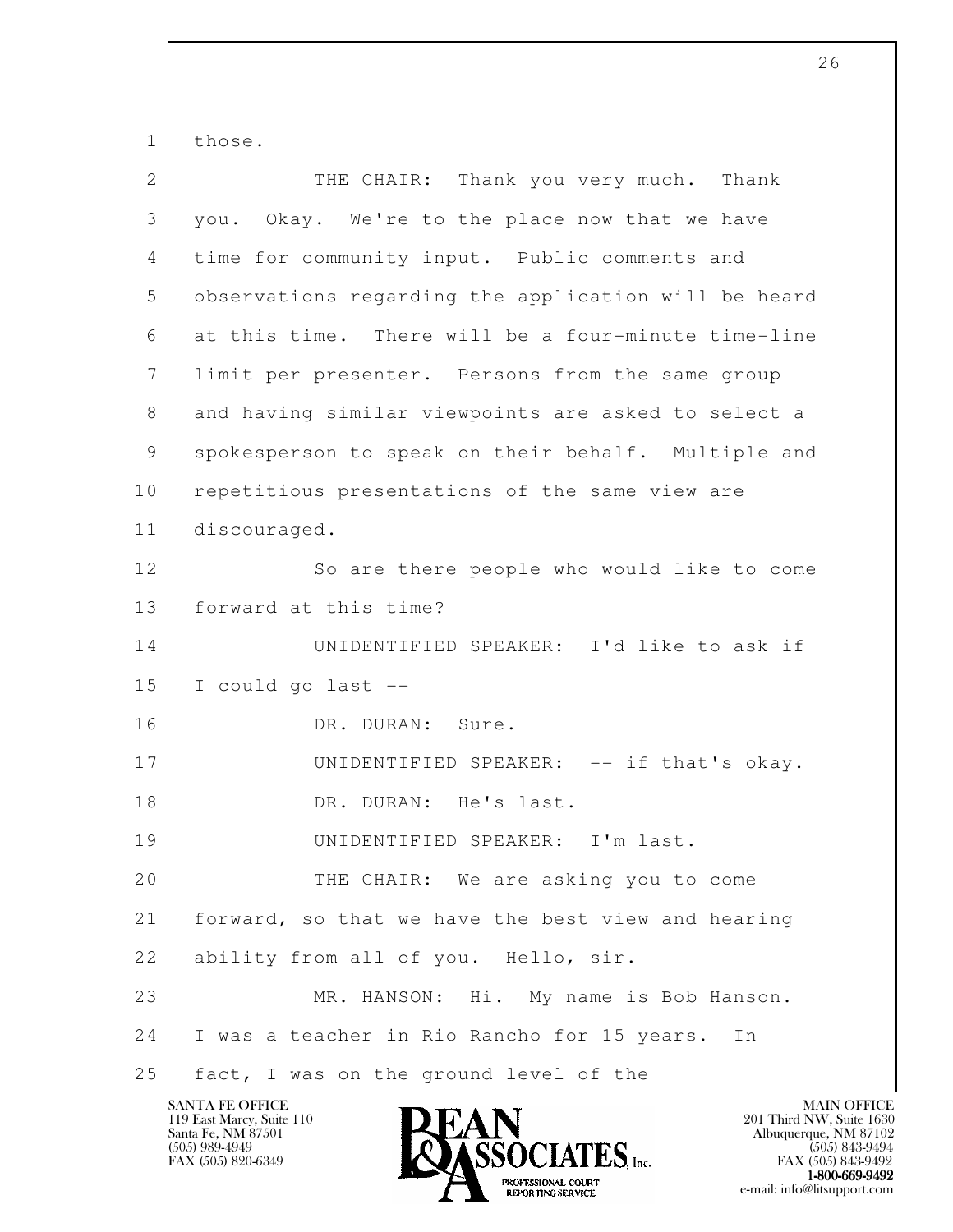1 implementation of Project Lead The Way. I was sent 2 to the University of Houston for the great way to 3 technology training, which is a six-through-eight 4 program for the middle-school level, kind of a 5 precursor to the high school Project Lead The Way 6 courses to get them prepped for it.

7 In my experience, to address some of the 8 concerns that Mr. Leppelman had, one thing I found, 9 even with the rigors of the Project Lead The Way 10 curriculum, the students that were below levels, 11 | like he was making reference to, I found that just 12 being immersed in the curriculum, the hands-on 13 curriculum, and actually seeing the application of 14 the science and the application of the math that 15 they learn in class every single day, it makes 16 connections. And when they make those connections, 17 they become passionate about learning, not just in 18 | their elective course, but also in their core 19 courses.

l 20 When -- I continued, did Gateway to 21 | Technology for two years. Then I was sent away for 22 training at the University of Colorado in Colorado 23 Springs for the Introduction to Engineering Design 24 course, which is a ninth and tenth course, one of 25 the very first courses in the Project Lead The Way



FAX (505) 843-9492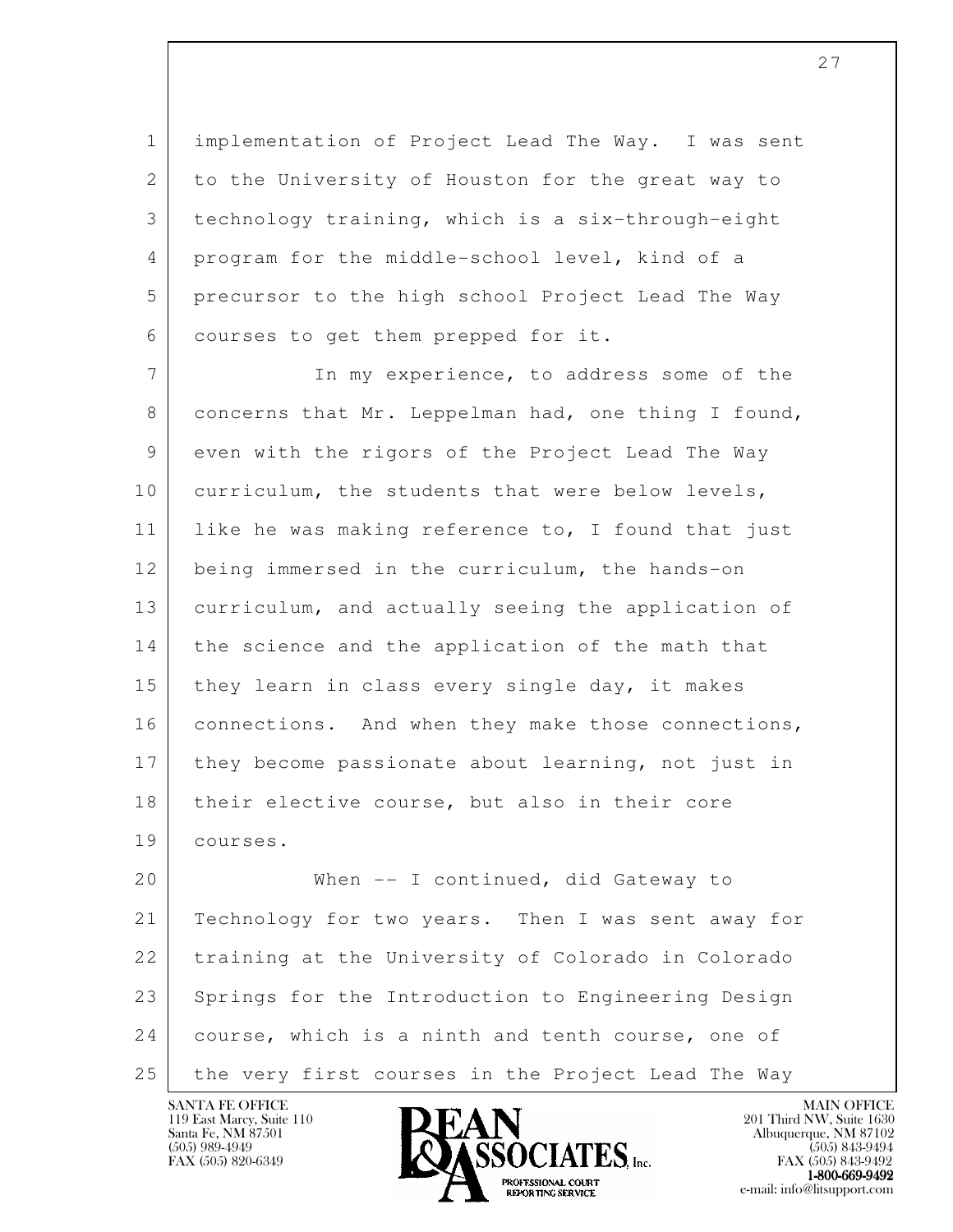l 1 curriculum at the high school level. And what I 2 | found is the kids coming out of eighth grade to 3 ninth grade, literally, we had a waiting list for 4 them coming in. 5 The kids that weren't fortunate enough to 6 be in the eighth grade course were literally beating 7 down the doors wanting to be in the ninth grade 8 | course, and there was not enough time or staffing to  $9$  take care of it. I just -- I -- there is such a 10 need for this kind of program in any community just 11 to get the kids jazzed up, excited, whatever you 12 want to call it, about learning and actually 13 applying the everyday skills that they learn their 14 | courses, math, science, language arts. 15 THE CHAIR: Thank you. 16 MR. HANSON: Thank you. 17 THE CHAIR: Is there anyone else? Yes, 18 | sir, from way back there. 19 MR. JOHNSON: Is it Madam Chairman or 20 Madam President? 21 THE CHAIR: Chair. 22 MR. LEPPELMAN: Chair. Okay. Thank you 23 very much. First of all, I'd like to congratulate 24 these two, Mr. Barbour and Paul Stephenson over 25 here. That was one of the best presentations I've

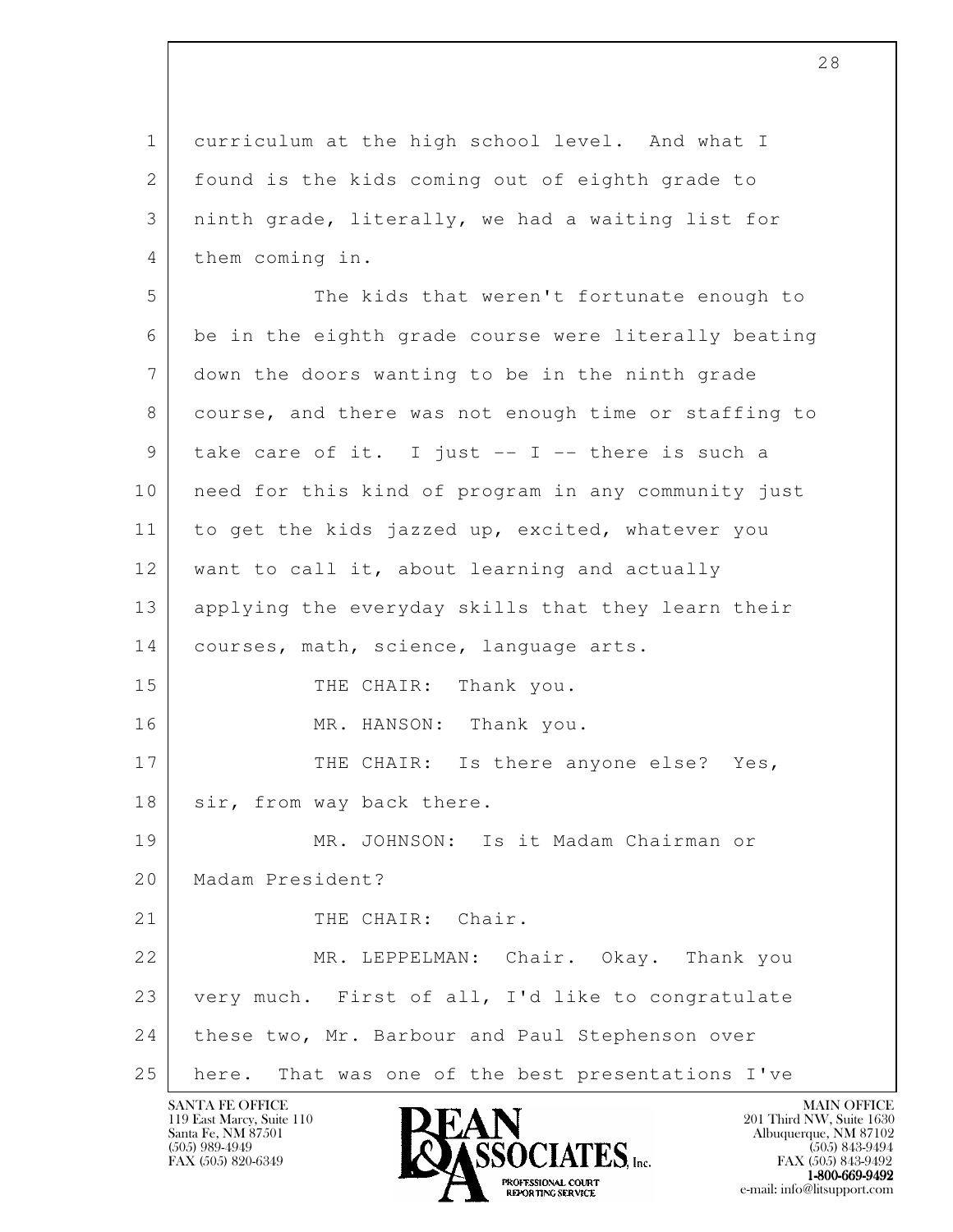1 seen in many a year. And I wish I had brought my 2 | recorder. Thank you. My name is Kim Johnson. And 3 I'm past president of two organizations. One of 4 them, Coalition for Excellence in Science and Math 5 Education. And I believe you used to know it as 6 CESE, on the old school board. And the other is 7 New Mexico Academy of Science.

8 And it was our job -- or it is our job in 9 both of those organizations, to promote science and 10 math education. And we've done much studying over 11 the years over the state of science and math 12 education, not only in the state of New Mexico, but 13 in the nation. And right now, our nation is 14 | hemorrhaging. It's hemorrhaging its capabilities, 15 which is the future of the nation.

l 16 If we don't have efforts like these 17 innovative efforts that combine some of the best of 18 the techniques that have been studied around the 19 nation in terms of teaching science and math 20 education, technology, then the United States is 21 going to be hurting very, very badly. Already, we 22 have India and China catching up with us. 23 This is not just about Rio Rancho or the 24 west side of Albuquerque, or even Albuquerque or the 25 | Rio Grande corridor. This is about pioneering and

119 East Marcy, Suite 110<br>Santa Fe, NM 87501

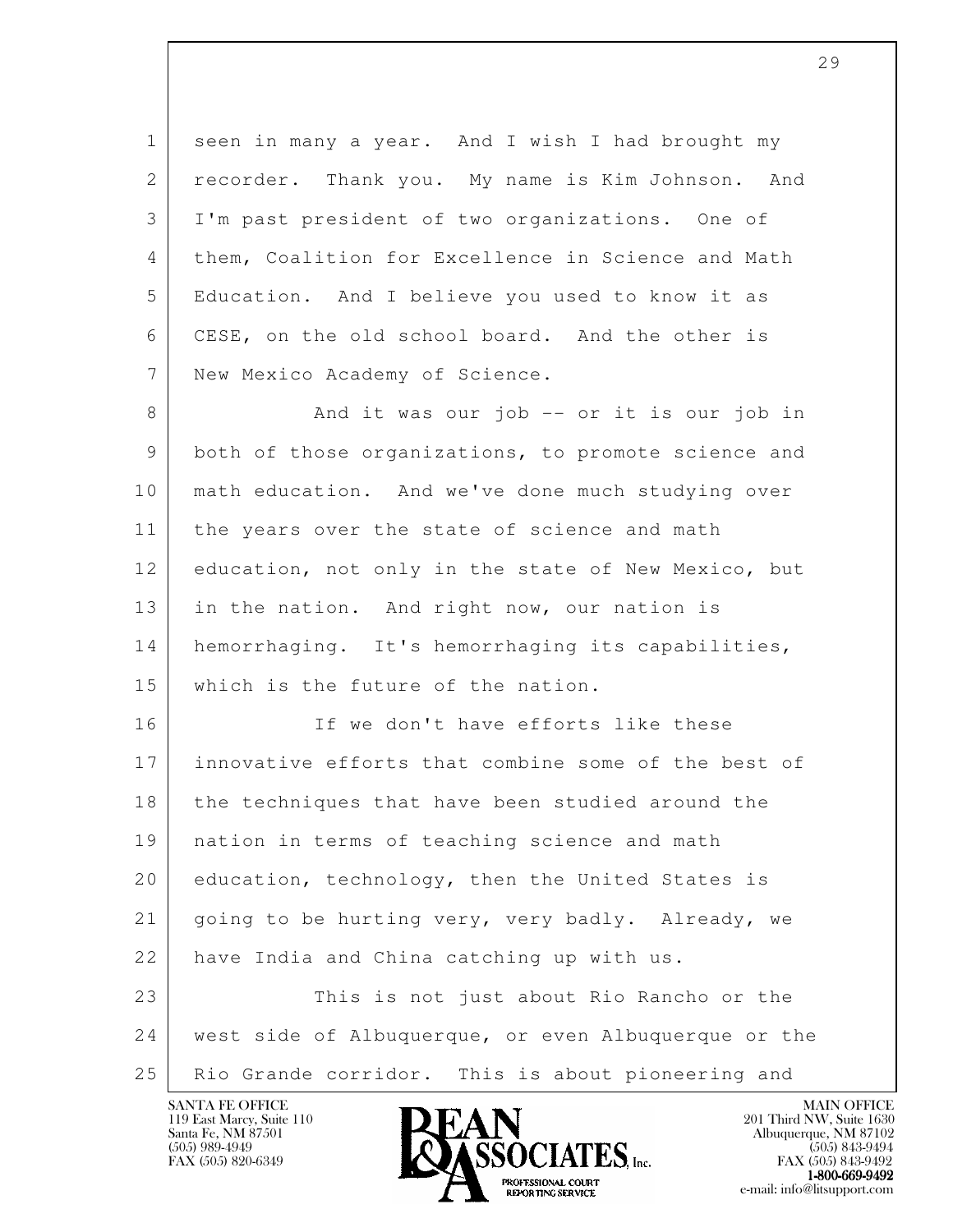l SANTA FE OFFICE MAIN OFFICE MAIN OFFICE MAIN OFFICE MAIN OFFICE 1 making this country a better place to live in by 2 taking those students that are interested and are 3 capable and pushing them and making them achieve to 4 their highest level. 5 I am highly in favor of this academy. And 6 I know at least two organizations that will support 7 it. I don't have an official board vote from either 8 one, but I am a member of both the boards. So I 9 just want to give you a thumbs-up and say, Please, 10 | please, go along with these guys. This is really a 11 great, great thing that they're doing. Thank you 12 very much. 13 THE CHAIR: Did you get his name all 14 right? 15 THE REPORTER: Yes, ma'am. 16 THE CHAIR: Is there anyone else? Yes, 17 | ma'am. The lady back there -- I quess lady and 18 | gentleman. They must be coming together. They're a 19 team. A tag team. 20 MS. TAYLOR: Good afternoon. My name is 21 Anne Taylor. I'm a Regents Professor at the School 22 of Architecture and Planning at the University of 23 New Mexico. 24 MR. JUAREZ: My name is Manny Juarez. I'm 25 | a partner with Design Plus Architects in

119 East Marcy, Suite 110<br>Santa Fe, NM 87501

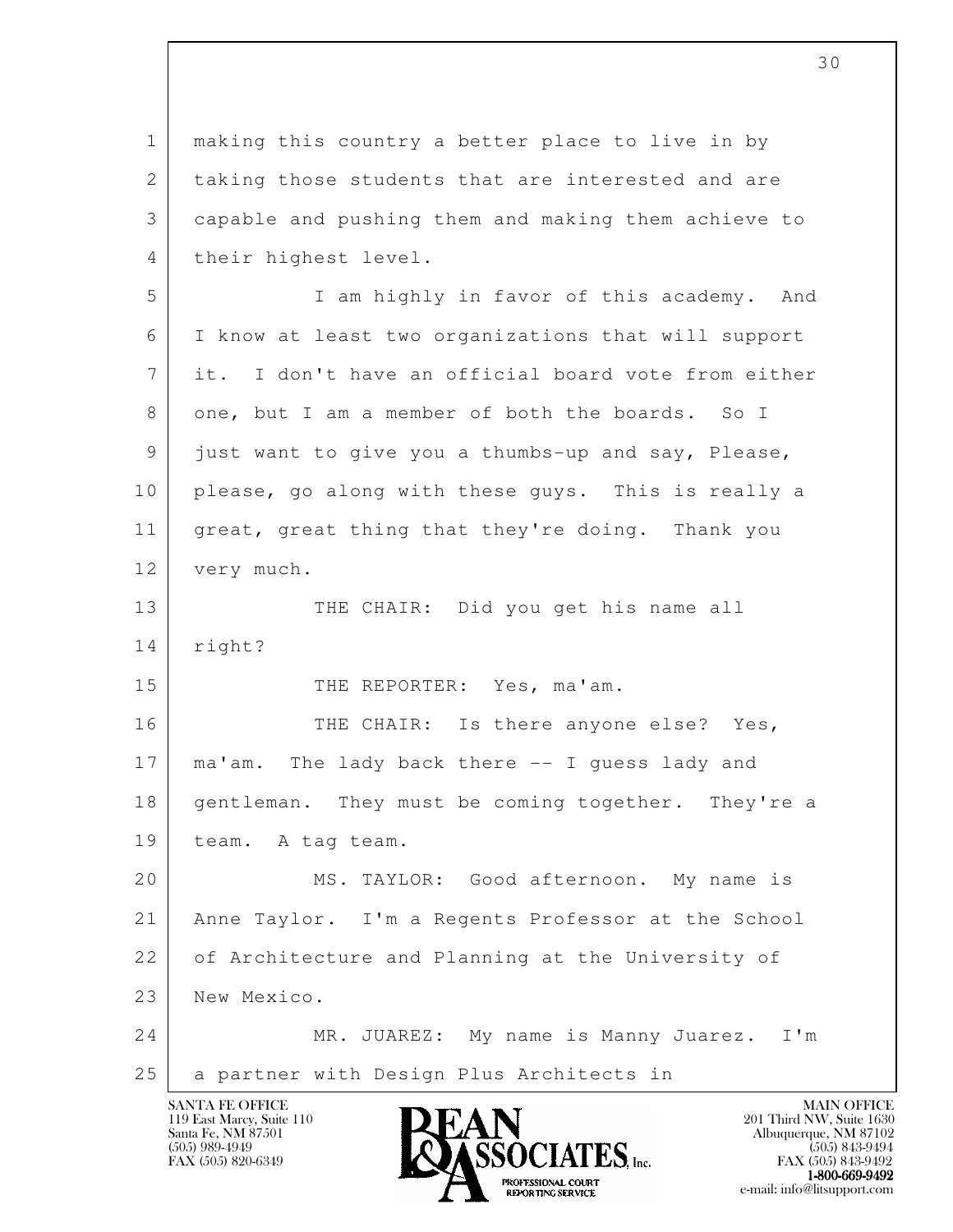1 Albuquerque.

2 THE CHAIR: Hello.

| 3  | MS. TAYLOR: I would like to really                   |
|----|------------------------------------------------------|
| 4  | support this approach. For years, I've had a         |
| 5  | program at the University of New Mexico for children |
| 6  | teaching them architecture and design.<br>And        |
| 7  | architecture students have been going into the       |
| 8  | schools teaching engineering and design with a       |
| 9  | curriculum that we have used and proved to be very   |
| 10 | wonderful. Architecture and Children.                |
| 11 | And we have also had a high school class             |
| 12 | for the last two summers with -- which we call       |
| 13 | "Career Discovery" with kids who are probably from   |
| 14 | economically challenged families who come to the     |
| 15 | University of New Mexico to explore architecture,    |
| 16 | design, and engineering.                             |
| 17 | And in this curriculum, there is an                  |
| 18 | interdisciplinary model for using design,            |
| 19 | engineering, art, and even English language and      |
| 20 | writing as an interdisciplinary way of teaching math |
| 21 | and science. And I brought my little Rubric Cube.    |
| 22 | I call it the "Rubric Cube" (Indicates) because the  |
| 23 | idea of the Rubik's Cube is to get all sides, you    |
| 24 | know, one color. We're saying no, we don't want it   |
| 25 | all one color. We want it mixed up in an             |

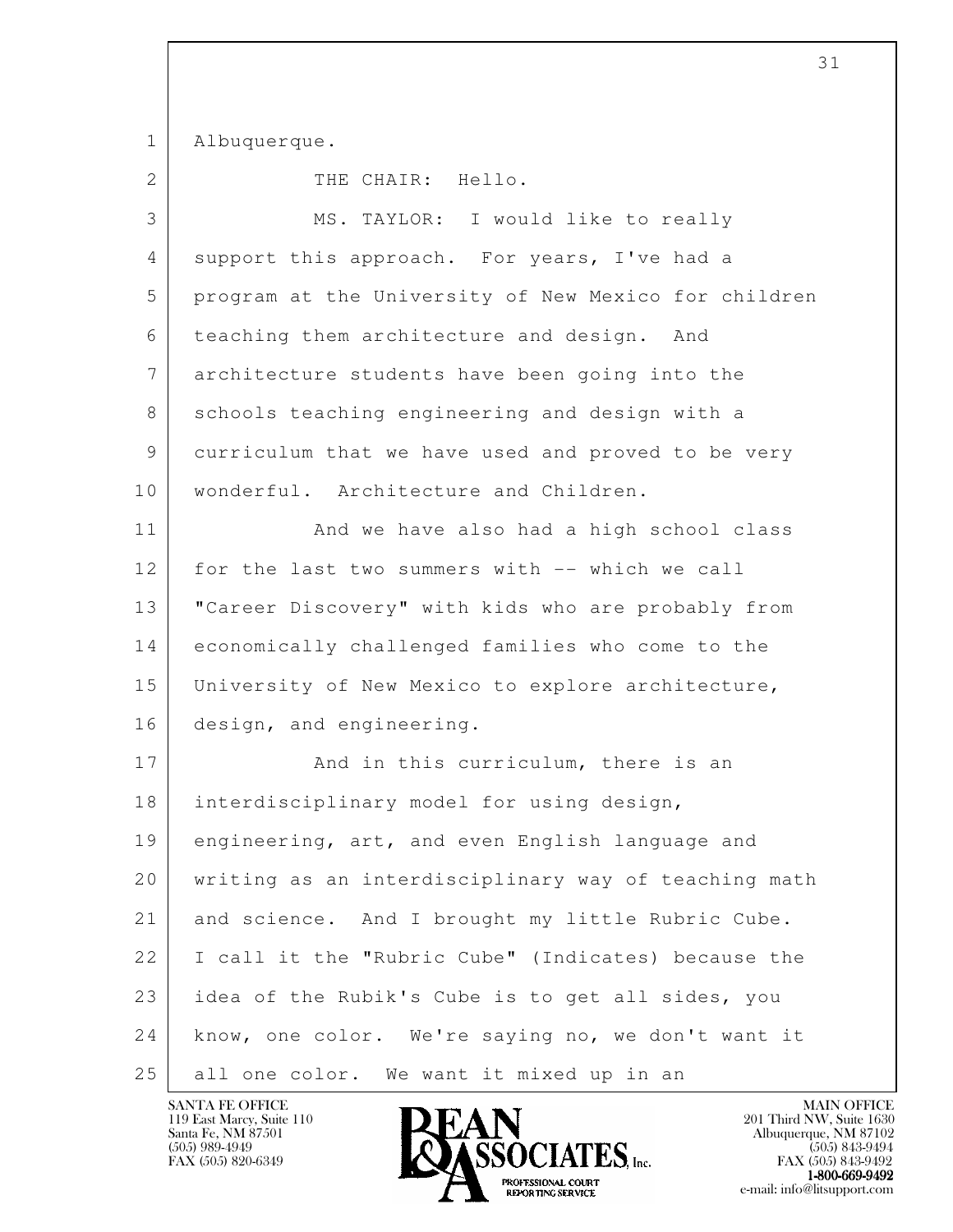l 1 interdisciplinary way, using design and two- and 2 three-dimensional thinking to teach math and 3 science. 4 So I wanted to bring this because I want 5 you to remember it. So it is a very 6 interdisciplinary, holistic way of thinking about 7 the environment and our built, natural, and cultural 8 environments. So I'll stop so Manny can say a few 9 words. 10 MR. JUAREZ: Thank you. We work also with 11 Dr. Taylor. I'm a former student. And now we work 12 on many education programs throughout the city and 13 state, and around the world, actually. 14 We are -- we were asked to come and help 15 with the Academy, maybe provide some of the creative 16 background that some of these students are going to 17 be applying to their studies. So we're very proud, 18 of course, in support of this program. I did want 19 to come from a different -- slightly different point 20 of view, though, maybe it's something that's unique, 21 being someone who has grown up here. 22 We moved here in 1978, my family and 23 myself, and my family still lives here. And growing 24 up and going to school in Rio Rancho, when it was 25 part of APS, this kind of program would have been

119 East Marcy, Suite 110<br>Santa Fe, NM 87501

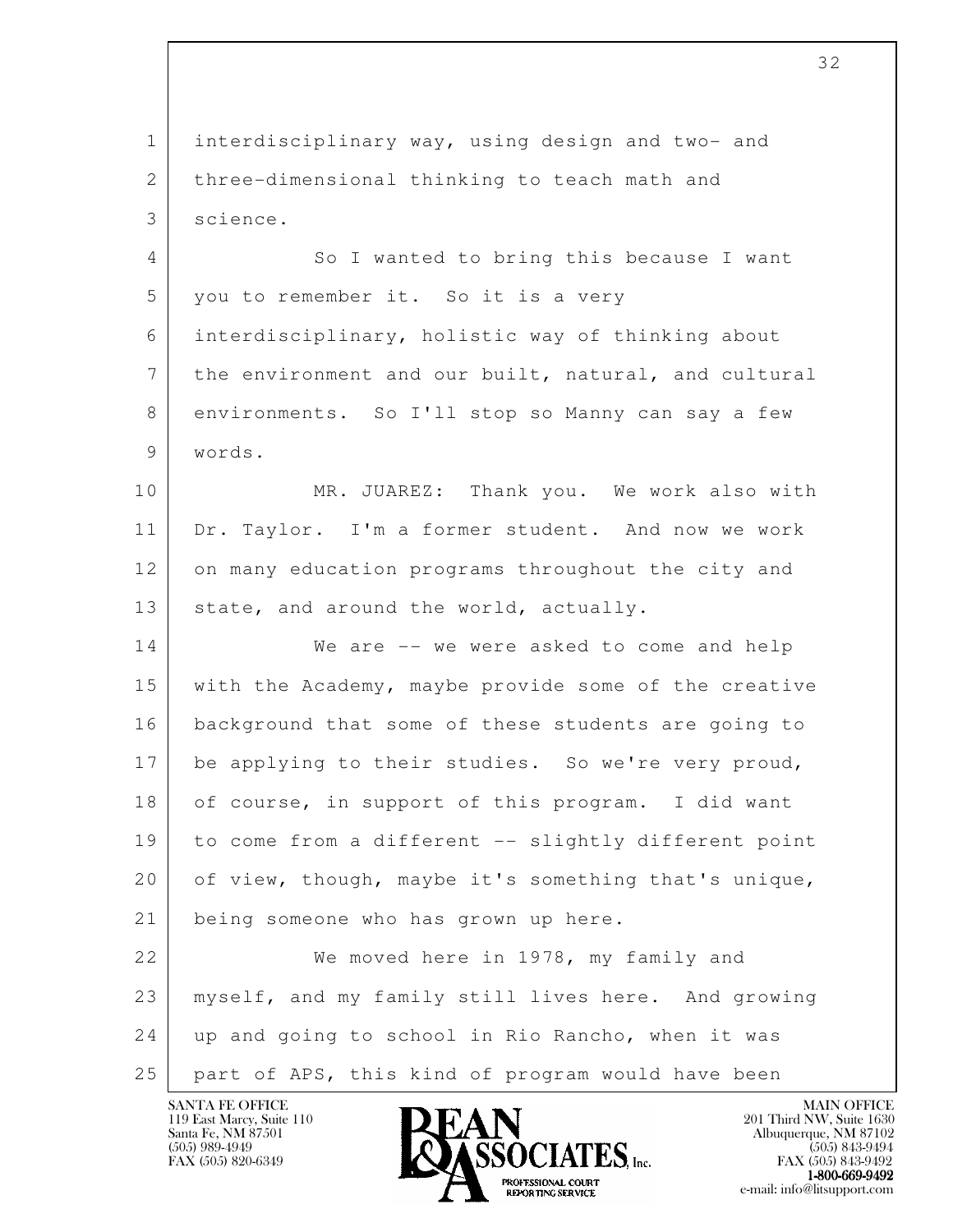1 very beneficial, not only for myself, but for many 2 of my classmates growing up.

 3 You know, Rio Rancho is a great place to 4 | grow up. I have no regrets. And, of course, my 5 family still lives here. So we've fallen in love, 6 and I think we've been here, you know, quite a bit 7 and seen it really grow. In terms of being a 8 student, and, then, of course, coming back and 9 teaching with Mr. Short at Rio Rancho High School 10 for a period of a few years helping him with his 11 program, I've always wanted to do something for 12 Rio Rancho, come back and give a little bit, now, as 13 a professional and as a business owner of a design 14 studio in Albuquerque.

l 15 So, again, you know, growing up here for 16 so many years, and this being, you know, one of the 17 few unique programs to really give students -- 18 which, again, Rio Rancho is a great program. Don't 19 get me wrong. Rio Rancho High School. But to give 20 another option to help develop the students and 21 their abilities to go on and do bigger things. 22 And so it's just great to be back and to 23 be in support of them and, hopefully, get to do more 24 work here. So I wanted to thank you for your time. 25 THE CHAIR: Thank you very much.

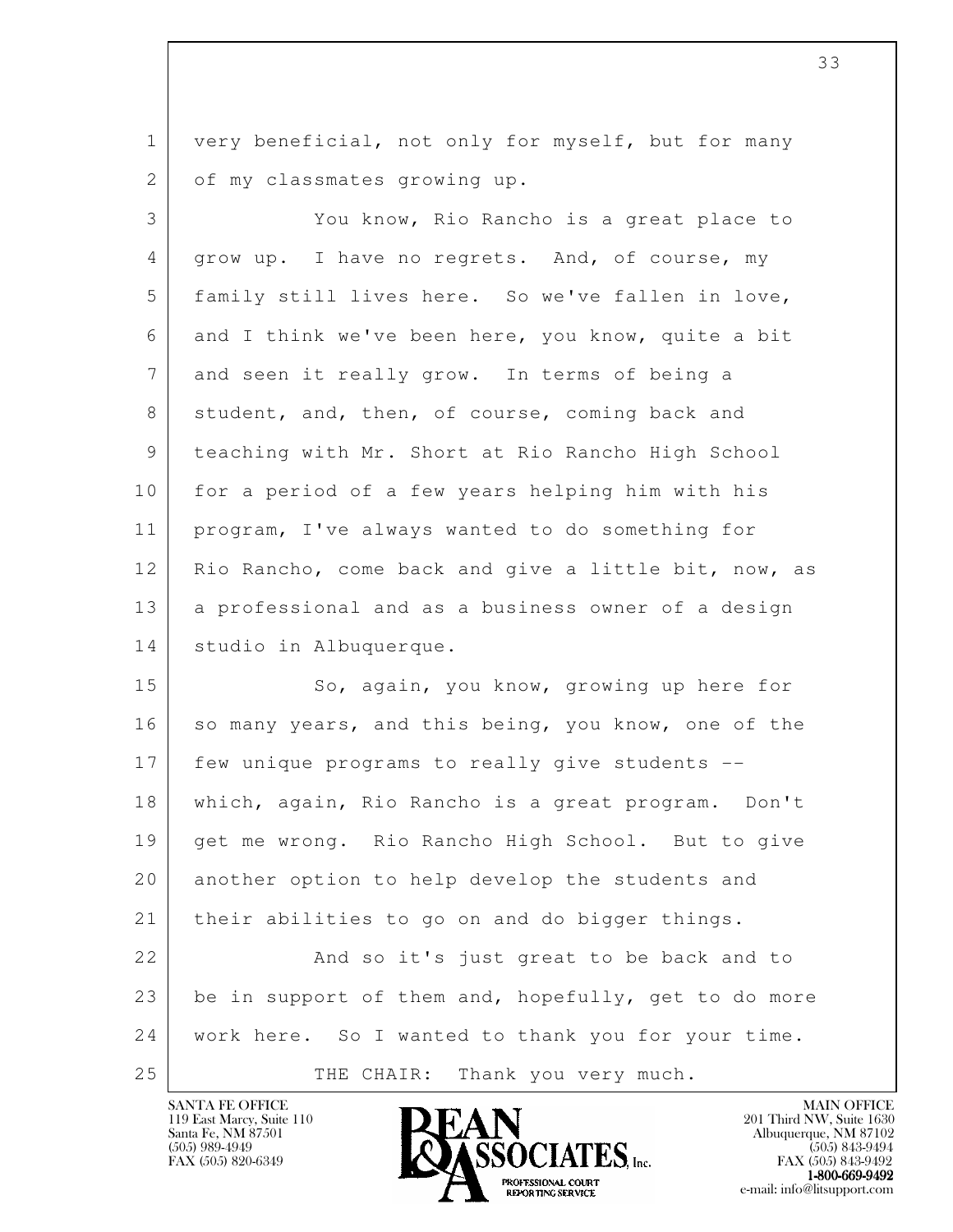l 1 MS. TAYLOR: Our students cheer the 2 students in the school cheer when our architect 3 students come into the classroom. 4 THE CHAIR: I thought you were going to 5 solve that Rubric Cube for us. 6 MS. TAYLOR: No. I don't want to solve 7 it. 8 THE CHAIR: Yes, sir. 9 MR. TRUJILLO: Madam Chair, members of the 10 board. My name is Tony Trujillo. And I'm a small 11 business -- 12 THE REPORTER: I've got it. 13 MR. TRUJILLO: Old Irish name. I'm a 14 small business partner with ASK Academy and have 15 been working with Mr. Stephenson for some time now. 16 I run a small business that's been around since 1955 17 | called Homan's, Incorporated. And we really cater 18 to the surveying community, contractors and mappers, 19 along with the technology folks at Sandia and 20 Los Alamos. 21 One of the things that I discovered a few 22 years ago is we have 500 Registered Professional 23 Surveyors in New Mexico, which many of them are in 24 retirement mode. Here's the problem. We have no 25 conductivity between a high school and the

119 East Marcy, Suite 110<br>Santa Fe, NM 87501



FAX (505) 843-9492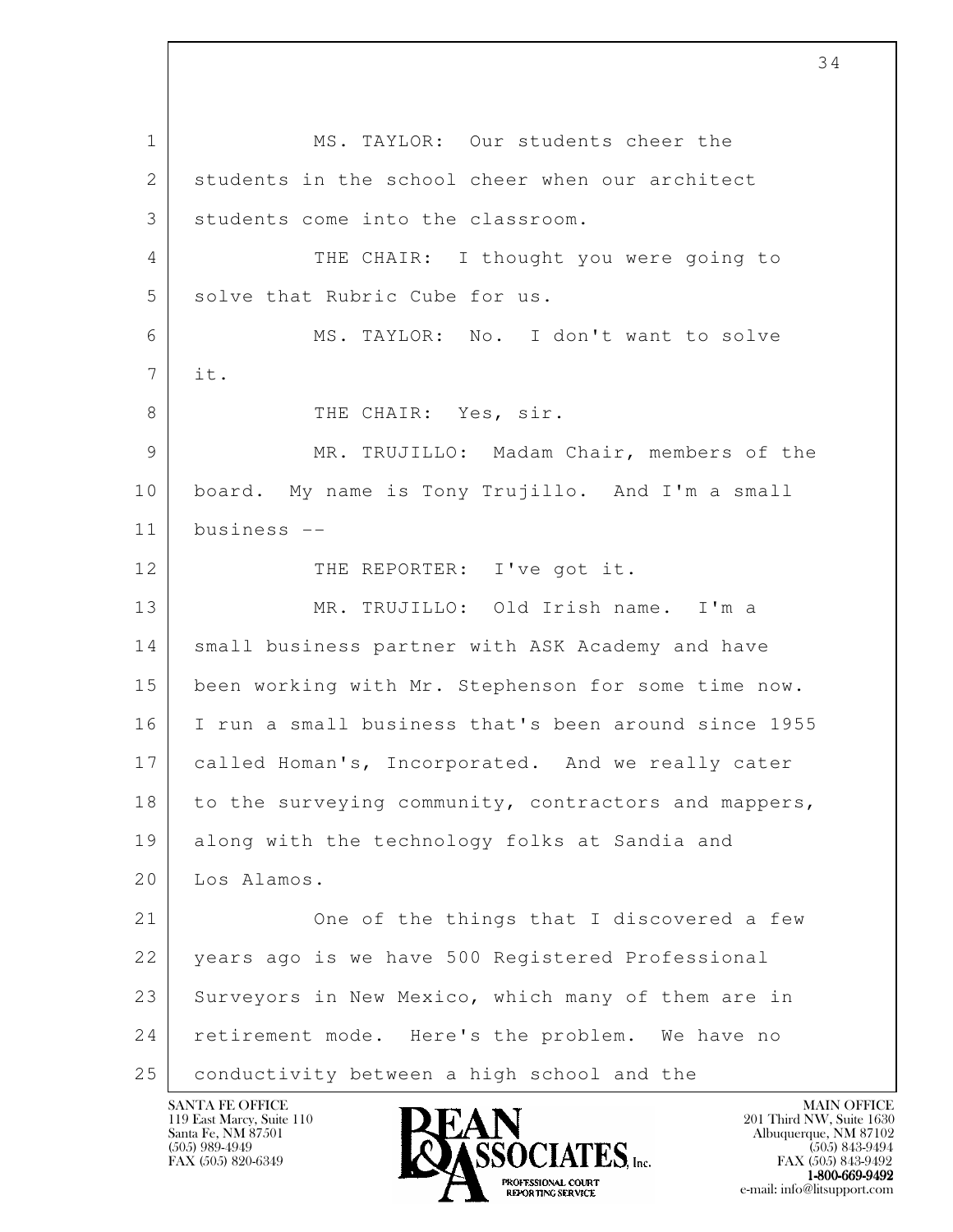1 profession of surveying and mapping. And I feel 2 this new academy could really provide that 3 conductivity, provide future opportunities for these 4 young minds to get into a profession of surveying 5 and mapping, and construction as well.

 6 We need people to survey your properties. 7 | We need people to survey our new roads, our 8 buildings and for the future. And by providing 9 surveying and things like Goal Positioning Systems, 10 this academy can really do a -- I think, a really 11 nice job for us. So I'm in complete support of the 12 Academy.

l 13 We provide a lot of professional 14 assistance to the instructors. We provide equipment 15 on loan. And we definitely will help the Academy 16 | with, you know, working out some grants from some of 17 these manufacturers that exist throughout the 18 country and the world. Because this is a very 19 important thing that I see in the business that I've 20 been in for over four decades, to have these young 21 minds think about some new opportunities in 22 surveying and mapping. So I thank you for the time, 23 and I do want you to support this academy. 24 THE CHAIR: Thank you. Yes, ma'am. Yes,

 $25$  ma'am.

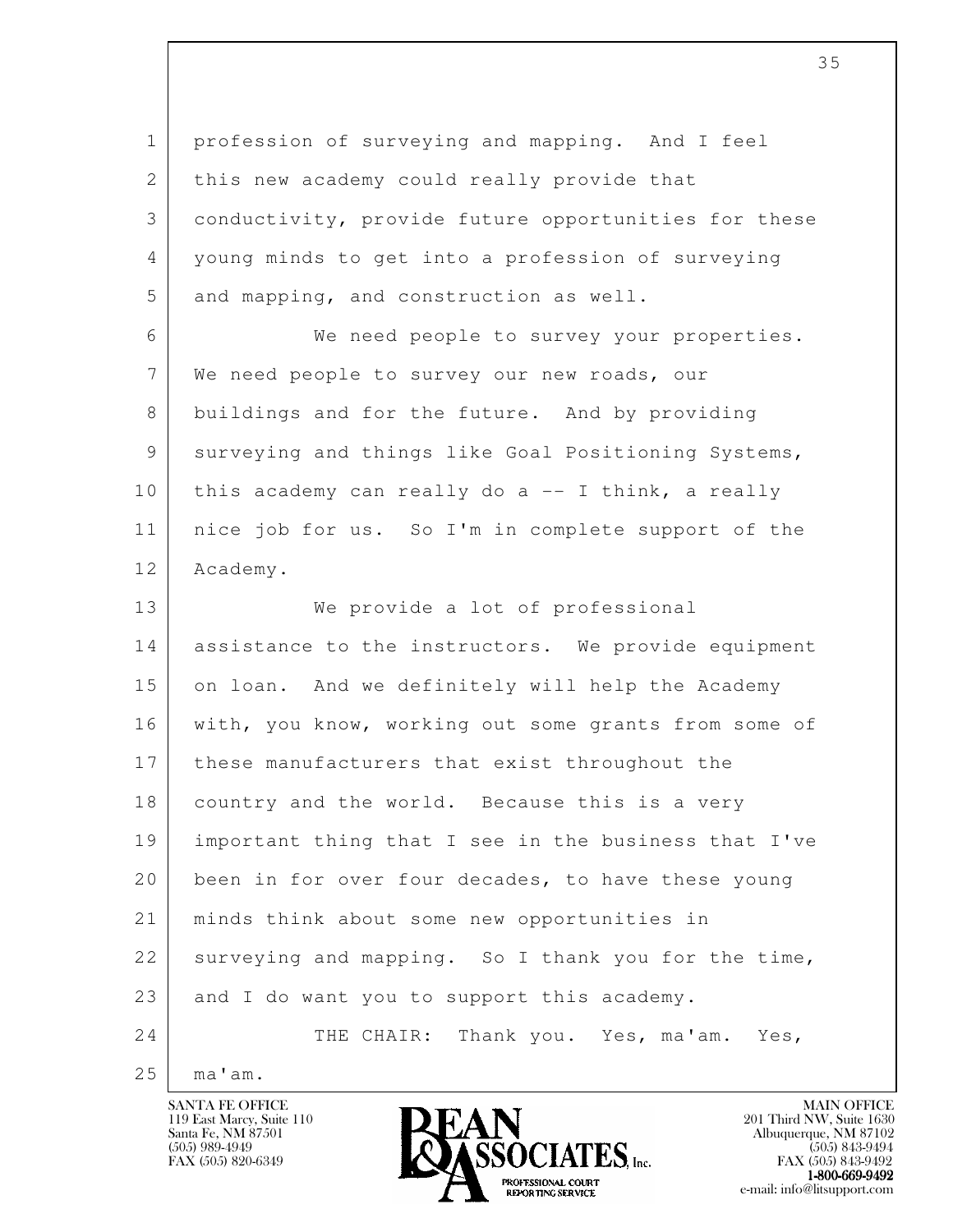l 1 | MS. RUGGLES: Pardon? 2 THE CHAIR: Oh, pardon. Another team 3 approach. 4 MS. RUGGLES: We make a connection. My 5 name is Lorraine Ruggles, R-U-G-G-L-E-S. And I'm 6 with the State of New Mexico with the New Mexico 7 Workforce Connection. And I'm here to speak a 8 little bit about the impact of this initiative in 9 regard to our workforce. And this gentleman? 10 | MR. KLUESS: And I'm Steven Kluess, 11 K-L-U-E-S-S, with EQC Technologies. I'm here to 12 support the ASK Academy and kind of touch on that a 13 little bit, too. 14 MS. RUGGLES: I am in full support. And 15 | Mr. Stephenson's passion has touched me very deeply. 16 I'm a past educator, HR person, trainer, multiple 17 diversified skill sets. One of the things that I 18 do, I'm a business consultant here in Sandoval 19 County with the New Mexico Workforce Connection. So 20 | I am the connection after an individual leaves high 21 school. 22 And one of the things that we are not  $23$  seeing in the workplace is the establishment of work 24 ethic, as Mr. Stephenson tapped on, as well as the 25 skill set needed so that an individual coming out of

119 East Marcy, Suite 110<br>Santa Fe, NM 87501



FAX (505) 843-9492  $1-800-669-9492$ <br>PROFESSIONAL COURT **EXPORTING SERVICE** EXPLORER THE REPORTING SERVICE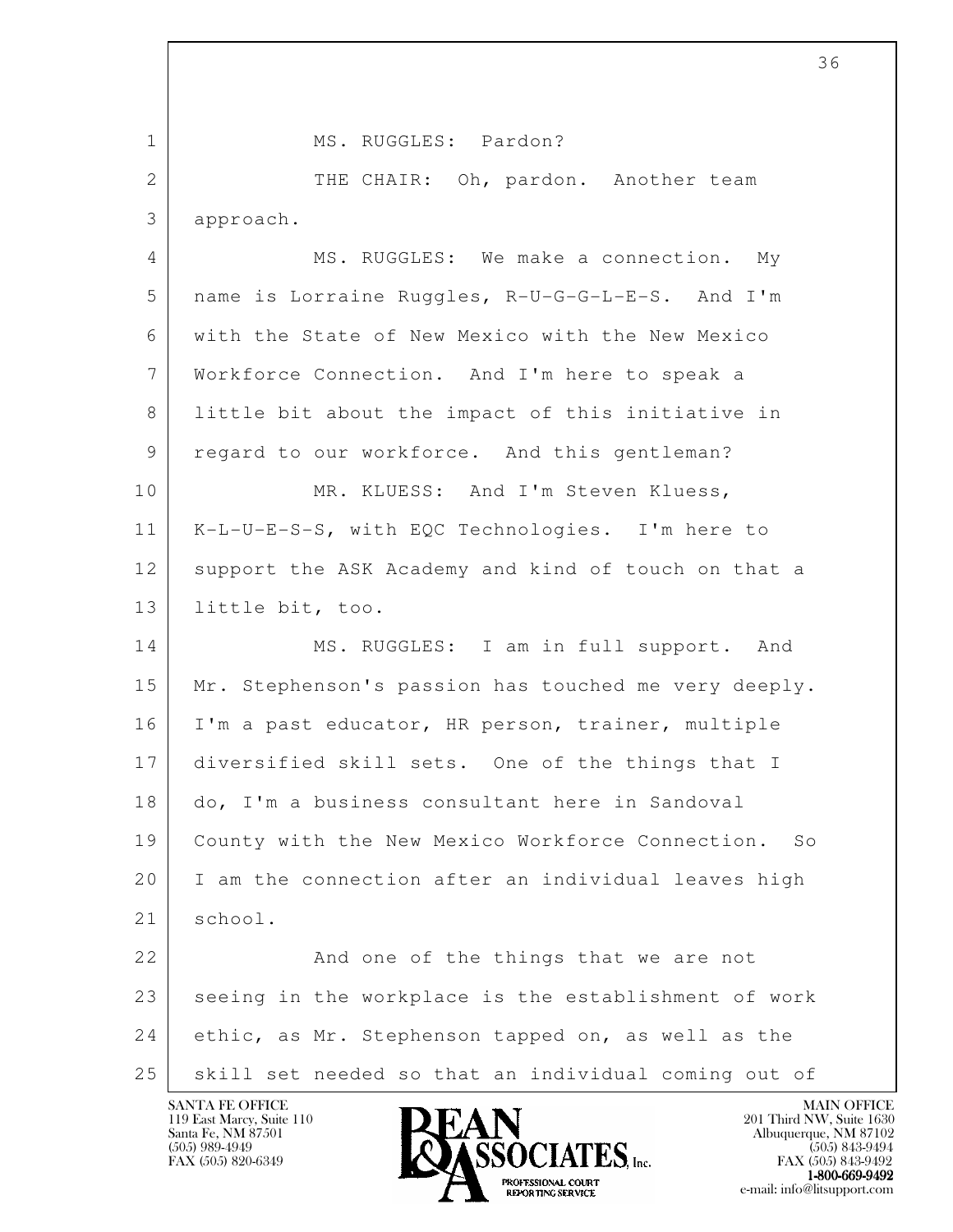1 high school can be gainfully employed as well as 2 being able to support themselves on their own, 3 independently, on a long-term basis so they're not 4 in an employment volatility. Okay? We don't have 5 that.

 6 Employers say, "If I could just get 7 somebody skilled with established work ethic, I can 8 teach them the rest." But we don't have that. And 9 if we don't have that, we can't attract future 10 business into our community. So our community will 11 not experience that growth here in Sandoval County.

l 12 And so I fully support this, and I 13 encourage you to support it as well. One of the 14 things that -- I'll give you an example. Kluess 15 represents a company that I worked with. They are 16 in need of a systems engineer. I couldn't find one. 17 I couldn't find one. And especially today, where 18 our applicant pool is at the greatest it's ever 19 been, with the unemployment rate that we have, we 20 couldn't find that specific skill set customized for 21 | this particular employer. That's scary, because 22 | this is just one employer. Thank you. 23 MR. KLEUSS: And to touch on what Lorraine 24 said, too. You know, we were looking for a certain 25 | skill set that we were looking for from applicants.

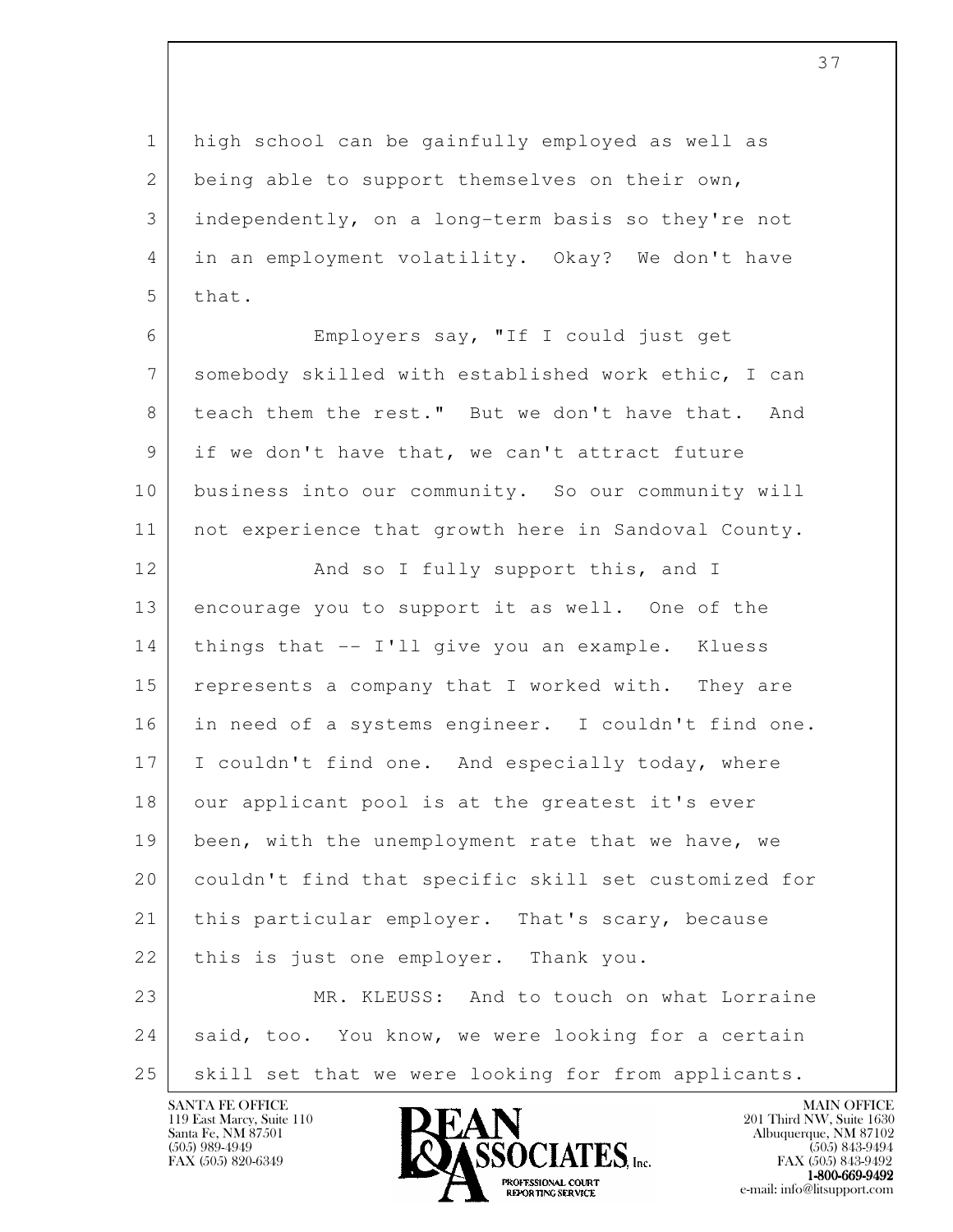l 1 And the pool was very, very minimal on what we could 2 | find. That's one thing why we decided to partner 3 with ASK Academy, for that reason, you know, to be 4 able to help kids, educate them. 5 We do everything from network 6 infrastructure, everything technology-based, 7 videoconferencing. And we're really on top of the 8 ball game as far as, you know keeping up with the 9 current trends of technology, which is sometimes 10 | kind of hard to find. We find some people that have 11 | the skill set. But -- goes back to the ASK Academy 12 if they don't have the attitude. 13 And, you know, sometimes, you know, we're 14 looking for that as a long-term career growth with 15 our company. So that's what we feel we could, you 16 | know, partner with them. And I think it sets a 17 great thing, like Lorraine was saying. They have 18 such a good passion for it. And to me, passion is 19 everything when it comes to that. And change is 20 good, you know. You always used to say, you know, 21 "The only person who likes change is a baby with a 22 wet diaper." And I think it's really good that the 23 ASK Academy is here. And that's why we support it. 24 THE CHAIR: Thank you. 25 MR. KLEUSS: Thank you.

119 East Marcy, Suite 110<br>Santa Fe, NM 87501

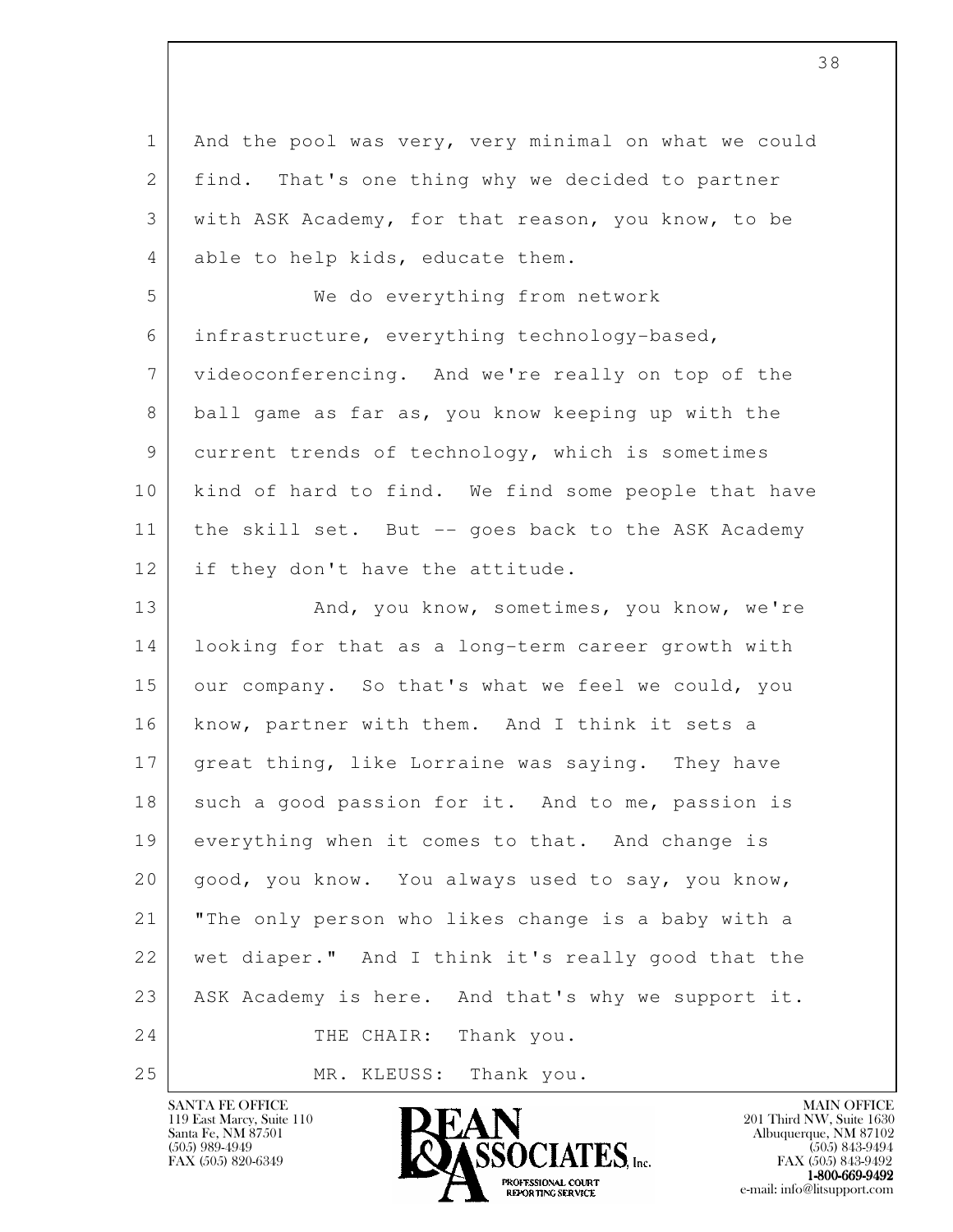l 1 THE CHAIR: Is there anyone else? Yes, 2 sir. 3 MR. POORBAUGH: My name is Jim Poorbaugh;  $4$  Poor  $--$  "B" as in "Boy"  $--$  A-U-G-H. Good evening, 5 Madam Chair. I'm really pleased to be here. And 6 I'm not going to add anything that anybody else has 7 said. But I wanted to share with you what brought 8 me here tonight and something that amazed me. 9 Actually, two stories, and I know their anecdotal, 10 and you have to trust me. 11 | I met Paul and Edgar Short at a -- I'm a 12 Registered Professional Engineer. My specialty is 13 transportation engineer engineering. I met Edgar 14 and Paul at a luncheon that they came to talk about 15 Project Lead The Way. And they had some students 16 | there. And I'm watching them, and I'm going, "Yeah, 17 right. There's no way that works." 18 And I'm looking at these kids, and I'm 19 saying, "These are just all the eggheads. You got 20 | to be kidding me." I had to see it firsthand. 21 And so Paul -- I gave him my card and I 22 | said, "Please call me. I want to see this. I can't 23 believe it's true." 24 And I went in and I got the privilege to 25 take the day off and to go spend some time with some

119 East Marcy, Suite 110<br>Santa Fe, NM 87501

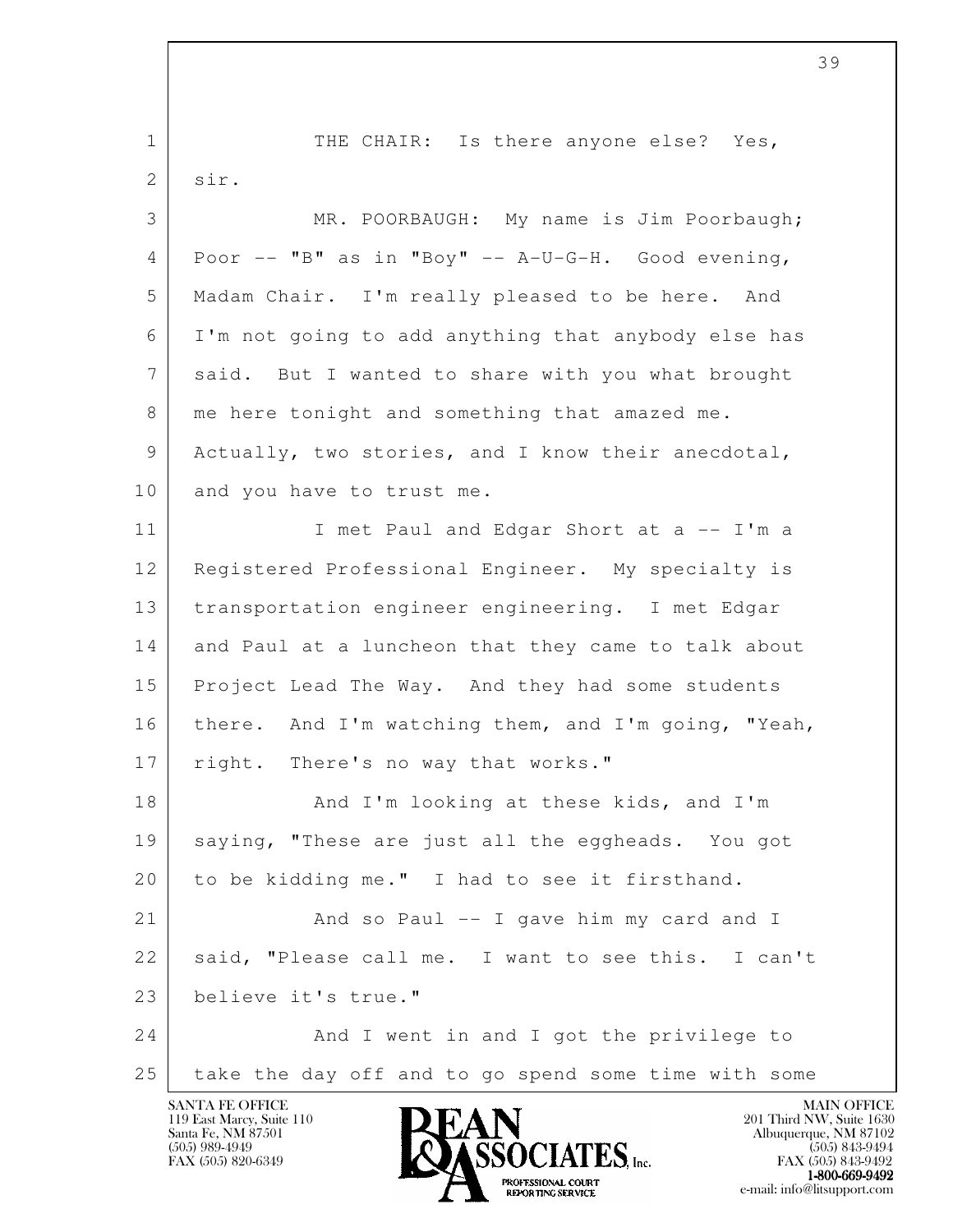l 1 brilliant kids, all age groups, 16 to 18, 2 sophomores, juniors, seniors, and I got to review 3 their projects. Blew me away what they did with the 4 computers. They were on par or exceeded technicians 5 that I -- and engineers that I work with. I've 6 worked with engineers who can't make the computer do 7 half of what these kids did. 8 And one of the kids had a project that he 9 had done a complete solar analysis of his home. And 10 you could watch the sun go. And I said, "Why do you 11 have that big awning out there?" 12 And he says, "Well, in the summertime, it 13 provides shade. And then, based on the latitude and 14 | longitude, in the wintertime, it shines through and 15 heats up this chimney inside the house and provides 16 | natural heating to the home." 17 And I said, "Well, how did you figure out 18 the structures, and how did you do all that? Did 19 | Edgar teach that to you?" 20 And he says, "No. We all got together and 21 talk about it." Stunning. I can't get people who 22 sit next to each other to talk. And these are grown 23 adults. And I looked around the room, and on the 24 board there's all these scribblings and writings. 25 And you go up and look. And it's kids that have

119 East Marcy, Suite 110<br>Santa Fe, NM 87501

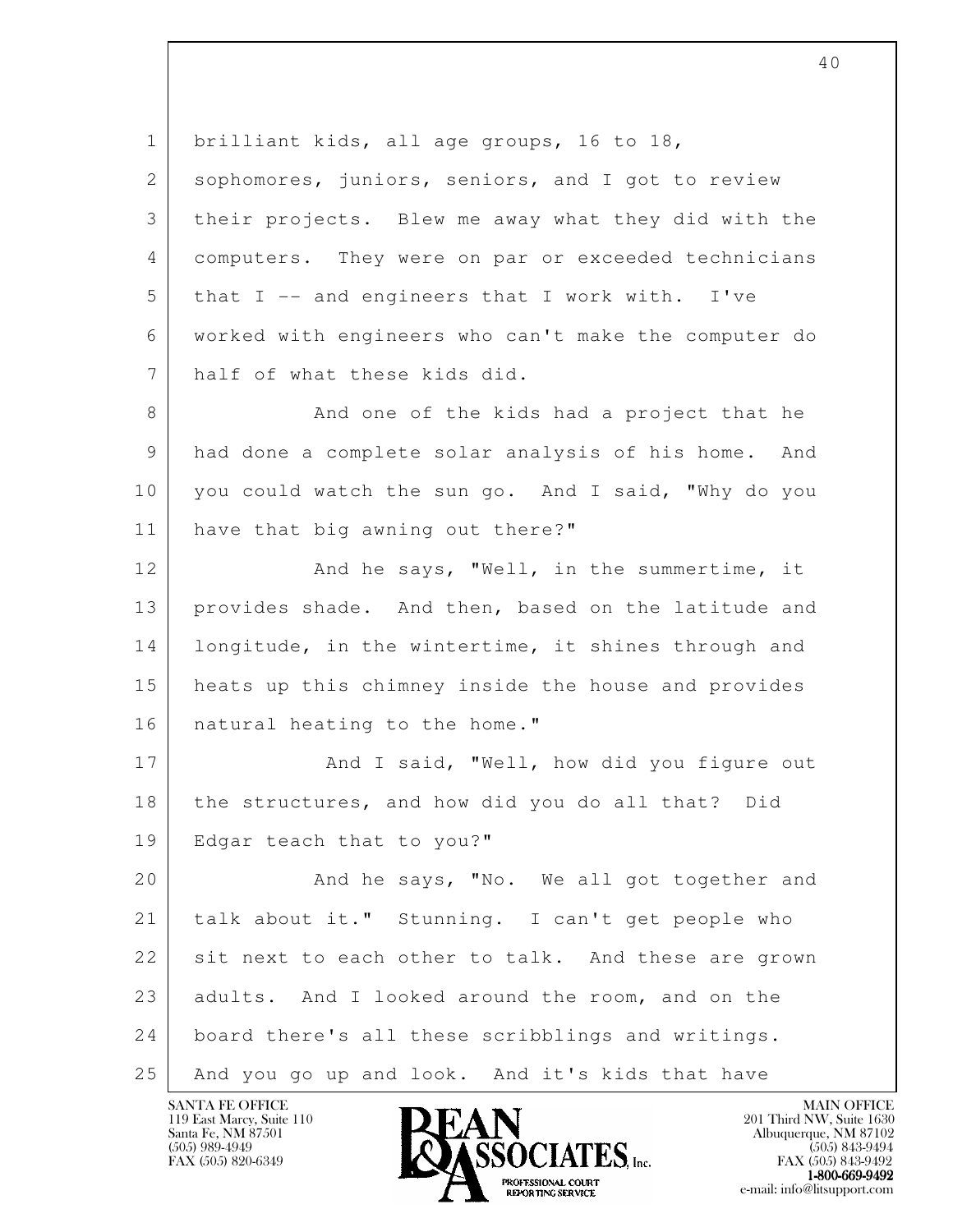1 been sharing ideas. And the strong kids have 2 gathered up the weak ones, and they're working 3 together. And it blew me away. And if I could get 4 people like that in my work environment, I'd give 5 you a million dollars.

6 And another thing that just really struck 7 | me is the first time I met Edgar, I went to his 8 class. I said, "How in the heck in one semester did 9 you teach all those kids that software program?" 10 And he laughed and looked at me like I was crazy. 11 | And he said, "I don't teach them. They learn it." 12 And what an epiphany that was. Because we can't get 13 people -- and it was mentioned -- to come in, 14 professionals with college educations, to sit down 15 and do those tutorials and to learn the software and 16 to learn the product.

17 But then make that connection to the work 18 flow, and what we're actually trying to do and to 19 see these  $16-$ ,  $17-$ ,  $18-$ year-old people doing that 20 was stunning. And the only travesty is that there's 21 not more of them.

l 22 So I would encourage you that it's a great 23 thing. You've got passion. You've got vision. And 24 that passion is the impetus for the school. And 25 what's going to drive the school is its values. And

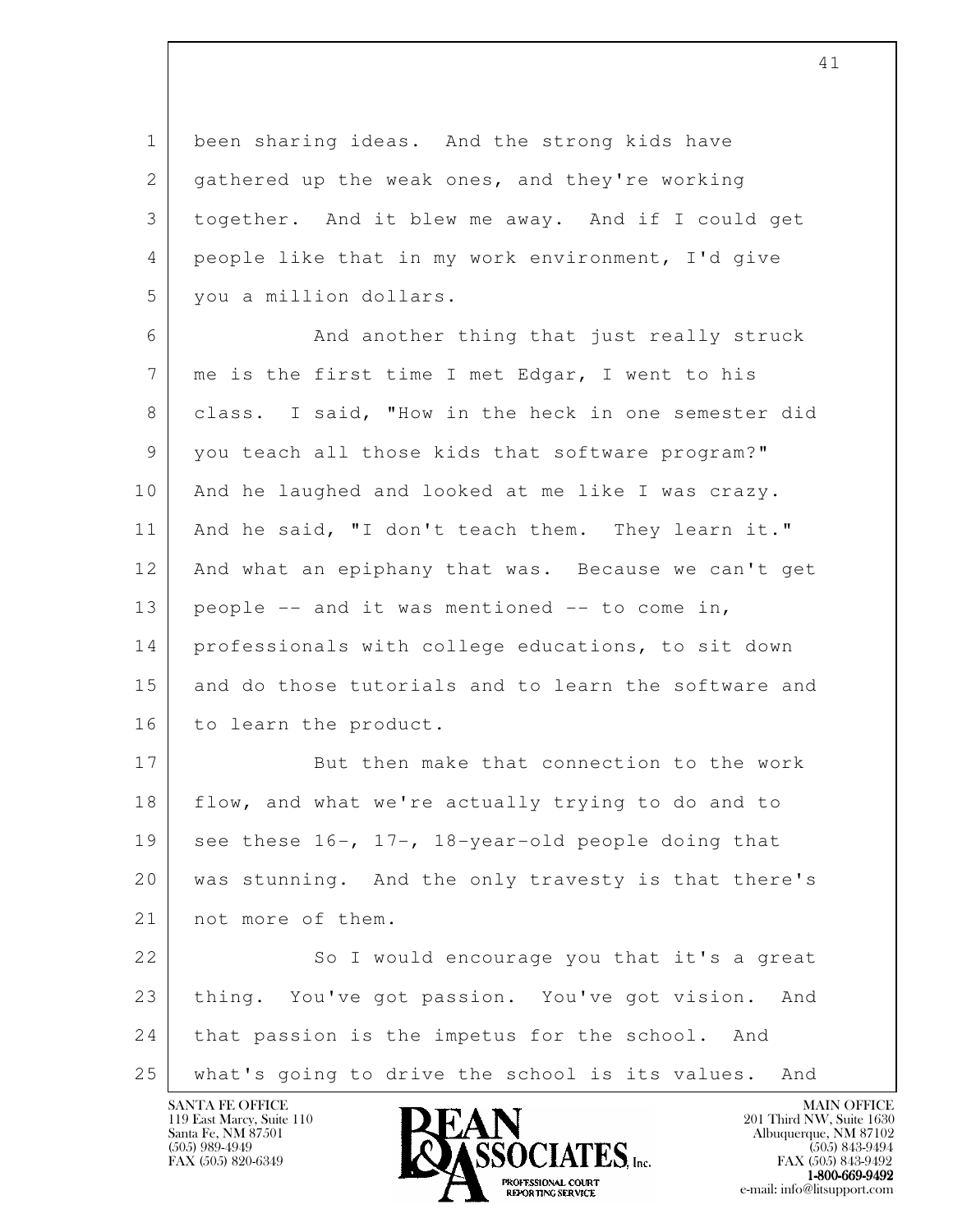l 1 once you combine passion, guided by values, you have 2 | success. So I would encourage you to vote 3 positively. Thank you very much. 4 THE CHAIR: Thank you. Yes, sir. 5 MR. DOUGLAS: Good afternoon. I'm Gordon 6 Douglas. I'm a teacher at Rio Rancho High School. 7 And I've known Dan and Paul for years. And they're 8 wonderful teachers and compassionate men. And in 9 some of our recent talks, we were talking about the 10 academy and the philosophy. And we talked about the 11 opportunity for students with special needs. And, 12 indeed, some of the entrants into the ASK Academy 13 | may be students with special needs. 14 I've been at the Rio Rancho High School 15 since 1997, when the school began. And my 16 discipline is working with students with special 17 | needs. And I know that they work off of an 18 | Individualized Education Plan, an IEP, or a 504 19 plan. But their curriculum is structured according 20 to those plans and in accordance with the New Mexico 21 expanded benchmarks and standards. 22 | T can tell you that these kids are 23 | compassionate. They have plans. They work well. 24 They are lifetime, lifelong learners. And they're 25 very smart. There's a way to reach them. And I'm

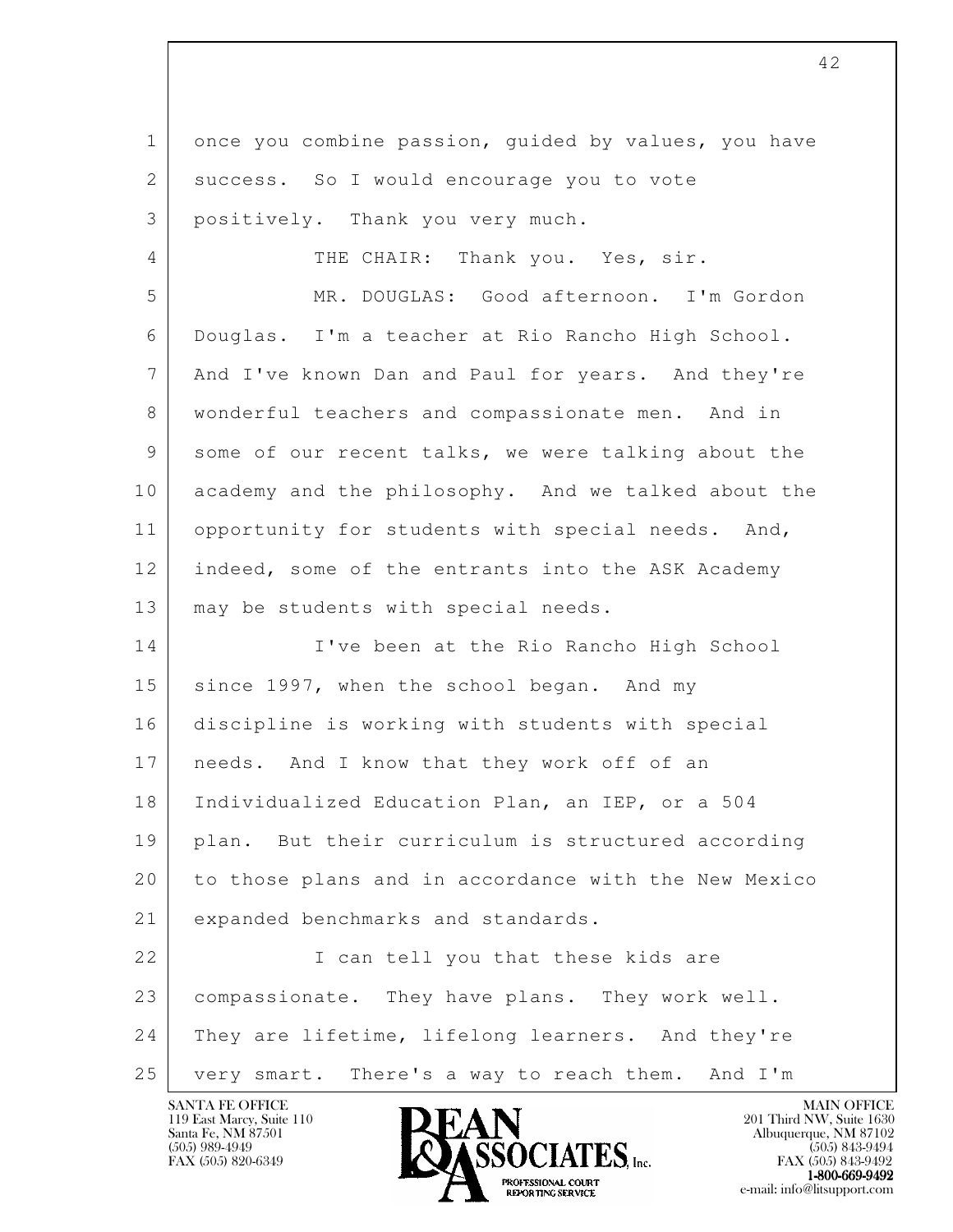| $\mathbf 1$    | excited about an opportunity like the ASK Academy.  |
|----------------|-----------------------------------------------------|
| $\overline{2}$ | One of the things that we do are projects.          |
| 3              | We are fortunate to have a parcel of land on        |
| 4              | Rio Rancho High School. And it's a trailer. And     |
| 5              | some of the things that we've done is we have built |
| 6              | indoor furniture. We have built a 12-by-24 deck     |
| 7              | with a wheelchair access. We've built fences. We    |
| 8              | have a full kitchen. They learn living skills.      |
| 9              | It's a doublewide trailer. Reminds me of growing up |
| 10             | in South Florida. Makes me want to fry something.   |
| 11             | So it's a wonderful opportunity for them            |
| 12             | to see what it's like in the real world. And I'm    |
| 13             | here to support this and ask that you really        |
| 14             | seriously consider this academy.                    |
| 15             | Thank you. Yes, ma'am.<br>THE CHAIR:                |
| 16             | MS. MARTIN: Hi. Thank you for this                  |
| 17             | opportunity to come and be a part of this. I'm very |
| 18             | enthusiastic and very excited about it. My name is  |
| 19             | Debora Martin. D-E-B-O-R-A. Last name M-A-R-T-I-N.  |
| 20             | I am a parent of a student that has been            |
| 21             | fortunate -- fortunate enough to be in              |
| 22             | Mr. Barbour's, as well as Mr. Stephenson's and      |
| 23             | Mr. Short's -- class. And I also have a daughter    |
| 24             | who's in the special ed class with Mr. Douglas at   |
| 25             | the high school. I wanted to speak from a personal  |

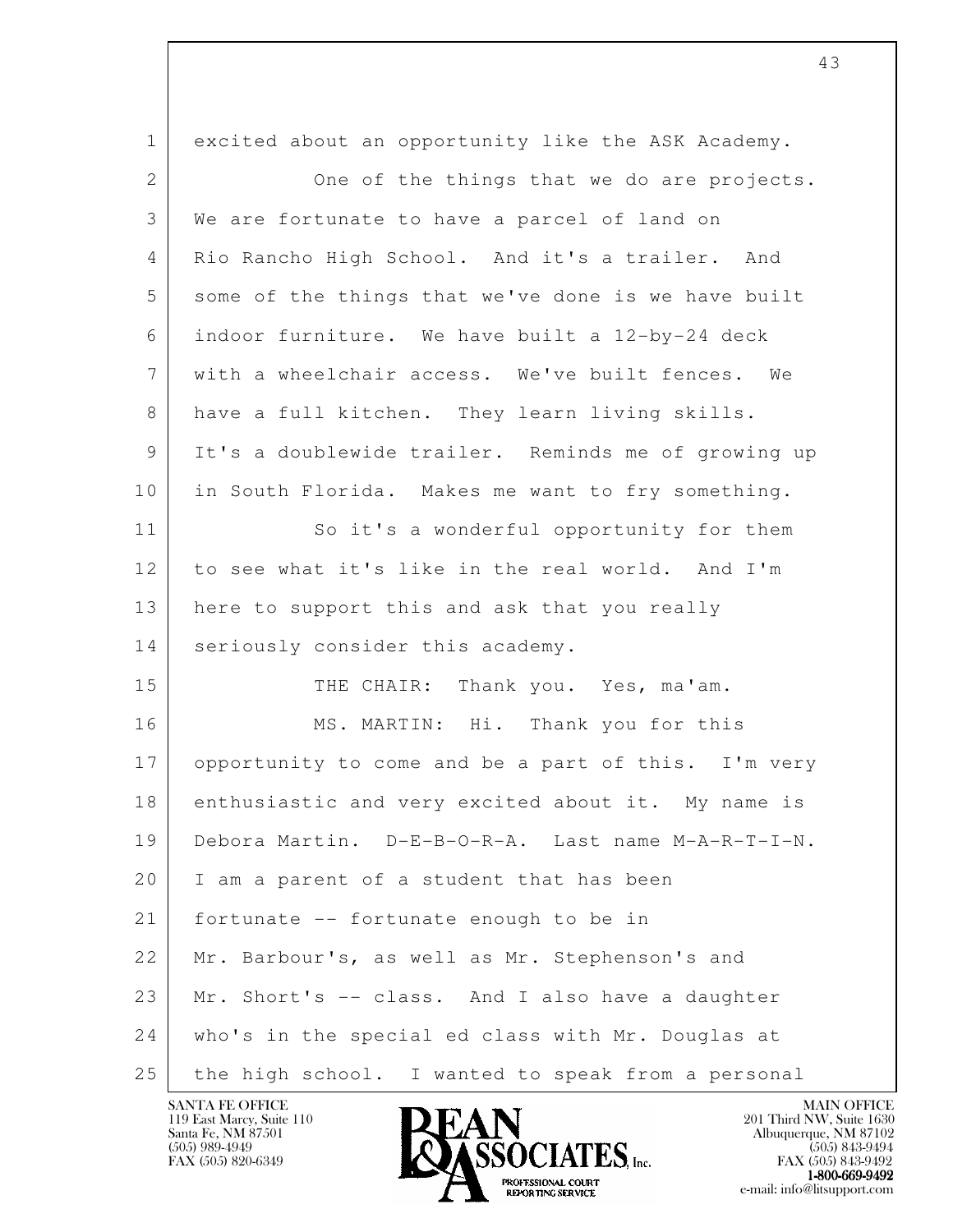| $\mathbf{1}$ | background with these teachers I've mentioned, the   |
|--------------|------------------------------------------------------|
| 2            | original three, that they genuinely take a very      |
| 3            | personal interest in their students.                 |
| 4            | And my son, who's now a senior,                      |
| 5            | unfortunately -- I would love for him to be able to  |
| 6            | take part of -- in this new program -- but he has    |
| 7            | been very fortunate and very blessed by these        |
| 8            | teachers. And they have taken, even from eighth      |
| 9            | grade with the Science Expo, a very personal         |
| 10           | interest in my son and I know with other students as |
| 11           | well.                                                |
| 12           | And my son has been a part of Project Lead           |
| 13           | The Way there and various technology programs and    |
| 14           | science and engineering programs that they have      |
| 15           | offered and has benefited to the extent that         |
| 16           | being -- let's see -- a junior last year, he was     |
| 17           | actually given the opportunity to work with an       |
| 18           | engineering firm here locally, Wilson Engineering,   |
| 19           | because he has such extensive background and         |
| 20           | understanding of so many of the skills that these    |
| 21           | people teach and have a desire to teach. And they    |
| 22           | have, I think, brought him a great distance in those |
| 23           | skills that he's already using in a professional     |
| 24           | manner.                                              |
| 25           | I will go on to say that we are now in the           |



e-mail: info@litsupport.com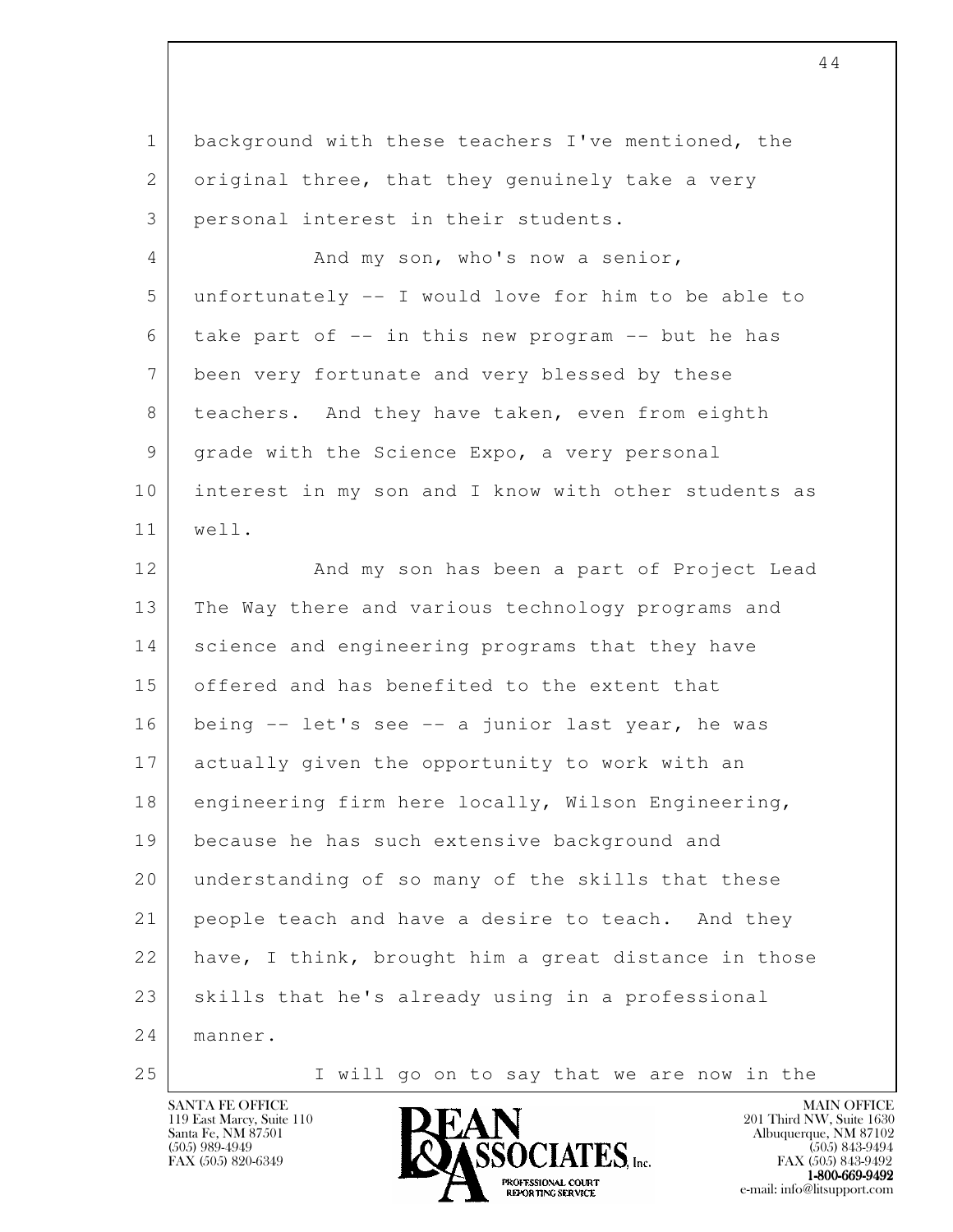| $\mathbf{1}$ | season of applying to colleges. And having gone out  |
|--------------|------------------------------------------------------|
| 2            | of state to several colleges, we talk to them, and   |
| 3            | we tell them about the program that he's already     |
| 4            | been -- benefited from under these teachers'         |
| 5            | guidance and wisdom. And their ears perk up when     |
| 6            | they hear about Project Lead The Way. And I don't    |
| 7            | know. I'm not sure I understand if that's going to   |
| 8            | be continuing at the high school or not. But I am    |
| 9            | thrilled that you're going to be incorporating that  |
| 10           | into the ASK Academy.                                |
| 11           | And I think when these colleges that are             |
| 12           | out of state say, "Oh, I've heard about that program |
| 13           | in Rio Rancho," that puts us on the map. That's      |
| 14           | saying something. And it is a nationally recognized  |
| 15           | program. If you're not familiar with it, I           |
| 16           | encourage you to go to that Web site and be          |
| 17           | encouraged by it, yeah, and be familiar with it,     |
| 18           | because the colleges are certainly paying attention  |
| 19           | to it. And if we have an opportunity to teach our    |
| 20           | students now, at this level, and get -- you know,    |
| 21           | get a jump start, as they've already spoken about,   |
| 22           | we ought to be grabbing hold of that.                |
| 23           | Something else I'm excited about. I will             |
| 24           | also say that I home-schooled my children for a      |
| 25           | period of time. And one thing that I loved about     |

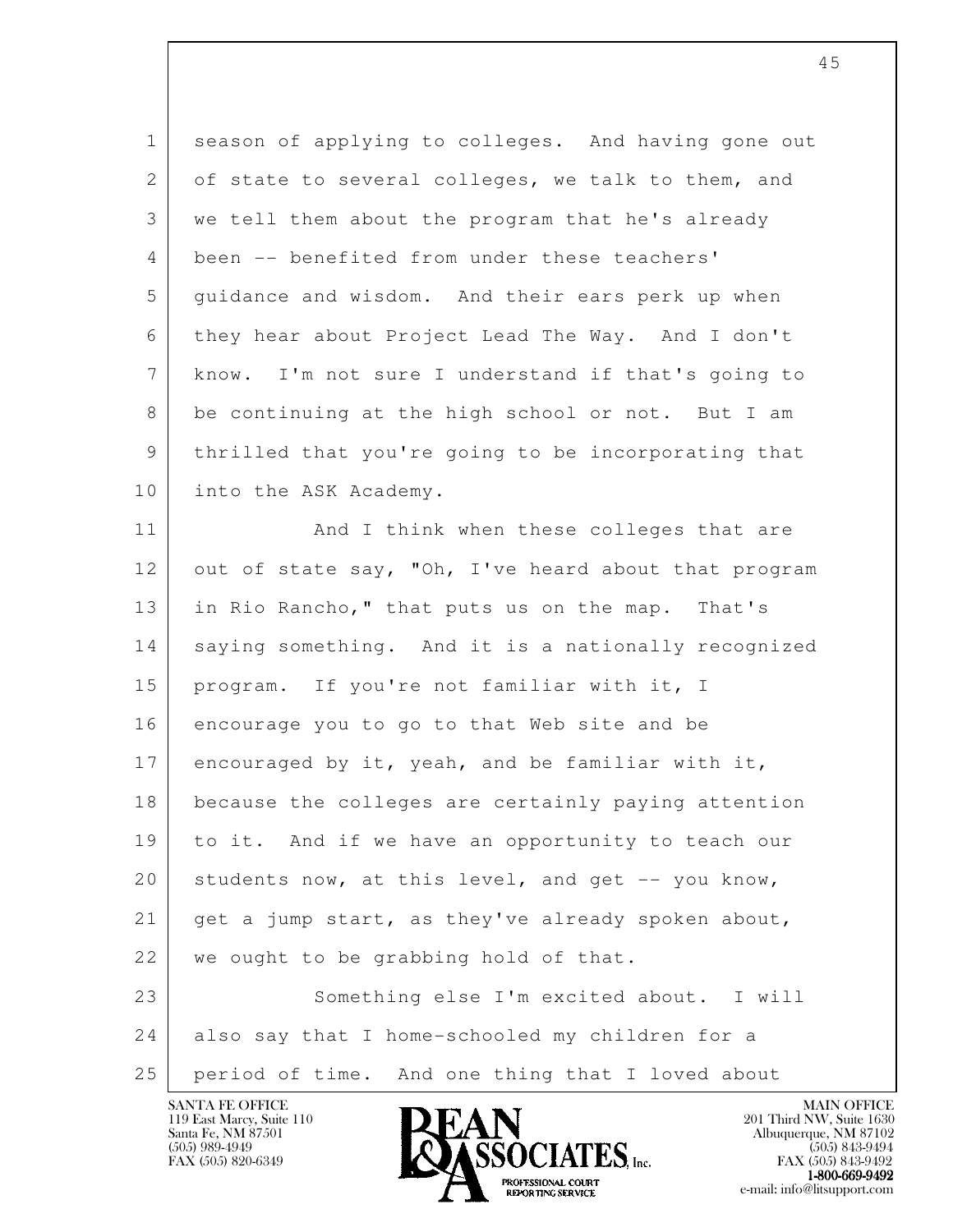| $\mathbf 1$     | that is I did a lot of $--$ oh, I have to hurry $--$ |
|-----------------|------------------------------------------------------|
| 2               | project-based learning. And I think if each of you   |
| 3               | take a moment and think about something that you     |
| 4               | learned when you were younger, or even recently, I   |
| 5               | would challenge you, did you learn it from a book?   |
| 6               | Did you learn it by watching? Did you learn by       |
| $7\phantom{.0}$ | being engaged in it? And I bet you the answer is     |
| 8               | probably going to be that you were engaged in it and |
| 9               | you had hands-on approach.                           |
| 10              | You were involved in a project where you             |
| 11              | really learned, whether it's -- I don't know --      |
| 12              | cooking, sewing, building, whatever it might have    |
| 13              | This is the approach that, if I'm<br>been.           |
| 14              | understanding correctly, that they want to take.     |
| 15              | And those kids are going to learn it, and they're    |
| 16              | going to remember it, and they're going to know it   |
| 17              | inside and out when they leave here.                 |
| 18              | And a college is going to be very --                 |
| 19              | colleges, universities -- very interested, not to    |
| 20              | mention employers down the road, somebody who really |
| 21              | has an understanding.                                |
| 22              | And such a great need for these kind of              |
| 23              | job skills in the future, right now, and in the      |
| 24              | future. And I hope their enthusiasm has been         |
| 25              | contagious for you.                                  |

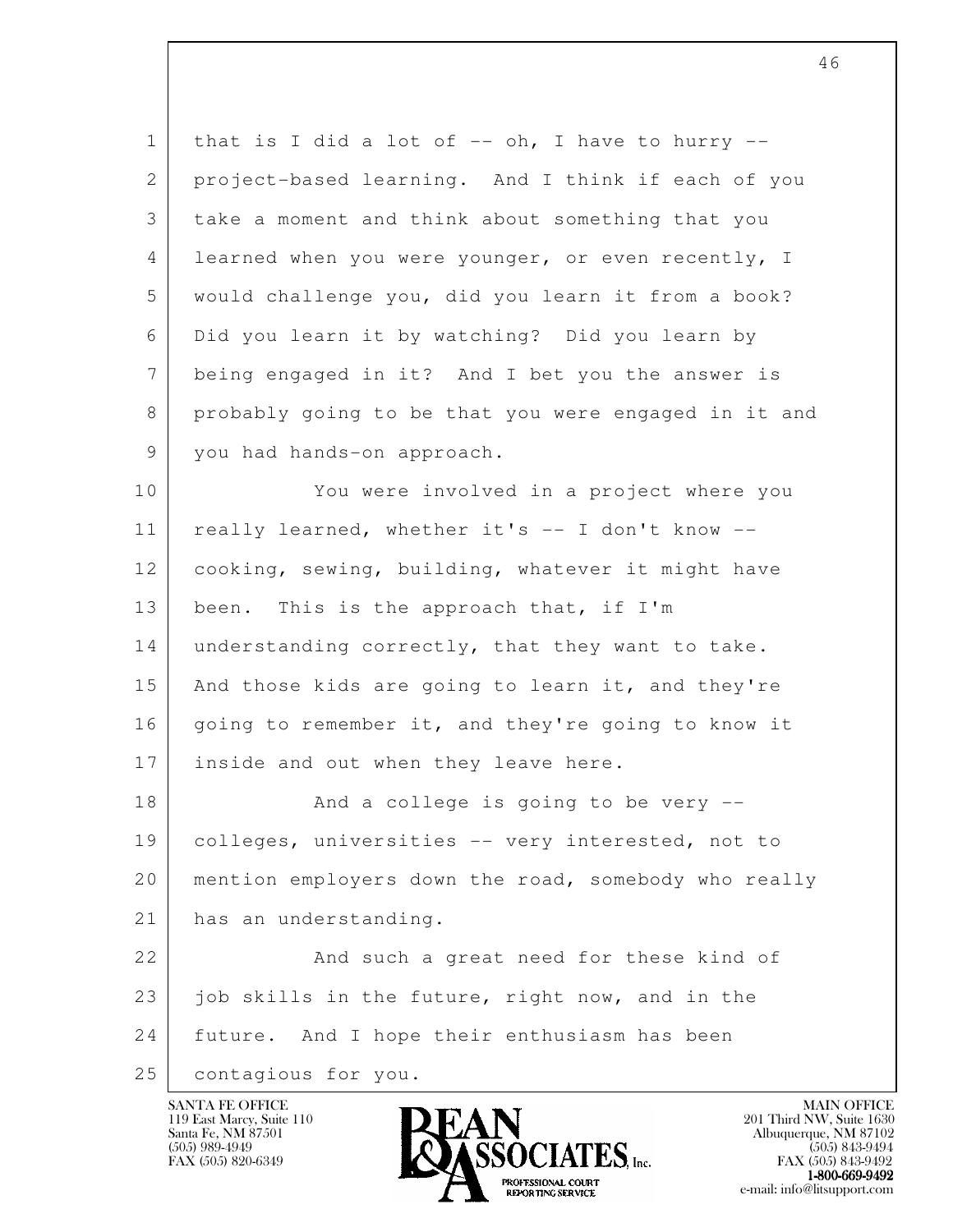l 1 | Lastly, I'll close by I think it'll be 2 | great for Rio Rancho. This is going to be a school 3 that people are going to say, "I want to come here 4 to get my kids in that school." Thank you very 5 much. 6 THE CHAIR: Thank you. Thank you, 7 Dr. C de Baca. Is there anyone else? Yes, sir. 8 MR. KOLESSAR: My name is John Kolessar, 9 K-O-L-E-S-S-A-R. I'm the old man in the group. I 10 heard about the ASK Academy. I asked Paul to 11 consider my credentials. I have lots of 12 | credentials. I'm an engineer from Rutgers, and I 13 have a master's in business from Wisconsin, and I've 14 | got an advanced management program from Texas A&M 15 and an executive program from US -- Southern 16 California. But my passion here is not about 17 engineering or 40 years of experience. It's about 18 | my kids and my kids' kids. 19 I have a wife that's a teacher. I have a 20 daughter that's a teacher. I have a son that's a 21 Ph.D., and he instructs. We all know about the word 22 | "teachable moments." And we know about the learning 23 moments. And what's missing in the weaker programs 24 in New Jersey, Michigan, Wisconsin, Texas, and 25 here -- I've moved in all those states -- is there's

47

119 East Marcy, Suite 110<br>Santa Fe, NM 87501

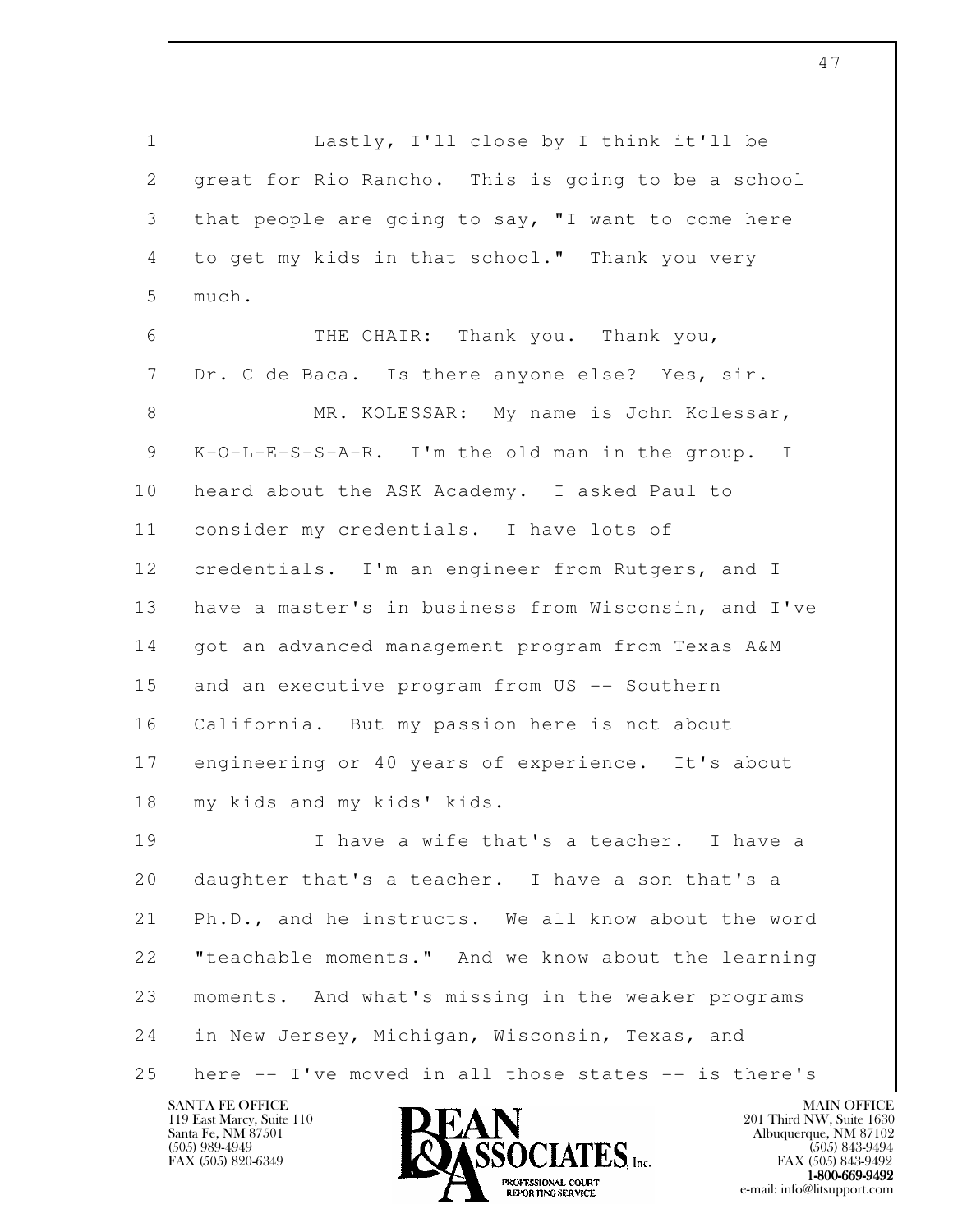1 a perception that these teachable learning moments 2 float about in the sky to be grabbed down and taken 3 advantage of. That is not the case. I can tell you 4 from my wife, my daughter and my son, they're 5 created. The passion here -- the only regret that I 6 have is that my youngest kid is 25 and can't go. 7 But I have grandkids. I have four of them, and 8 they'll be coming up, and I'm looking forward to  $9$  that.

l 10 But I want to support, for the kids' sake, 11 the creation of teachable moments and learning 12 moments so that they can have the opportunity to 13 | self-actuate, do their thing. And, obviously, I'm 14 an engineer and a construction guy, so I want them 15 to do it in a technical field if they can, if 16 they're oriented and if that's their interest. I 17 like to think that even my teaching wife and my 18 teaching daughter have a strong technical 19 background. Thank you. And I support this. 20 THE CHAIR: Thank you, sir. Is there 21 anyone else? 22 | UNIDENTIFIED SPEAKER: I want to go last. 23 THE CHAIR: Yes, ma'am. 24 MS. MALNERITCH: My name is Sondra 25 Malneritch, M-A-L-N-E-R-I-T-C-H. I'm a parent in

119 East Marcy, Suite 110<br>Santa Fe, NM 87501

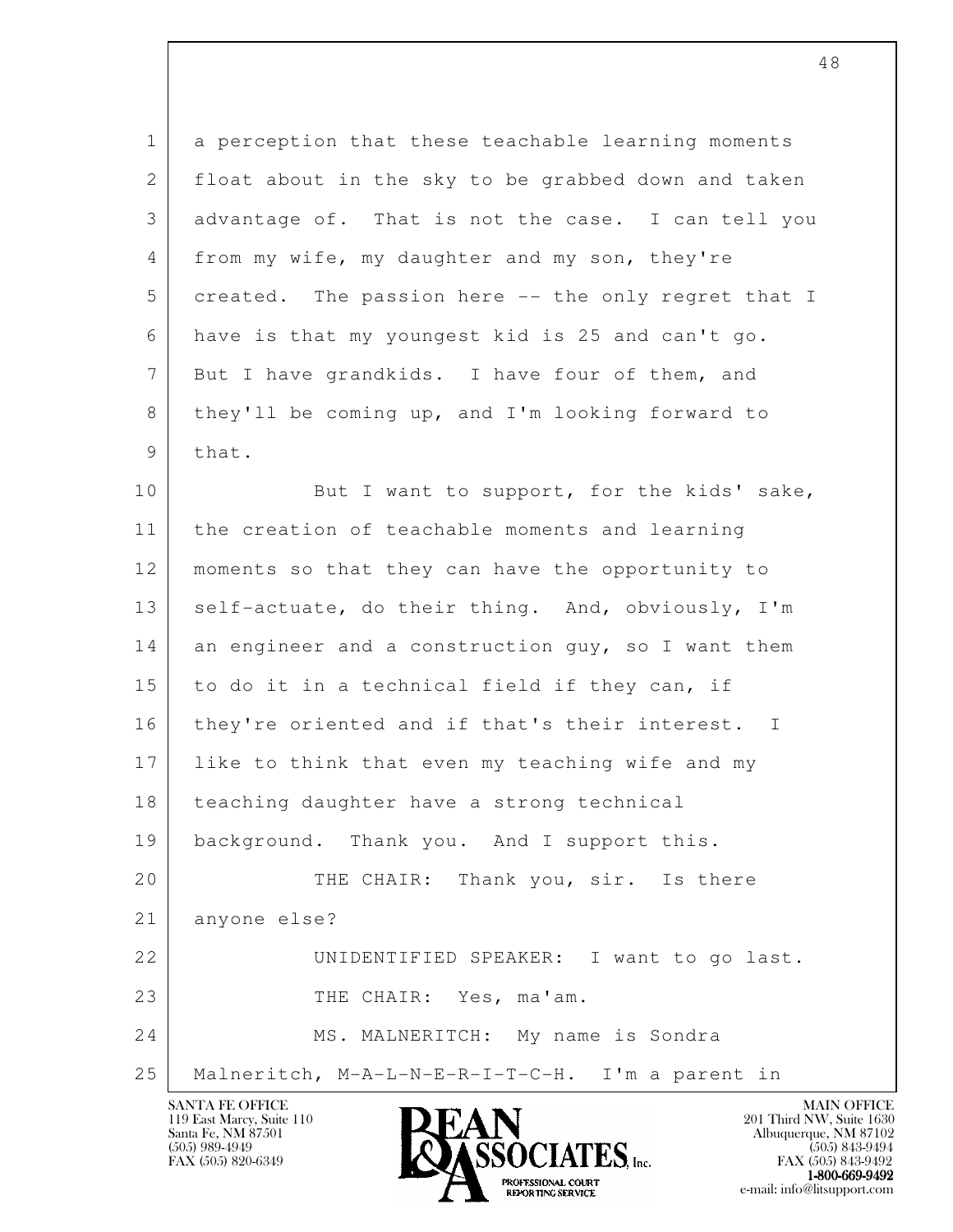1 the community. I'm not an engineer with big 2 degrees. I'm a nurse, and I'm here in support of 3 the ASK Academy because my son is passionate about 4 engineering and robotics. And most of the teachers 5 that are in this room have been teaching him since 6 the seventh grade, where he began his passion for 7 robotics. 8 And it's just been such a great thing to 9 watch these teachers take these kids and find their 10 talents and their passions and help them to grow. 11 They have taken my son, Jared, and his friend, 12 Jeremiah, and handed them computers and laptops and 13 robots and said, "Here. We have a project for you 14 and we'd like you to present. Go figure it out." 15 You know, I don't know of too many other 16 regular programs where you would get that, 17 especially for someone who loves the academic world 18 instead of the athletic world. We, so much here in 19 Rio Rancho, push athletics but not academics. You 20 know, they've developed the RoboRAVE, and they've 21 sat and taken kids that we usually don't pay

l 22 attention to and put them out there and made them 23 feel important and shown them how to be individuals 24 and take something and design something with it. 25 The sad part about Rio Rancho High School,

119 East Marcy, Suite 110<br>Santa Fe, NM 87501

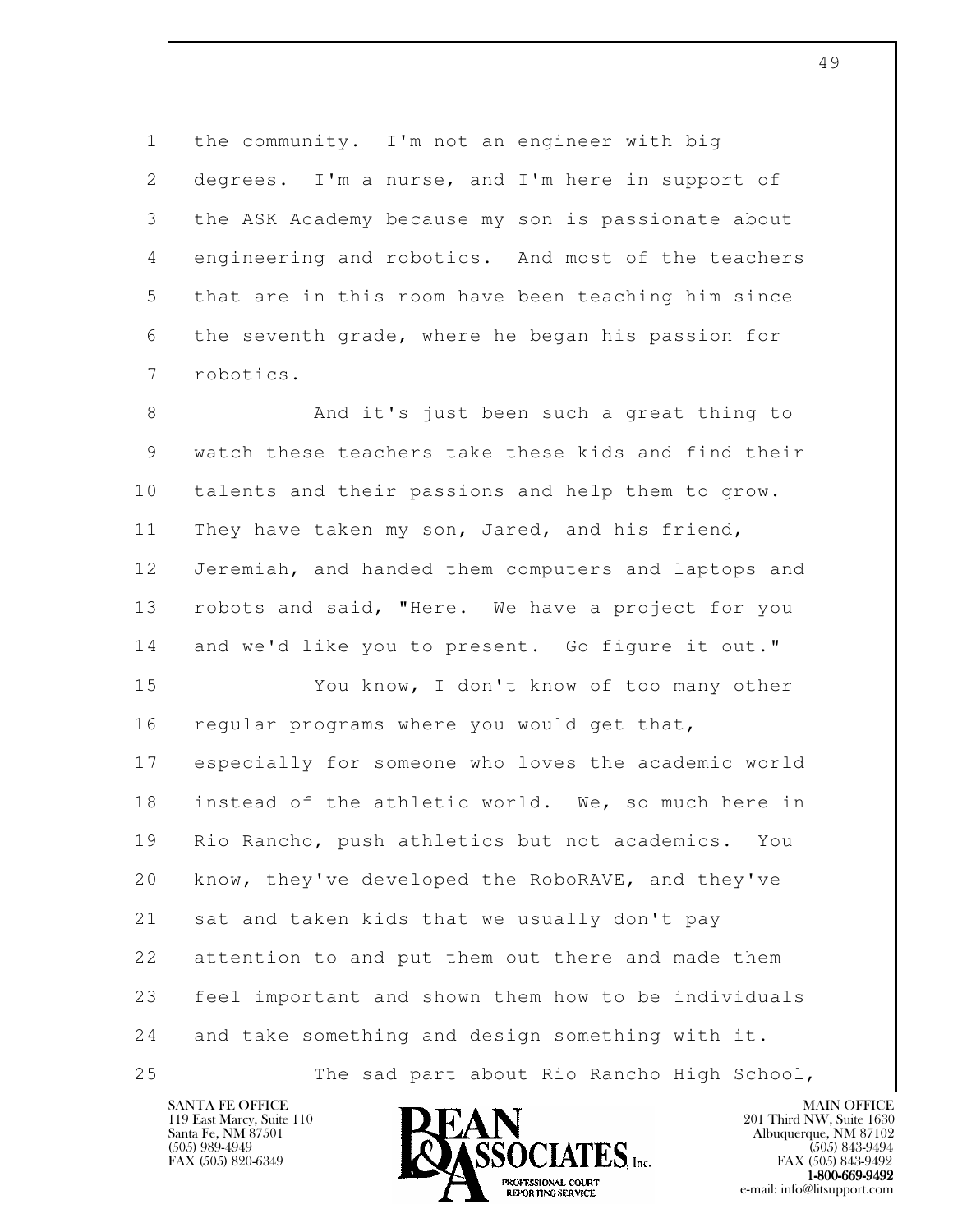1 though, is that, you know, the curriculum comes out. 2 They have all these classes they want to take. The 3 kids get real excited. And then all of a sudden, 4 "Oh, I'm sorry. There's not enough kids so they 5 can't do it."

 6 I think in the ASK Academy, when they find 7 a kid with a passion, they'll make sure they help 8 develop them in those areas so they can grow and 9 become great members of our community and that 10 they'll be able to give something back to us. Too 11 | often -- I work as a work comp nurse. Too often, I 12 work with people that want to take instead of give 13 back. It's very important to see that when my kid 14 graduates and he's done here, he is someone that 15 | qives back.

l 16 He is someone independent. He's not 17 someone that's here to take advantage of our 18 | community, and he's not going to take from us, but 19 he's going to give to us and he's going to use his 20 talents. I've watched these teachers help him 21 become that kind of person. He has a passion to go 22 to Carnegie Mellon or to UNM. His friend wants to 23 | go to MIT. I don't know if other teachers hadn't 24 been there for them, that they would have those same

25 passions.

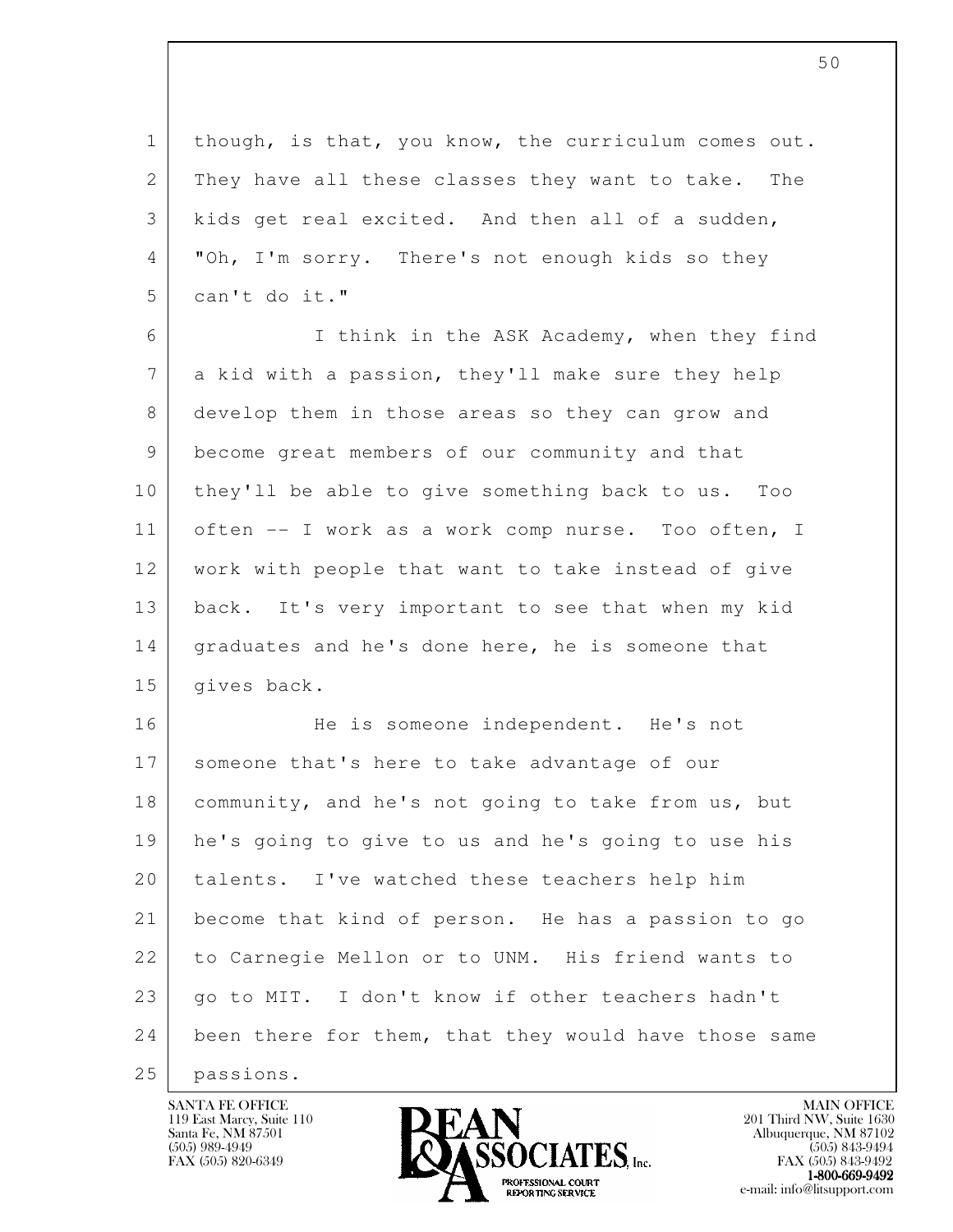l 1 So, as a parent, and as a parent in this 2 community in Rio Rancho, we stayed here because of 3 the PLTW program. And so I hope you really consider 4 the school. Thank you. 5 THE CHAIR: Thank you. Is there anyone 6 else? Yes, ma'am. 7 | MS. McINTYRE: Sarah McIntyre. S-A-R-A-H. 8 Last name is M-C-I-N-T-Y-R-E. I'm a 2002 graduate 9 of Rio Rancho High School, and I'm actually a former 10 math student of Paul Stephenson's. I got a degree 11 in chemistry with a math minor from the University 12 of New Mexico in 2006. And I work in a spectroscopy 13 | lab at Sandia National Laboratories. 14 And I can think of a ton of reasons to 15 support this charter. But given that I only have a 16 few minutes, I'll stick to the ones that I think are 17 the most important. 18 The most important thing that I think we 19 need to consider is that we all know that 20 undergraduate enrollment in STEM programs in this 21 country is nowhere near enough to sustain our 22 traditions of excellence in science, research, and 23 engineering innovation. And the statistics are even 24 clear at the graduate education level. And 25 according to the National Bureau of Economic

119 East Marcy, Suite 110<br>Santa Fe, NM 87501

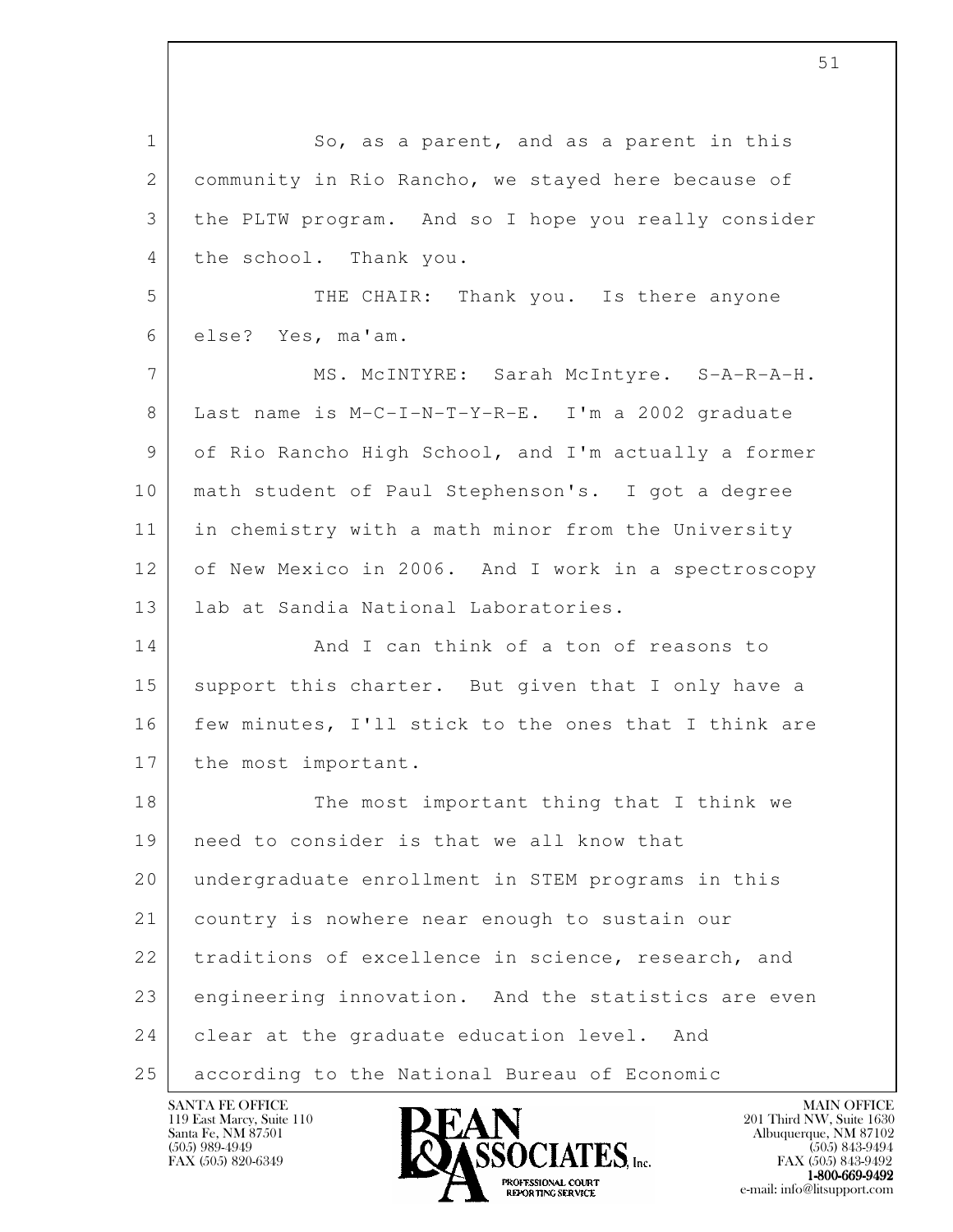1 Research, in 1966, only 20 percent of science and 2 engineering Ph.D.s in this country were awarded to 3 foreign students.

4 By contrast, in the year 2000, that number 5 had doubled. And all the Ph.D.s in science and 6 engineering that were being awarded in this country, 7 40 percent were being awarded to foreign students, 8 not American students. And this number continues to 9 increase.

10 We're obviously lagging in STEM education, 11 and this lag is definitely beginning at the high 12 school level. We could debate the reasons for that 13 all day long. But what we really need to consider 14 is what the impact of that lag is eventually going 15 to be. And we all know, you know, when we face 16 challenges as Americans, that range from -- you 17 know, we're going to face challenges that range from 18 energy and climate to biomedical research and even 19 biomedical ethics.

l 20 And, as a nation, we're known for tackling 21 these big problems and finding the most innovative 22 and the best solutions to them. But if there aren't 23 enough scientists and engineers to tackle those 24 problems, what's going to happen? Are we just going 25 to fail? And I think we all know that we can't let

119 East Marcy, Suite 110<br>Santa Fe, NM 87501

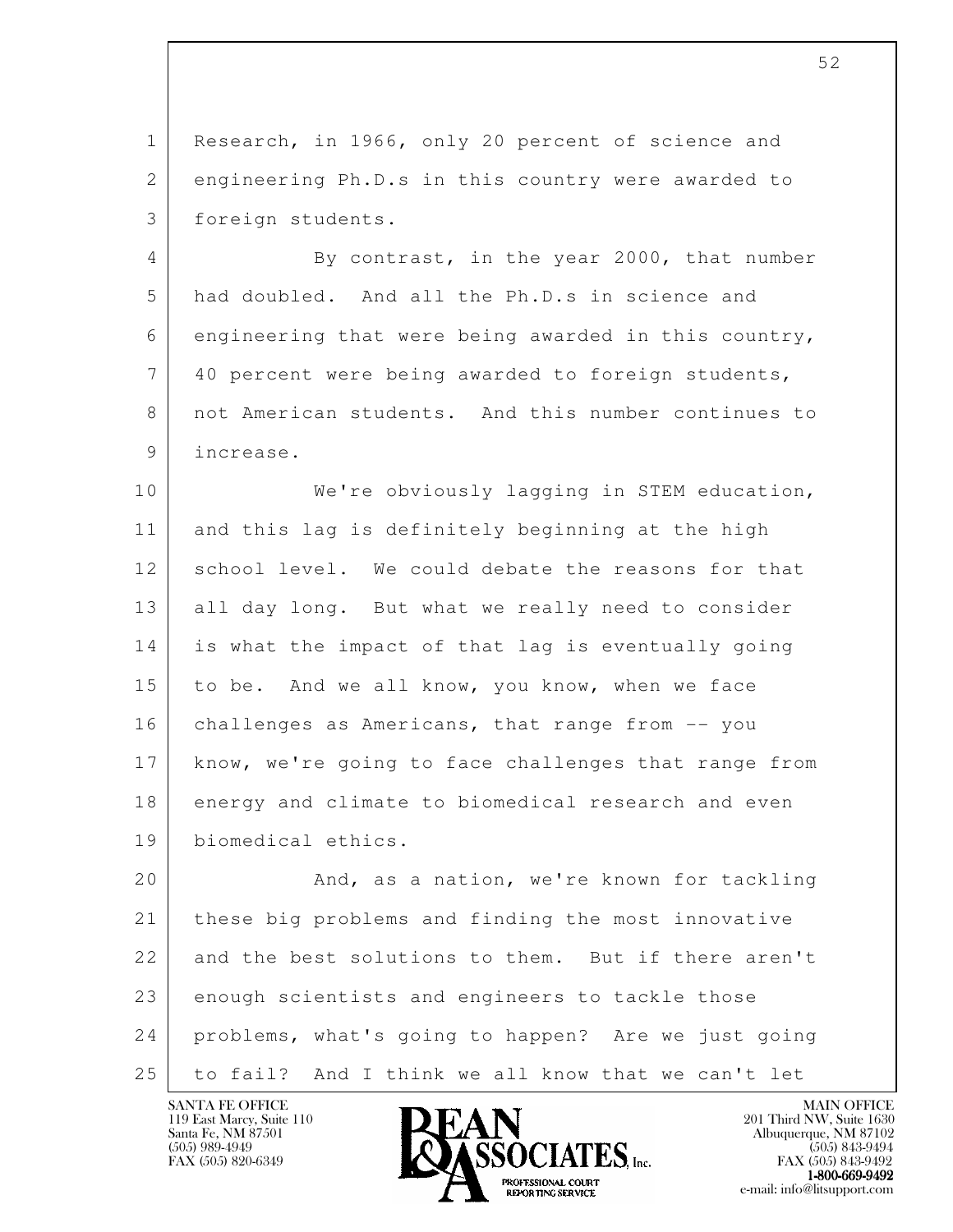1 that happen.

| $\overline{2}$  | And that's one of the biggest reasons that           |
|-----------------|------------------------------------------------------|
| 3               | this academy is so important and why this charter    |
| 4               | needs to be approved. Too many promising minds are   |
| 5               | being lost before they even get to college. And I    |
| 6               | think that's really because they don't have a chance |
| $7\phantom{.0}$ | to dig deeply into these topics and learn why STEM   |
| 8               | areas are exciting and why their skills in these     |
| 9               | areas are relevant and why they're important.        |
| 10              | And I think that the fusion of classroom             |
| 11              | learning with directed research projects such that   |
| 12              | is being proposed by the ASK Academy, they teach     |
| 13              | both fundamental skills that are obviously very      |
| 14              | important, but they also teach real science and      |
| 15              | engineering, kind of "street smarts," if you will,   |
| 16              | because this is a realization that in scientific     |
| 17              | research and in engineering, just knowing how to     |
| 18              | solve a math problem will only get you halfway       |
| 19              | there. It's knowing how to actually apply how to     |
| 20              | solve that problem that will get you all the way to  |
| 21              | the answer.                                          |
| 22              | And that's what keeps students interested,           |
| 23              | as has been reiterated several times this afternoon. |
| 24              | And I think also the strong emphasis on character    |
| 25              | building and community service is really going to    |

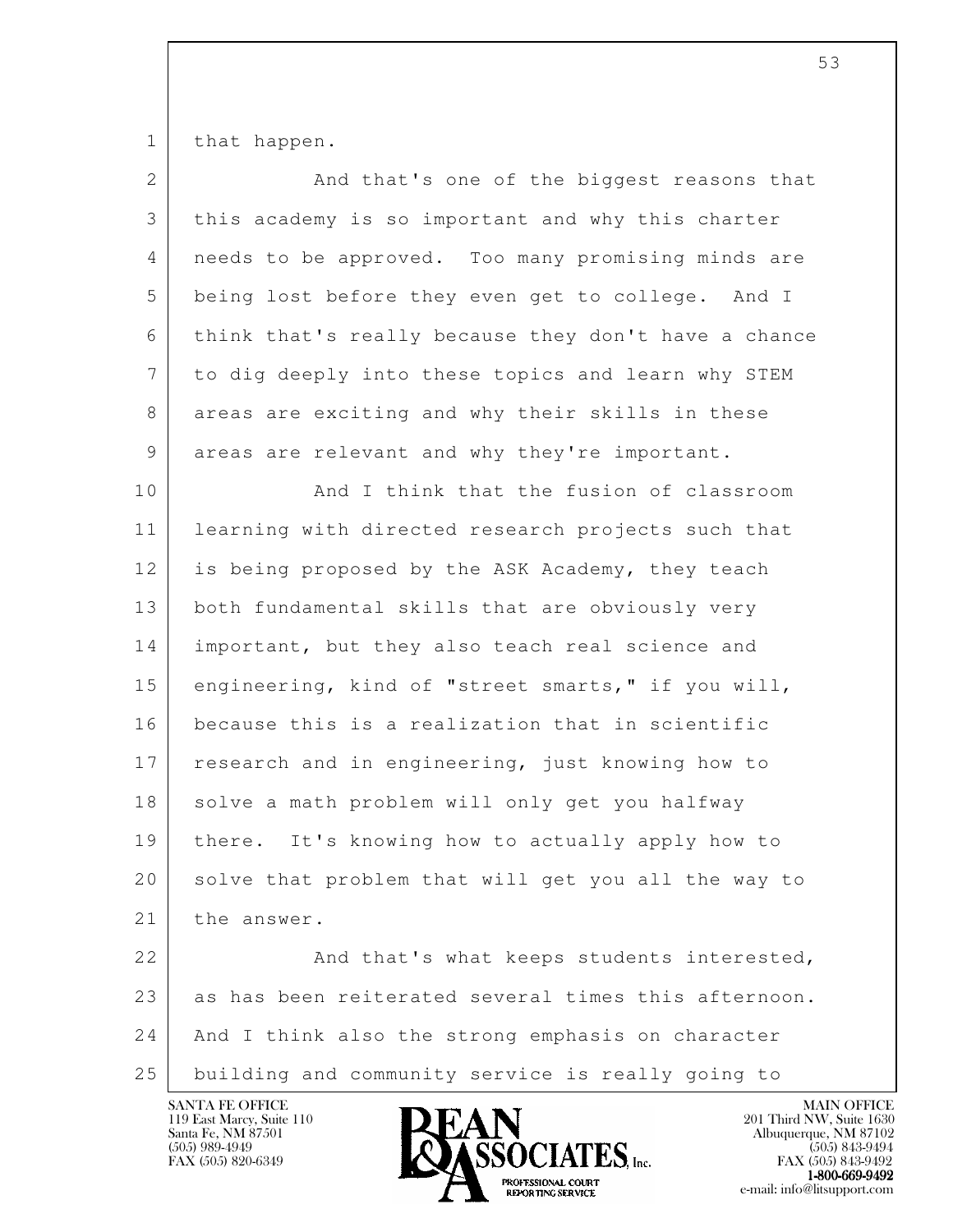l 1 help their students develop an ethical conscience, 2 which is important to success in any field, but 3 certainly to science and engineering. 4 And to touch, again, on something that 5 Paul mentioned earlier, in a state that has such a 6 rich history of science and engineering, I think 7 it's only fitting that we add to that legacy by 8 making this move to support our future and to 9 support future students. And so with that, I would 10 | ask you to approve the charter, and I thank you for 11 your time. 12 THE CHAIR: Thank you. Is there anyone 13 else? 14 DR. DURAN: I think we have one last 15 person. Oh. Two "last" people. 16 THE CHAIR: There was someone that wanted 17 to be last. Oh, I forgot about him. 18 DR. DURAN: This is the next to last. 19 MR. SHORT: Since I can't be last, I'll 20 *just* be next to last. 21 THE CHAIR: All right, sir. Come forward, 22 please. 23 MR. SHORT: Thank you, Madam Chairman. My 24 name is Edgar Short. And I really have nothing 25 planned to say, except I'm kindly caught up in the

119 East Marcy, Suite 110<br>Santa Fe, NM 87501

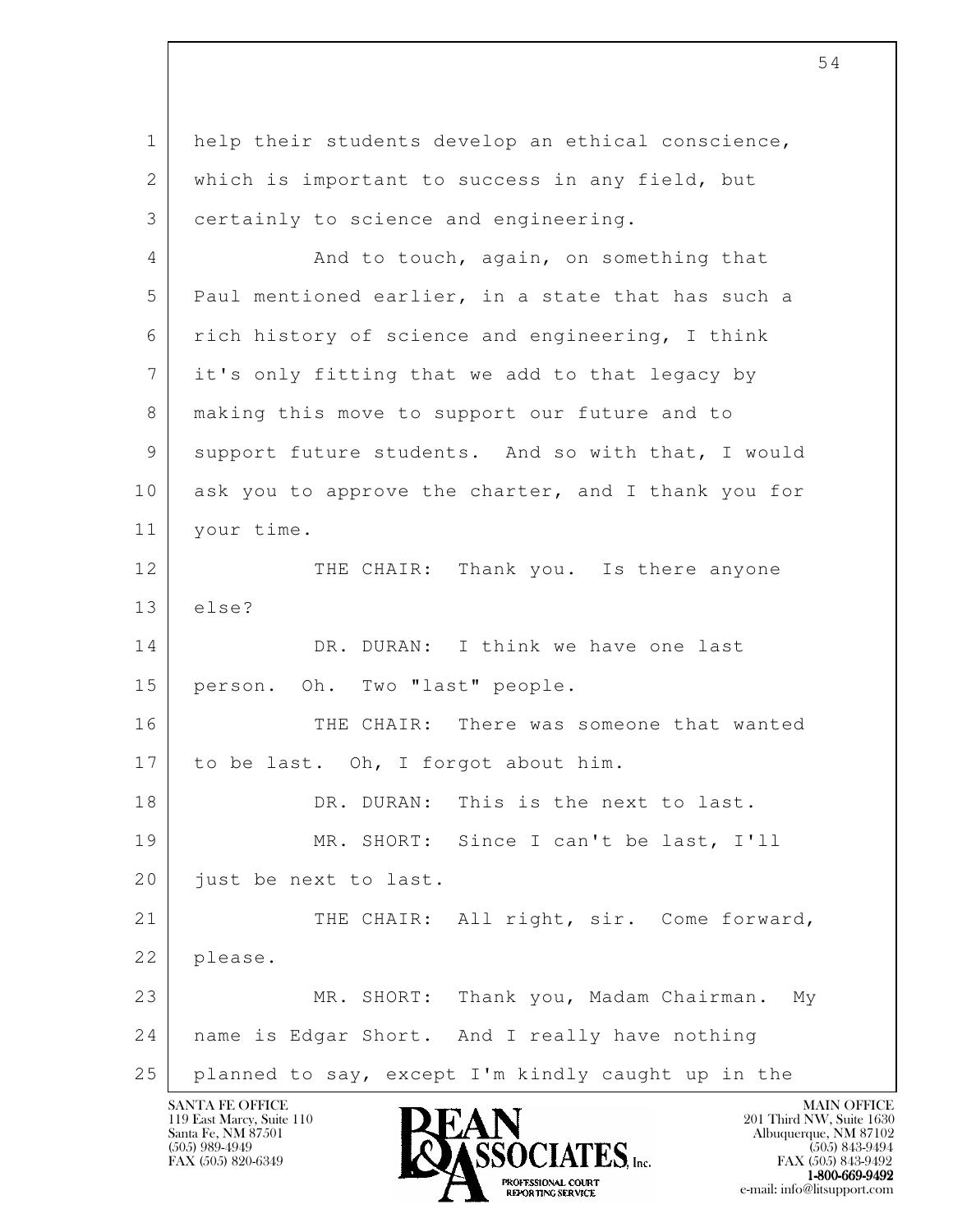1 excitement of the crowd. So I thought I should say 2 something.

 3 I'm speaking as a citizen of Rio Rancho, 4 the City of Vision, and as a blessed teacher from 5 one of the finest school districts in the state. 6 I've worked at Rio Rancho High School for 12 years. 7 And now I have the opportunity to go out to our new 8 21st century high school, Cleveland. I think that 9 we're seeing a moment in history. We saw Rio Rancho 10 | school district evolve. We saw Rio Rancho High 11 School come about. We've now seen Cleveland High 12 School come about. And now we have the opportunity 13 to see the first charter school in Rio Rancho High 14 School, a STEM charter school, a charter school of 15 design and extreme collaboration that is going to 16 take place. 17 I see the new charter school not to take 18 away from any existing schools we have in

l 19 | Rio Rancho, but to add to it, to offer 20 collaboration. I see the charter school as an 21 opportunity to evolve new ideas in education that's 22 very difficult for large high schools to do. With  $23$  the smaller schools, there's more opportunities, 24 | more involvement with industry, more involvement 25 | with higher education that can come about.

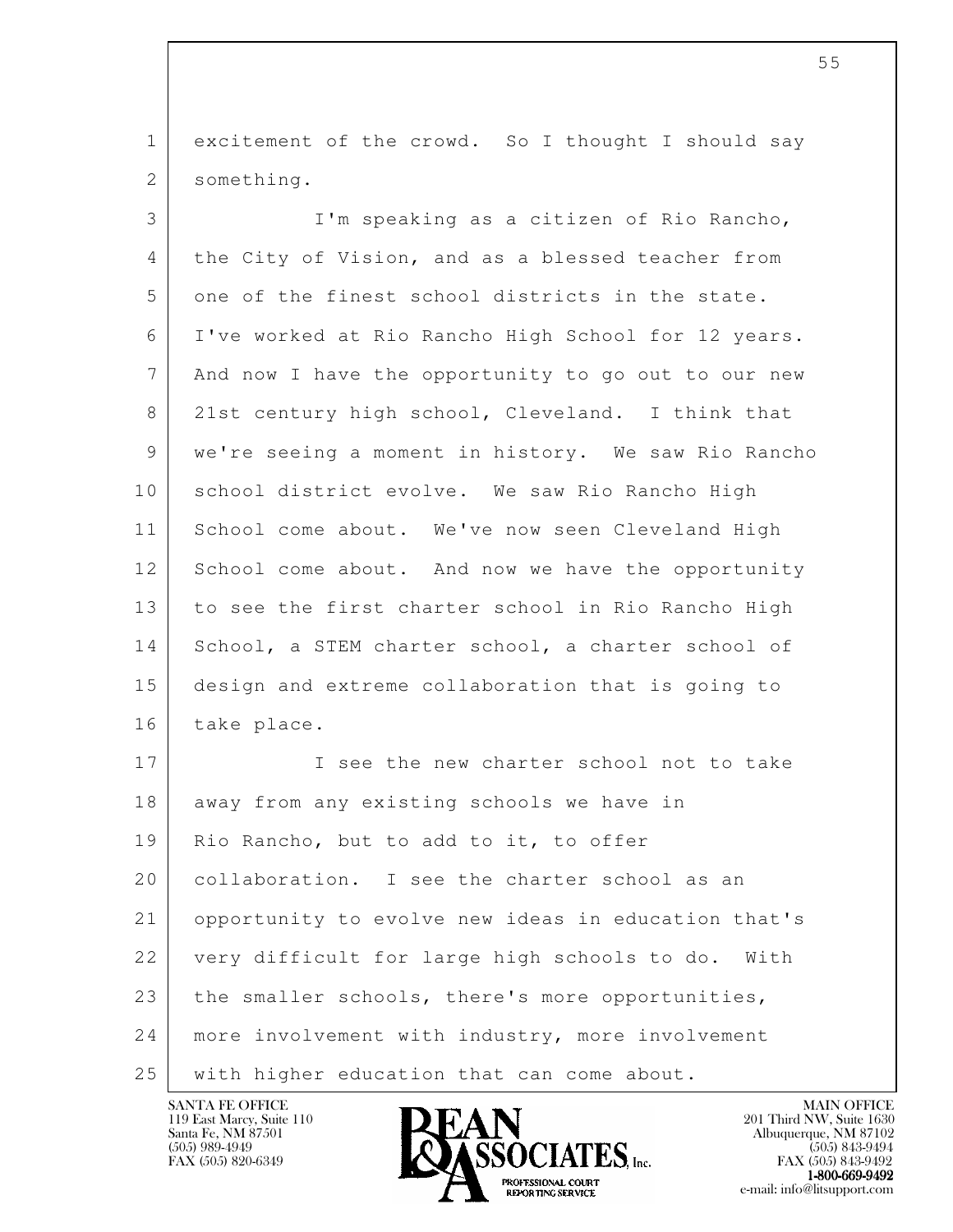l 1 So I would just like to say I think this 2 | moment in history deserves the support of existing 3 schools, of the city. And I'm certain that the new 4 high school will make a name for itself worldwide, 5 internationally, in our country, so forth. So just 6 had to say a few things. It's so exciting in here. 7 | THE CHAIR: Thank you, sir. 8 MR. SHORT: Hey. Thank you all. 9 THE CHAIR: Is there anyone else? 10 DR. DURAN: I think we have the last. 11 THE CHAIR: The last of the last? 12 MR. PLEIL: The last. Yes. The last. 13 DR. DURAN: I hope somebody out there will 14 come after this guy. 15 MR. PLEIL: I've already got a reputation. 16 | My name is Matthias Pleil. I have my card here, 17 because it's German and it's hard to spell. I'm 18 jazzed. I think this is a wonderful opportunity. I 19 think this is a wonderful opportunity, not just for 20 | Rio Rancho, but for New Mexico, but for the nation. 21 This is a really good project. I've had 22 the privilege of knowing Paul and Dan for a couple 23 of years now with my work with the National Science 24 Foundation and the advanced technology education 25 grant that I was fortunate enough to get five years

119 East Marcy, Suite 110<br>Santa Fe, NM 87501

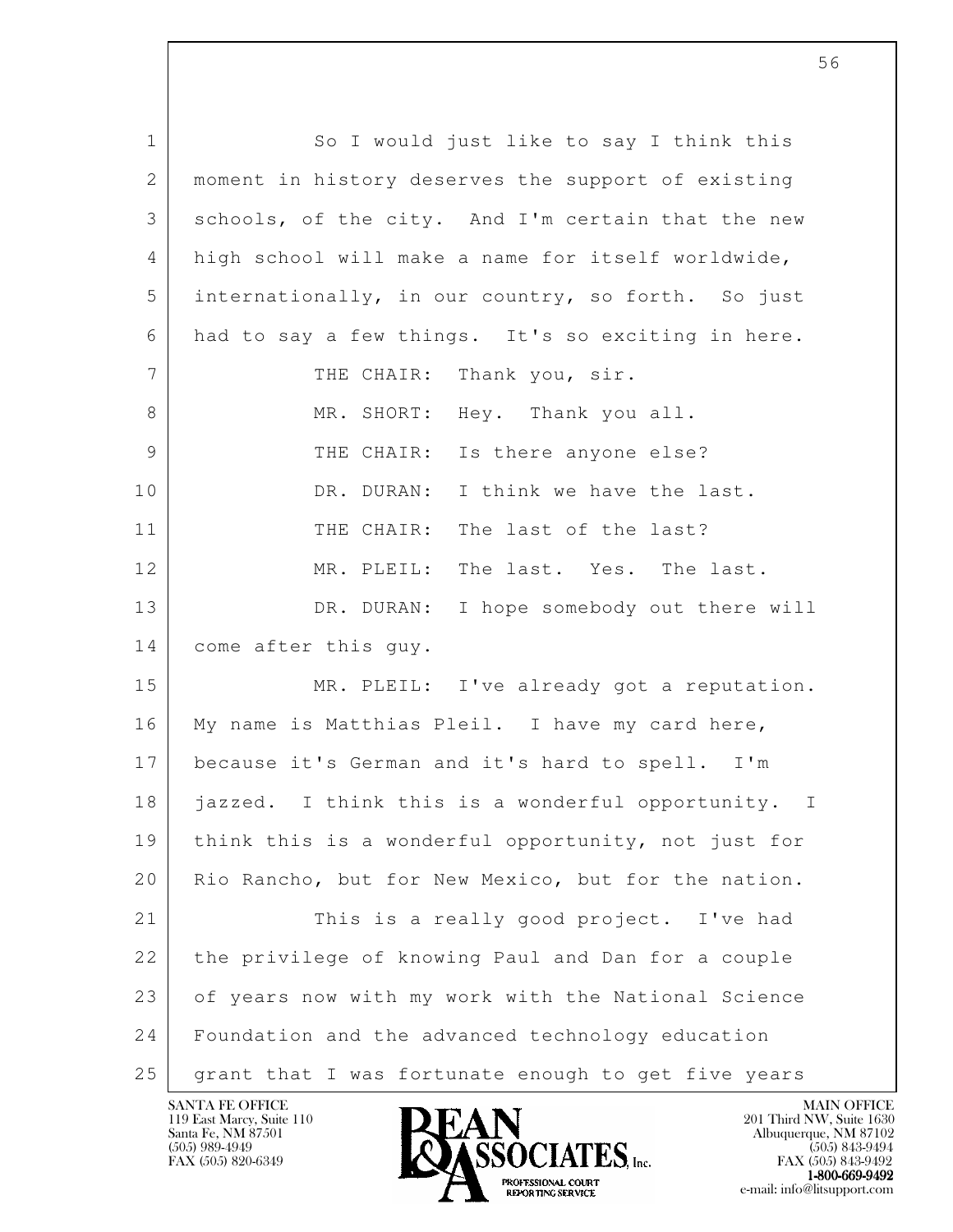l 1 ago, and we just got a continuation grant for 2 another three years. So NSF likes what we're doing 3 in New Mexico with education and technical education 4 as well. 5 My background is I got a Ph.D. in physics, 6 and then I worked as an engineer -- so that's kind 7 of strange -- in semiconductors both at Texas 8 Instruments and Phillips Semiconductors. And I got 9 the opportunity to start teaching at T-VI. Now it's 10 called CNM, and now I'm at UNM as well as at CNM, 11 and I teach and do research at both institutions. 12 So I go and reach out to public schools, 13 high schools, as well as universities and community 14 colleges. And our charter that -- with the NSF 15 grant is to improve education for the technical 16 workforce, for the future technical workforce. So 17 we're chartered to go out and talk to, you know, the 18 community, go out to high schools, go out to 19 industry and all of that. 20 | So what these guys are doing fits that 21 really, really well. So I've been fortunate enough 22 to be asked to be on the board, and so I'm jazzed 23 about that. I'm looking forward to learning from 24 Paul and how -- and Dan on how they teach the kids. 25 | And I think the ASK Academy has the right plan.

119 East Marcy, Suite 110<br>Santa Fe, NM 87501



FAX (505) 843-9492 **EXPORTING SERVICE** EXPLORER THE REPORTING SERVICE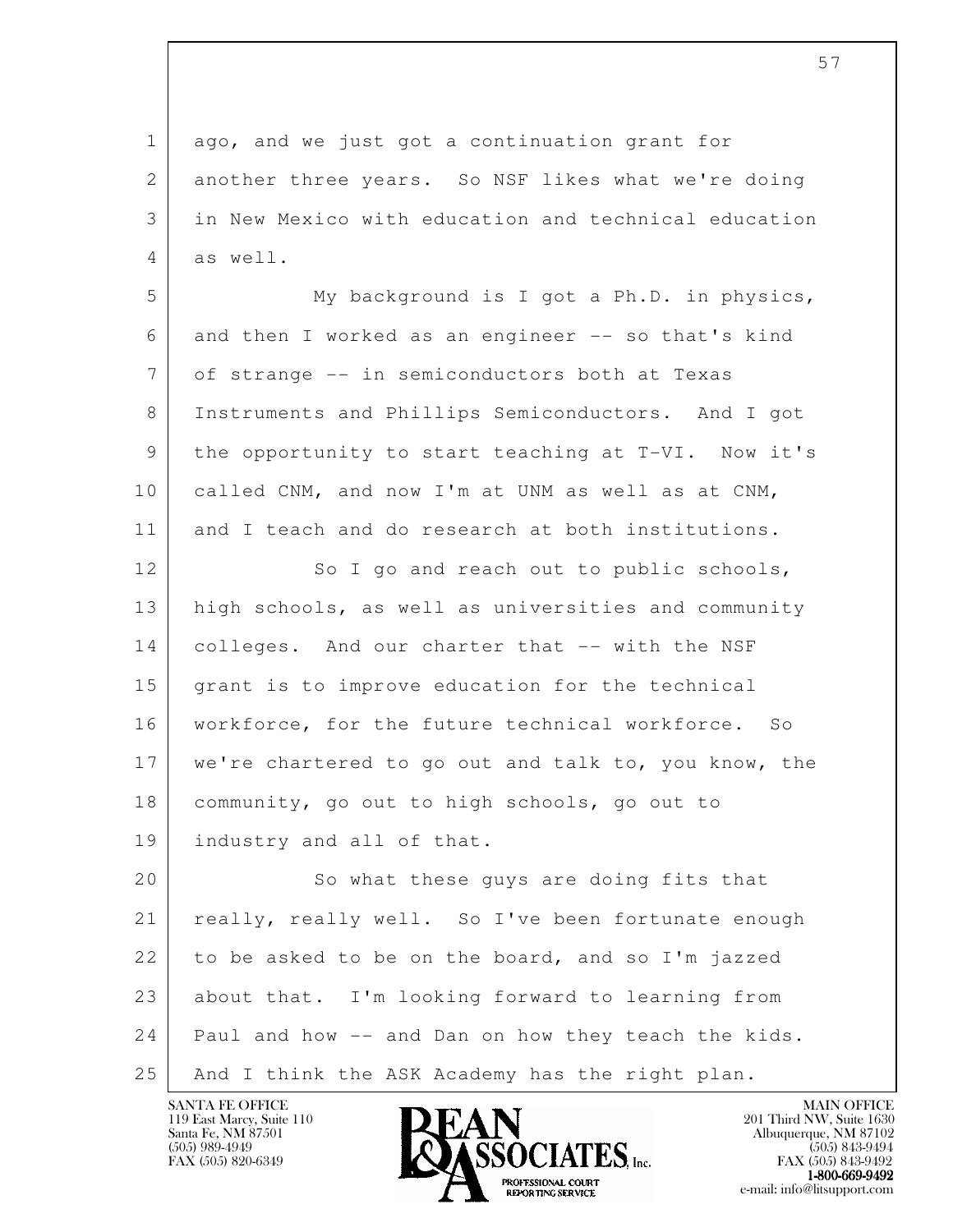l 1 They've matched the national perspective as well as 2 a need to improve our technical competence in the 3 workforce and by going down to the -- to the 4 K-through-12 level. That's where the kids get 5 interested in science and technology. 6 We have to give them a reason to study 7 STEM curricula. And so being a project-based 8 academy, I really think that's the right approach. 9 It seems to work with all of my students. I do 10 | project-based teaching as well at CNM. So we're 11 going to be able to provide an educated workforce. 12 And if some of those students leave New Mexico, 13 they'll actually be great ambassadors for New Mexico 14 as well. 15 So that's about all I have to say. But I 16 would like to invite anybody else who wants to 17 support the ASK Academy to stand with me in support 18 of this venture. 19 THE CHAIR: Is that your way of getting to 20 be the last? 21 MR. PLEIL: That's that. So thank you, 22 | Madam Chair, for this opportunity. 23 THE CHAIR: Thank you. Thank you. Is 24 there anyone else? All right. We're to Part No. 9 25 of the agenda. At this time, the Public Education

119 East Marcy, Suite 110<br>Santa Fe, NM 87501

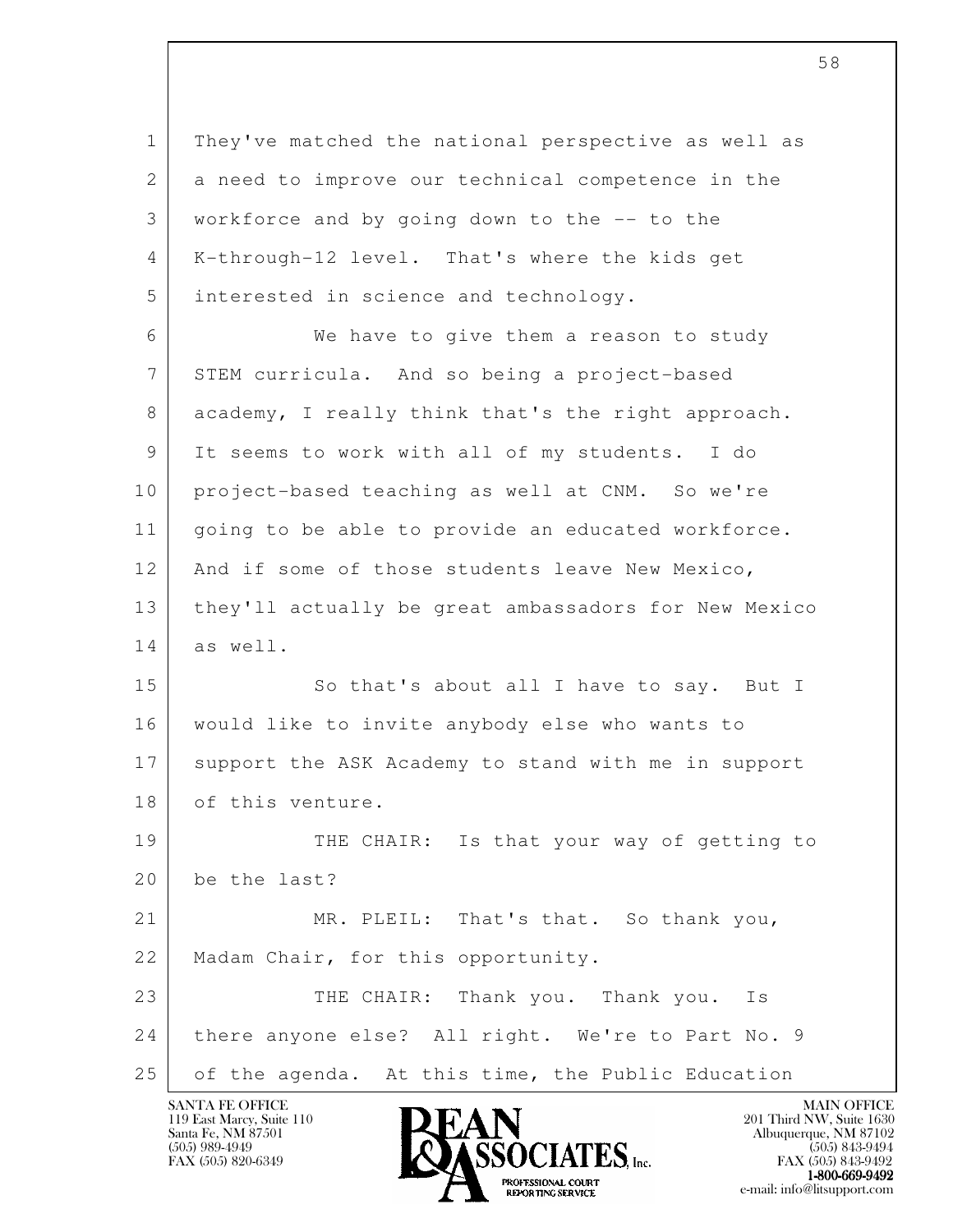l 1 Commission reserves time to address any questions 2 that the Commissioners may have of the applicants, 3 the Chair would like to ask the Applicant for some 4 additional information or whatever. 5 And we'll -- I'll try to take turns with 6 everybody here. And knowing that, to my right, we 7 have four Commissioners. To my left, we have one 8 Commissioner. So I don't think I'm going to divide 9 | this equally between sides. So is there a 10 Commissioner who has a question or a comment? 11 Ms. Shearman? 12 MS. SHEARMAN: I do. 13 THE CHAIR: All right. 14 MS. SHEARMAN: I do. I applaud your 15 | enthusiasm. It is contagious. But I have to ask 16 the question. It sounds as if you have a really 17 strong program at Rio Rancho High School, very 18 | successful, very strong. But then I heard one 19 comment that students sign up for classes, and then 20 they don't make it because of lack of interest, lack 21 of enrollment. So that's sort of a concern. 22 When I think that you all are looking at 23 500 students in your first year, and they can't make 24 a class because they don't have enough students. 25 Layer over that, why do we need another program if

119 East Marcy, Suite 110<br>Santa Fe, NM 87501

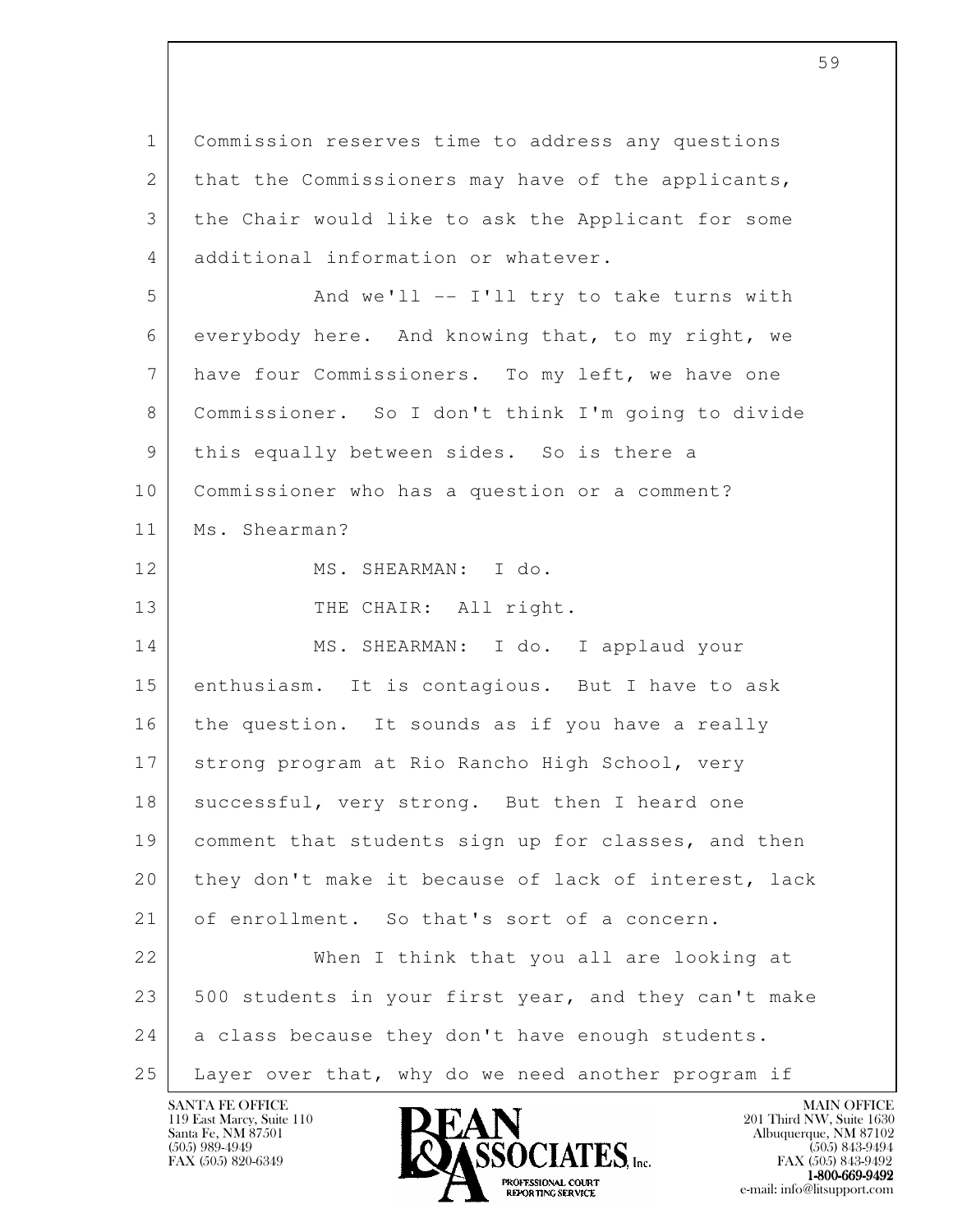l 1 Rio Rancho High School already has it and it's very 2 successful? 3 MR. STEPHENSON: That's a very good 4 question. A little bit of correction. We're only 5 going to have 150 students in the first year. We're 6 going to max out at 600 over a five-year time span. 7 MS. SHEARMAN: Okay. Even so, though. 8 MR. STEPHENSON: Absolutely so. And it's 9 a valid point. We -- in our current situation, 10 | we're very thankful for our experience and what 11 we've had at Rio Rancho school district. I can 12 speak from both Dan and I. The programs that we 13 have been managing, we were concerned in how it was 14 | going to be supported and directed over the next few 15 years. And there were some comments on classes not 16 making -- it wasn't so much that it wasn't the 17 interest that was closing; it was some structural 18 decisions that were being made that were making it 19 more difficult for students. 20 We went from a 32-credit high school 21 | career to graduate to a 28. So the number of 22 chances that a student got to choose an elective 23 minimized, lessened. And so -- but those are valid  $24$  points. And if the program at  $-$  that we have  $-$ 25 the programs that we have begun at Rio Rancho do

119 East Marcy, Suite 110<br>Santa Fe, NM 87501



FAX (505) 843-9492  $1-800-669-9492$ <br>PROFESSIONAL COURT **EXPORTING SERVICE** EXPLORER THE REPORTING SERVICE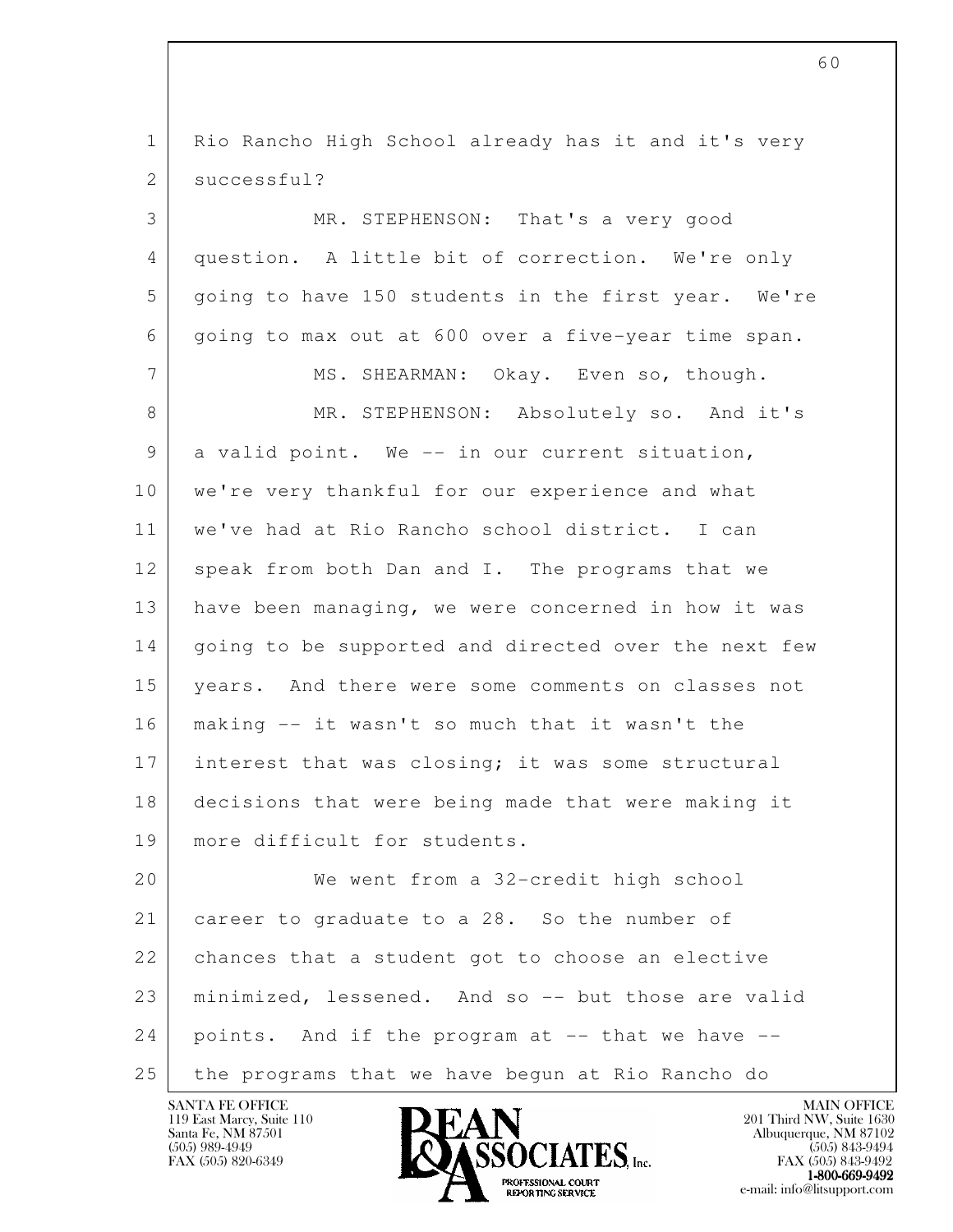l 1 continue -- and we hope they do -- we hope they do 2 for the sake of the students that choose to go to 3 Cleveland or to Rio Rancho in the Rio Rancho Public 4 School district. We hope they do. 5 We've tried to leave them as healthy as we 6 could in the wake of our changes. We brought in 7 grants in the wake of our -- so we've done -- we've 8 tried to make it as positive and leave the programs 9 as healthy as we could. 10 We were concerned with the direction of 11 | the offerings that were going be offered to 12 Rio Rancho students. That's why we felt it was 13 imperative that we created another choice in the 14 case that maybe it doesn't, the programs that we had 15 don't survive. There's no tangible leadership in 16 those elective programs. The engineering program 17 doesn't have a manager anymore. And I asked 18 Honeywell last spring, "What happens to your 19 programs when your managers go away?" 20 The programs go away. So we were just 21 concerned about that. And so we went through this 22 venture to anticipate servicing the need of the 23 community, hoping that the programs that we've begun 24 at Rio Rancho do continue. But whether they do or 25 not, children then will have an option at the ASK

61

119 East Marcy, Suite 110<br>Santa Fe, NM 87501

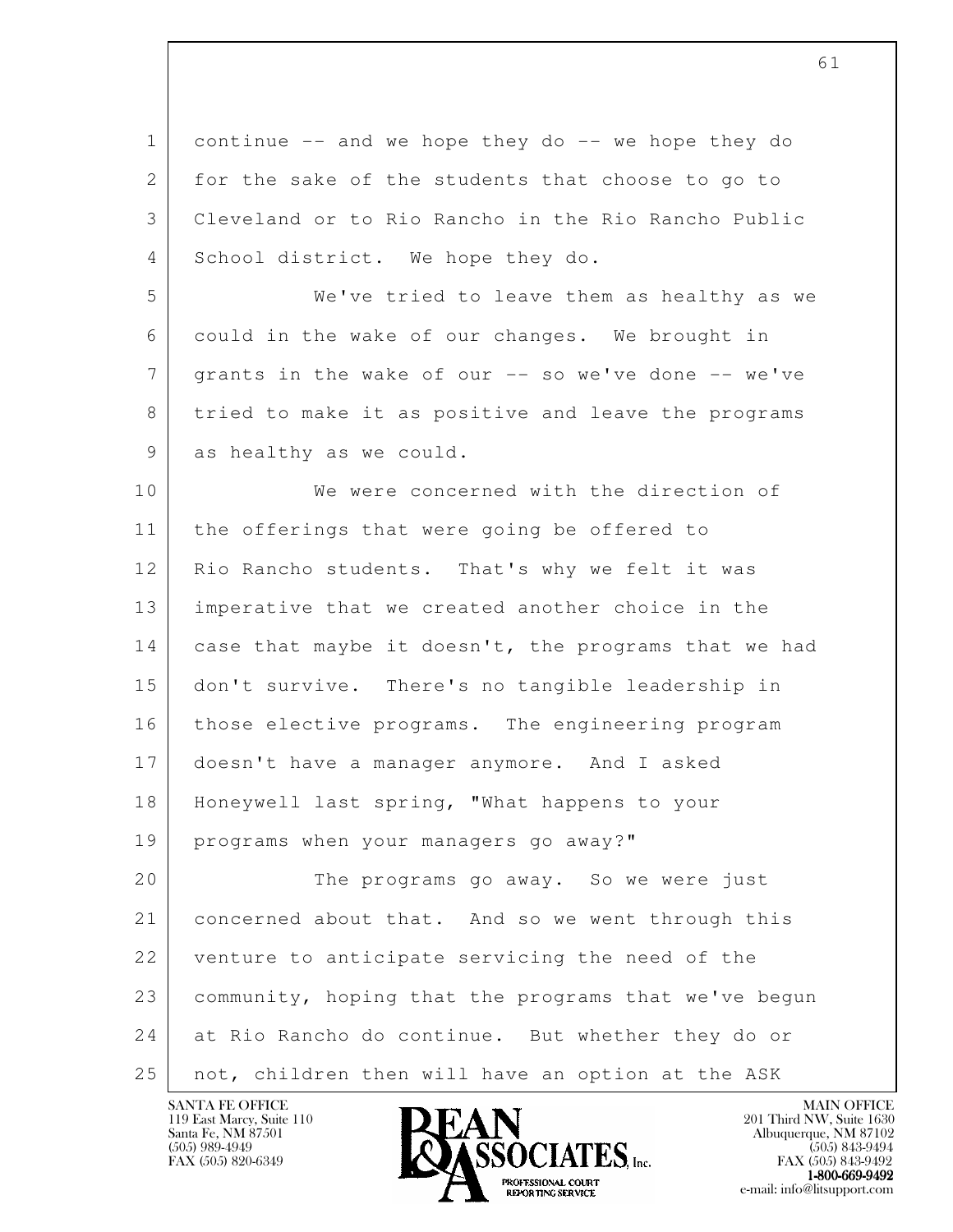1 Academy.

2 | MS. SHEARMAN: I appreciate your answer. 3 Thank you. I have just --

4 THE CHAIR: Please go ahead.

 5 MS. SHEARMAN: I have several more 6 questions. This one is sort of a nitpicking 7 question. It's on Page 34 of your application. And 8 it's under Counseling and Nursing Needs. Probably 9 what I'm asking for is a clarification. But it 10 says, as the student body increases, a full-time 11 counselor who will also teach will be hired in the 12 second year to deliver full-time service. How can 13 you be a full-time counselor and teach, too?

l 14 MR. BARBOUR: One of the things that we've 15 been looking at is throughout our careers, we wanted 16 to make sure that whoever comes in contact with 17 students stays in contact with students. So when we 18 | talk about having a full-time counselor, our 19 counselor, we plan on having teaching maybe one 20 class a day and delivering their counseling services  $21$  upon  $-$  on top of that, depending on the counselor 22 and the certification that they have and their 23 expertise. That's something that we'll be working 24 on in the future.

25 But the idea is that we want that

119 East Marcy, Suite 110<br>Santa Fe, NM 87501

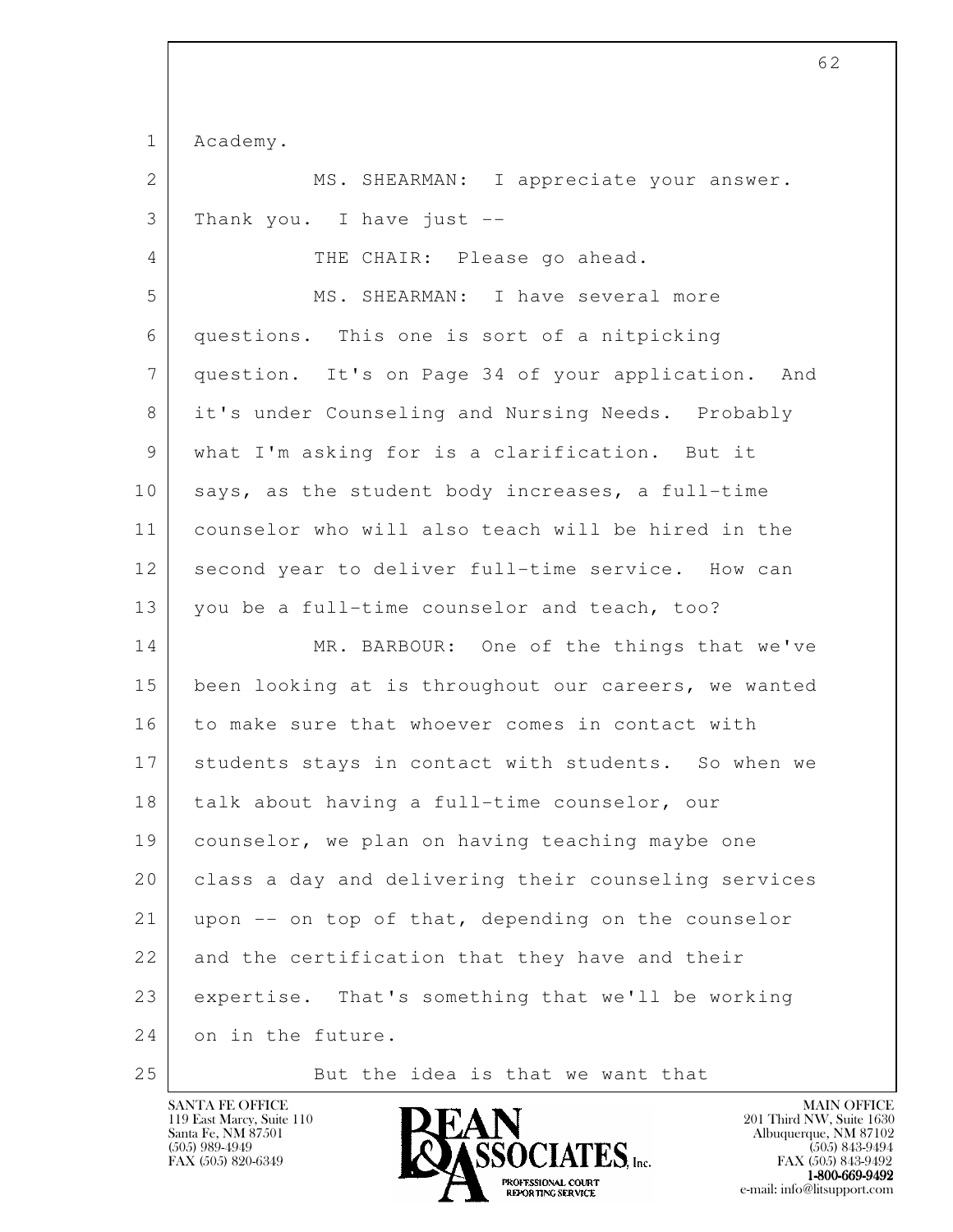l 1 counselor in with our students interacting with our 2 students, advising all of our students and helping 3 push forward in the mission, and also not only in 4 the advising way, but in educating our students. 5 MR. STEPHENSON: They wouldn't be a 6 full-time teacher. They would teach maybe one 7 elective course, depending on what they're certified 8 in, to that group of kids, that single slot of hour 9 in the day. The rest of the day, they would be 10 servicing the counseling. 11 MR. BARBOUR: So it may not be full-time. 12 We could have put that at 5/6. 13 MS. SHEARMAN: As I say, I'm nitpicking 14 the full-time component. 15 THE CHAIR: May I interrupt for a moment 16 here, Ms. Shearman? Our role is not to be the 17 cheerleader. Please understand that. 18 MR. STEPHENSON: And I understand that. 19 Absolutely. 20 THE CHAIR: Our role is to elicit 21 responses to concerns we have. We have heard some 22 beautiful presentations today, and we've had some 23 affirmation from the community. But I would hope 24 that everybody in this audience understands this 25 afternoon what our role is. And so please do not be

119 East Marcy, Suite 110<br>Santa Fe, NM 87501

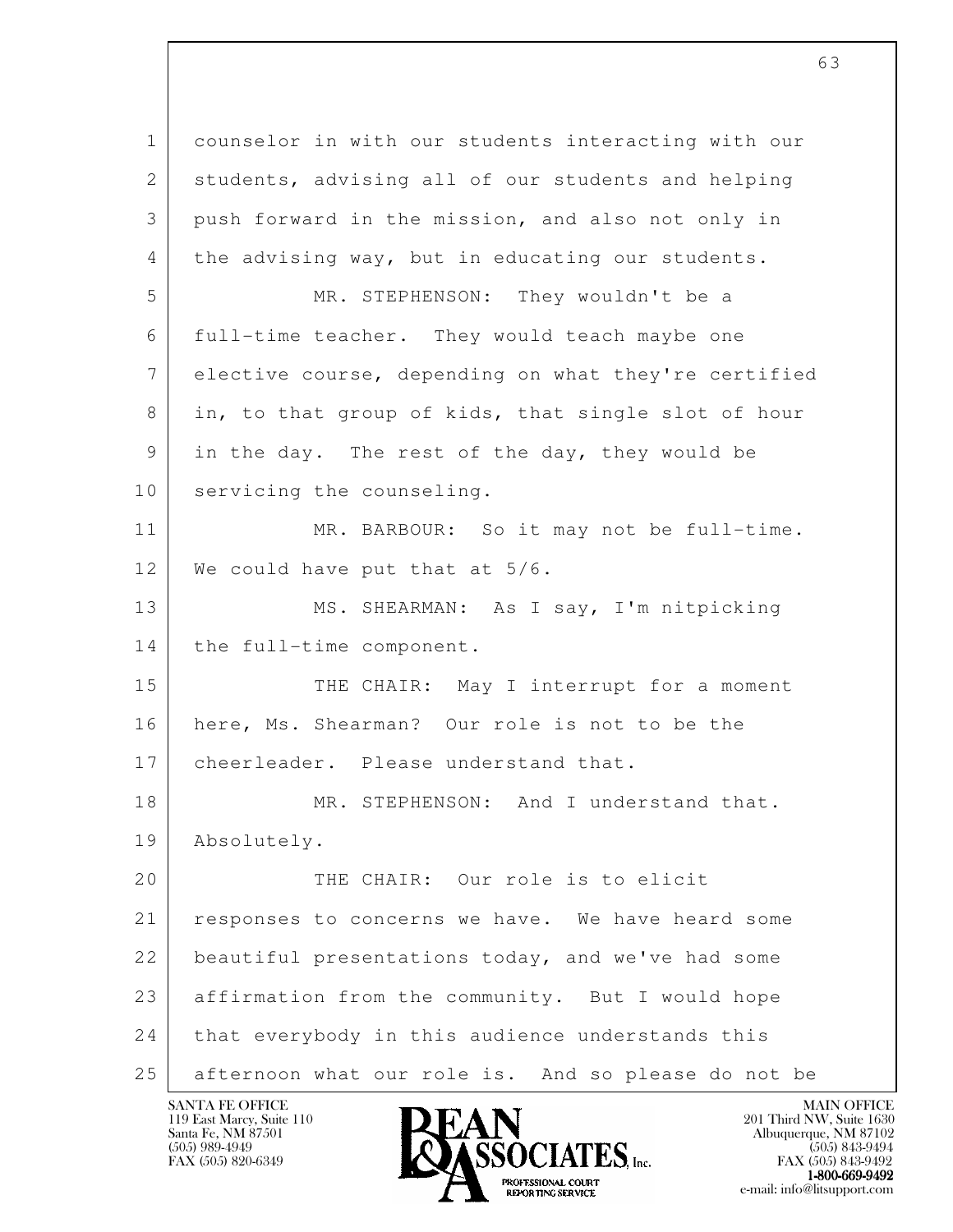l 1 apologetic about it, Ms. Shearman. Thank you. 2 MS. SHEARMAN: Thank you. I appreciate  $3$  that. 4 MR. BARBOUR: Thank you. 5 MS. SHEARMAN: Is anything going to be 6 online in your curriculum? 7 MR. STEPHENSON: Great question. What an 8 excellent question. Can I field that? 9 MR. BARBOUR: (Indicates.) 10 MR. STEPHENSON: We are going to be so 11 online. I'm going to mention some things that many 12 people in the room may not even know exist. 13 | MS. SHEARMAN: May I interrupt you before 14 you do? Give me a percentage of your curriculum 15 that's going to be online. 16 MR. STEPHENSON: Okay. Courses that could 17 be offered as what we may think as an online course 18 | will not be created at the ASK Academy. But there 19 will be courses that students can access online that 20 we will be happy to encourage and promote and 21 connect the kids with through other institutions, 22 | CNM, maybe, University of Phoenix, or other 23 dual-enrollment type of opportunities. 24 We're going to investigate that and create 25 EMOs with those institutions to provide those

119 East Marcy, Suite 110<br>Santa Fe, NM 87501

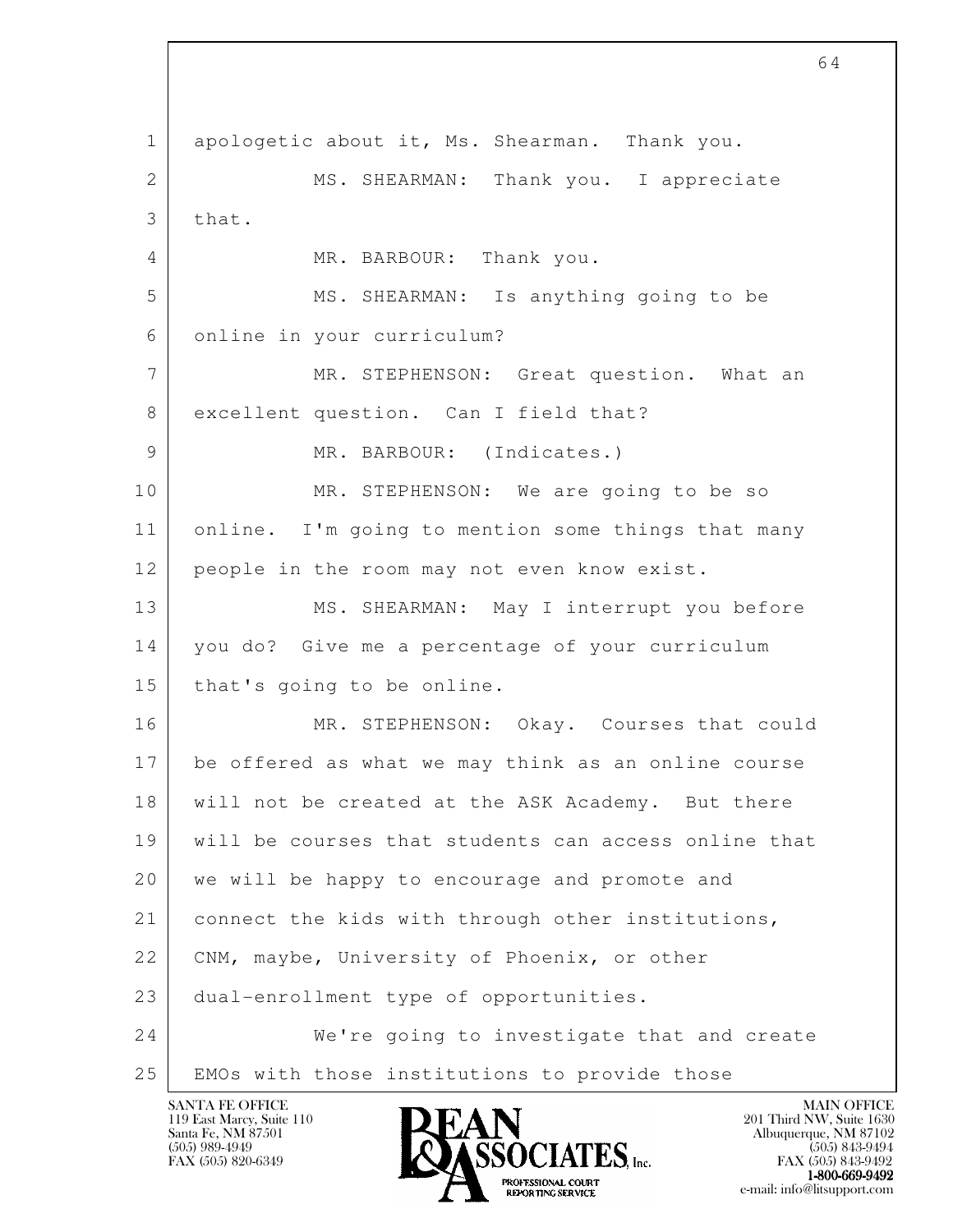l 1 opportunities. Or maybe a high school level of -- 2 of E-school, we call it in the high school level. 3 There's an electronic means by which to get credit 4 in core standards through E-school type of 5 opportunities. 6 MS. SHEARMAN: Required components of the 7 curriculum? 8 MR. BARBOUR: Yes. Within some of our 9 classes, you will see required components of some 10 online instruction. 11 MR. STEPHENSON: But -- did that answer 12 your question? 13 MS. SHEARMAN: All online, or partially 14 online? Are we talking about a hybrid course, or 15 are we talking about totally online? 16 MR. BARBOUR: We look at some of the 17 courses, depending on student interest, probably 18 being hybrid. 19 MS. SHEARMAN: So give me a percentage of 20 the total required curriculum that will be -- will 21 be delivered online. 22 MR. STEPHENSON: At this point, the 23 percentage is small. There's really nothing in 24 place as required. What we're looking at, in using 25 the E-school type of a vehicle, is a choice, a

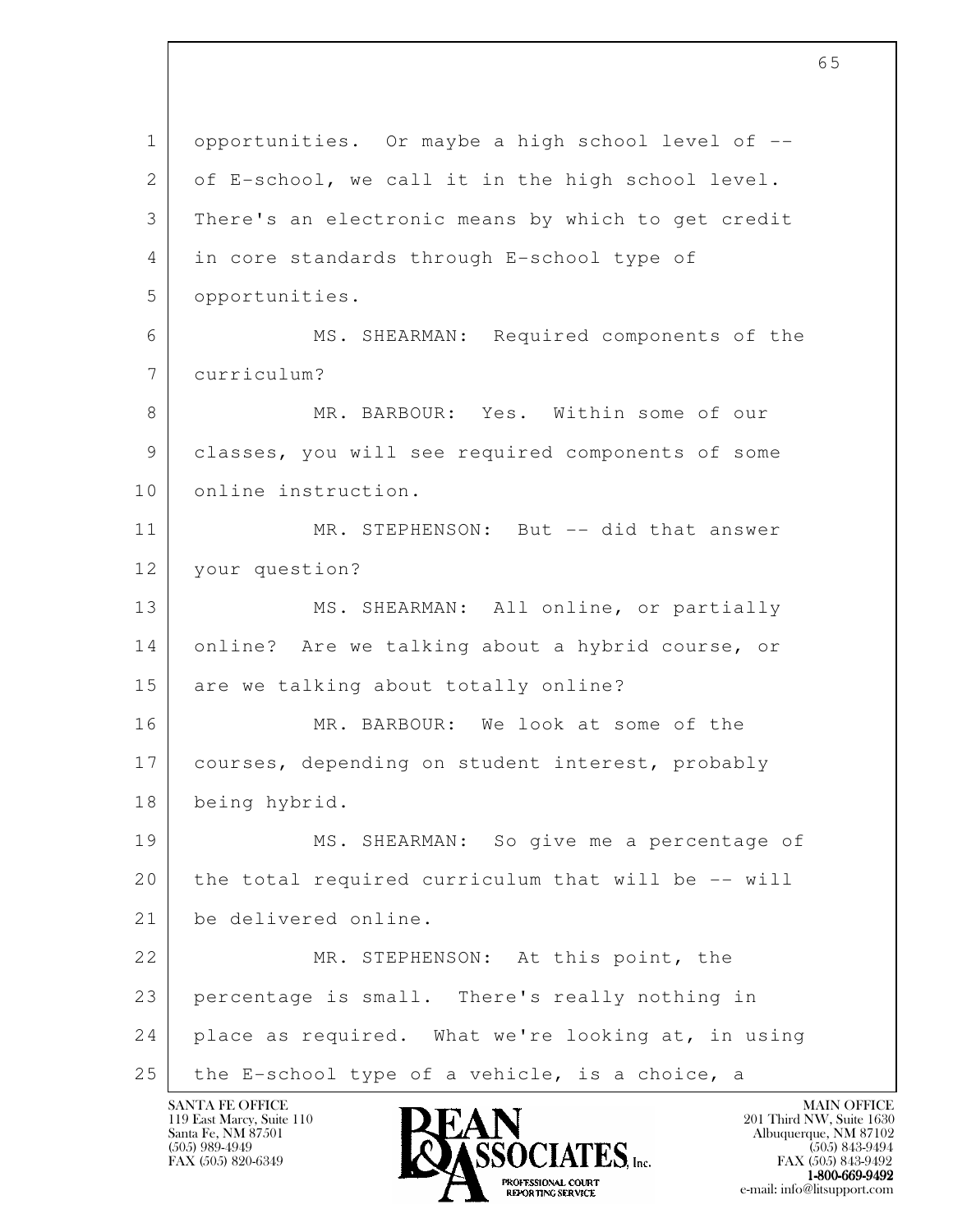1 choice that offers the students the opportunity to 2 | maybe take a Mandarin Chinese that we can't offer 3 because we don't have the staff to teach it and that 4 type. But that wouldn't be a requirement. But that 5 | would be an offering, an elective choice.

l 6 Other online -- other online facets that I 7 thought you were speaking of -- and if you weren't 8 speaking of this, stop me. We are going to create 9 an E-portfolio that 100 percent of our students will 10 be using. They will be saving documents in Google 11 Cloud, per se, that will allow them to save their 12 | work, present their work. We're going to connect 13 with universities in the state -- really, around the 14 | world -- that demonstrates what students are doing 15 and their interest and passion at our level so that 16 universities can see what they're doing, or the 17 workforce, and see what they're doing in the areas 18 of interest they may have. We're going to use 19 Online Vacation in many different facets. 20 MS. SHEARMAN: But as far as a course 21 | that's delivered totally online --22 MR. STEPHENSON: No. 23 MR. BARBOUR: No. Can I defer to that to 24 respond in writing? I'd like to do that. 25 MR. STEPHENSON: That's fine. We have

119 East Marcy, Suite 110<br>Santa Fe, NM 87501



FAX (505) 843-9492  $1-800-669-9492$ <br>PROFESSIONAL COURT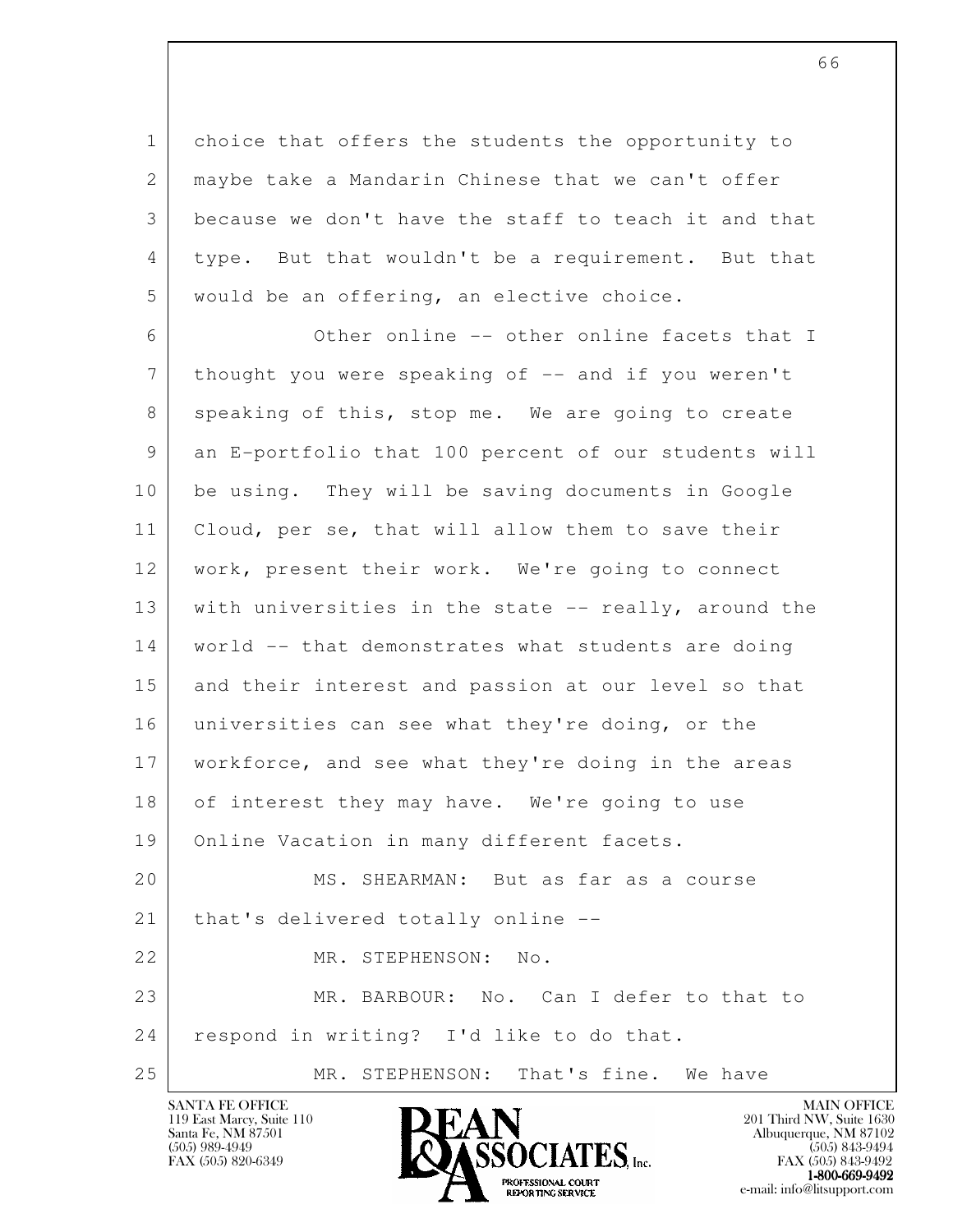l 1 | that option, don't we? 2 MR. BARBOUR: Because under state law, 3 students are required a distance learning AP or a 4 dual enrollment. So there will be a provision for 5 students to get online learning. 6 MR. STEPHENSON: Could we respond to that 7 in writing? 8 DR. DURAN: Yes. 9 MR. STEPHENSON: Could we do that? 10 MS. SHEARMAN: Please. Please. Okay. In 11 the preliminary analysis, there were a couple of 12 areas of concern. And I'd like to ask you to 13 elaborate on those, if you would, please. Under how 14 the school will be governed -- and I'm sorry. If 15 there are page numbers on this, I'm missing them. 16 It refers to Page 43 in the application, how the 17 school will be governed. Are we there? The second 18 | item, it says the statement, The Board of Directors 19 will hire the principal, and the subject matter 20 specialist is in conflict with state law? 21 MR. BARBOUR: Right. We've looked at 22 this. And we've gone in and we've consulted on 23 that. What we have is it'll be our director that 24 they'll be hiring that will also serve in our first 25 year as both principal and director. And then from

67

119 East Marcy, Suite 110<br>Santa Fe, NM 87501

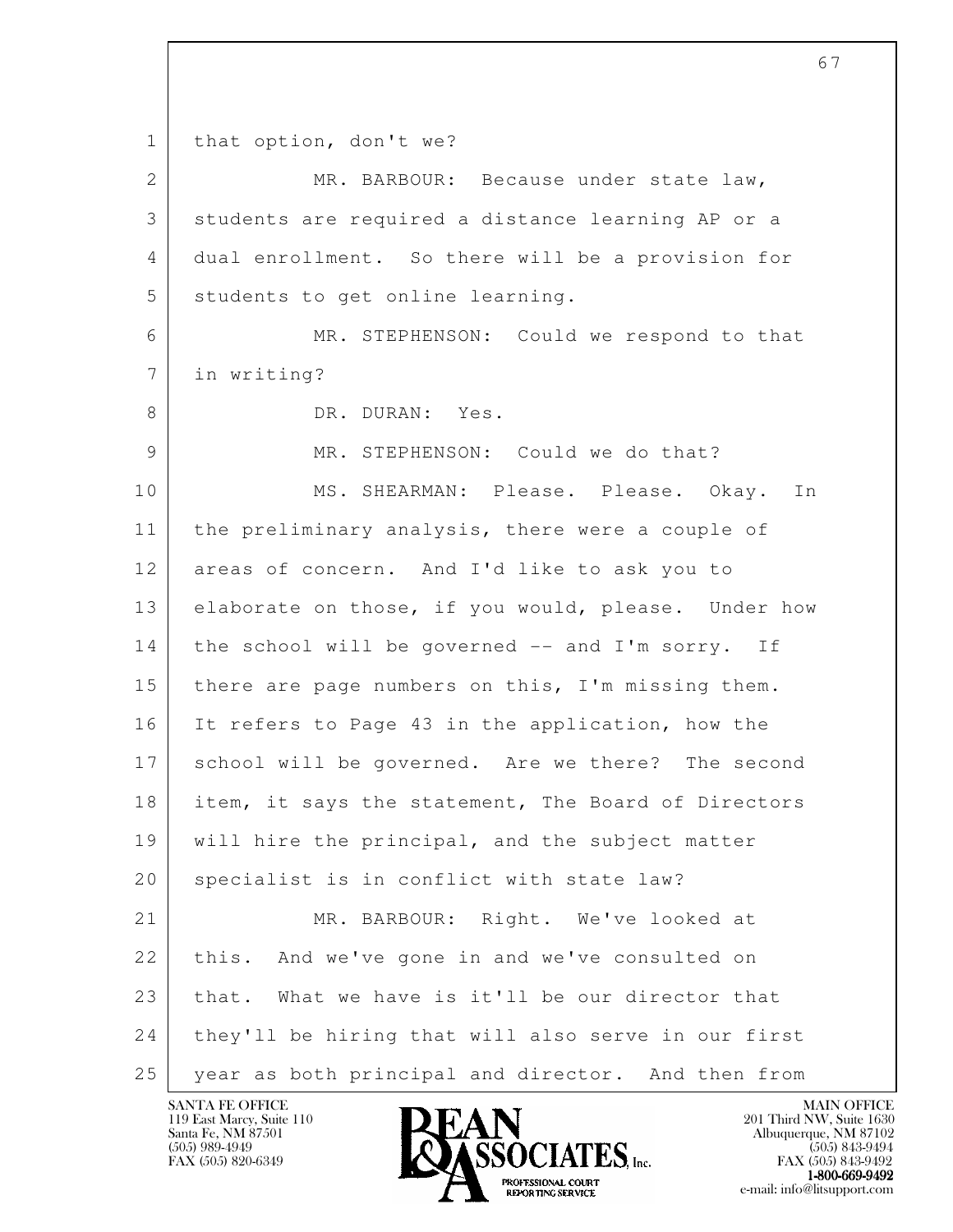1 there, we found out that the principal will be able 2 to hire a subject matter specialist. We misspoke in 3 this when we found out more about law in our 4 analysis.

5 MS. SHEARMAN: Okay. Down below that, 6 under "Governing Board Policies and Procedures," 7 refers to Page 54 of the application, "Board of 8 Directors' members can bring grants they may 9 personally manage to the ASK Academy and will not 10 have to depend on the Board of Directors' reports to 11 know what is being built at the ASK Academy. Not 12 sure how this will affect the role of the financial 13 oversight by the board of directors, or whether it 14 is legally admissible, including potential conflicts 15 of interest."

l 16 MR. BARBOUR: Right. So what we've done 17 here is we anticipate our board of directors being 18 actively involved within our school. We are going 19 to ask them if they're able to help us bring in 20 grants for our school. We want them to be able to 21 support our mission. If there becomes any conflict 22 of interest, then, at that point, before we move 23 forward -- because we did not consult legal counsel 24 on this. We're a little poor at the moment on that 25 one.

119 East Marcy, Suite 110<br>Santa Fe, NM 87501

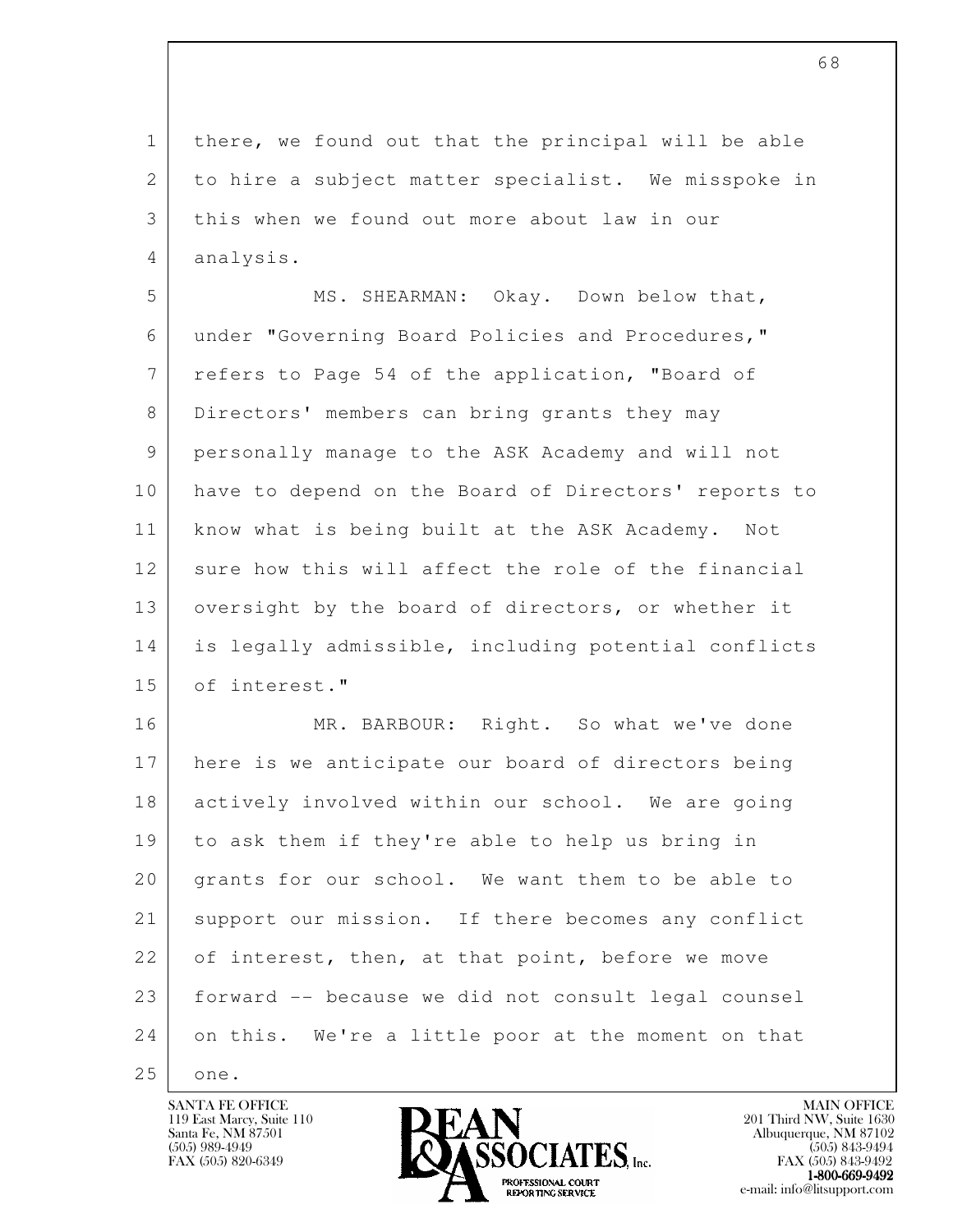l SANTA FE OFFICE MAIN OFFICE MAIN OFFICE MAIN OFFICE MAIN OFFICE 119 East Marcy, Suite 110<br>Santa Fe, NM 87501 1 But we wanted to know that if there was a 2 conflict of interest, we'd decide whether we'd move 3 forward, or, with that particular board member, 4 whether they would step down, because that's an 5 interest in the academy to move the mission forward. 6 MR. STEPHENSON: With that conflict being 7 present. 8 MS. SHEARMAN: Okay. Okay. Let's go to 9 | the budget, please; 11000, 157331, Fixed Assets. 10 MR. STEPHENSON: In what year? 11 DR. DURAN: I think that's a -- that's a 12 line item that Ms. Shearman is --13 MR. STEPHENSON: In any specific year, or 14 just throughout the -- in any year? In year one or  $15$  two or  $-$  16 MS. SHEARMAN: Year two. 11000, 157331. 17 | And now I've got to find it. 18 THE CHAIR: Do you want us to come back to 19 you in a minute? 20 MS. SHEARMAN: Would you, please? I don't 21 | want to hold us up. I apologize. 22 THE CHAIR: Ms. Krivitzky, while she looks  $23$  for that  $-$ 24 MS. KRIVITZKY: Hello. I just had a 25 | couple of concerns, I guess, in general. One of



 $FAX (505) 843-9492$ <br>1-800-669-9492 **EXOFTSSIONAL COURT<br>
REPORTING SERVICE** e-mail: info@litsupport.com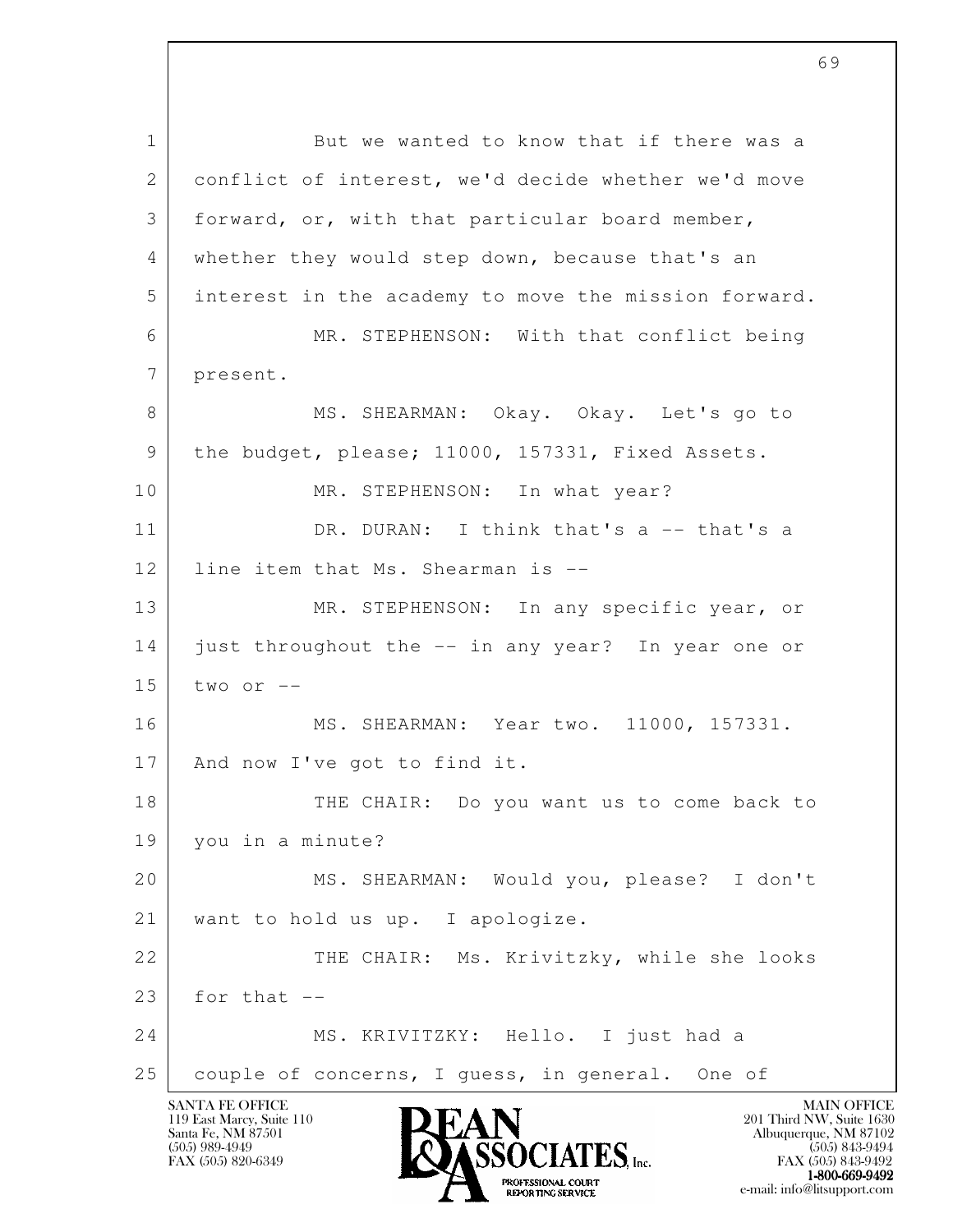| $\mathbf{1}$ | them, I think you probably could get back to us with |
|--------------|------------------------------------------------------|
| 2            | this information in writing. But several people      |
| 3            | spoke and stated that the special ed students had    |
| 4            | benefited from the PLTW program. And I was           |
| 5            | wondering if you could provide us with any data that |
| 6            | shows us actual growth of special ed students in     |
| 7            | these programs, rather than having it just --        |
| 8            | MR. STEPHENSON: Be anecdotal?                        |
| 9            | MS. KRIVITZKY: Yeah. Because --                      |
| 10           | MR. STEPHENSON: We possibly could ask the            |
| 11           | special ed department to do that. I think what was   |
| 12           | being referenced that you may have misunderstood, we |
| 13           | have had inclusion students in Project Lead The Way  |
| 14           | courses. As a matter of fact, when we first started  |
| 15           | the program, we had a small group every single year. |
| 16           | And we trained the special ed teacher to impact      |
| 17           | those kids, those special ed kids in the program.    |
| 18           | Now, it was modified for those children,             |
| 19           | small group children. But what was being referenced  |
| 20           | was just the teaching methodology that seems to work |
| 21           | for special ed children as well. And that is         |
| 22           | hands-on. When you can allow that engagement and     |
| 23           | allow that -- instead of just cerebral type of       |
| 24           | learning environment, the hands-on environment that  |
| 25           | Project Lead The Way provides, or many other         |

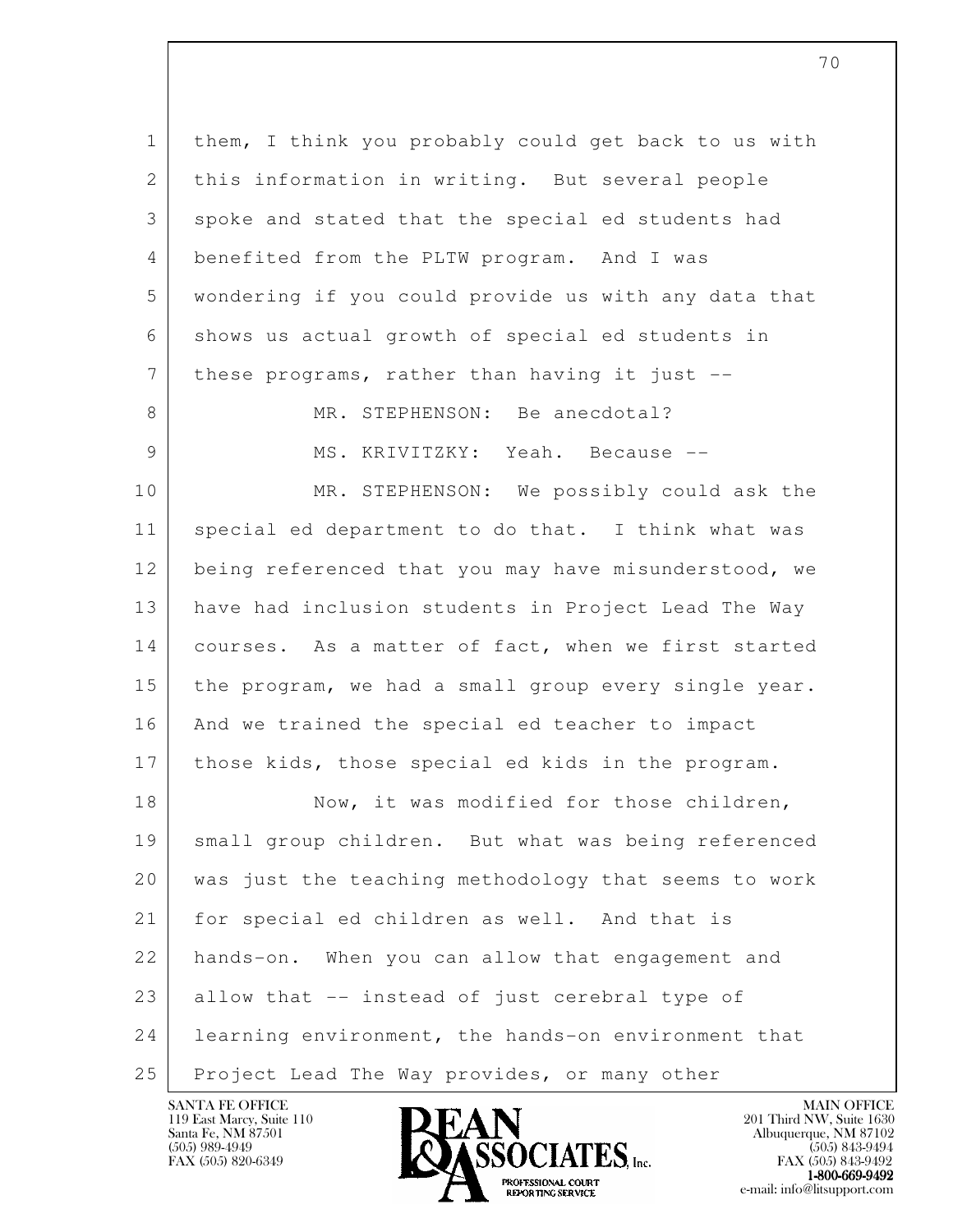l 1 programs provide, it assists those special needs 2 seemingly incredibly well. 3 I can -- I don't know in the time frame 4 that you may be wanting to hear this. But I can go 5 do some investigation and try to pick up some 6 archive data that would indicate specific 7 individuals in the special needs population that 8 this type of teaching methodology, and even the 9 Project Lead The Way program, because, Bob, didn't 10 Deb go with you to the training? And she was 11 wonderful with those kids doing many of the things 12 we do with the general ed students as well. 13 I would like to say, yes, I would. And 14 | we've got Mr. Gordon does many Project Lead The Way 15 things with his group. When he spoke about doing 16 projects, having them live the learning, not just 17 hear and read and see it. Would that suffice? 18 MS. KRIVITZKY: Yeah. I mean, just my 19 concern is about your ELL students and your special 20 ed students and how their needs will be met within 21 your program. And that -- it sounds like it's a 22 very high-end program with a lot of rigor. And I -- 23 which is wonderful. But I know you'll get special 24 ed students applying.

25 MR. STEPHENSON: And we will.

119 East Marcy, Suite 110<br>Santa Fe, NM 87501



FAX (505) 843-9492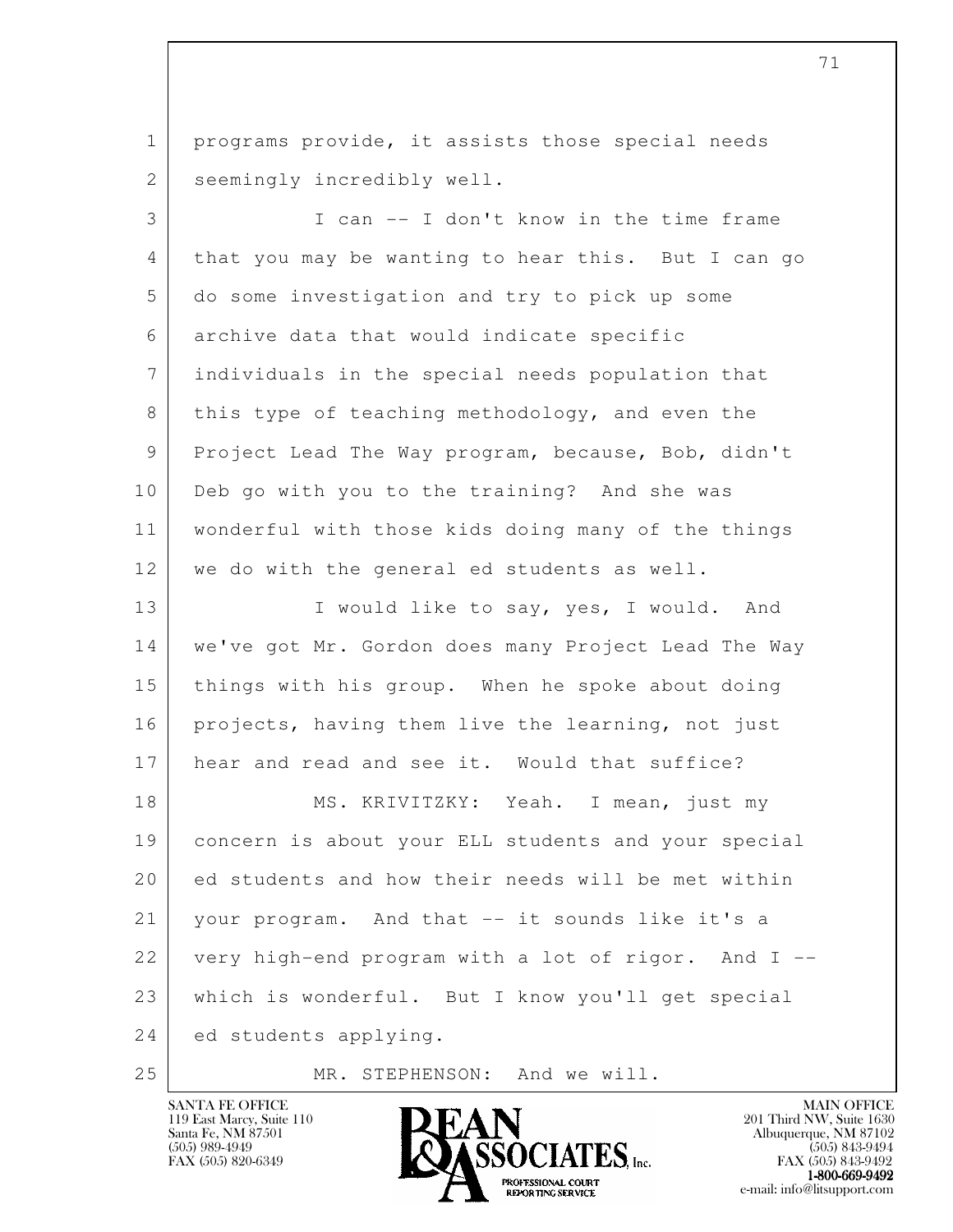l 1 MS. KRIVITZKY: You will. And their needs 2 have to be met within that program. 3 MR. STEPHENSON: We have experience of 4 doing that. And what I'll do is go back to Deb 5 Raymond, the teacher that was teaching that small 6 group special ed, with the Project Lead The Way 7 curriculum, and see if I can -- now, that program 8 went away, again, from structural choices and things 9 that made it difficult. We haven't had that for a 10 couple of years. But the first couple of years that 11 we had the program -- 12 MS. KRIVITZKY: So they may have some 13 information about that? 14 MR. BARBOUR: And one of the things that 15 it's true that a weakness in our application is 16 about providing for special needs students and for 17 ELL students. But what we know is we know how to go 18 out and find those people that can help us out. And 19 so where we know where our weaknesses are, one of 20 the things that we plan on having for our group -- 21 for our school is that we bring in those people that 22 provide that expertise. 23 And so there's a lot of expertise. This 24 year I'm actually on an ELL team, and I'm learning 25 as much as I can from the ELL, from the budget, the

119 East Marcy, Suite 110<br>Santa Fe, NM 87501

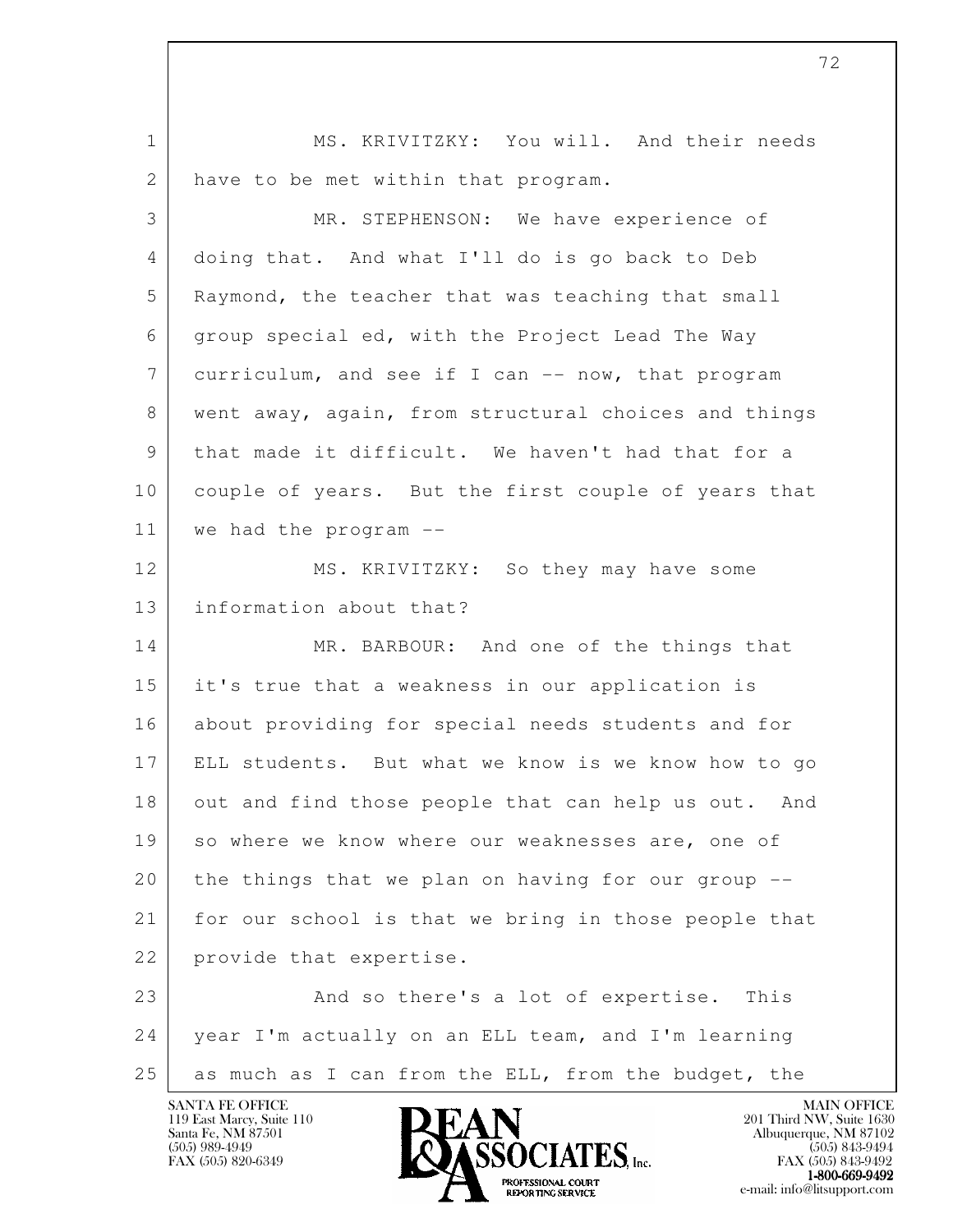1 home language surveys, all the things we're going to 2 | need to do, psy-op instruction. I'm learning some 3 different ideas about how we can take our curriculum 4 and go into the ELL population.

 5 We're also learning that with our special 6 ed population. But I think, while this is not an 7 expertise of ours, it's something that we are aware 8 of, and we know we have to bring somebody in that 9 has that expertise.

10 MR. STEPHENSON: And the ELL, I'd like to 11 voice since you asked it. One of our students I saw 12 him at the freshman orientation at UNM. He's in the 13 program of engineering. Fernando Rodriguez Guzman. 14 | He's a first-year generation from Mexico, a 15 brilliant kid, but ELL. And we had to bring him 16 through that language development to be able to 17 succeed like he's doing in the program. So we do 18 have experience with that as well, to some degree. 19 (Speaks Spanish language.)

l 20 MS. KRIVITZKY: I also had just a couple 21 | more things. One, in your -- in the analysis, they 22 asked a question about -- it said something about 23 the subject matter specialist will be responsible 24 for curricular budgets. Can you give me a little 25 more idea of what a curricular budget is and how

119 East Marcy, Suite 110<br>Santa Fe, NM 87501



FAX (505) 843-9492  $1-800-669-9492$ <br>PROFESSIONAL COURT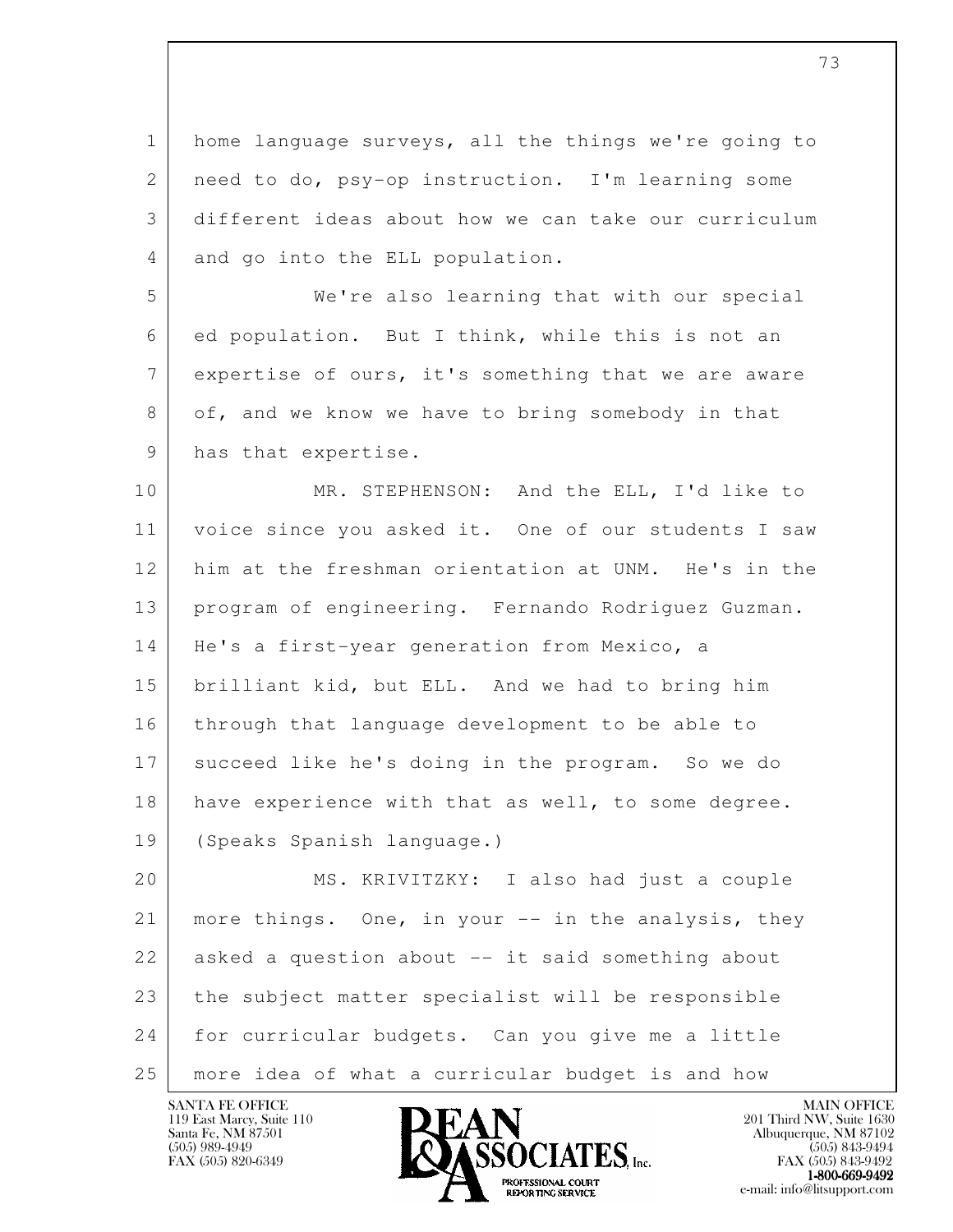l 1 this -- these specialists will be responsible for 2 | what part of it? What were you referring to there? 3 MR. BARBOUR: We looked at a school that 4 one of the things that we've gleaned from the way a 5 | school operates is that there's an administrative 6 side and there's an educational side to the way the 7 school operates. 8 MR. STEPHENSON: And a curriculum side. 9 MR. BARBOUR: And a curricular. So they 10 operate in tandem, to do the best job that they can 11 for the students. So we've taken the approach that 12 while an administrative side supports the education 13 of the students, the curricular -- the subject 14 matter specialists are in there arguing and fighting 15 for the money to be spent on the dollars that need 16 to go into the classroom. 17 And when we look -- our administrators are 18 | going to put money in the classroom, but our 19 administrators have a lot of other activities that 20 take them away from the classroom from running the 21 school. So we wanted to make sure when the budget 22 came to the school and we developed our dollars, 23 that we sat down and looked at what are our 24 administrative side costs and what are our 25 curricular side costs and how they fit together to

74

119 East Marcy, Suite 110<br>Santa Fe, NM 87501



FAX (505) 843-9492  $1-800-669-9492$ <br>PROFESSIONAL COURT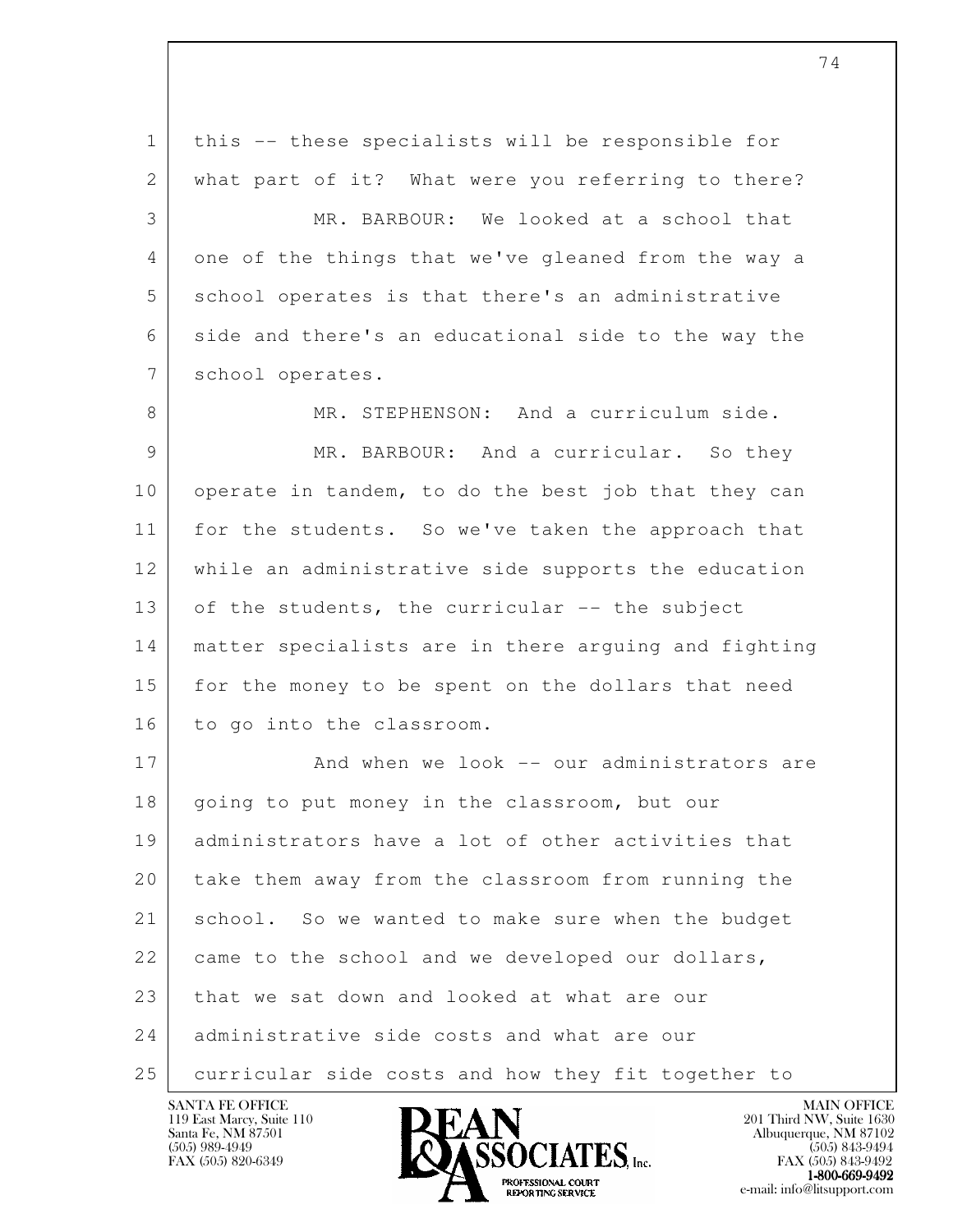1 support the mission of the school.

| 2  | MR. STEPHENSON: And the curriculum                   |
|----|------------------------------------------------------|
| 3  | director as being the expert in that curriculum.     |
| 4  | They are making dollar choices for the program, for  |
| 5  | the staff, and for the kids.                         |
| 6  | MS. KRIVITZKY: Okay. And I quess just                |
| 7  | one final sort of comment. And I think it's sort of  |
| 8  | what Commissioner Shearman was talking about. It     |
| 9  | sounds like the program at Rio Rancho High School    |
| 10 | has been very successful. And my concern is the      |
| 11 | replication of a program that's already successful.  |
| 12 | And I quess your answer was that sometimes it didn't |
| 13 | get to stay, or that it was going to go away, or you |
| 14 | didn't think it was going to be supported in the     |
| 15 | future. Is that what you were saying?                |
| 16 | MR. STEPHENSON: We're uncertain of --                |
| 17 | based on, respectfully, the decisions that are being |
| 18 | made in Rio Rancho, what the future for those        |
| 19 | programs are, it's uncertain to us, enough to drive  |
| 20 | us to want to provide a program despite the future   |
| 21 | health of the current programs.                      |
| 22 | MS. KRIVITZKY: Okay. Thank you very                  |
| 23 | much.                                                |
| 24 | THE CHAIR: Thank you. Ms. Shearman, did              |
| 25 | you find what --                                     |

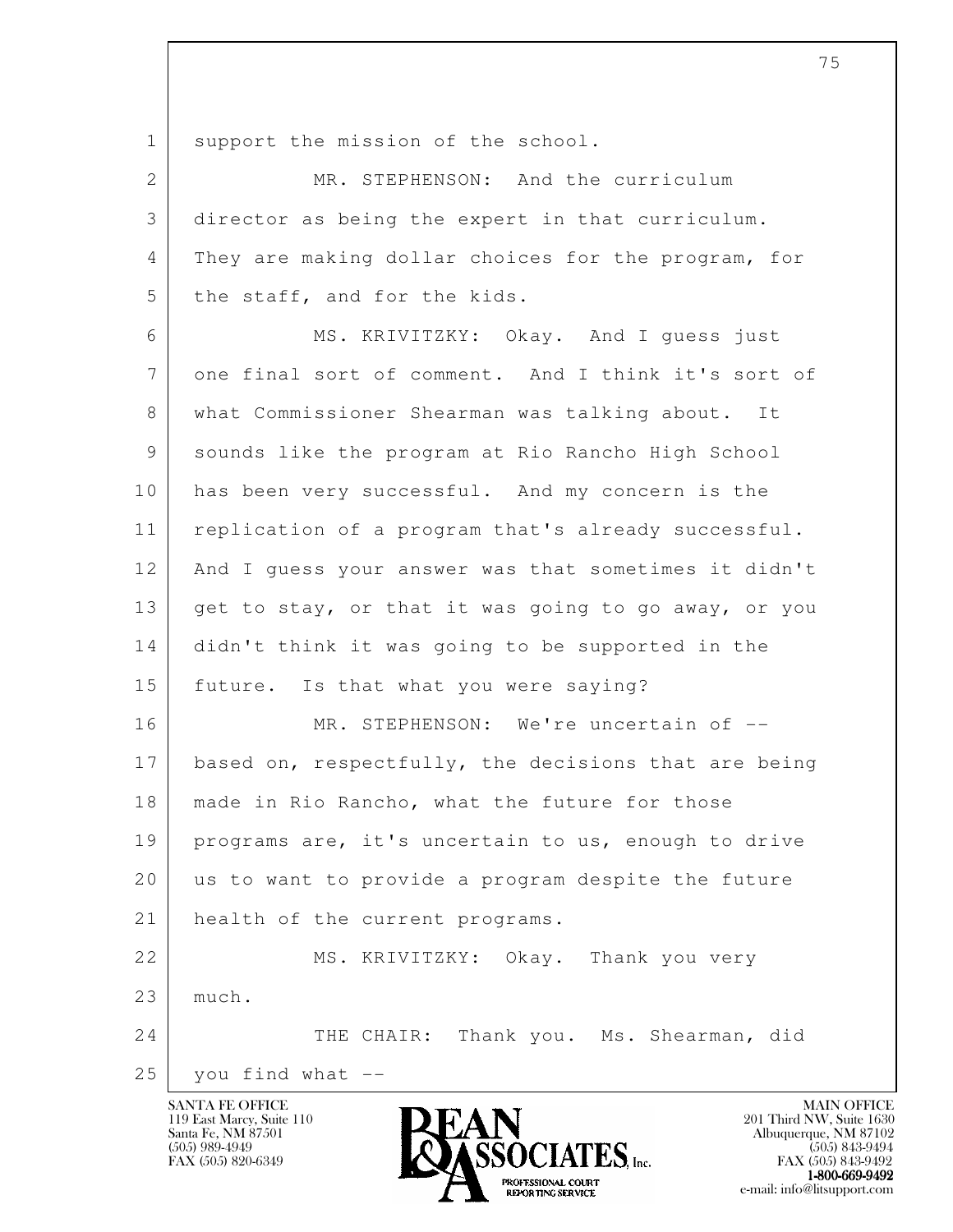l 1 MS. SHEARMAN: I found myself. Yes, I 2 did. 3 THE CHAIR: I'm so pleased that you did. 4 MS. SHEARMAN: Thank you. I'm looking at 5 57331. It's under Property in your budget, Fixed 6 Assets. There's nothing in year one. In year two, 7 it's \$120,000. Year three, it's nothing. Year 8 four, it's \$25,000. And year five, no amount is 9 showing. What is that? 10 THE CHAIR: Have you been able to locate 11 that? 12 MR. STEPHENSON: Not yet. 13 MS. SHEARMAN: I'm sorry. If there was a 14 | page number, I'd share it with you. 15 MR. BARBOUR: 11000, 1000, 57331. 16 MS. SHEARMAN: 11000, 57331. 17 MR. BARBOUR: I don't see it. Mr. Vigil, 18 can we ask you -- 19 THE CHAIR: Mr. Vigil, I think you 20 probably -- I don't believe it would be appropriate 21 | for you to help, sir. I appreciate it. But I don't 22 | think it would be appropriate. 23 MR. STEPHENSON: So say the numbers again. 24 MS. SHEARMAN: In year two, \$120,000. 25 THE CHAIR: Dr. Duran, is there anybody

119 East Marcy, Suite 110<br>Santa Fe, NM 87501

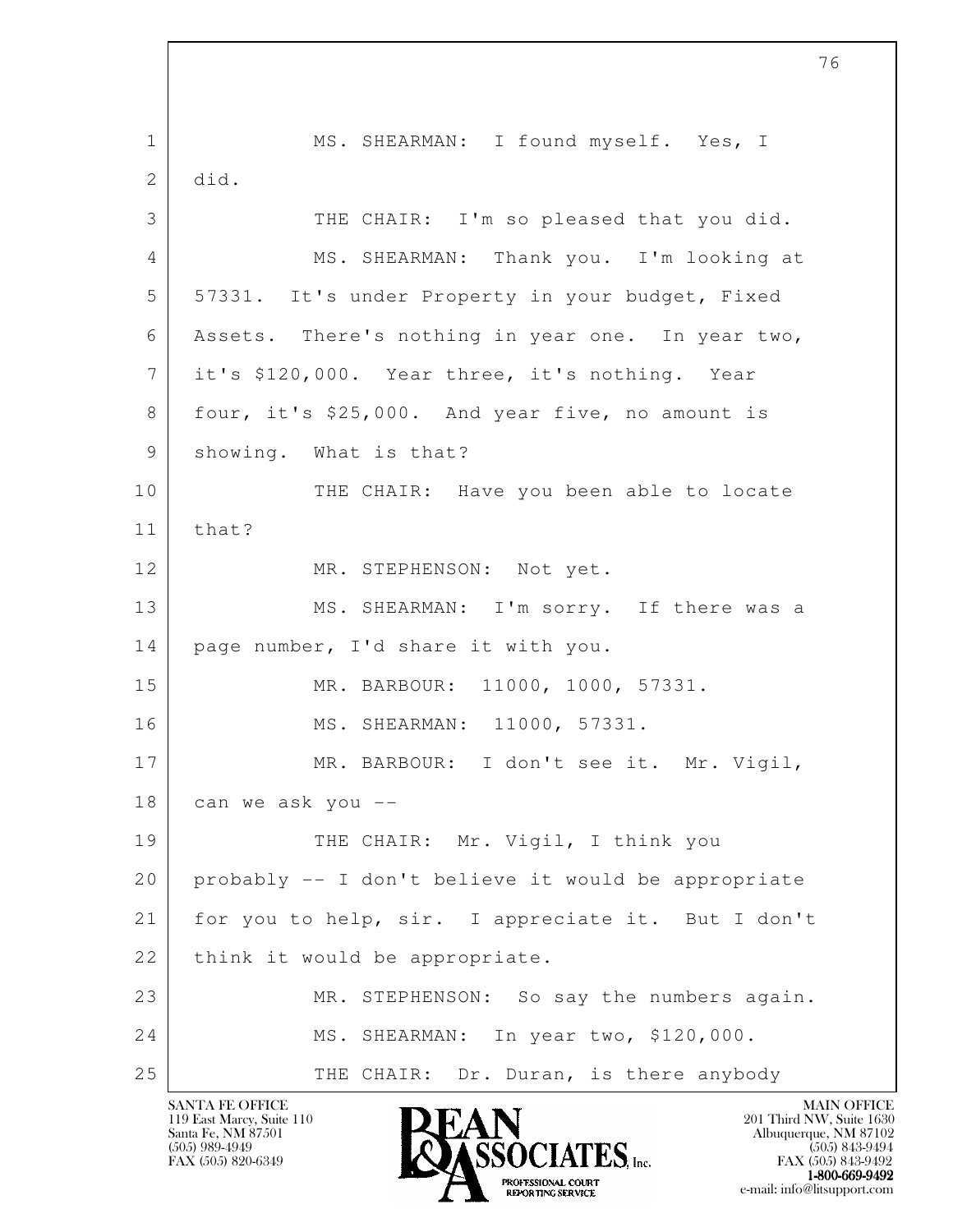l 1 | that can help him? 2 MS. SHEARMAN: Would it help to look at my 3 screen? 4 DR. DURAN: It would probably be in the 5 best interests -- you've asked a great question -- 6 if the applicant can respond in writing. 7 MR. STEPHENSON: So give us the numbers 8 again? 9 MS. SHEARMAN: 11000, 1000, 57331, Fixed 10 Assets More Than \$5,000. In year two, it's 11 \$120,000. Year four, it's \$25,000. 12 MR. STEPHENSON: Right. 13 MR. BARBOUR: Okay. What we'll have to do 14 is we'll have to go back and look at our notes about 15 why we coded it that way. 16 MS. SHEARMAN: Then let me just ask the 17 rest of it, and perhaps you want to handle it the 18 same way, because it's the next line, 57332, which 19 is Supply Assets of \$5,000 or less -- \$5,000 or 20 less. Okay. Year two, right underneath the 21 \$120,000, it's \$70,000. 22 MR. STEPHENSON: Right. 23 MS. SHEARMAN: Then in year four, right 24 underneath the \$25,000 -- no. Pardon me. In year 25 three, it's \$10,000. In year four, right under the

119 East Marcy, Suite 110<br>Santa Fe, NM 87501

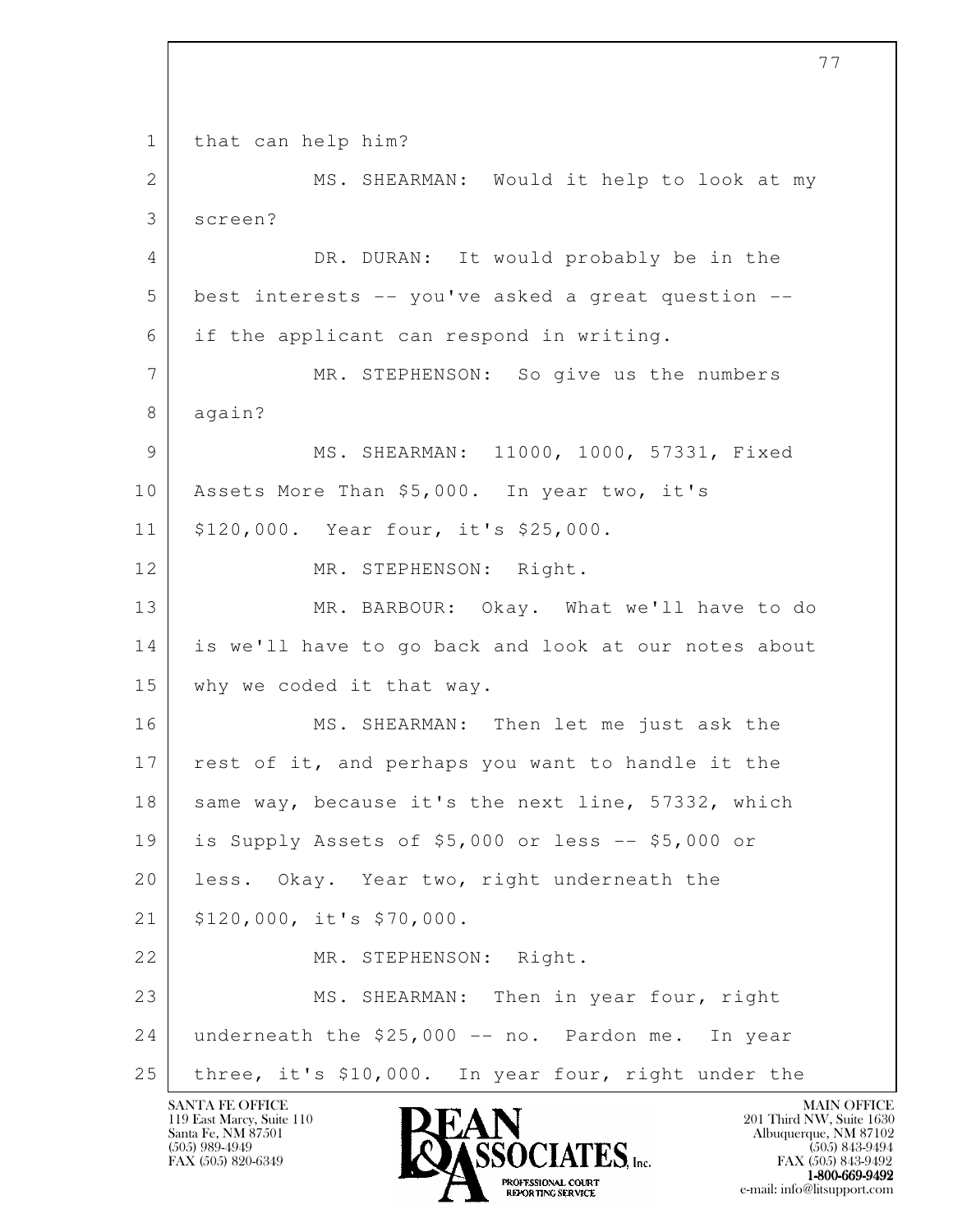1 | \$25,000, it's \$57,000.

2 MR. STEPHENSON: And we can respond as to 3 our justification and thought process to you in 4 writing?

5 MS. SHEARMAN: What is it, though? 6 MR. BARBOUR: I'm going to have to go back 7 and look at my notes. But I believe that supports 8 the phase-in of the Project Lead The Way assets as 9 | we move forward in our curriculum plan.

10 MR. STEPHENSON: We'll respond in writing. 11 But the curriculum is going to phase in as the 12 students phase in. So there are dollar figures that 13 | bring in equipment, training, materials for the 14 Project Lead The Way program, I think, is reflecting 15 | those numbers. But let us go check.

16 MS. SHEARMAN: That probably goes along. 17 Because your textbooks in year two are \$65,000. You 18 have nothing for textbooks in the first year. So 19 I'm assuming it all tracks. Let me just ask you one 20 other question.

l 21 THE CHAIR: Just one second before you 22 proceed, Dr. Duran, now, help me understand what 23 process we're going to do to get this question 24 resolved.

25 DR. DURAN: The process is that they have



FAX (505) 843-9492  $1-800-669-9492$ <br>PROFESSIONAL COURT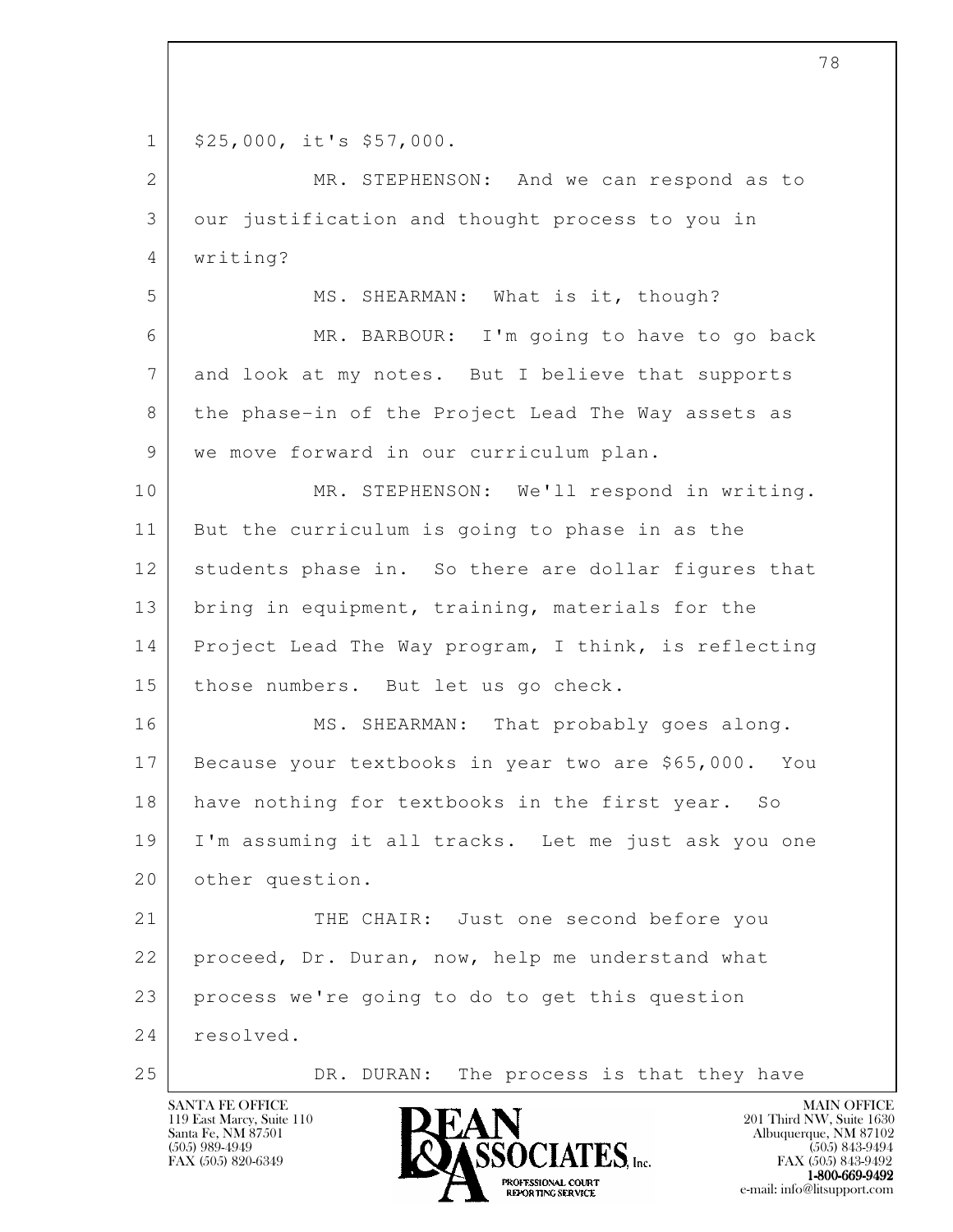l 1 until September 1st at 5:00 p.m. to respond in 2 writing to any questions that the Commissioners have 3 asked them. 4 MR. STEPHENSON: If we're not answering 5 them now. 6 DR. DURAN: If you're not answering them 7 now. 8 THE CHAIR: Now, Ms. Shearman. 9 MS. SHEARMAN: If we could go back to your 10 | revenues. I'm confused between your years on your 11 budget and your school years. I'm -- 12 MR. BARBOUR: Yes. When we were putting 13 our application together, there was some -- there 14 was some confusion about what was a school year and 15 what was a planning year. We are planning on being 16 open for five years. 17 And so what you're seeing here is we have 18 a planning year that's not reflected here at the 19 moment. But we have our projected Year One for our 20 enrollment, our projected Year Two. But we are 21 planning on being open for five years on this 22 charter. 23 MS. SHEARMAN: So you're showing, on your 24 final enrollment of 600 students is actually 25 projected in Year Four?

119 East Marcy, Suite 110<br>Santa Fe, NM 87501

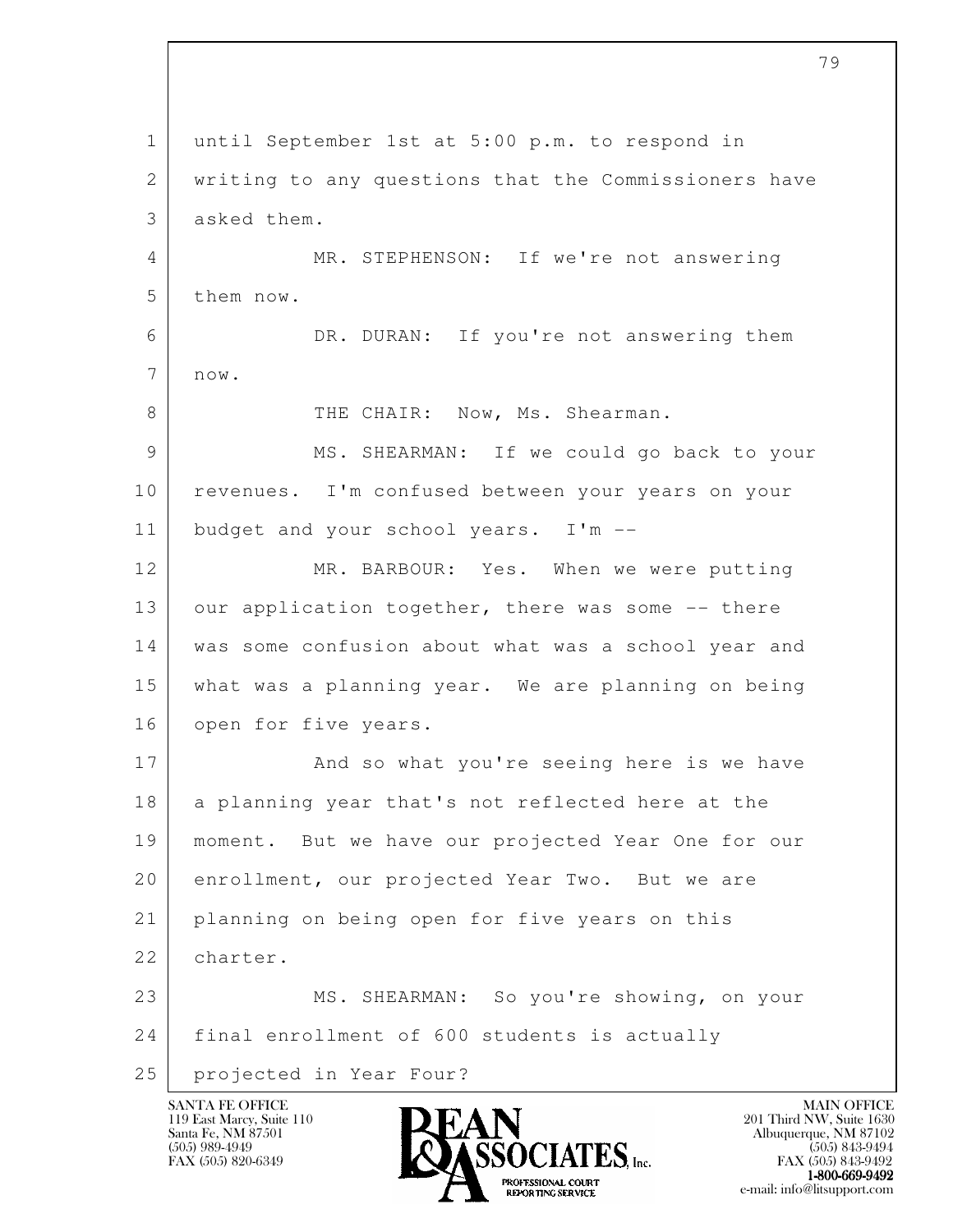l 1 MR. BARBOUR: Yes, ma'am. Where you see 2 the large jump in the dollars, because there's a 3 tremendous amount of growth units that show up in 4 | that particular year. 5 MS. SHEARMAN: That's in Year Four. 6 MR. BARBOUR: Right. That's in Year Four. 7 MS. SHEARMAN: Why does it go down so 8 dramatically next year? 9 MR. BARBOUR: That is something we found 10 out, when we go from 350 students to 600 students. 11 In the State Equalization formula that we were 12 working with, there's a growth factor in growth 13 dollars that are associated with that. And then in 14 the 600, from there on out, there's no more growth 15 dollar factor that's associated with that formula. 16 MR. STEPHENSON: From 600, there's no 17 | growth. So we're getting hit with our revenue. 18 | MS. SHEARMAN: You've taken care of my 19 questions. Thank you. 20 THE CHAIR: Anybody else? You? 21 MR. BERGMAN: Yes. 22 THE CHAIR: Anybody else? 23 MR. CARR: Yeah, both of us. You can go 24 ahead. 25 MS. LOPEZ: I think it's a fabulous idea.

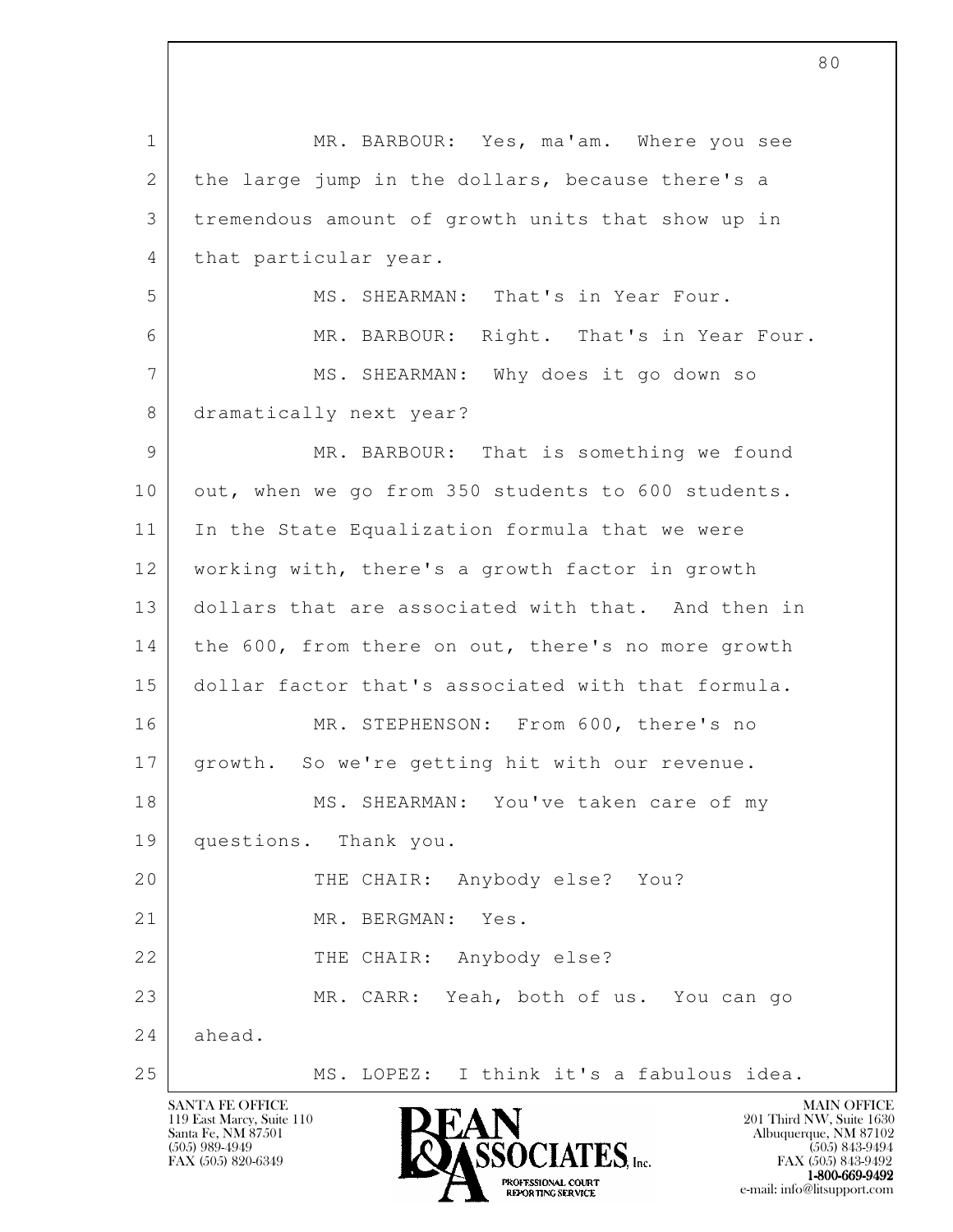l 1 | And I have a daughter who's a scientist with MIT, so 2 I'm very proud of her, what she's doing. She got a 3 bachelor's and master's from MIT. I can't resist 4 saying that in public. So I think this is a 5 fabulous idea. But I really think your governing 6 structure, I'm still confused. Where it says, "The 7 | principal is hired by the board" -- and that may be 8 | my fault -- "but is also a member of the board"? 9 Did you guys? That's --10 THE CHAIR: I'm sorry. All of a sudden, I 11 think you realize I'm having a problem. I have the 12 most stopped-up head all of a sudden I can hardly 13 hear, and I apologize. 14 MS. LOPEZ: It's in the analysis under 15 "Governance." And it says, "Principal is hired by 16 the board but is also a member of the board." And 17 | this appears to be in contrast with State law. 18 MR. BARBOUR: The model we were basing it 19 on when we first saw that is we found out that the 20 principal is not allowed to be a member of the board 21 | when we wrote our application. That was something 22 that we learned later, upon  $-$  but we know that our 23 board will be our voting members, and that we see 24 our principal will be making our presentations to  $25$  the board. They are not actually  $-$ 

119 East Marcy, Suite 110<br>Santa Fe, NM 87501



FAX (505) 843-9492  $1-800-669-9492$ <br>PROFESSIONAL COURT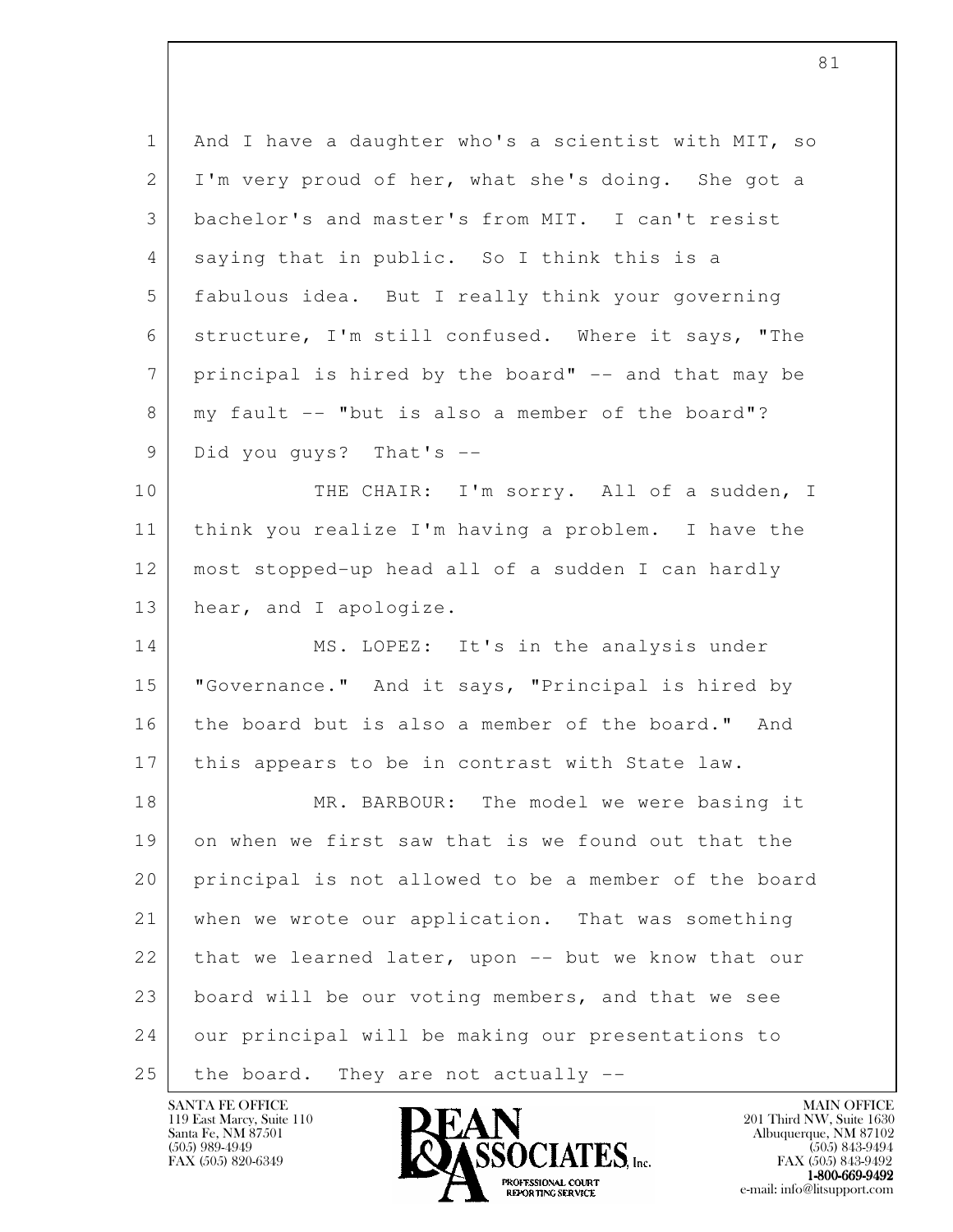l SANTA FE OFFICE MAIN OFFICE MAIN OFFICE MAIN OFFICE MAIN OFFICE 1 MS. LOPEZ: Your board hires the 2 principal, and your principal is accountable to the 3 board, basically? 4 MR. BARBOUR: Correct. Yes. 5 MS. LOPEZ: Okay. That's it for me. 6 THE CHAIR: Thank you. Mr. Carr, did you 7 have a question? 8 MR. CARR: Yes. I always love to hear -- 9 my passion is education and has been for a long 10 time. And I really would like to commend you on 11 your passion for educating our children. And, you 12 | know, I always love to see that. 13 I just have one question. And do you 14 intend to hire part-time faculty, and if so, what 15 percentage? 16 MR. BARBOUR: Well, I've looked at the FTE 17 analysis. And the way we're going to have to cover 18 some of our classes, we'll be looking at probably 19 multiple certifications for some of our staff, or 20 we'll be looking at some part-time employees, 21 depending on how -- depending on what we are able to 22 find as we move forward with the staffing of the 23 school. 24 MR. STEPHENSON: As we go through that 25 interview process, we have to take endorsements as

119 East Marcy, Suite 110<br>Santa Fe, NM 87501



FAX (505) 843-9492  $1-800-669-9492$ <br>PROFESSIONAL COURT **EXPORTING SERVICE** EXPLORER THE REPORTING SERVICE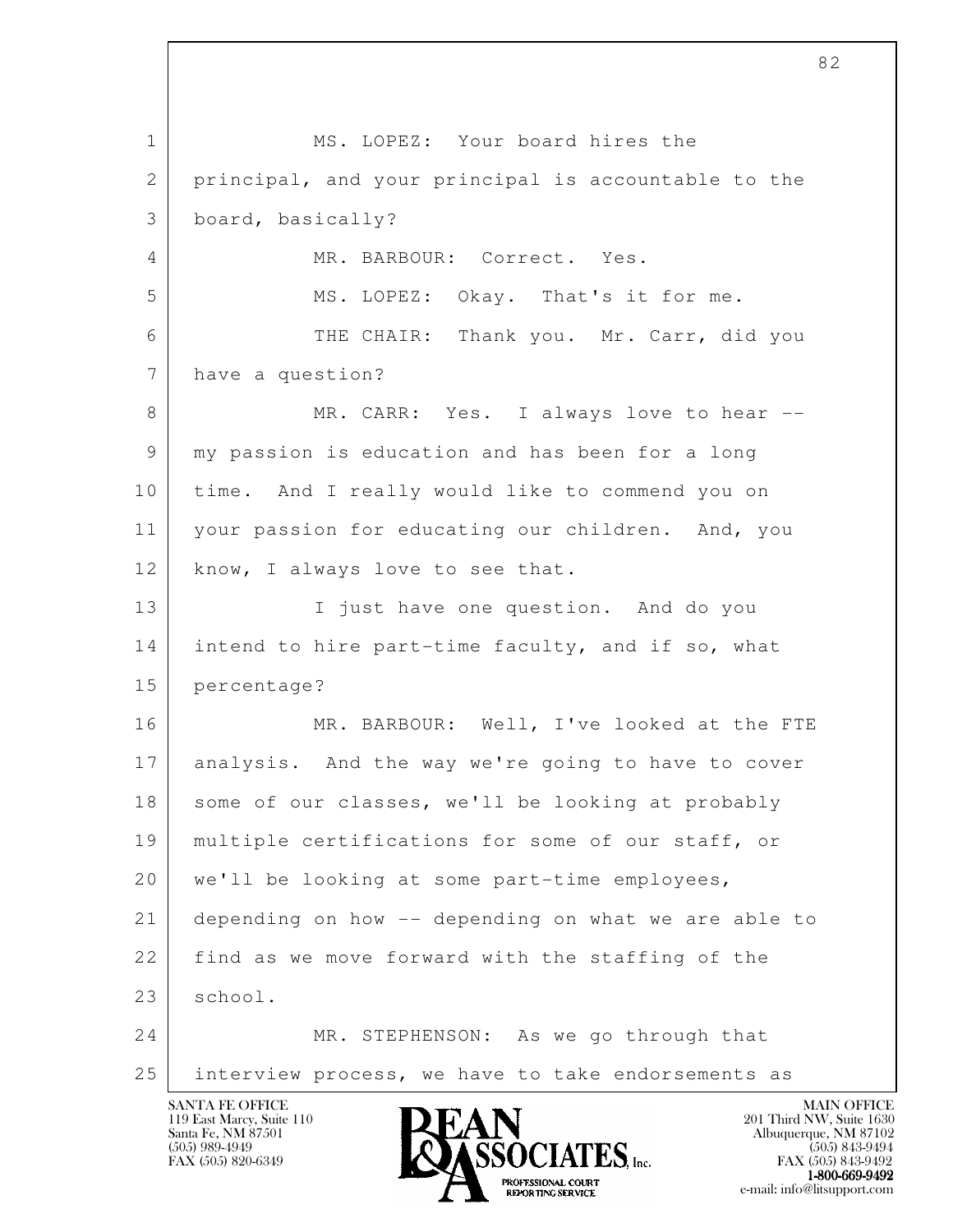l 1 they come in the door. We'll just see what shakes 2 out. I would venture to say the percentage of part 3 time would be pretty small. 4 MR. BARBOUR: I think it will be very 5 small. I know I have some wonderful part-time 6 teachers that they've worked for me. And bless 7 | their hearts, they give me full-time efforts. 8 MR. CARR: It's your intention that you 9 | would want to keep that to a minimum? 10 MR. BARBOUR: Yes. 11 MR. STEPHENSON: The innovative 12 environment, we really have to have lots of 13 | training. And those full-timers are what we're 14 | going to depend on to create that environment. 15 MR. BARBOUR: We want to work with the 16 individual. Some families may want to work 17 part-time. We want to keep that to a minimum. This 18 is a cooperative venture where we want to set our 19 | goals together. You know, the individuals realize 20 it impacts them on retirement, on benefits, and on a 21 lot of things. So that's something that's worked 22 out cooperatively as we move forward. But the 23 intent is to keep it very small. Thank you. 24 MR. CARR: Thank you. 25 THE CHAIR: I think Mr. Bergman? You

119 East Marcy, Suite 110<br>Santa Fe, NM 87501



FAX (505) 843-9492  $1-800-669-9492$ <br>PROFESSIONAL COURT **EXPORTING SERVICE** EXPLORER THE REPORTING SERVICE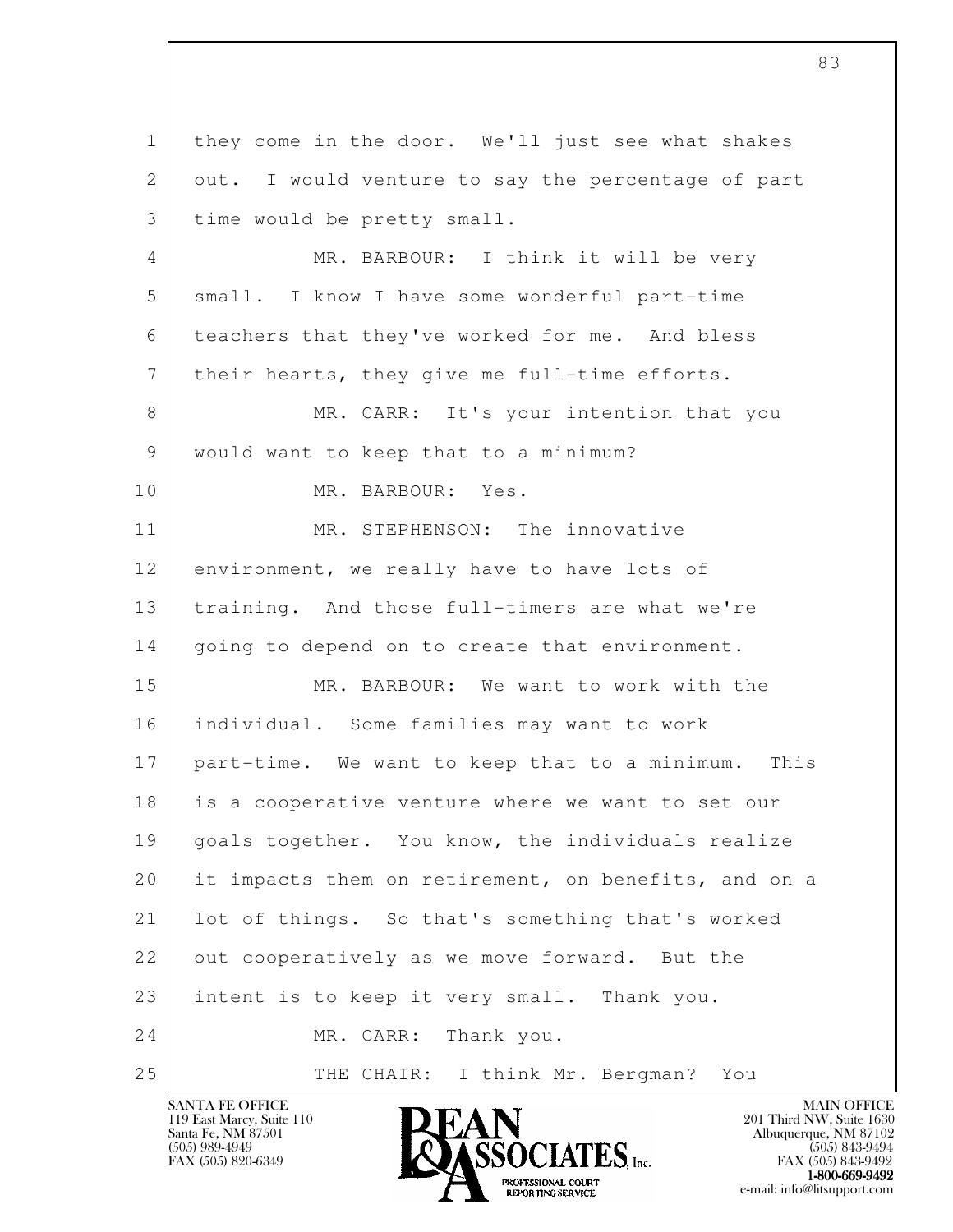l  $1$  had  $-$ 2 MR. BERGMAN: Yeah. I'm just sitting here 3 waiting. 4 THE CHAIR: Oh. You're so kind. 5 MR. BERGMAN: Maybe I'm going to be last 6 from this side. 7 THE CHAIR: Maybe. And if anybody else 8 wants to be last, I'll allow them to do that. 9 MR. BERGMAN: That's fine. I don't want 10 to be last. You have an impressive list of partners 11 | that you've listed and you noted, in the analysis, a 12 lot of vaqueness about that. And I understand at 13 | this stage why that might be. 14 MR. STEPHENSON: Vagueness in their 15 involvement? 16 MR. BERGMAN: Yeah. And in the grants and 17 things like that. I see Stanford University Design 18 | Institute listed there, and UCLA. What are 19 institutions that are a thousand miles away, what 20 are they going to bring to the table, or can you say 21 at this time? 22 MR. STEPHENSON: I certainly can. It's a 23 great question. Stanford University, their design 24 institute is going to provide for us professional 25 development. They've already committed to that in

119 East Marcy, Suite 110<br>Santa Fe, NM 87501



FAX (505) 843-9492  $1-800-669-9492$ <br>PROFESSIONAL COURT **EXPORTING SERVICE** EXPLORER THE REPORTING SERVICE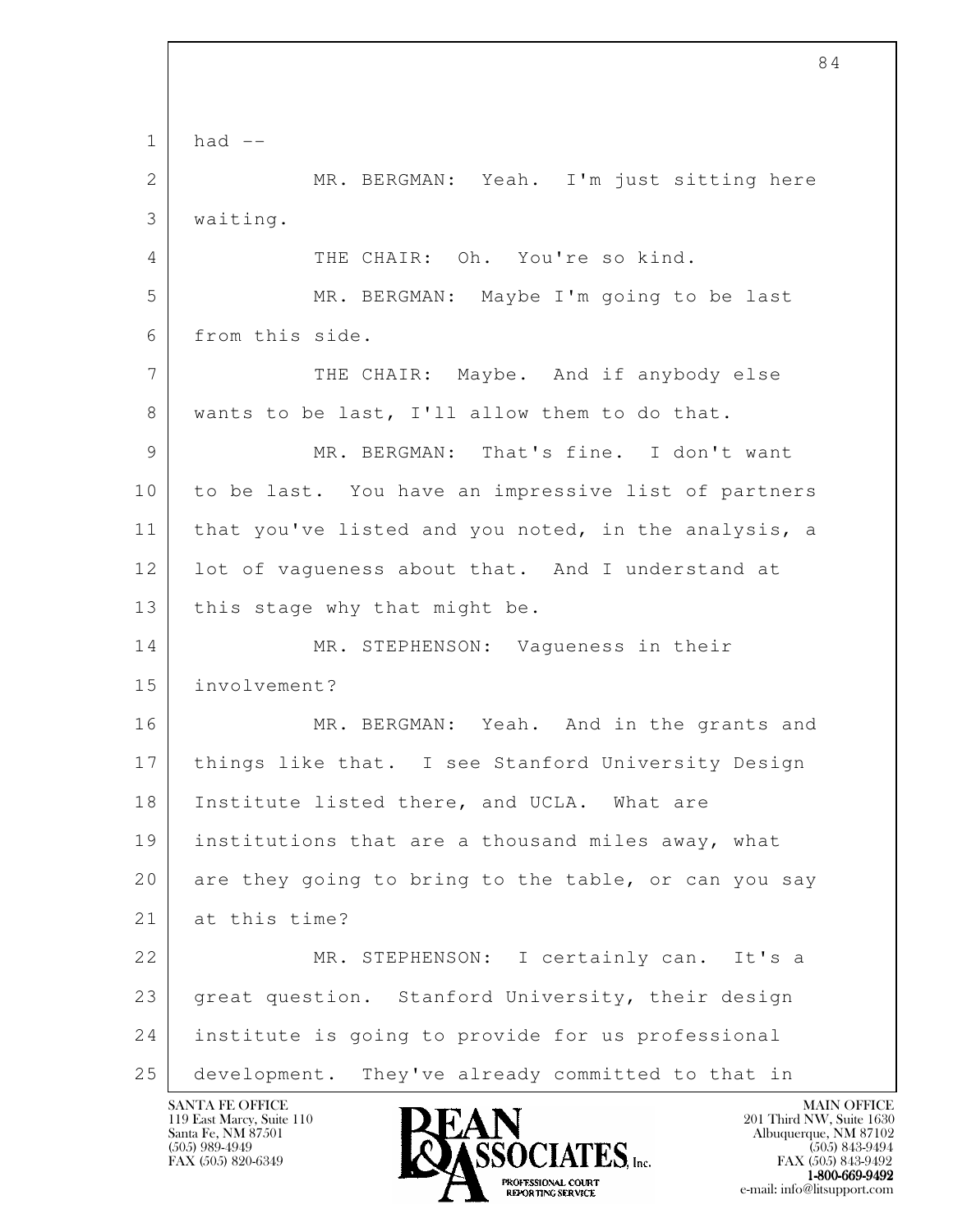| $\mathbf 1$     | writing. They would have a K-through-12 program     |
|-----------------|-----------------------------------------------------|
| $\mathbf{2}$    | where, just briefly, they've started a design       |
| 3               | thinking model that is impacting in a positive way  |
| 4               | their School of Engineering at Stanford, their      |
| 5               | School of Business, their School of Medicine, where |
| 6               | they're showing these departments how to sit        |
| $7\phantom{.0}$ | together and -- using the phrase -- "radically      |
| 8               | collaborate." I mean, learn how to listen, learn    |
| 9               | how to value each voice. This is a very challenging |
| 10              | thing.                                              |
| 11              | Lots of people talk about collaboration.            |
| 12              | Lots of people talk about sitting down and creating |
| 13              | together. Very few people really pull it off. They  |
| 14              | are pulling it off. We found them as a success.     |
| 15              | They're doing it at the university level.           |
| 16              | So I contacted them in the spring and over          |
| 17              | the summer. And they've committed to help us make   |
| 18              | our venture successful in collaboration between     |
| 19              | disciplines to create a great learning environment  |
| 20              | for our students. Does that answer Stanford?        |
| 21              | MR. BERGMAN: So it's professional                   |
| 22              | development for your teaching staff so that you can |
| 23              | get the results from the students as they're        |
| 24              | obtaining out there.                                |
| 25              | MR. STEPHENSON: And we're not going to              |



e-mail: info@litsupport.com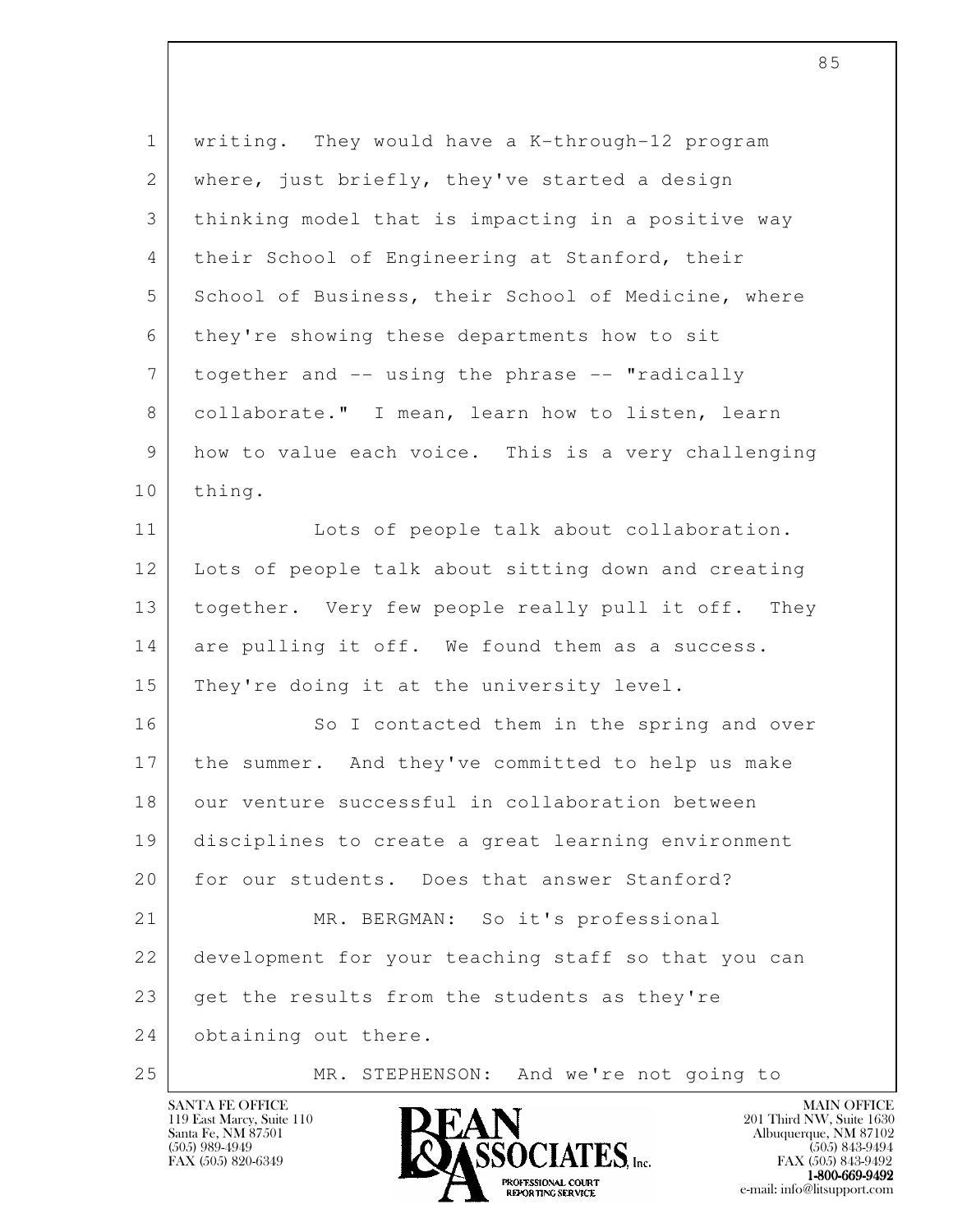l 1 limit them. If they want to collaborate with the 2 students, too  $-$  really, the students are going to 3 be as big a contributor to the environment as our 4 managers, as our teachers, for lack of a better 5 phrase. 6 UCLA has a professor out there that I had 7 established contact with over the last seven, eight 8 years. She was formerly at UNM. She does 9 nano-technology education at UCLA. She is so jacked 10 up about our vision that she had to be part of it. 11 As a matter of fact, she wanted to be on 12 our board. And I said, "No. I'm sorry. You don't 13 live in the state of New Mexico, so you can't be on 14 our board of directors." 15 But she wants to be a nonvoting member of 16 the board. So she's going to help us shape project. 17 She's going to help us create opportunities of 18 learning. Shoot. We may be -- we may be going to 19 Disneyland. Who knows what she's going to do for us 20 in California? But she's going to do some great 21 things as a collaborator from UCLA and her programs. 22 She has NSF grants. We may be a partner 23 of one of her many NSF grants which she's successful 24 at getting. She was at UNM, and she's doing the 25 | same thing there at UCLA.

119 East Marcy, Suite 110<br>Santa Fe, NM 87501



FAX (505) 843-9492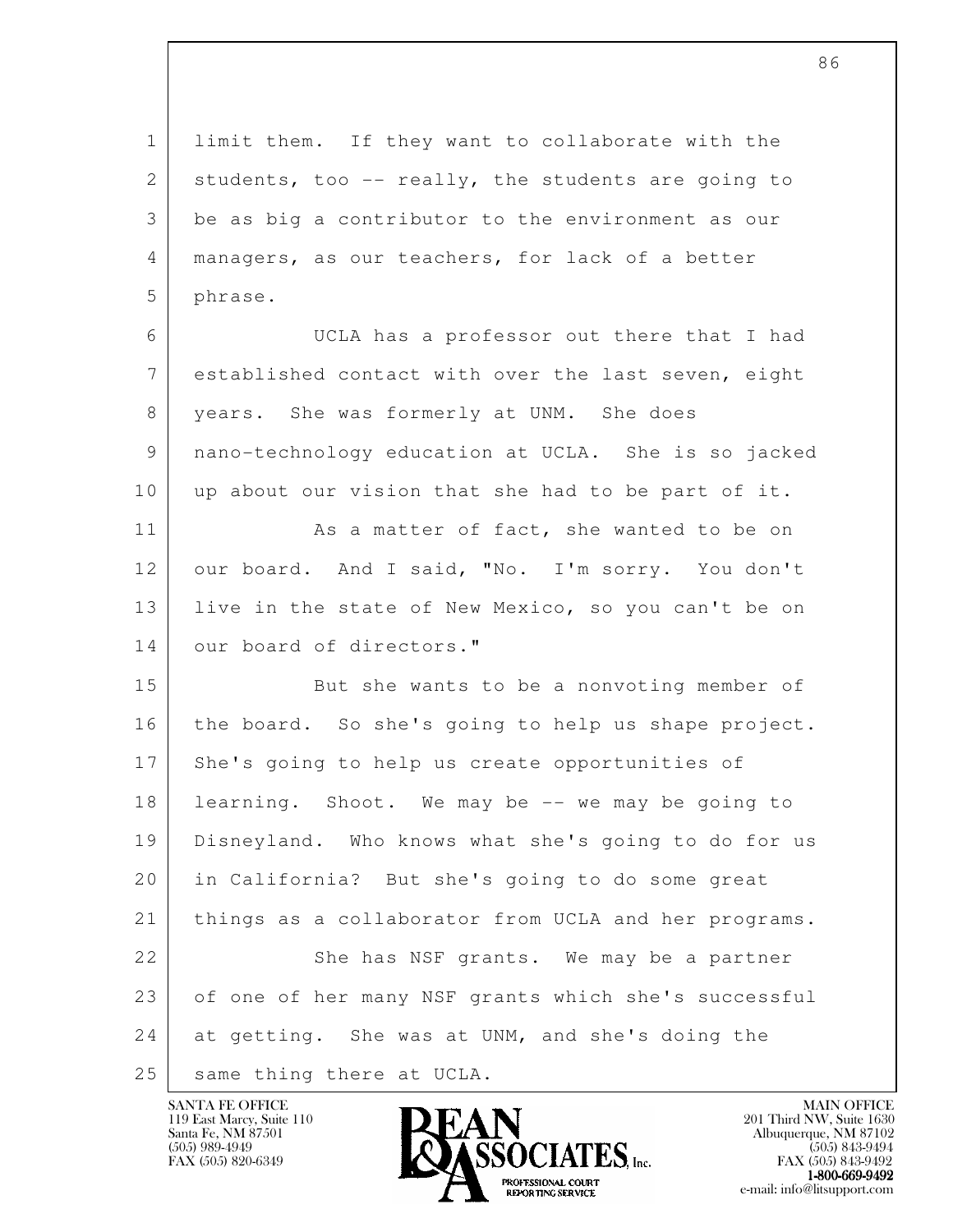l 1 MR. BERGMAN: Thank you. That's all I 2 have. 3 THE CHAIR: Well, I have a couple of 4 documents from which I'm working. I felt sorry for 5 myself and my daughter's printer. And so I only ran 6 off pages from which I had some -- some questions or 7 concerns and things of that sort, not only on your 8 application, but on the PED, the Charter Schools 9 division, on their analysis. And so I'm assuming 10 that you have seen the analysis --11 MR. STEPHENSON: Yes, ma'am. 12 THE CHAIR: -- and do know that, in some 13 respects, you can respond to it in writing if you so 14 choose. 15 MR. STEPHENSON: Right. 16 THE CHAIR: And so, I guess, perhaps, I 17 should ask Dr. Duran. Is there a time limit on 18 | that? Is that that September 1 also? 19 DR. DURAN: It is the same time limit. 20 THE CHAIR: Okay. Just so we're clear on 21 that, if you want to. 22 MR. STEPHENSON: So we're clear, all our 23 responses will go to the same place? 24 DR. DURAN: They go to Beverly Friedman. 25 | THE CHAIR: To Beverly Friedman. But you

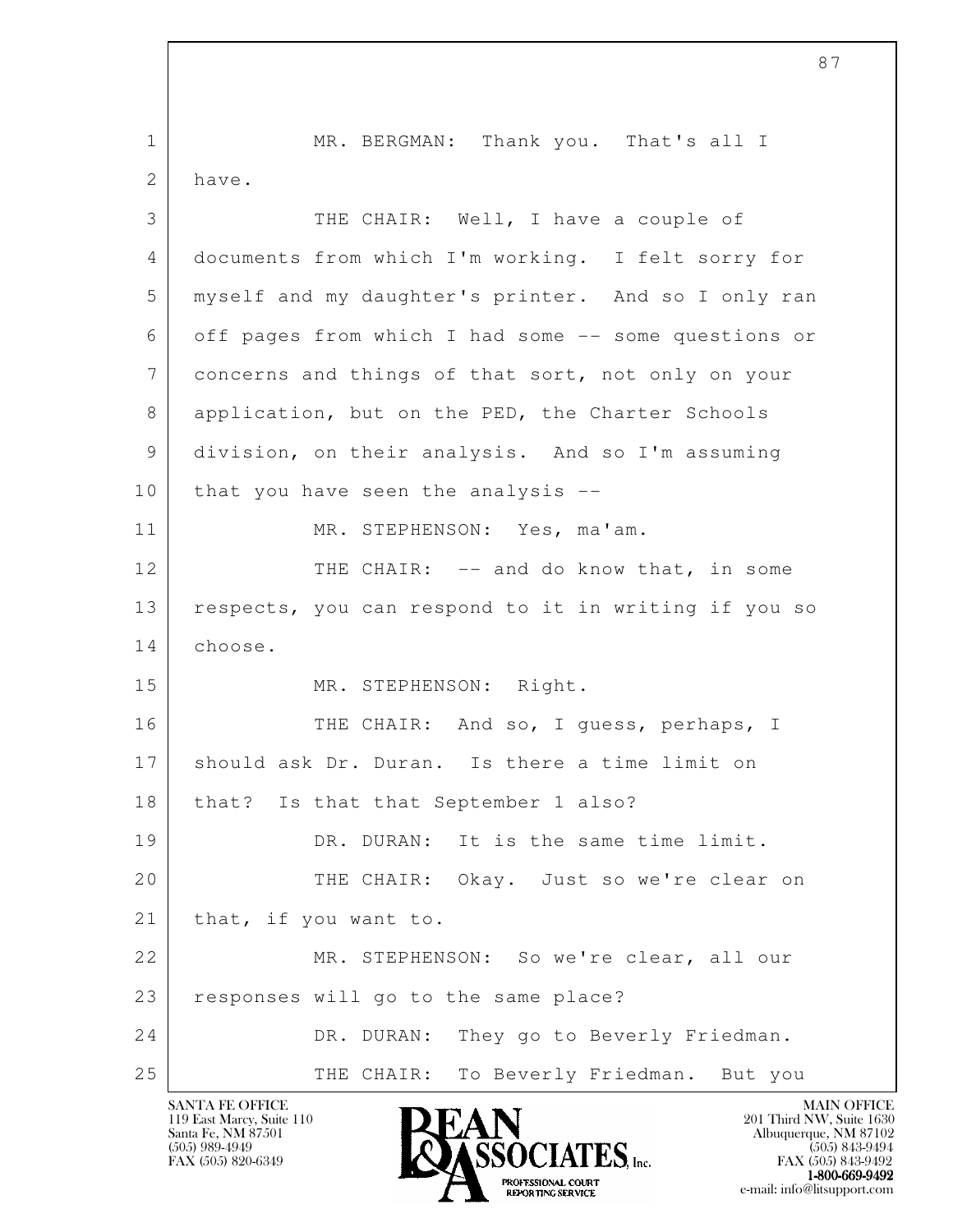1 do have a few days.

| $\overline{2}$ | MR. STEPHENSON: Sure. Right. And we've                            |
|----------------|-------------------------------------------------------------------|
| 3              | been working on their responses for a while. Yeah.                |
| 4              | THE CHAIR: And I hope that all of us                              |
| 5              | recognize how very critical these time lines are.                 |
| 6              | Most of them are established in law. And we have                  |
| 7              | nothing really to do about it except to say, "Oh,                 |
| 8              | It's difficult for everybody." But we hope<br>my.                 |
| 9              | that you appreciate that you can respond to the                   |
| 10             | analyses, as well as to individual questions or                   |
| 11             | comments from -- from the Public Education                        |
| 12             | Commission people.                                                |
| 13             | $I$ -- I would -- I, too -- I guess I had                         |
| 14             | some problems at different times in trying to                     |
| 15             | establish what you did about the school year and                  |
| 16             | where you were with that. But I think that that was               |
| 17             | probably pretty well taken care of.                               |
| 18             | I'm on Page 56 your -- of your                                    |
| 19             | application. And $I$ -- it is a -- it's a recurring               |
| 20             | question with me. Down in paragraph 3, in --                      |
| 21             | towards the center of the paragraph, "ASK teachers,               |
| 22             | in collaboration with industry and university                     |
| 23             | representatives."                                                 |
| 24             | And then what, really, then, happens to me                        |
| 25             | are the -- are the partnerships. And I have a                     |
|                | <b>SANTA FE OFFICE</b><br><b>MAIN OFFICE</b><br><b>IN IT A BT</b> |

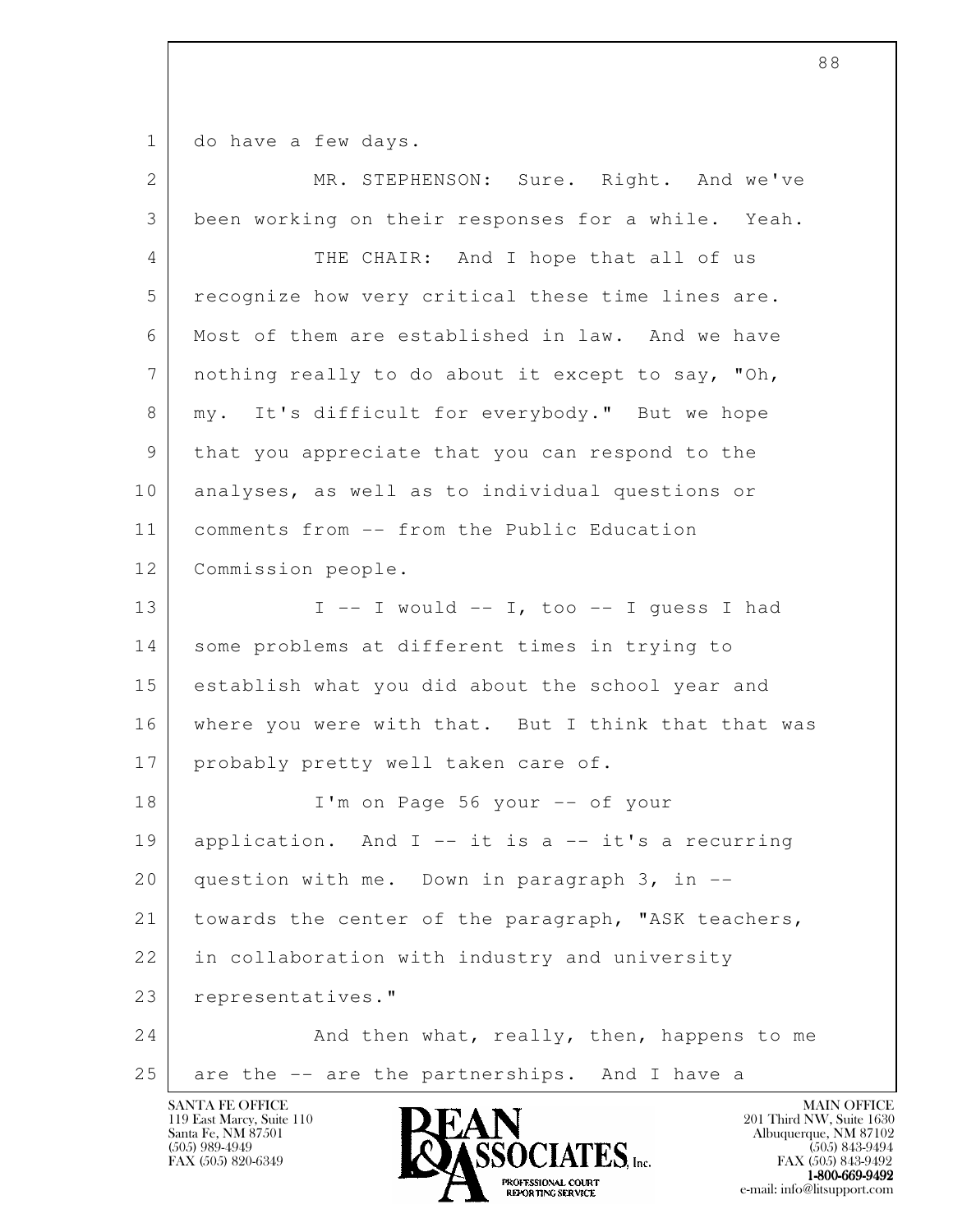| $\mathbf{1}$ | number of places throughout the documents that I --  |
|--------------|------------------------------------------------------|
| 2            | that I looked at some of those. And I went back,     |
| 3            | then, to the $--$ to the $--$ I believe it was       |
| 4            | Appendix -- Appendix C. And you had listed the       |
| 5            | partners. And I just will suggest to you that we've  |
| 6            | been -- is this our third year that we're doing      |
| 7            | this?                                                |
| 8            | DR. DURAN: It seems like 15. But I                   |
| 9            | $think$ --                                           |
| 10           | THE CHAIR: It's our third year. And in               |
| 11           | the process of doing this, although in such a very   |
| 12           | short time frame, we have discovered that many       |
| 13           | applicants -- and I hate to use that word, "many" -- |
| 14           | but many applicants have said they had a             |
| 15           | partnership, or thought they have a partnership.     |
| 16           | And when we started checking, we discovered that the |
| 17           | other half of the partnership had no idea that       |
| 18           | anybody was using their good auspices as a           |
| 19           | partnership.                                         |
| 20           | MR. STEPHENSON: Yes.                                 |
| 21           | THE CHAIR: And so I just ran off one page            |
| 22           | of it, and that was Page 69, where you listed -- I   |
| 23           | don't know -- one, two, three, four, partners here.  |
| 24           | MR. STEPHENSON: Right.                               |
| 25           | THE CHAIR: But I was looking to see,                 |

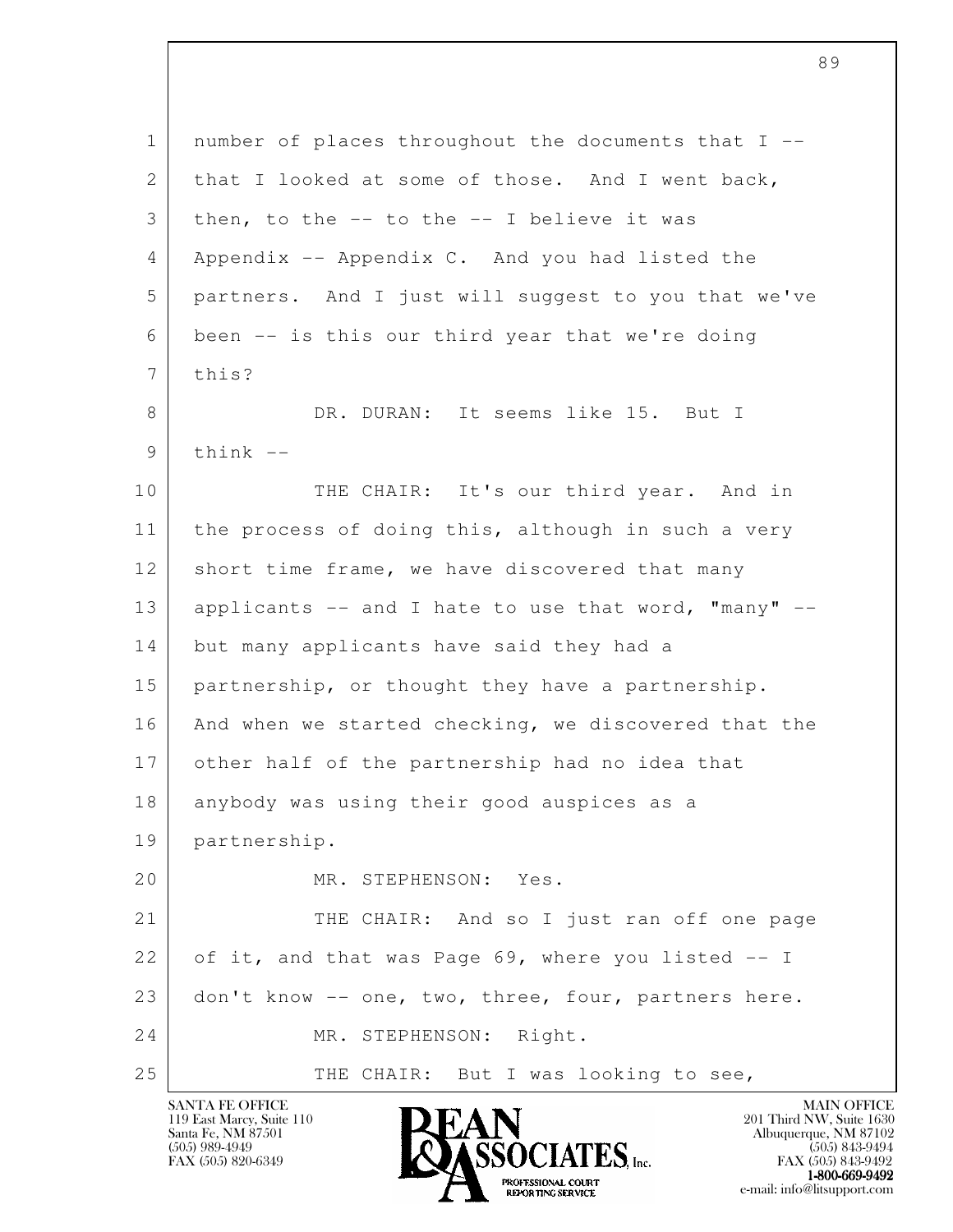l 1 could I find that these entities knew that you were 2 seeking their collaboration? 3 MR. STEPHENSON: Did you call them? 4 THE CHAIR: And I truly believe it's 5 important for us to know whether you really have or 6 not. And it's not necessarily that we're doubting 7 your veracity. It's just that we've discovered  $8$  that  $-$ 9 MR. BARBOUR: No. It's a great question, 10 and it's a great concern. As we embarked upon this 11 | project, we got letters of support from all of those 12 partners that you see there willing to help us as we 13 move forward. We anticipate them helping us with 14 our project development, with our products, with our 15 | services, with our internships. 16 | We do -- like we say, the letters of 17 support came. The level of support from each of 18 | these partners is the comfort level at which those 19 partners feel that they can contribute. So we've 20 taken that very, very seriously as we move forward. 21 But what we wanted the Commission to know is that we 22 have an incredible amount of resources that we can 23 leverage as we move forward. 24 Will all of them pan out? I would venture 25 to say not. But are there some in there that will

90

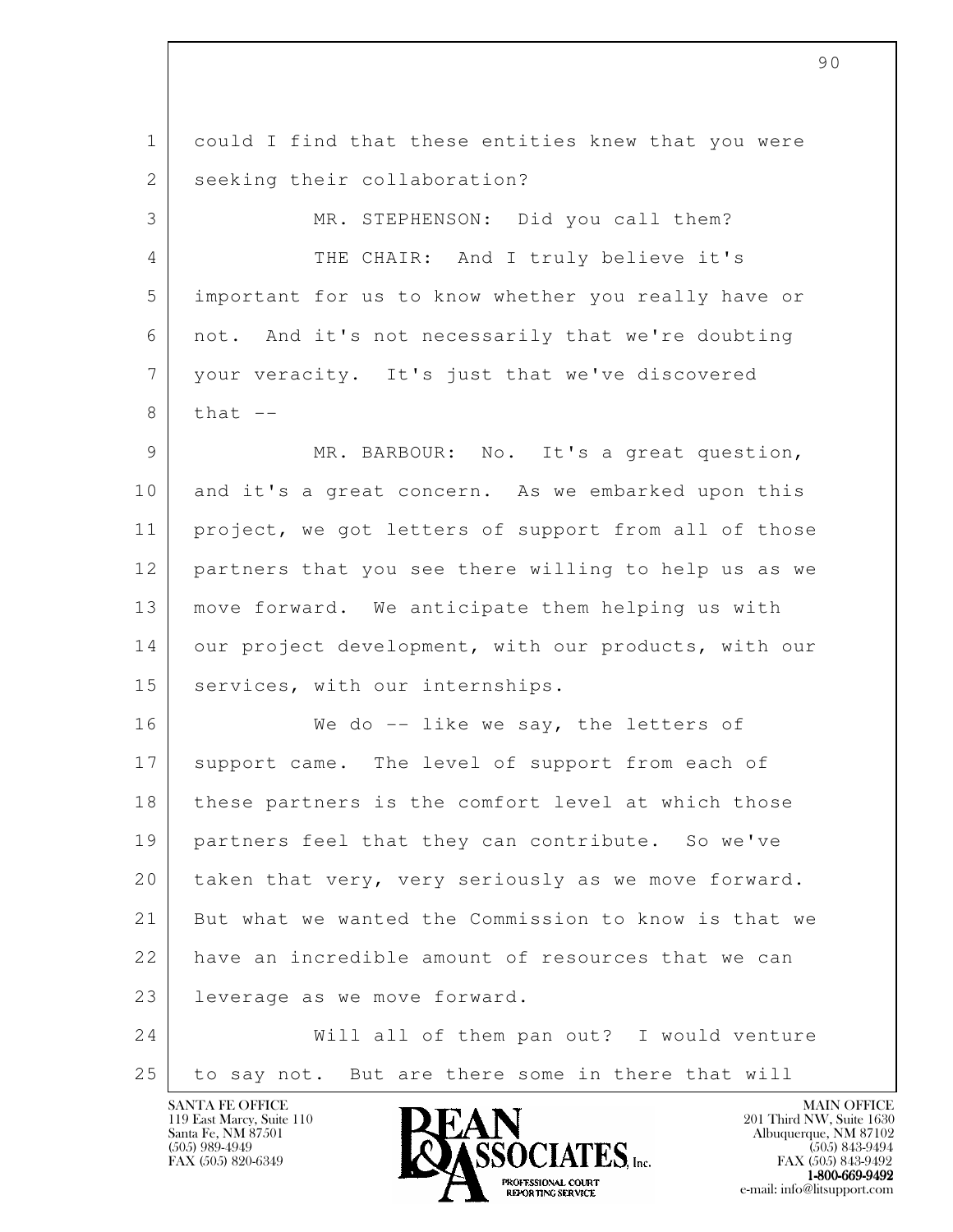l 1 be a larger player than others, yes. But by this 2 idea of design thinking, when we bring all of our 3 players to the table, we're going to get a lot of 4 different perspectives as we move forward. 5 THE CHAIR: Surely. I just wanted to call 6 this to your attention, because the problem we've 7 found is frequently, the partner didn't know he was 8 being included. 9 MR. STEPHENSON: To respond to that 10 directly, we sent out letters to scores of partners 11 | that we had developed over the last seven, eight 12 years. We did not put anybody's name in this 13 application that we did not physically get a letter 14 of commitment from. We -- since then, we have 15 gained many more, since the application went in. 16 But if -- with the numbers of requests 17 | that we sent out, if they did not send a letter 18 | back, we did not add their name to the application. 19 Does that not mean that they're -- for example, we 20 got -- Sandia National Labs sent me an official 21 letter after the application went in. But other 22 partners didn't send me a letter. Does that mean 23 they're not going to? Of course, we are, or we 24 expect them to. But the role that they play will be 25 wide and varied. And that's really what we want and

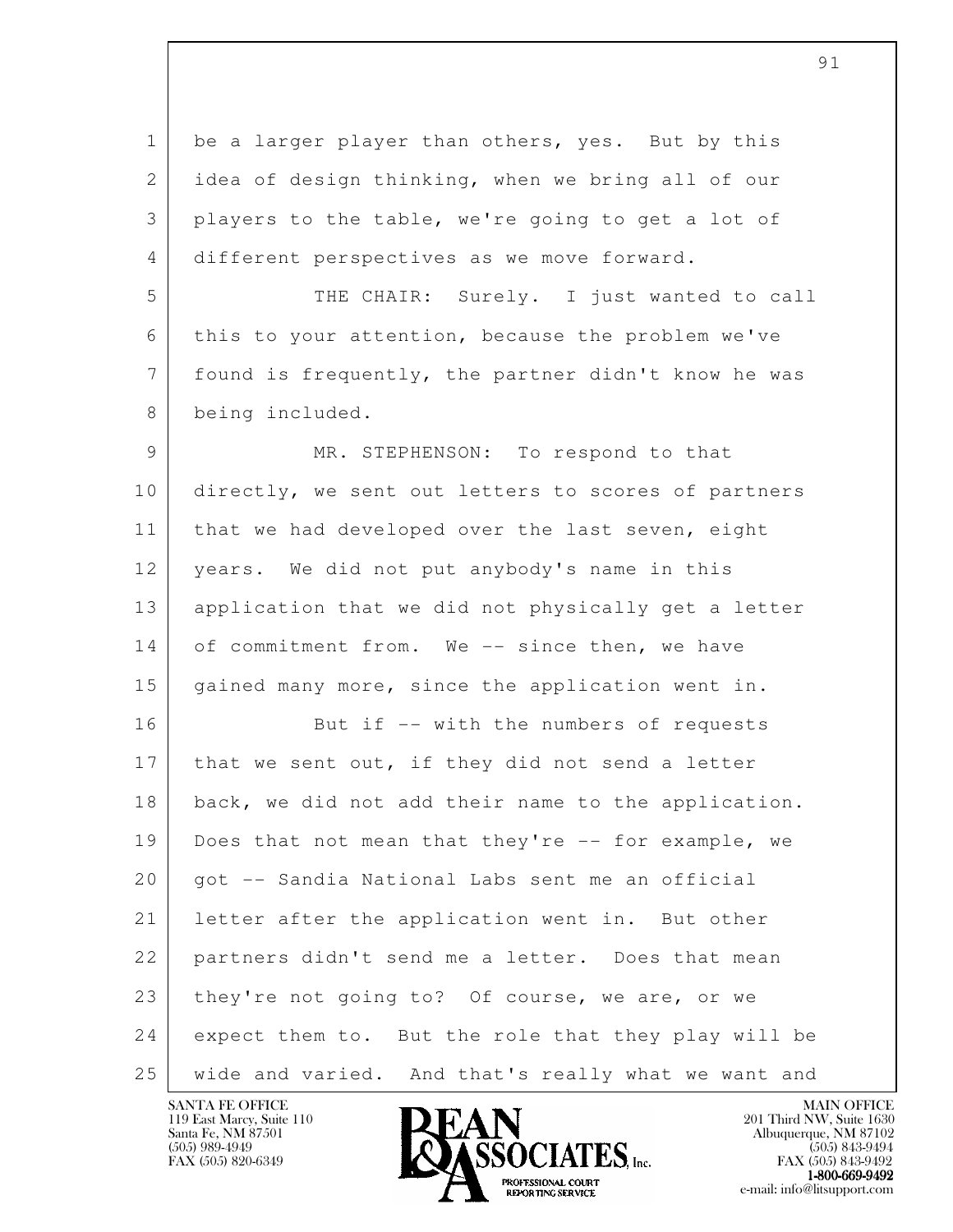l 1 | what we need to get the needs met. 2 THE CHAIR: Thank you very much. Because 3 one or more places, you indicated that the partner 4 might be not only a partner in the learning  $5$  environment, but in the job  $-$  6 MR. STEPHENSON: That's right. In 7 different roles, different facets. 8 THE CHAIR: Help in employing students and 9 so on. So I was very muchly interested in that. 10 | And I will tell you, I -- somewhere here, you had 11 | Appendix B. And that turned out -- as far as I 12 could tell, when I was going through this on the 13 computer, it turned out to be the discipline matrix 14 | rather than something about partnerships. So it 15 could be my -- my error or something. 16 So you might want to -- you might want to 17 check on that and just -- and just see. I do have a 18 question -- a question to ask you. In the process 19 of -- of doing this, New Mexico has been very 20 heavily involved with the National Association 21 for -- let's see. It's NACSA. Charter Schools --22 DR. DURAN: National Association of 23 Charter School Authorizers. 24 THE CHAIR: Authorizers. I can never 25 remember the "Authorizers" part of it. We hope

119 East Marcy, Suite 110<br>Santa Fe, NM 87501

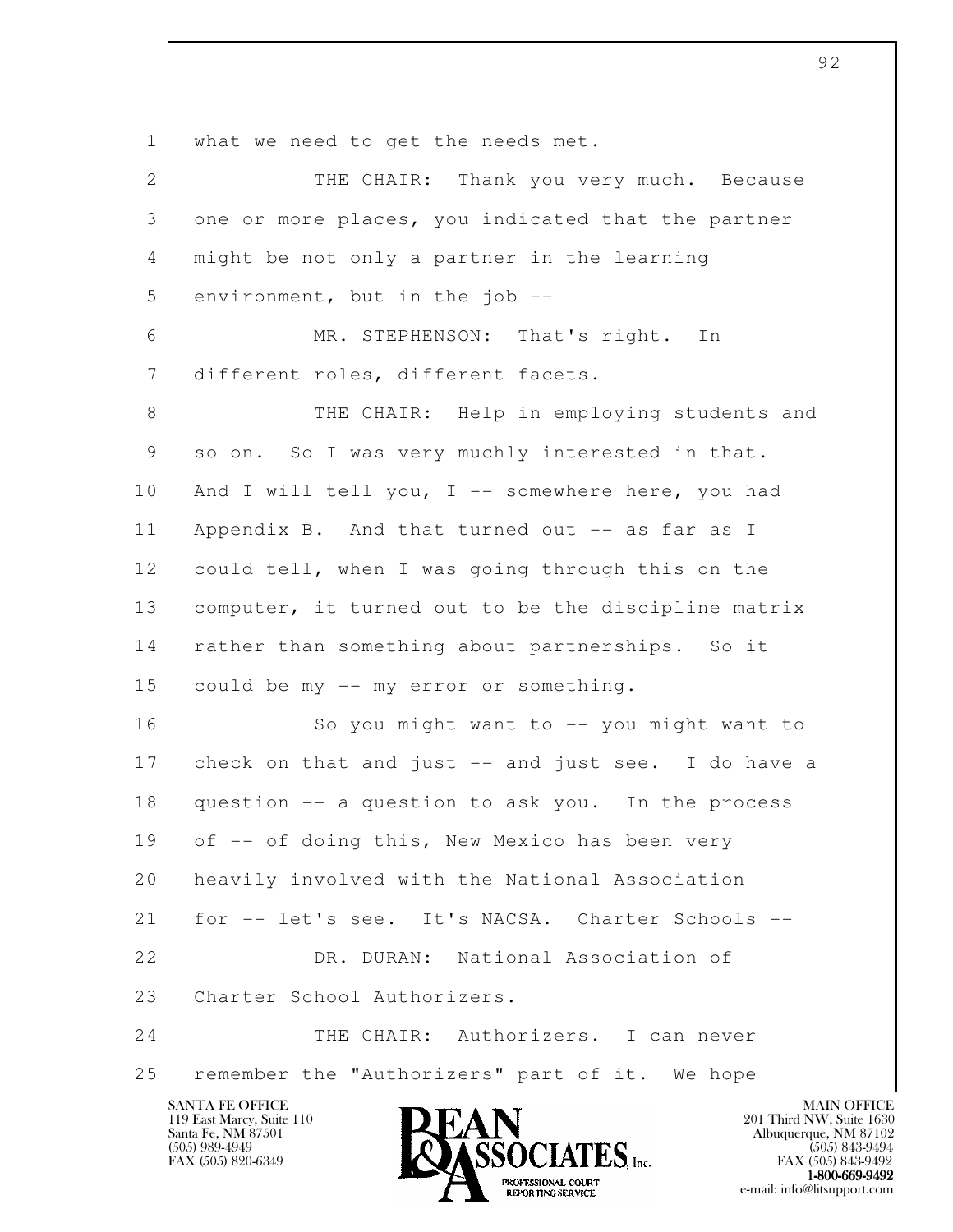l 1 we're up for an award in that field this year, 2 because we -- our staff has done such an outstanding 3 job, in my estimation, in this very short time 4 putting these kinds of -- of things together so that 5 we can do certain things. 6 **And among those things, one of them is**  7 having the workshops. Did any of your people attend 8 any of those PED workshops, CSD workshops? 9 MR. STEPHENSON: Many of us did; and some 10 of us, every single one. 11 THE CHAIR: Good. Because I didn't see 12 any reference to it in here. And I'm not suggesting 13 | that it's not there. But, you know, when you get to 14 reading at midnight, sometimes you miss some of 15 those. I was particularly concerned, because when I 16 | got over here to Page 89 of your application -- and 17 | we're talking about facilities -- now, again, I will 18 tell you that, as Commissioners, we all have a 19 number of jobs. And I'm not talking about jobs for 20 hire or for pay. I'm talking about number of jobs 21 on the Commission. 22 So we have -- one of our Commissioners, 23 who is not here today, serves on the New Mexico 24 Public School Insurance Authority. And so she 25 usually is very muchly interested when we get to

93



FAX (505) 843-9492 **EXPORTING SERVICE** EXPLORER THE REPORTING SERVICE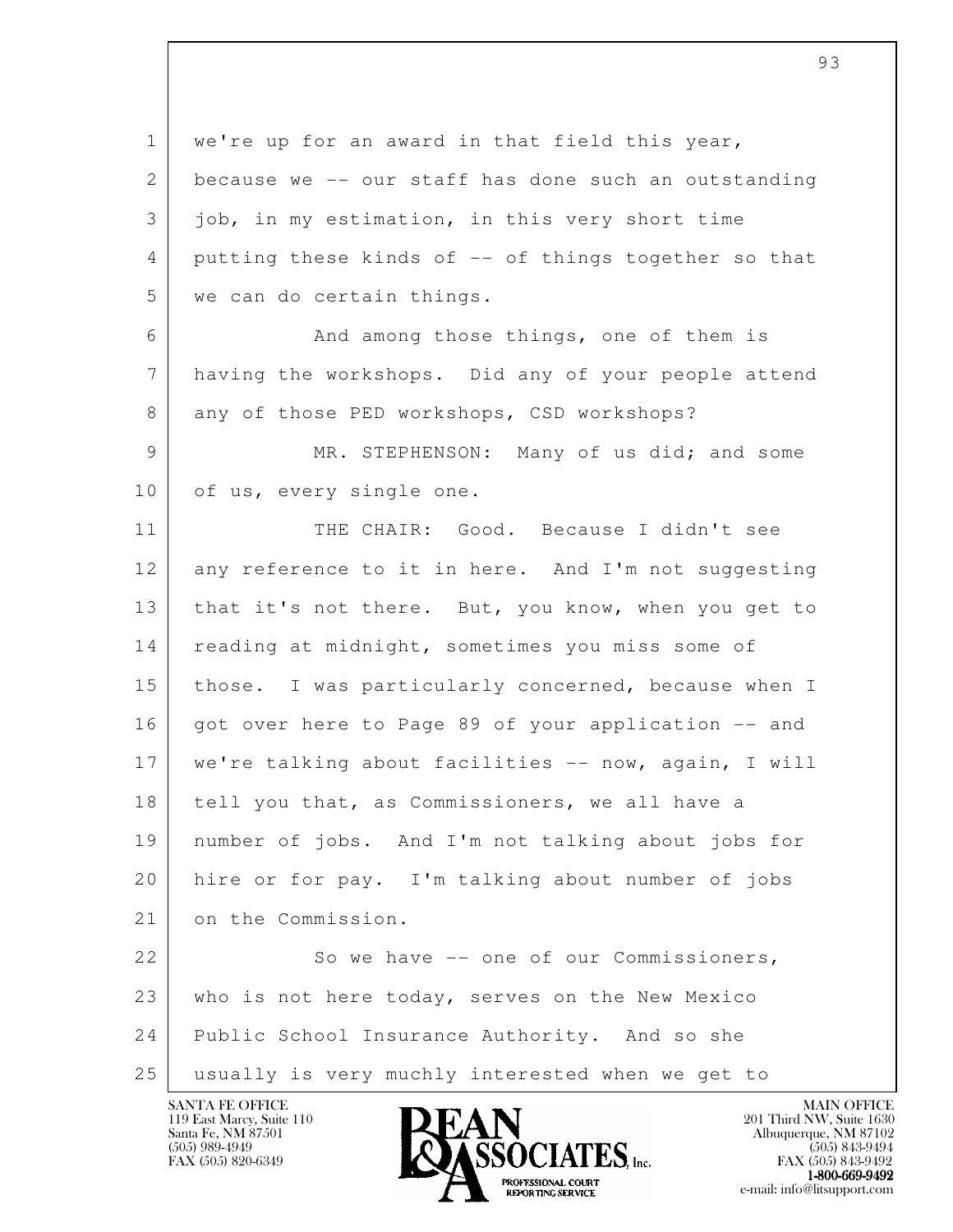l 1 that particular section of an application to see, 2 Uh-oh, did these people  $-$  have they really been 3 looking at what takes place with the insurance. 4 I happen to serve on the Public School 5 Capital Outlay Council. And I have been very 6 interested in what happens with adequacy standards. 7 And, again, that's been another innovative program 8 that has taken place in New Mexico in the last six 9 or seven years. 10 | I couldn't find any reference to adequacy 11 | standards in your material. And one of the 12 problems -- and I bring up specifically the 13 New Mexico School Insurance Authority and the Public 14 School Capital Outlay Council is because, seemingly, 15 when the charter school movement started in 16 New Mexico, at least the sponsors of those charter 17 schools were so enthusiastic about what they wanted 18 to do for children that many times, they didn't put 19 those children in a safe place. And nobody really 20 | checked it out very carefully. 21 And suddenly, the New Mexico School 22 Insurance Authority came along and discovered that 23 those children were not -- and staffs -- were not 24 being housed in places that had safe environments 25 for children.

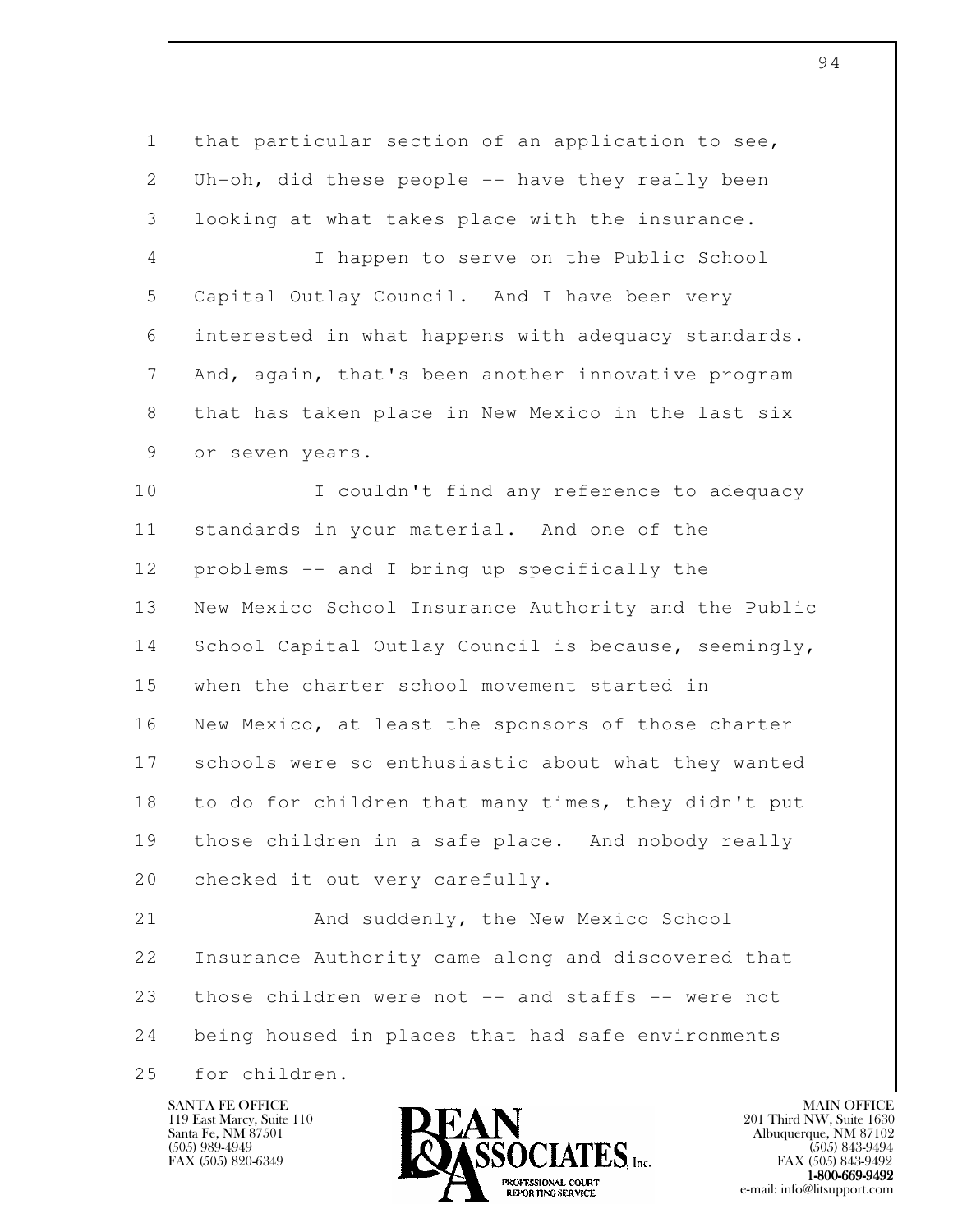l 1 and so I just would caution you on this, 2 because I  $-$  I believe that while you are talking 3 here, on Page 89, about your need for 60,000 to 4 80,000 square feet to adequately accommodate the 5 maximum of a 600 population, I also believe that you 6 need to know that there are adequacy standards in 7 New Mexico, and they certainly have to be met or 8 there has to be a waiver granted by the Public 9 School Capital Outlay Council. And you may --10 MR. STEPHENSON: Would you like for us to 11 respond? 12 THE CHAIR: -- find that that's not hard 13 to accomplish. It's just that it has to be a matter 14 of record that it was addressed. And so I would 15 caution you to do that, because we want our children 16 and our teachers and other staff members to be 17 housed in places that are not only safe, but they 18 are -- I have a goal in New Mexico. And that's for 19 every child to go to a school building that is as 20 | good as that bank building down the street. 21 MR. STEPHENSON: You got it. 22 THE CHAIR: I'm not -- 23 MR. BARBOUR: One of the things that I'd 24 like to put on record is that Rio Rancho Public 25 Schools has been incredibly good to us. We're -- we

119 East Marcy, Suite 110<br>Santa Fe, NM 87501



FAX (505) 843-9492 1-800-669-9492<br>PROFESSIONAL COURT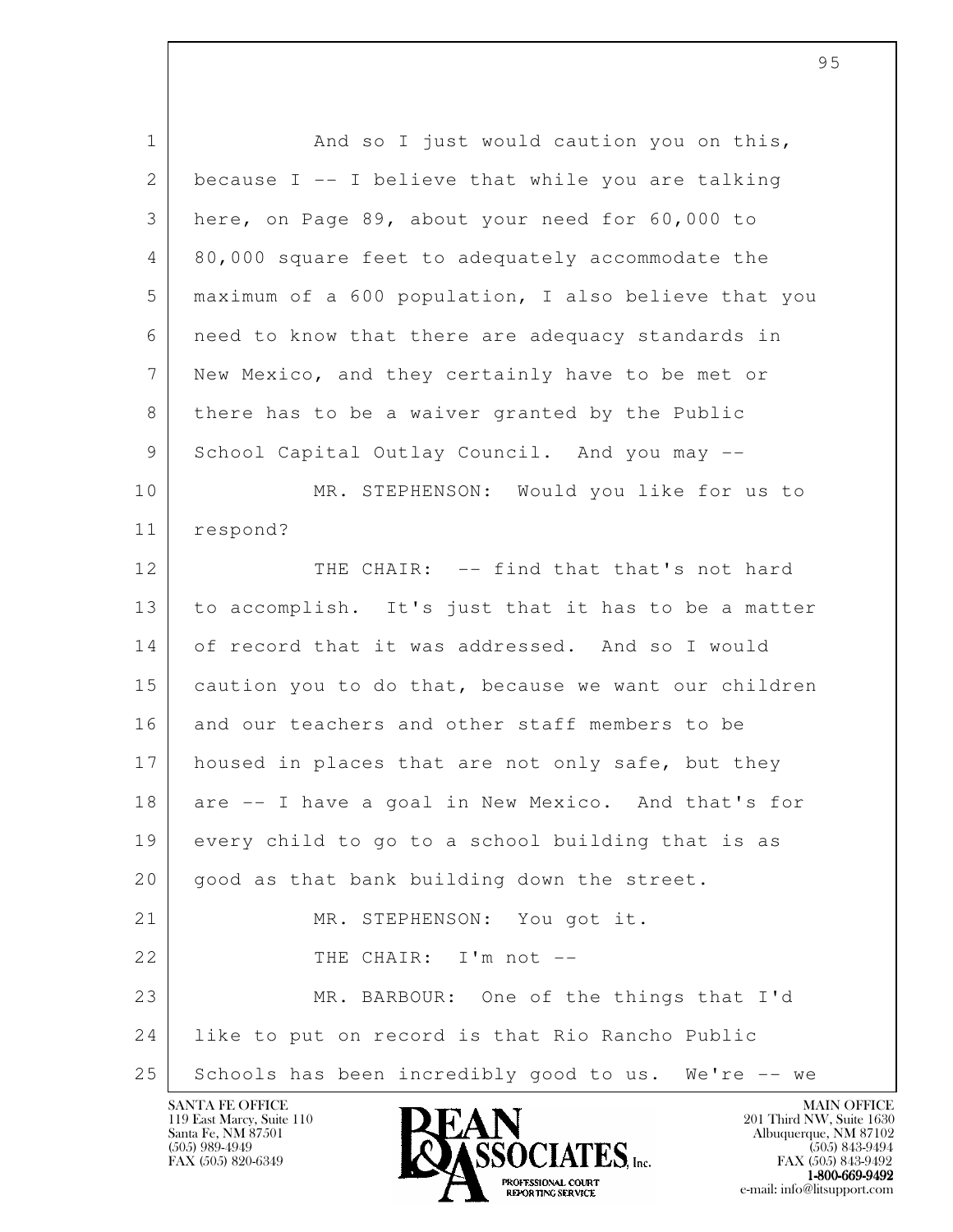| $\mathbf 1$ | spoke with Dr. Cleveland, and we've let her know we  |
|-------------|------------------------------------------------------|
| 2           | want this to be a cooperative effort. Part of        |
| 3           | designing the schools -- and I've been impressed     |
| 4           | with their processes, and you'll see many of these   |
| 5           | things that we've modeled off of what we've learned  |
| 6           | in our career of education with the Rio Rancho       |
| 7           | Public Schools from some of the smaller schools that |
| 8           | we came from -- is that I learned that adequacy      |
| 9           | standards exist. We know a little bit about how      |
| 10          | science labs have to be 150 students per science     |
| 11          | lab.                                                 |
| 12          | I know a little bit -- we know a little              |
| 13          | bit about the required minimum square footage for    |
| 14          | how many students going to class. There's a lot      |
| 15          | more out there that we know we're going to have to   |
| 16          | research. We're going to be bringing, as we move     |
| 17          | forward from the design with our architects or       |
| 18          | design when we get a building, and when we're moving |
| 19          | into, we know that those have to be addressed. And   |
| 20          | in our application, we wanted you to know that we    |
| 21          | had an idea that they were there.                    |
| 22          | They're probably -- they're a lot more in            |
| 23          | depth than either one of us can speak to off the top |
| 24          | of your head. But we know that we're going to be     |
| 25          | putting our own children there. And I would agree    |
|             |                                                      |

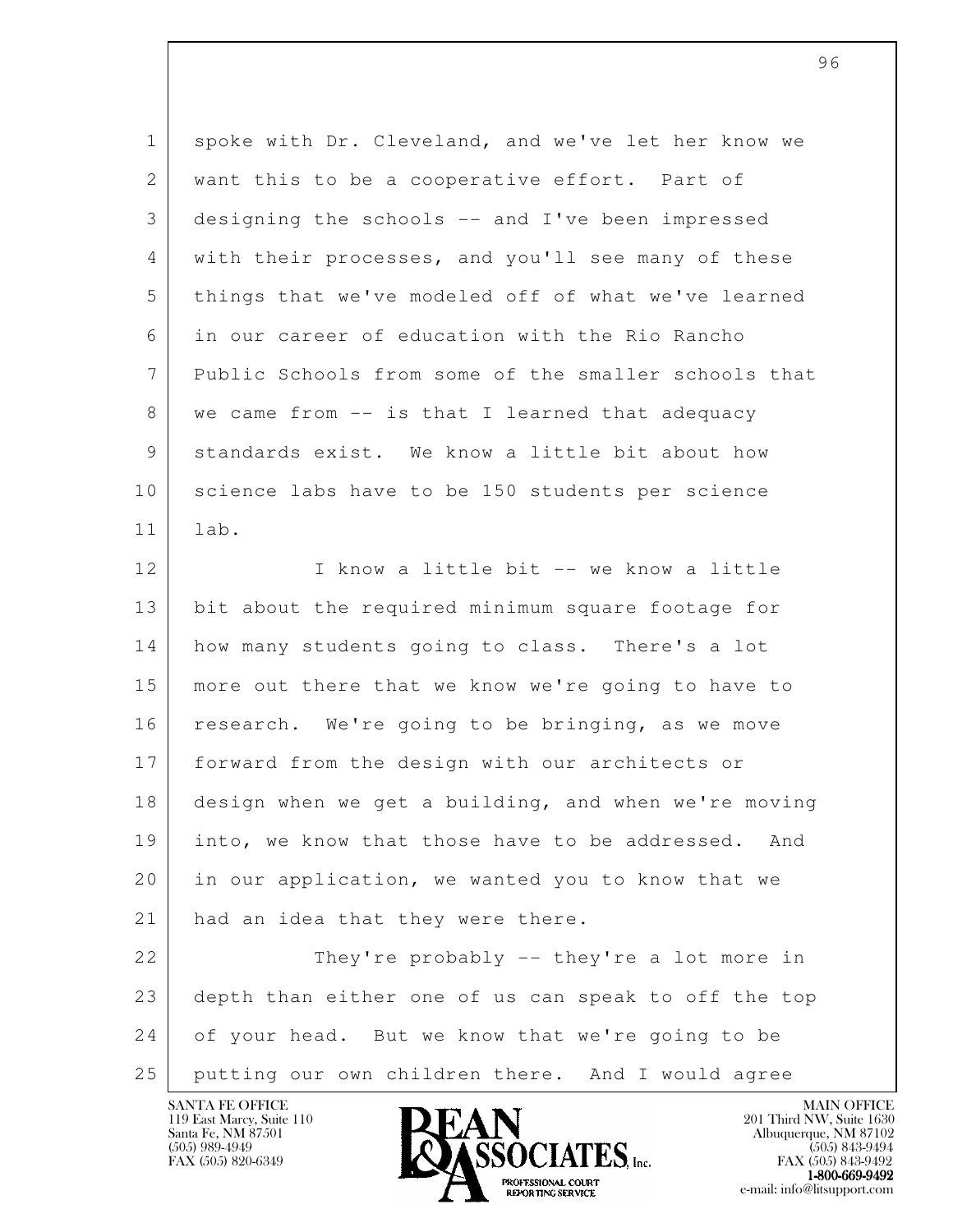| $\mathbf{1}$ | with you that it has to be a safe place. Rio Rancho  |
|--------------|------------------------------------------------------|
| 2            | High School and the entire district has done a great |
| 3            | job at teaching us about things like that.           |
| 4            | THE CHAIR: Thank you. Thank you. Okay.               |
| 5            | Let's see. And -- that was a question. I had a --    |
| 6            | oh. I was also concerned about the ancillary         |
| 7            | services, starting over here on Page 91,             |
| 8            | Transportation, no transportation services, no food  |
| 9            | services. I don't know how you anticipate, when      |
| 10           | you -- and this is, I guess, where I had the         |
| 11           | question about what was the second year here on      |
| 12           | Page 92.                                             |
| 13           | In the second year, the ASK Academy will             |
| 14           | hire a full-time counselor on staff. Up until that   |
| 15           | time, you will -- will try to contract with CES and  |
| 16           | in an effort to try to do that. And I -- I just      |
| 17           | haven't followed up that closely in recent years     |
| 18           | over whether CES really helps the more urban schools |
| 19           | in that kind of activity or not.                     |
| 20           | I know that in rural New Mexico, CES has             |
| 21           | been very, very instrumental in helping school       |
| 22           | districts share counselors, helping school districts |
| 23           | share school nurses and all of those and that sort   |
| 24           | of thing. But I'm having -- I'm having a hard time   |
| 25           | looking at this and trying to see when you're going  |

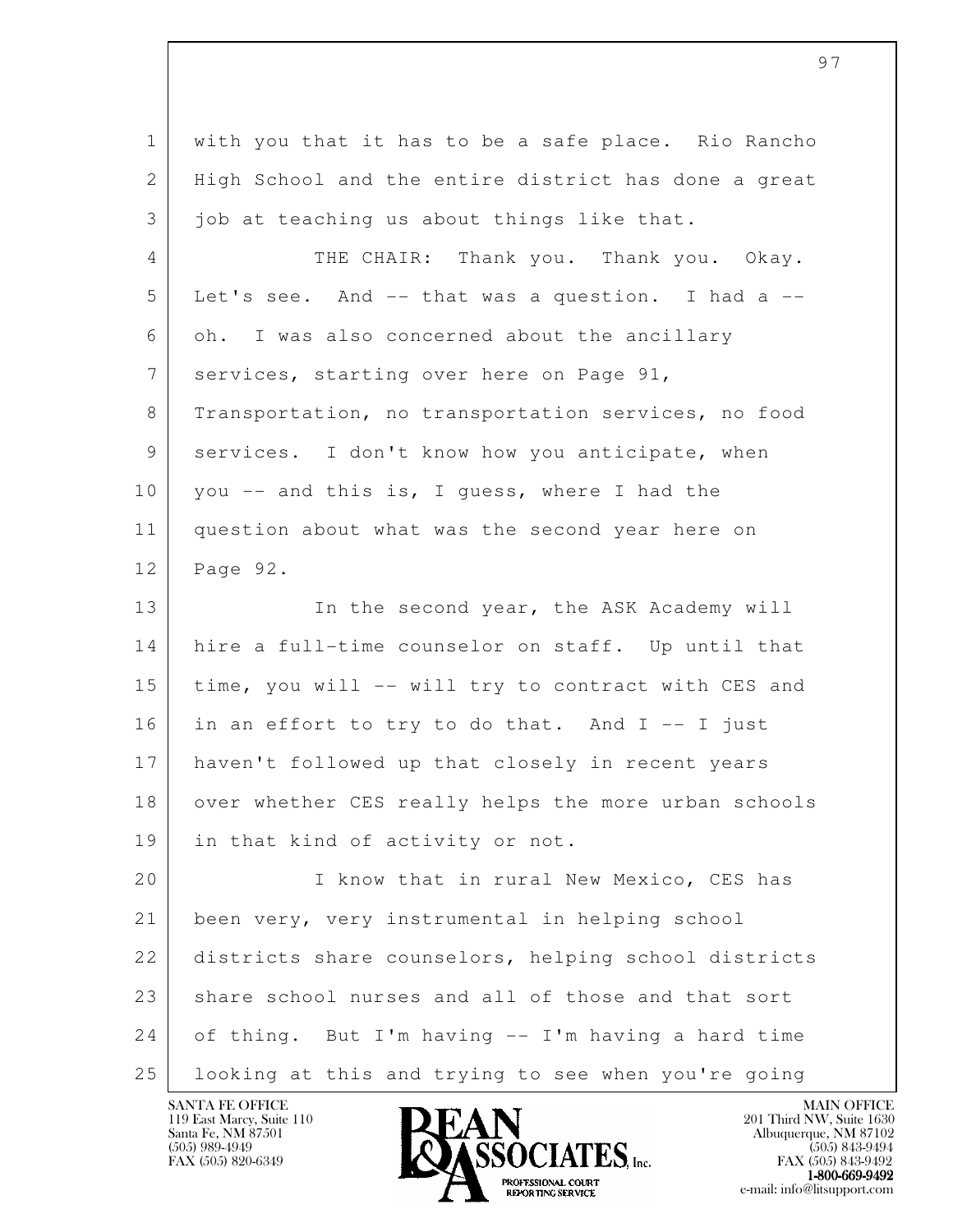l 1 to anticipate having a counselor. Is it -- is the 2 service going to be available that very first year 3 | that you're going to have students? 4 MR. BARBOUR: The first year -- in fact, 5 this came from our workshops about -- in the first 6 year with our enrollment, our budget is very lean. 7 So we were looking at how we were going to 8 prioritize our dollars. And contracting services 9 for ninth- and tenth-graders, we felt was a good 10 idea. 11 We're starting -- we know we have a 12 five-year plan and some things to put in place along 13 those lines that we're aware of that we thought we 14 could do with our staff. For something more in 15 depth, the counseling services would be contracted. 16 In fact, the other night, we actually had a 17 discussion about maybe reprioritizing the budget to 18 bring a counselor on the first year. 19 But we know in the second year, when we 20 bring in the eleventh-graders, we're going to need 21 heavy-duty academic advising, because 22 eleventh-graders are exploring their college 23 choices. So in the second year of students, that 24 we'll have a counselor on board to assist with all 25 of those duties that we have. And that's full-time.

119 East Marcy, Suite 110<br>Santa Fe, NM 87501

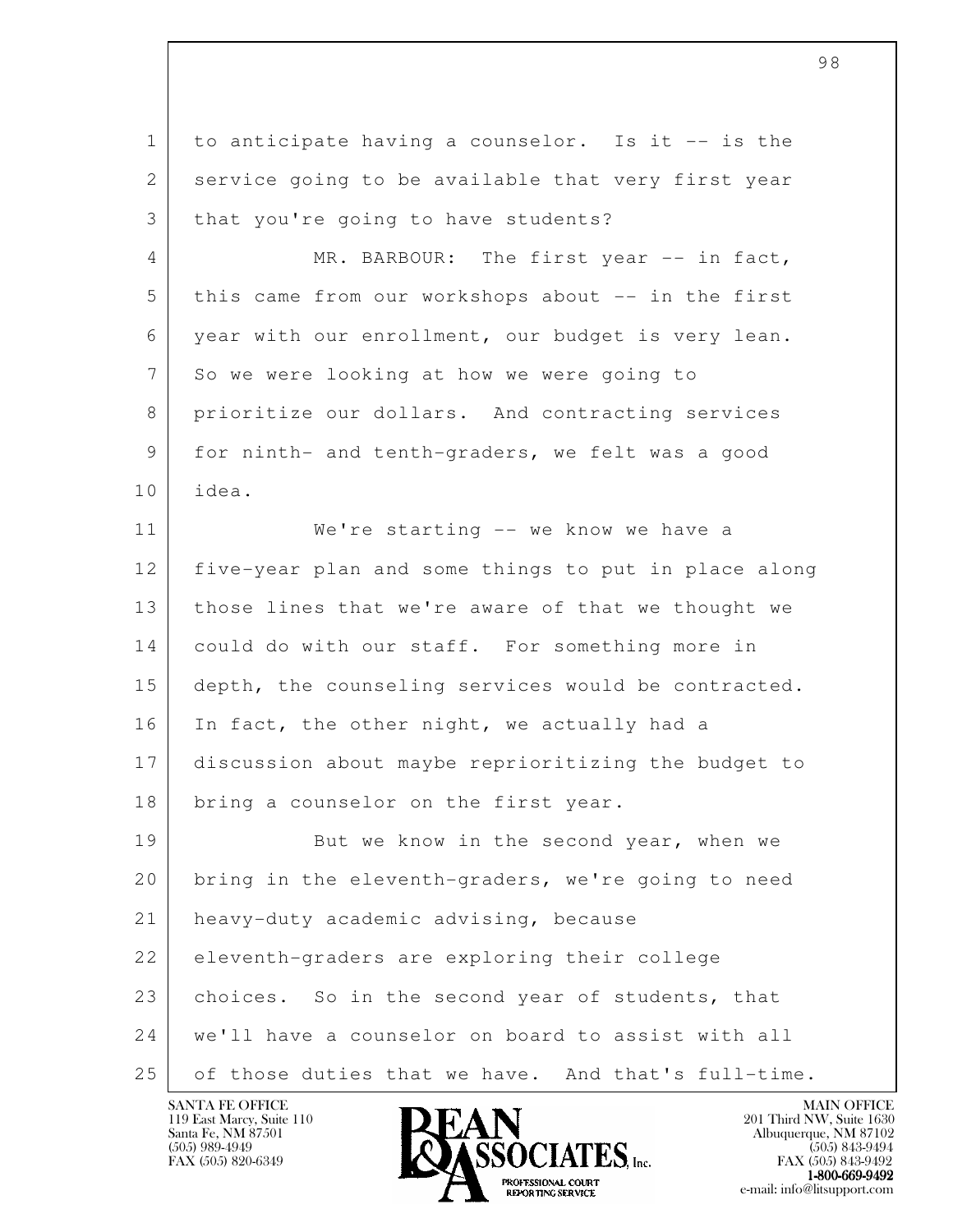l 1 MR. STEPHENSON: And even when the numbers 2 get larger in that second year, more numbers of 3 students, more emotional needs are going to need to 4 be met, where we thought, in that first year, with 5 just 150, we could contract those situations up when 6 they arose and have that done by CES. As the 7 numbers got larger, we thought we might need a 8 person on campus. 9 MR. BARBOUR: And then the year we go to 10 600, we also bring on another counselor. And that 11 follows with the ASCA model for keeping ratios right 12 around 350 to 1 for a counselor. 13 THE CHAIR: Sometimes if you haven't asked 14 for a waiver, New Mexico regulations kick in on that 15 and tell you you have to have certain of those kinds 16 of things. So you need to be certain. 17 MR. STEPHENSON: Okay. 18 THE CHAIR: I'm looking at Page 26 of your 19 application. And I'm down here under Graduation 20 Requirements, that you're going to require 21 28 credits for a student to be graduated. And this 22 is the note I wrote to myself, probably midnight 23 some night. Throughout the document, the assumption 24 seems to be that more is better, a longer schoolday, 25 a longer school year, more -- more hours and things

99

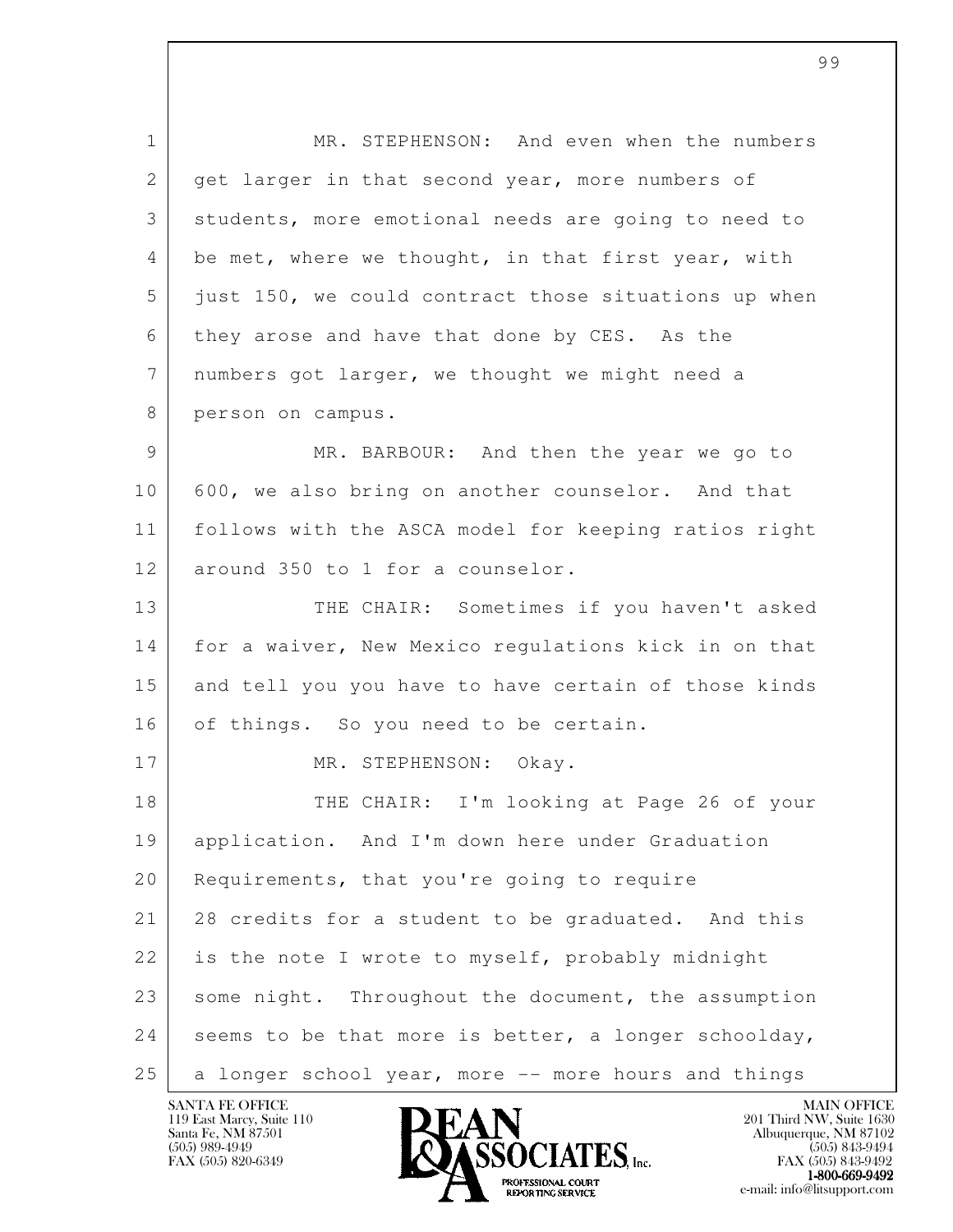| $\mathbf 1$ | of that sort. And so I'd like for you to address     |
|-------------|------------------------------------------------------|
| 2           | why -- why is more better here.                      |
| 3           | MR. BARBOUR: In a project-driven                     |
| 4           | curriculum, when you're -- when it's not didactic    |
| 5           | and it's not lecture -- probably lecture is the most |
| 6           | efficient way to deliver information. But when you   |
| 7           | start bringing in a project-driven curriculum,       |
| 8           | there's time for setup. There's time that the kids   |
| 9           | are going to be engaged. There's going to be some    |
| 10          | thinking time.                                       |
| 11          | So we felt that the longer schoolday would           |
| 12          | allow that timing for the kids to be able to work on |
| 13          | those projects, to get into those and to work that   |
| 14          | way. You'll see our longer school year. We took      |
| 15          | on -- most of the longer school year, we have an     |
| 16          | imbalance in the fall and the spring. We have more   |
| 17          | days in the spring than we have in the fall. One of  |
| 18          | the things is that in the spring, there's a lot more |
| 19          | testing mandates on us.                              |
| 20          | MR. STEPHENSON: Which takes the kids out             |
| 21          | of the class.                                        |
| 22          | MR. BARBOUR: Which takes them out. So we             |
| 23          | thought if we put more days in the spring than we    |
| 24          | put in the fall, we'd be able to accommodate the     |
| 25          | testing, but still be able to have almost an equal   |

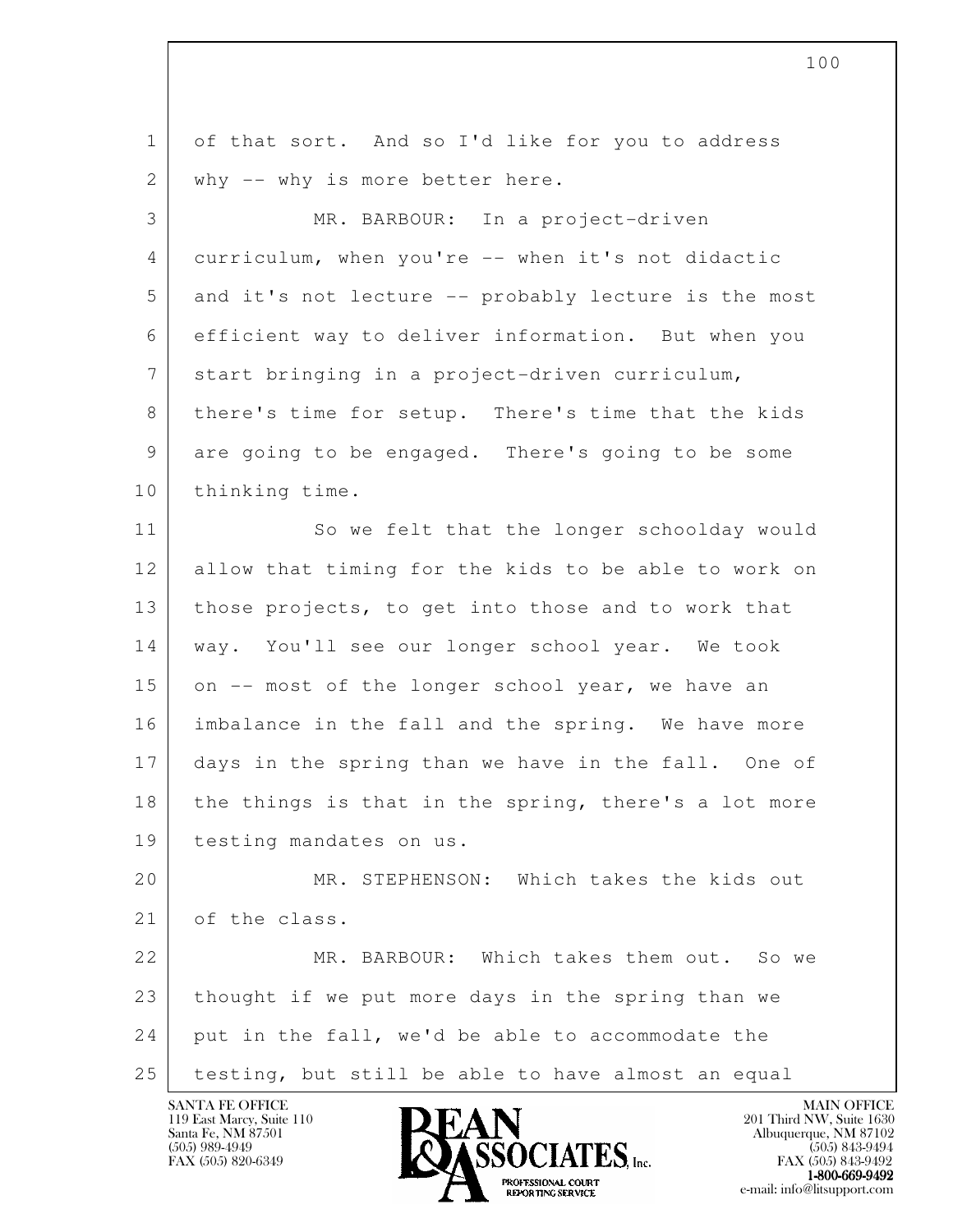1 amount of instruction in the fall and the spring. 2 That was our thought process behind being able to 3 accommodate the compliance with testing, but to help 4 integrate the ideas of the curriculum that we wanted 5 to bring forth.

 6 MR. STEPHENSON: And I wanted to address 7 your thoughts of 28 being more. In our way of 8 thinking, that was less. For the majority of our 9 time in Rio Rancho, and personally, in teaching at 10 | Rio Rancho, we had 32 credit opportunities for a 11 | nine-through-twelve student, eight classes each of 12 the four years. Graduation requirements were 29. 13 You had to get 29 credits to graduate from 14 Rio Rancho.

l 15 That's changed over the last couple of 16 years. But we -- we -- another reason for that is 17 we want to provide -- when you shorten the 18 requirements to graduate, you're shortening the 19 richness of elective offerings that the students can 20 take in the program. And just by sheer -- there's 21 | not enough numbers; right? Not enough number of 22 offerings, slots for them to take a course and a 23 program and develop through that. So we wanted to 24 keep it at 28.

25 You know, that may be more in some

119 East Marcy, Suite 110<br>Santa Fe, NM 87501



FAX (505) 843-9492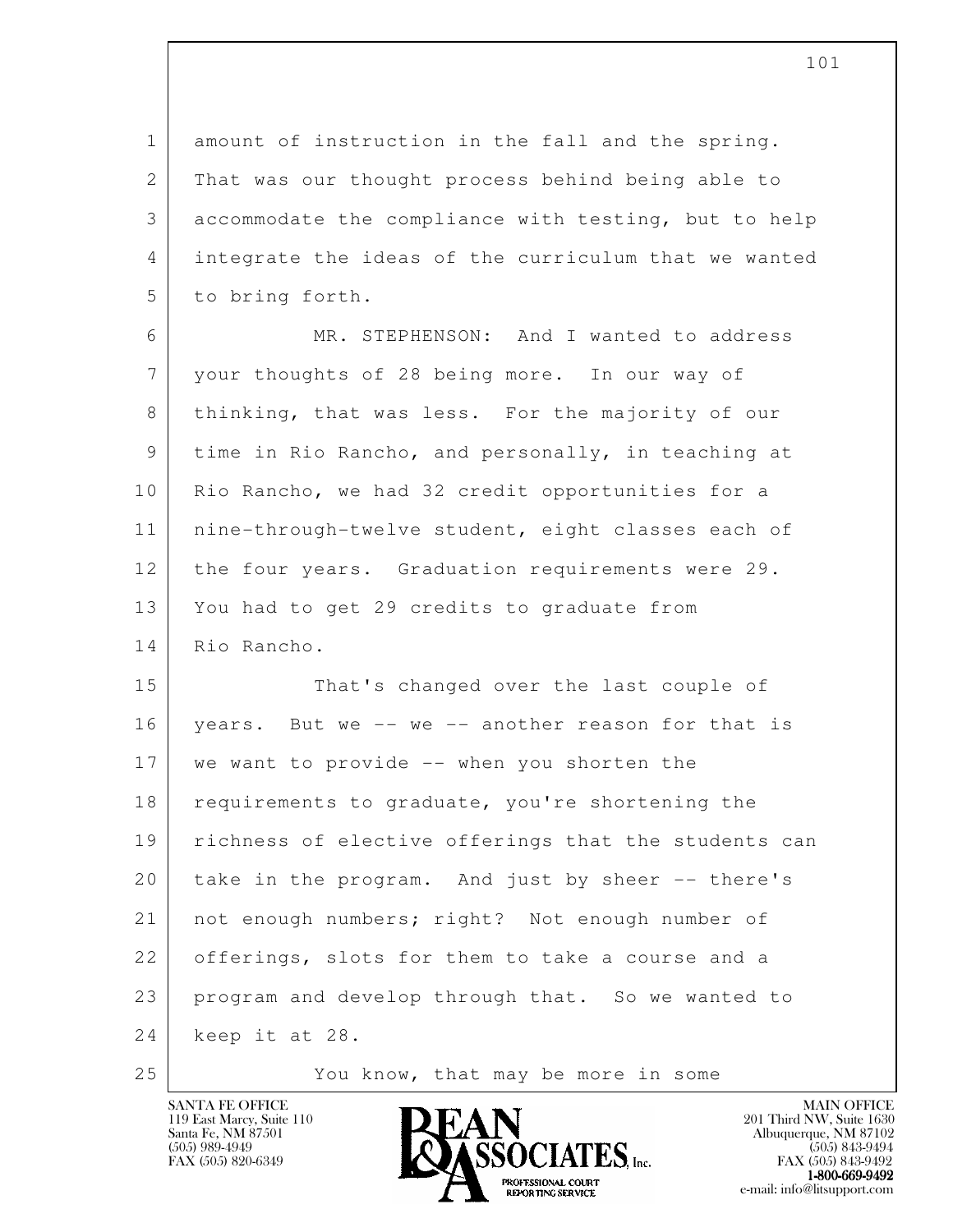l 1 mindsets, because it's more than the State 2 requirement. But in the world we've been living in, 3 we didn't really see it that way as 28 being more. 4 And we wanted to make sure we offered -- had enough 5 slots that the students could take the program, 6 Project Lead The Way, and the core curriculum as 7 | they're integrated together. 8 THE CHAIR: Okay. So I'm going to go now 9 to Page 23. And it's almost another thing very 10 | similar to that. But I'm looking up here at your --11 at your time line for the day. And I'm looking, and 12 | I'm multiplying seven -- a seven-hour classroom day, 13 if you will, I guess is the way to express it. 14 MR. STEPHENSON: Right. 15 THE CHAIR: And seven times four is 28. 16 | And that doesn't give that student any opportunity 17 to stub his toe? What happens if he stubs his toe? 18 MR. STEPHENSON: Correct. 19 THE CHAIR: You're talking to an old high 20 school teacher. 21 MR. STEPHENSON: Absolutely. The -- what 22 will happen with that is to be able to plug into 23 programs -- we're kind of a -- we've been high 24 school teachers for a long time, too. And we found 25 in the model where we offered 32 classes for a

102

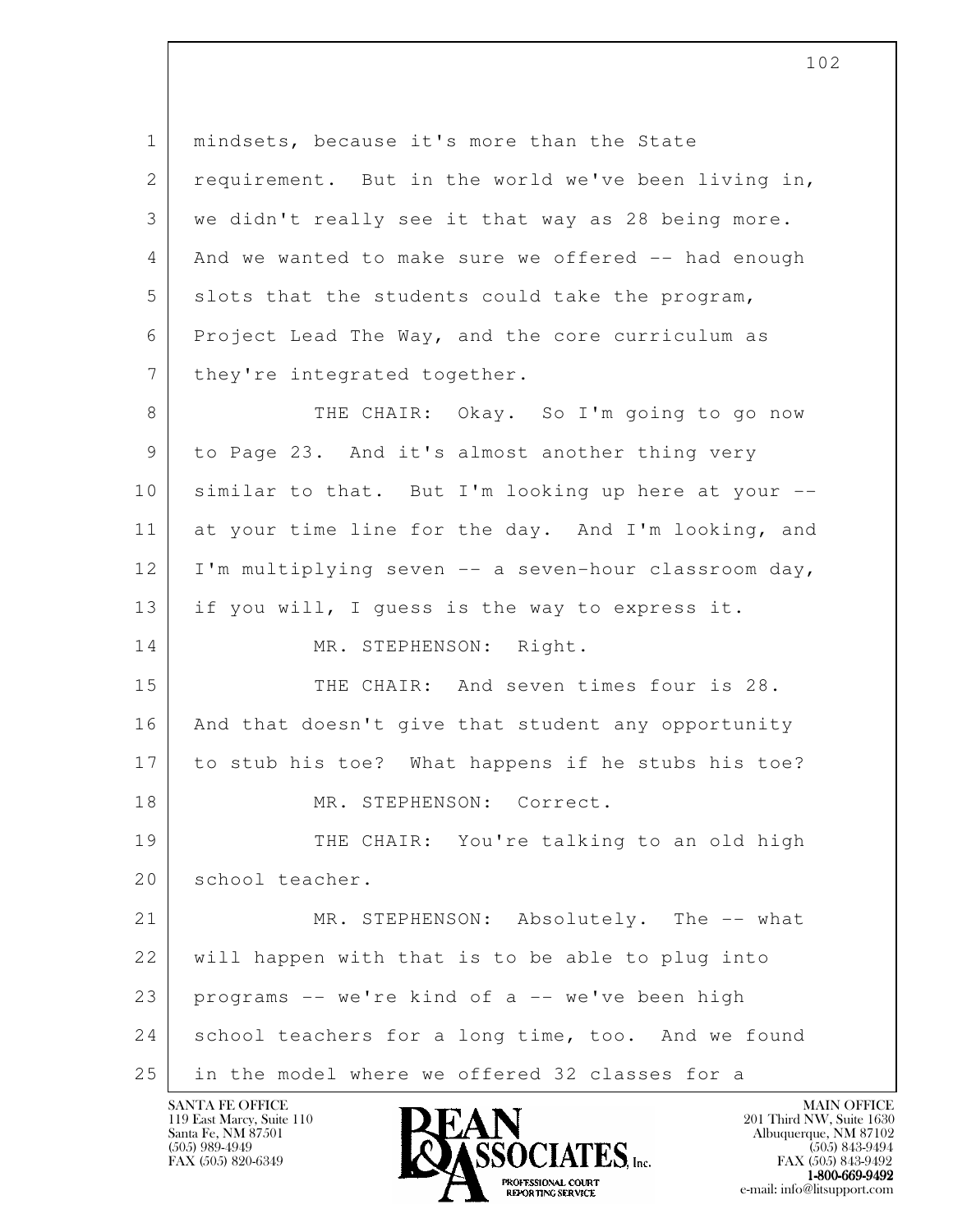l 1 student to be able to take in four years and you 2 only have to have 29 to graduate, that sort of had 3 an embedded complacency that it created in the 4 learner. 5 I'm in geometry as sophomore, and I may 6 not -- I know that if I don't take it, I can take it 7 again next year. I don't have to go to summer 8 school. I don't have to do other things that are 9 going to cost me personally as a learner. And, 10 | therefore, I can opt out that way. So we saw that 11 | creating that kind of environment. 12 But we feel that if we raise that bar of 13 expectation, that our students will rise to it. And 14 again, if they don't, if they stub their toe, we're 15 | going be flexible with that. We're going to be 16 flexible in creating opportunities for them to learn 17 it during the summer, summertime opportunities and 18 making up those needs. And E-school. They can 19 create an electronic means by which they could make 20 up that credit, again, in other means and other 21 ways. 22 THE CHAIR: Okay. So you really are 23 offering some other ways that that student can --24 can overcome without sitting there for another whole 25 year?

119 East Marcy, Suite 110<br>Santa Fe, NM 87501

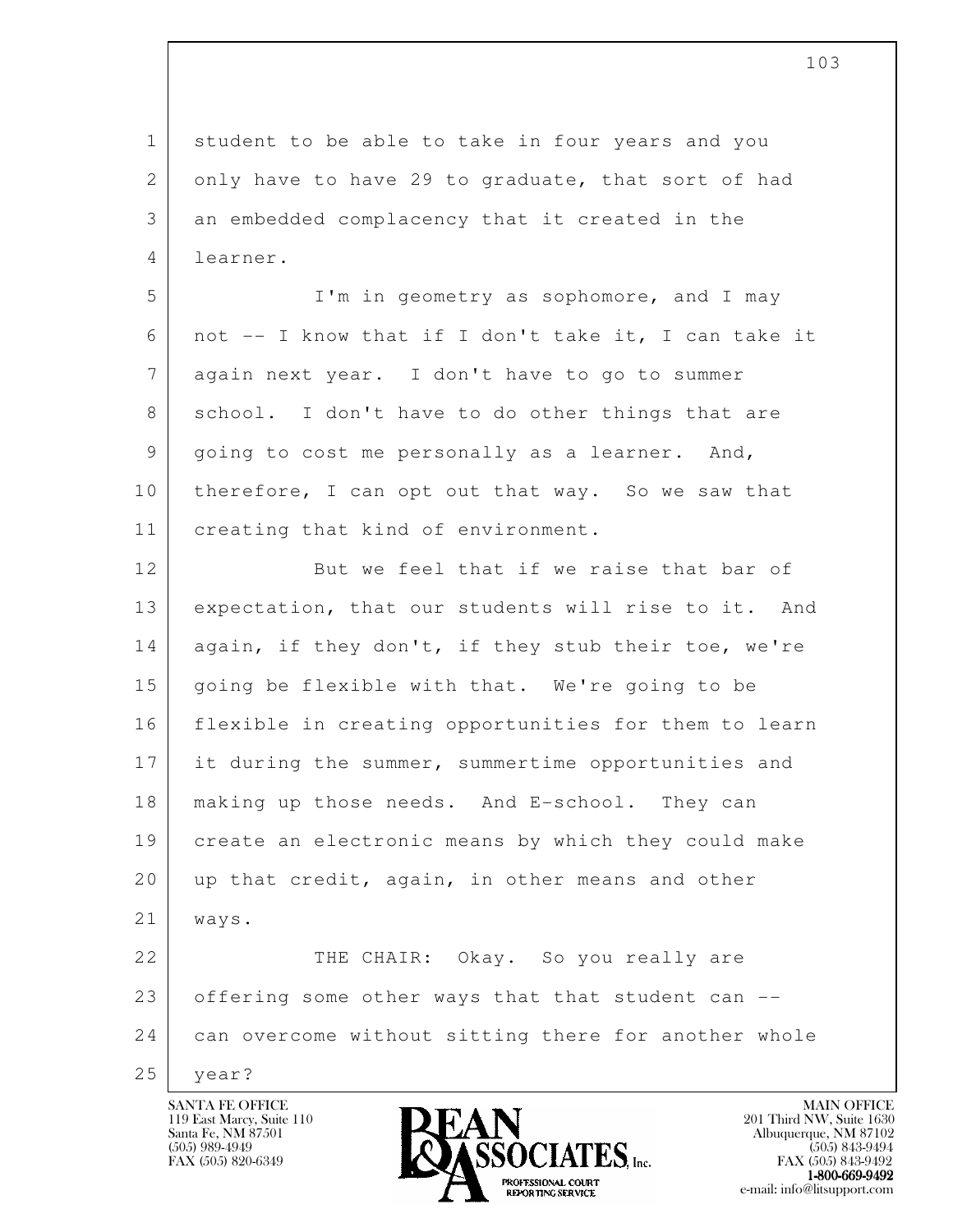| $\mathbf 1$     | MR. STEPHENSON: Oh, no.                               |
|-----------------|-------------------------------------------------------|
| $\mathbf{2}$    | MR. BARBOUR: And we're also looking at                |
| 3               | front-end loading with the relationships ideas.<br>We |
| 4               | want to make sure that one of the most valuable       |
| 5               | programs, we felt -- it's called a credentialing      |
| 6               | program. but it's a program where one person          |
| $7\phantom{.0}$ | follows a certain amount of kids all the way through  |
| 8               | their educational career. They develop that           |
| 9               | relationship.                                         |
| 10              | They're the inside person for that school.            |
| 11              | They know the system, and they are quick to make      |
| 12              | that contact with the parents or with the kids or to  |
| 13              | be their advocate within the school, so that if we    |
| 14              | front-end load, that we think that we can minimize    |
| 15              | those issues. For when those issues do come up, we    |
| 16              | would look at our creative ways for online learning   |
| 17              | or offering summer school programs that maybe some    |
| 18              | of our other school partners offer that allow our     |
| 19              | kids to get caught back up.                           |
| 20              | THE CHAIR: Thank you. I'm not going to                |
| 21              | spend, I don't think, any more time on this.<br>And   |
| 22              | I'm not certain if you're going to respond to this.   |
| 23              | I'm not certain that there's any point in my going    |
| 24              | back -- back through the analysis. I mean, we would   |
| 25              | just be -- let me just look very quickly, because I   |

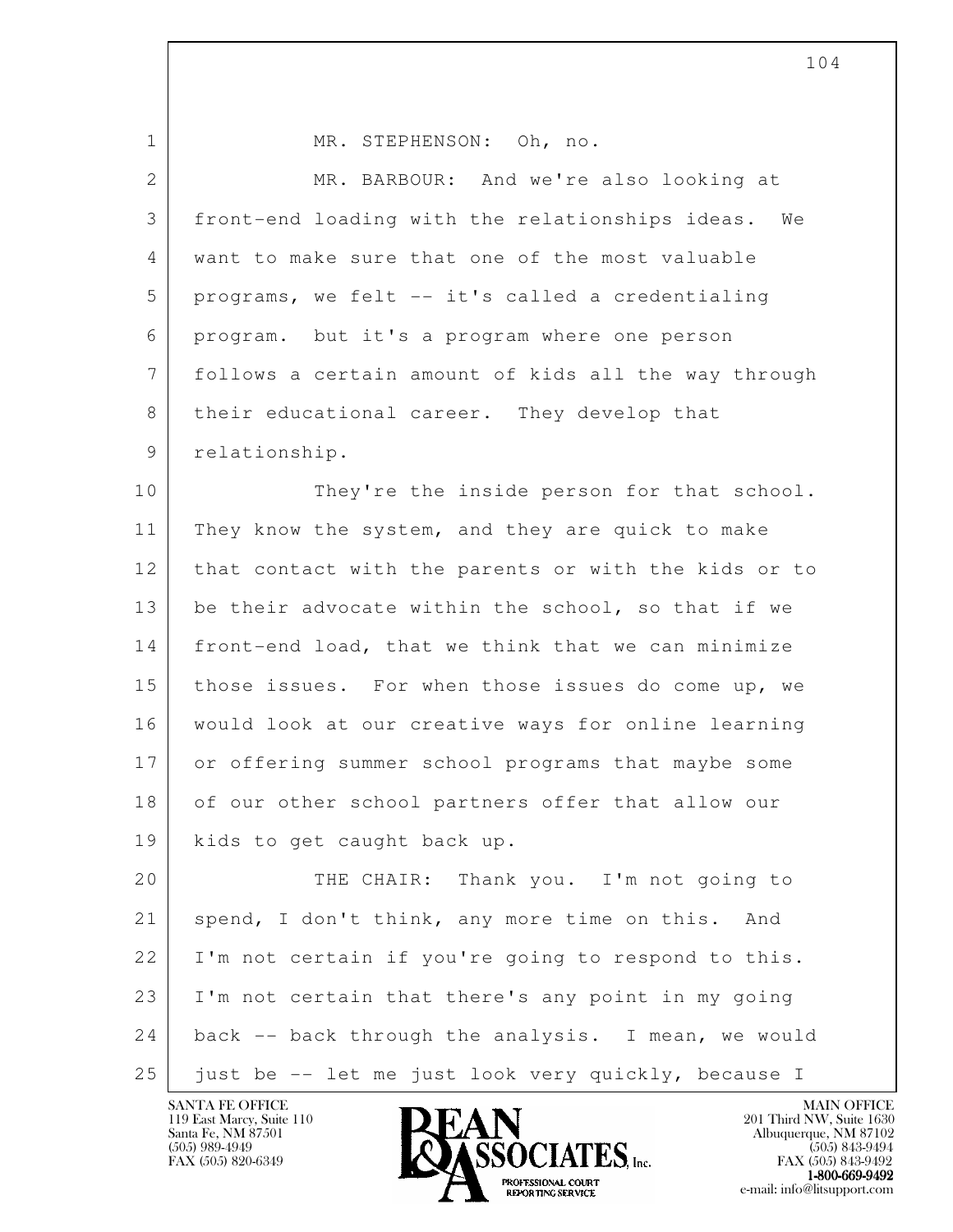l 1 did write some things sometimes. I might not still 2 have an answer, even, though. But I think that you 3 have answered my questions. 4 Anybody else have any questions or 5 comments now? Okay. Madam legal counsel, we've got 6 some -- we have some legal things to read, don't we? 7 Dr. Duran? 8 DR. DURAN: Madam Chair and members of the 9 Commission. Just for clarification, CES has 10 expanded, and it does serve urban as well as rural 11 districts. 12 THE CHAIR: Okay. I just didn't know it. 13 Thank you very much. 14 DR. DURAN: And, in fact, they did present 15 at the workshop. There's that possibility. 16 THE CHAIR: Thank you. I'm appreciative 17 of knowing that. For years, they were doing well to 18 help rural New Mexico. And it's wonderful that they 19 have been able to offer those services to -- to the 20 | larger places in New Mexico. 21 Okay. I think we are down here to Item 22 No. 10. And the Commission encourages continued 23 public input in writing until September 1, 2009, at 24 5:00 p.m. Written comments should be sent to the 25 Public Education Commission in care of Beverly

119 East Marcy, Suite 110<br>Santa Fe, NM 87501

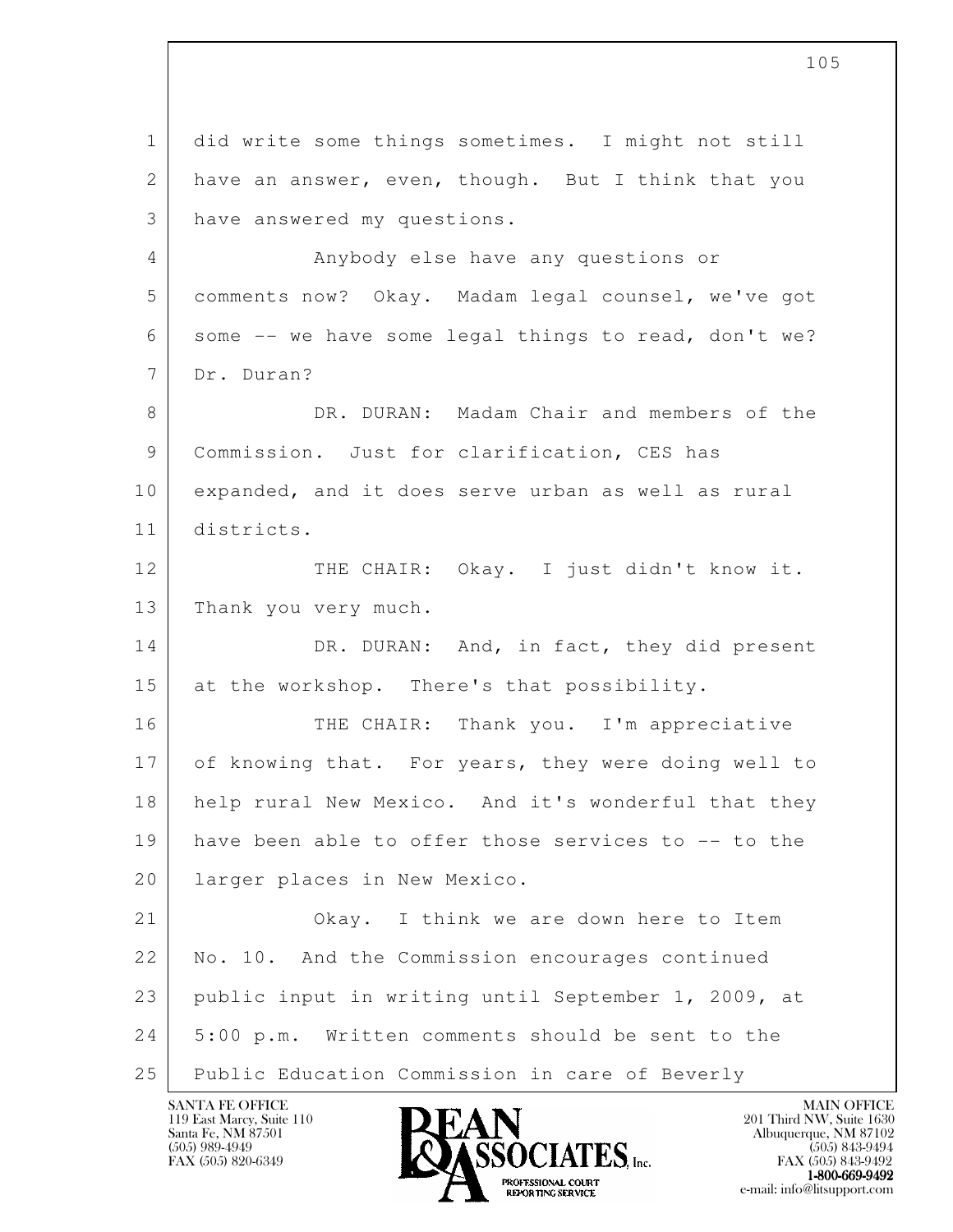| $\mathbf 1$ | Friedman, at 300 Don Gaspar Avenue, in Santa Fe,    |
|-------------|-----------------------------------------------------|
| 2           | New Mexico, 87501. Or she has an e-mail address,    |
| 3           | bev.friedman@state.nm.us. And so that just really   |
| 4           | makes the record-keeping by 5:00 p.m.               |
| 5           | Thank you again. And thank you people in            |
| 6           | the audience for coming and being supportive of a   |
| 7           | program that it's obvious you feel very strongly    |
| 8           | about. The Commission appreciates your being here   |
| 9           | with us this afternoon. Oh. I have something else   |
| 10          | to read? Oh. He shouldn't give me two pages. I      |
| 11          | can't turn the page. Thank you, Dr. Duran.          |
| 12          | Okay. Yes, ma'am. By all means, we want             |
| 13          | to thank the community of Rio Rancho for their      |
| 14          | hospitality; in particular, the Meadowlark Senior   |
| 15          | Center, for the use of their facilities and for     |
| 16          | working so cooperatively with our staff.            |
| 17          | The Commission will recess until tomorrow           |
| 18          | morning, August the 26th, and we will reconvene at  |
| 19          | 8:00 a.m. at the CNM Workforce Training Center in   |
| 20          | Albuquerque, New Mexico. And so that's over across  |
| 21          | the way. So at that time, we will $--$ I think $--$ |
| 22          | isn't the Sign Language the first one?              |
| 23          | DR. DURAN:<br>Yes. That is correct.                 |
| 24          | THE CHAIR: The Sign Language Academy is             |
| 25          | the first one. Again, thank you, ladies and         |

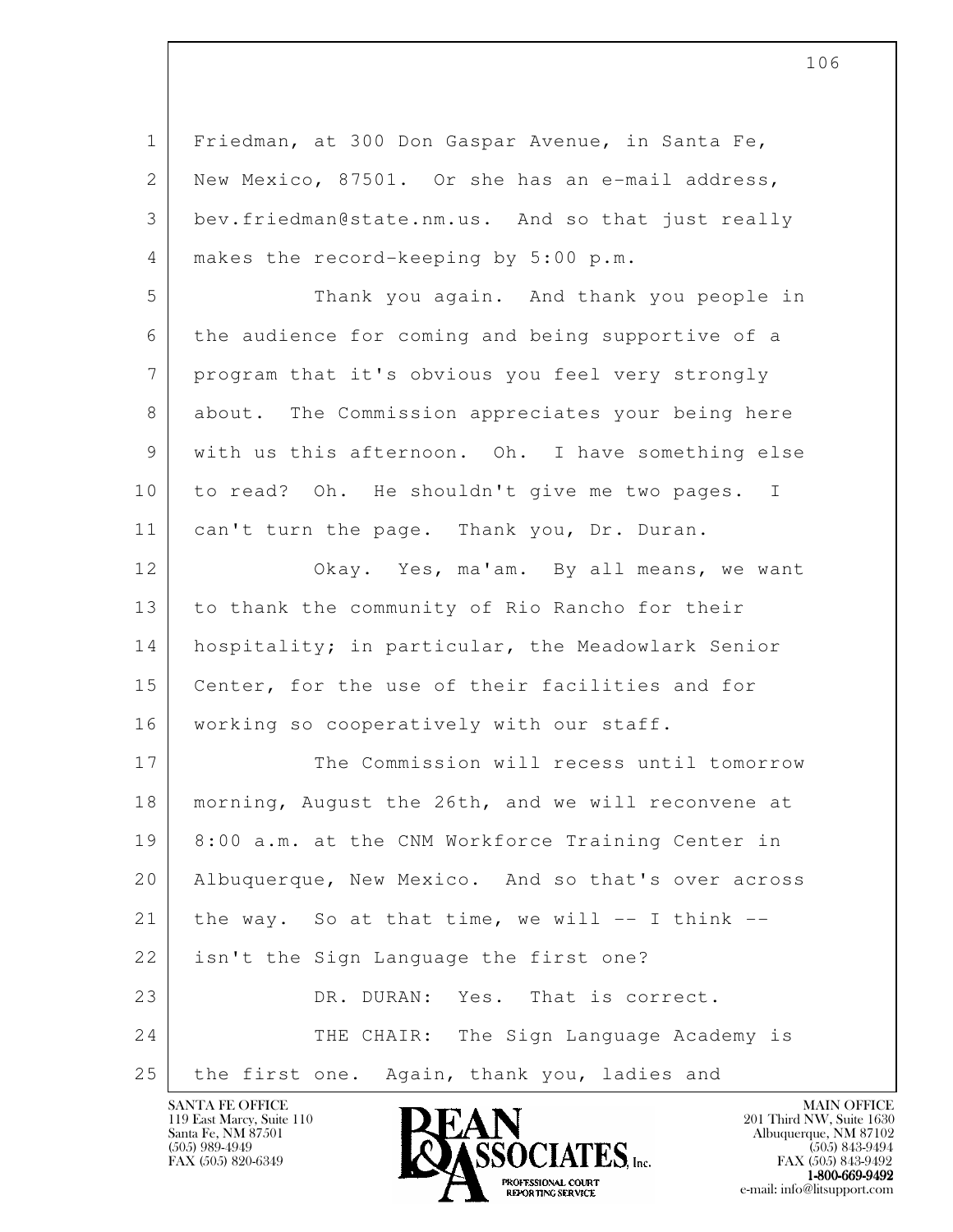| $\mathbf 1$     | gentlemen, very much. And Rio Rancho, thank you                                                                                                                                                                |
|-----------------|----------------------------------------------------------------------------------------------------------------------------------------------------------------------------------------------------------------|
| $\mathbf{2}$    | very much. And I will tell you, I was on the State                                                                                                                                                             |
| 3               | Board of Education when we did the Rio Rancho school                                                                                                                                                           |
| 4               | district. And I, too, have watched Rio Rancho as it                                                                                                                                                            |
| 5               | has progressed over the years.                                                                                                                                                                                 |
| 6               | MR. STEPHENSON: Thank you.                                                                                                                                                                                     |
| $7\phantom{.0}$ | (Proceedings concluded at 6:40 p.m.)                                                                                                                                                                           |
| 8               |                                                                                                                                                                                                                |
| 9               |                                                                                                                                                                                                                |
| 10              |                                                                                                                                                                                                                |
| 11              |                                                                                                                                                                                                                |
| 12              |                                                                                                                                                                                                                |
| 13              |                                                                                                                                                                                                                |
| 14              |                                                                                                                                                                                                                |
| 15              |                                                                                                                                                                                                                |
| 16              |                                                                                                                                                                                                                |
| 17              |                                                                                                                                                                                                                |
| 18              |                                                                                                                                                                                                                |
| 19              |                                                                                                                                                                                                                |
| 20              |                                                                                                                                                                                                                |
| 21              |                                                                                                                                                                                                                |
| 22              |                                                                                                                                                                                                                |
| 23              |                                                                                                                                                                                                                |
| 24              |                                                                                                                                                                                                                |
| 25              | <b>SANTA FE OFFICE</b><br><b>MAIN OFFICE</b>                                                                                                                                                                   |
|                 | 119 East Marcy, Suite 110<br>201 Third NW, Suite 1630<br><b>OASSOCIATES</b><br>Santa Fe, NM 87501<br>Albuquerque, NM 87102<br>$(505)$ 989-4949<br>$(505)$ 843-9494<br>FAX (505) 820-6349<br>FAX (505) 843-9492 |

1-800-669-9492 EXPORTING SERVICE e-mail: info@litsupport.com